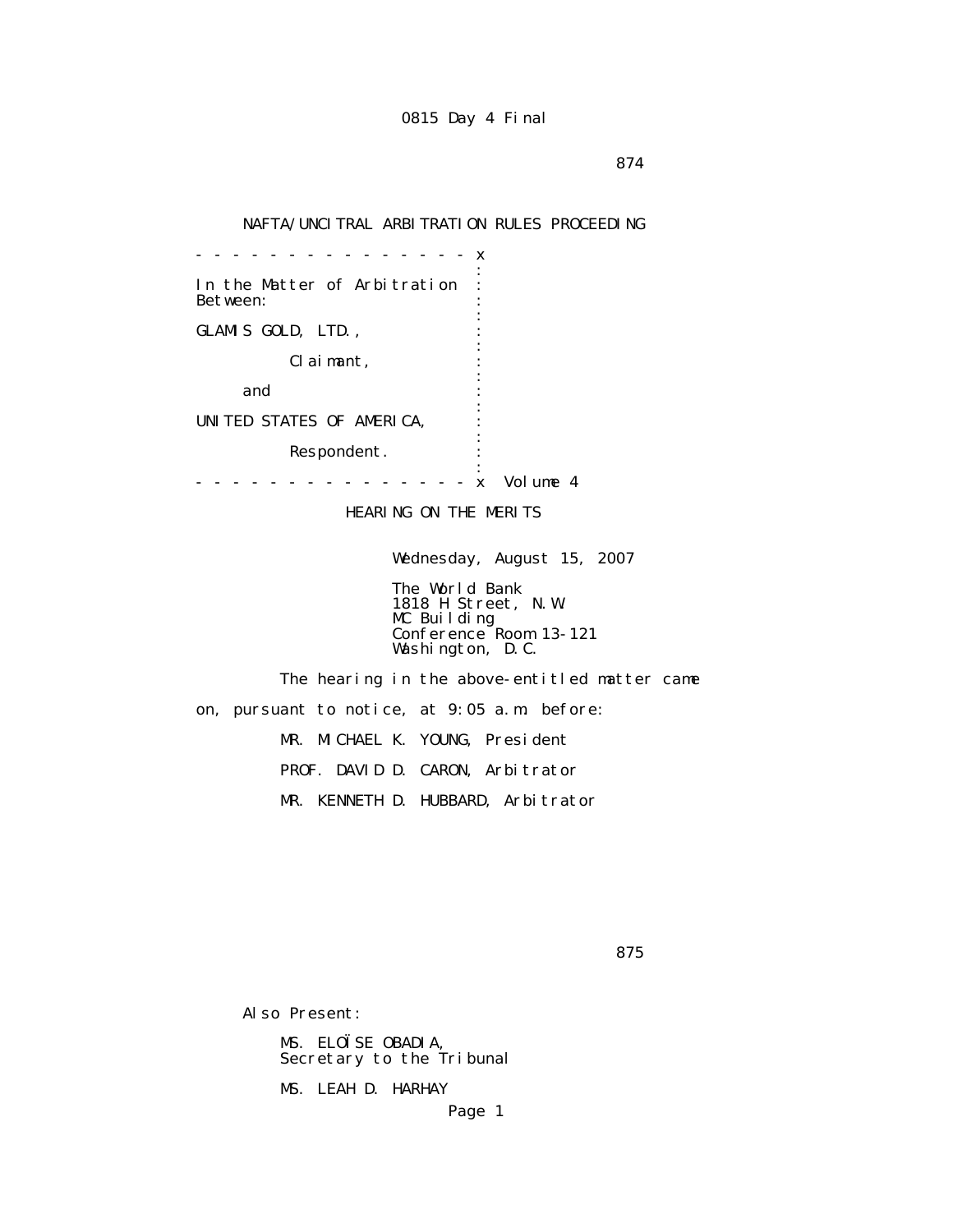|  | 0815 Day 4 Final          |
|--|---------------------------|
|  | Assistant to the Tribunal |

Court Reporter:

 MR. DAVID A. KASDAN, RDR-CRR B&B Reporters 529 14th Street, S.E. Washington, D.C. 20003  $(202)$  544-1903

<u>876 - Britain Barbara, martxa a tsair an t-San Anns an t-San Anns an t-San Anns an t-San Anns an t-San Anns an </u>

APPEARANCES:

On behalf of the Claimant:

 MR. ALAN W.H. GOURLEY MR. R. TIMOTHY McCRUM MR. ALEX SCHAEFER MR. DAVID ROSS MS. SOBIA HAQUE MS. JESSICA HALL Crowell & Moring, L.L.P. 1001 Pennsylvania Avenue, N.W. Washington, D.C. 20004-2595  $(202)$   $\bar{6}24 - 2500$ rmccrum@crowell.com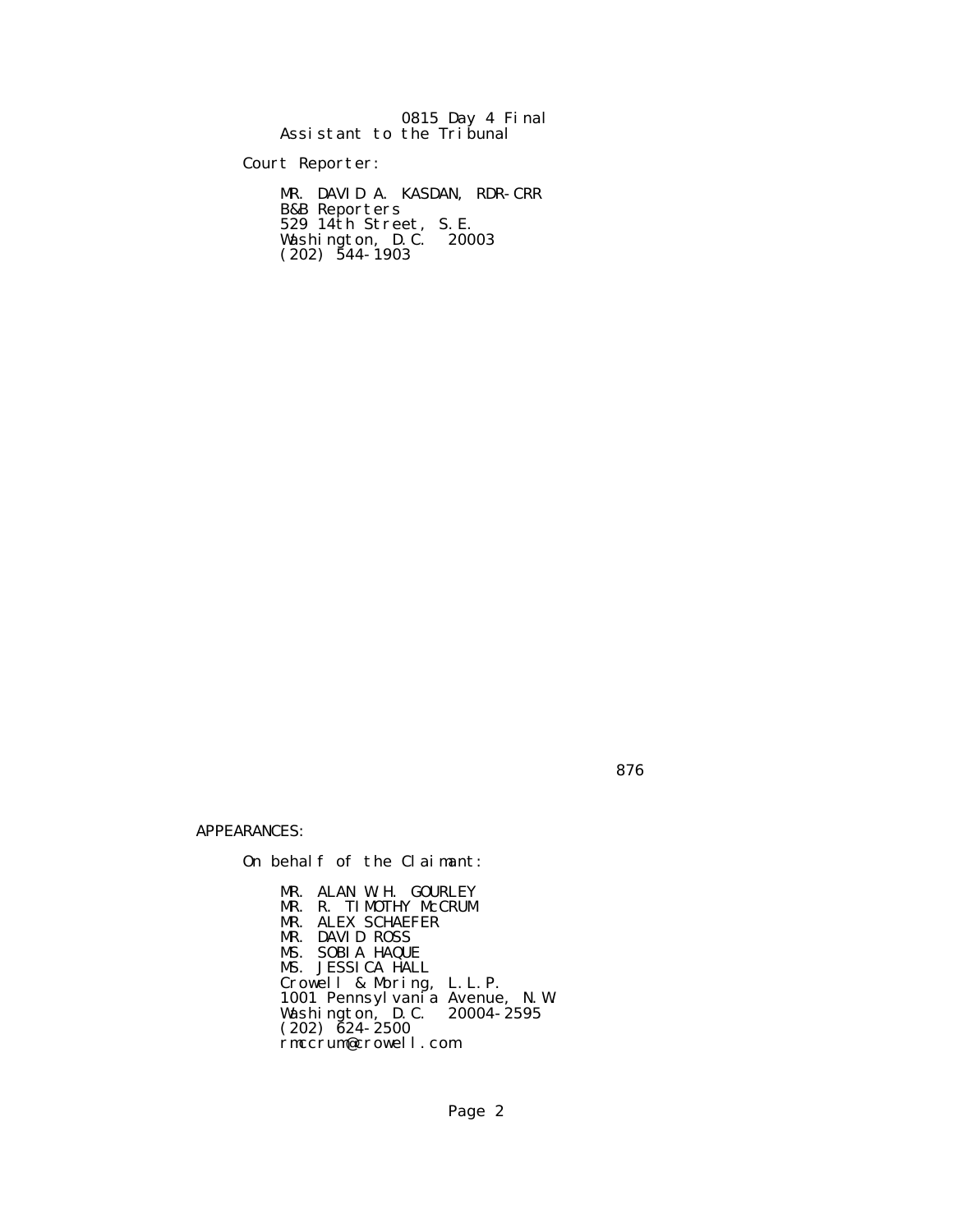APPEARANCES: (Continued)

 On behalf of the Respondent: MR. RONALD J. BETTAUER Deputy Legal Adviser **MR. MARK A. CLODFELTER**  Assistant Legal Adviser for International Claims and Investment Disputes MS. ANDREA J. MENAKER Chief, NAFTA Arbitration Division, Office of International Claims and Investment Disputes MR. KENNETH BENES MS. JENNIFER THORNTON MS. HEATHER VAN SLOOTEN MR. MARK FELDMAN MR. JEREMY SHARPE Attorney-Advisers, Office of International Claims and Investment Disputes Office of the Legal Adviser U.S. Department of State Suite 203, South Building 2430 E Street, N.W. Washington, D.C. 20037-2800  $(202)$  776-8443

877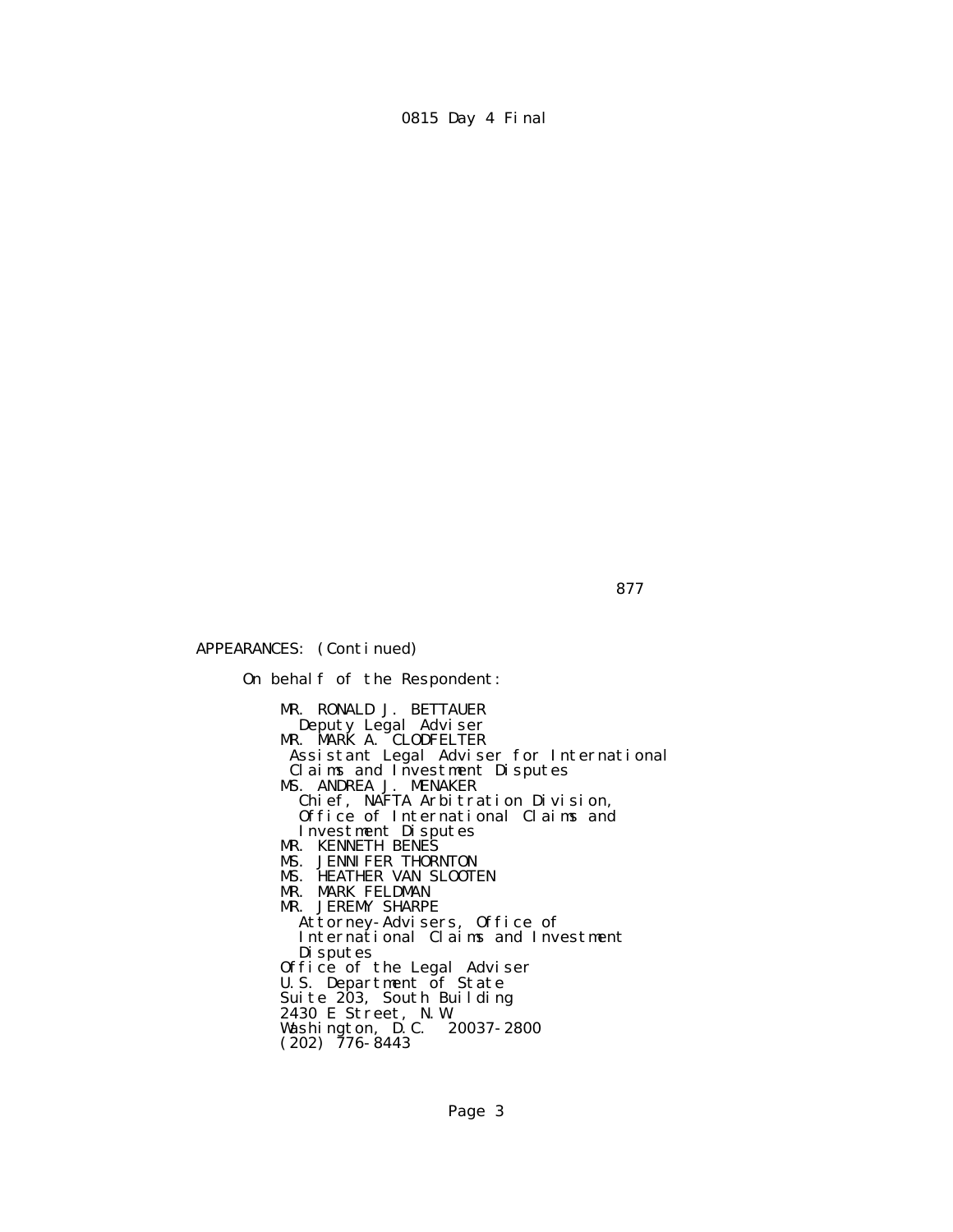<u>878 - Barbara Barat, manazarta (h. 1878).</u>

## C O N T E N T S

## WITNESS: PAGE

## JAMES CLELAND

| Direct examination by Ms. Menaker     | 881 |
|---------------------------------------|-----|
| Cross-examination by Mr. Gourley      | 884 |
| Redirect examination by Ms. Menaker   | 951 |
| Recross-examination by Mr. Gourley    | 972 |
| Further redirect exam. by Ms. Menaker | 978 |
| Questions from the Tribunal           | 980 |
| FACTUAL PRESENTATION BY CLAIMANT:     |     |

### By Mr. McCrum 991 Questions from the Tribunal 1019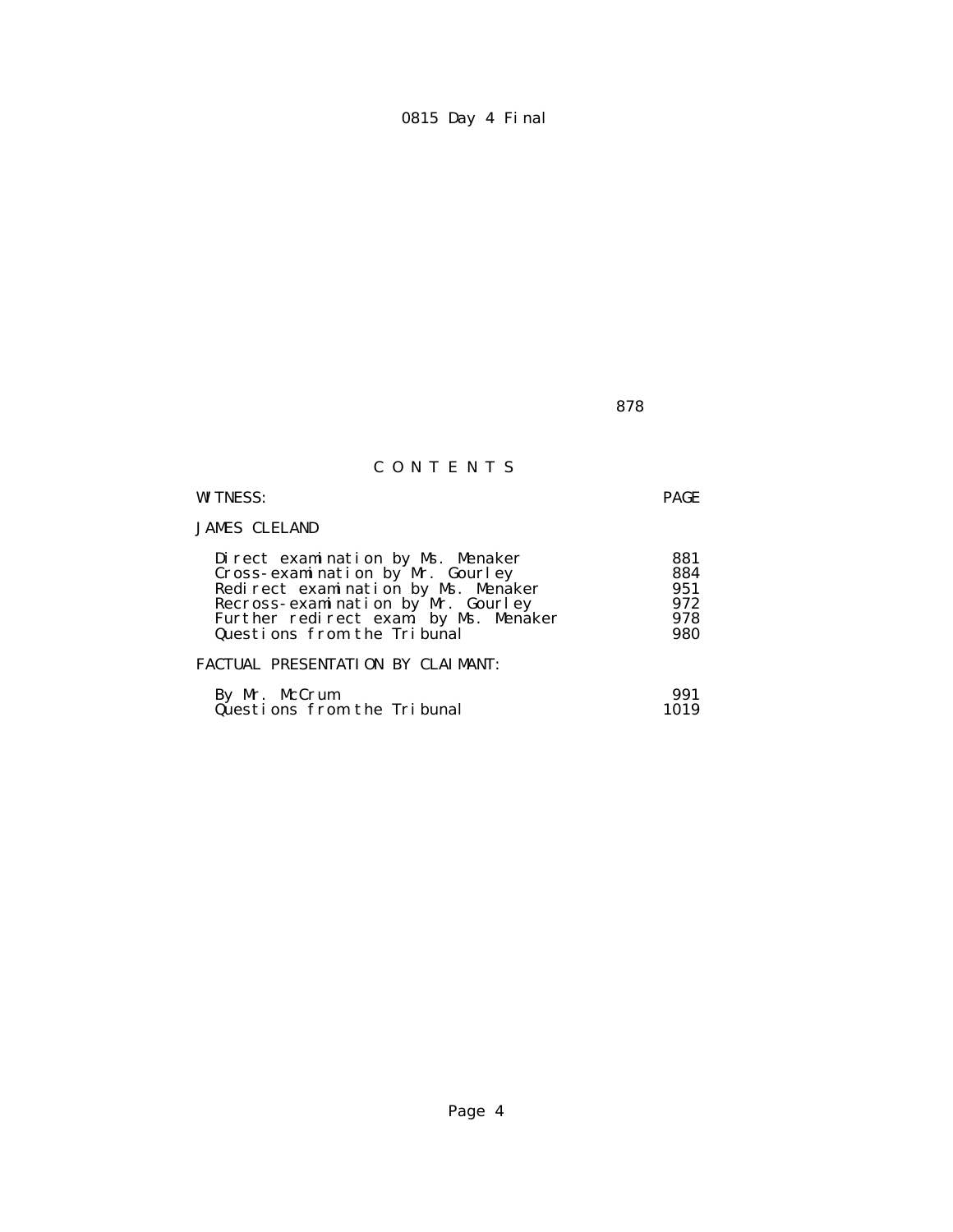1 P R O C E E D I N G S 2 PRESIDENT YOUNG: Good morning. We are ready 3 to commence the hearing again. 4 Today is, at least with respect to the 5 morning session, not being simulcast in the adjoining 6 room to the public, and just to remind the parties of 7 that, and that what we're discussing today, at least 8 with respect to the cultural artifacts, is 9 confidential. 10 Also, we will take our break 15 minutes early 11 today, at 10:15 or earlier, if at the end of the 12 day--end of the questioning we have--we are not yet at 13 the 10:15 hour, whenever the two parties are done 14 questioning this witness, which I understand to be the 15 last witness, we'll be done; is that correct? 16 MR. GOURLEY: That's correct. 17 PRESIDENT YOUNG: Okay, thank you. 18 Mr. Gourley, you're calling your witness, 19 which I presume, Ms. Menaker, you will want to ask a 20 few questions, too, first? Thank you. 21 MS. MENAKER: Yes. 22 MR. GOURLEY: We are calling Dr. Cleland.

<u>and the state of the state of the state of the state of the state of the state of the state of the state of the state of the state of the state of the state of the state of the state of the state of the state of the state</u>

09:05:40 1 JAMES CLELAND, RESPONDENT'S WITNESS, CALLED

Page 5

<u>879 - Britain Barbara, martxa a shekara 1987 - Ann an t-A</u>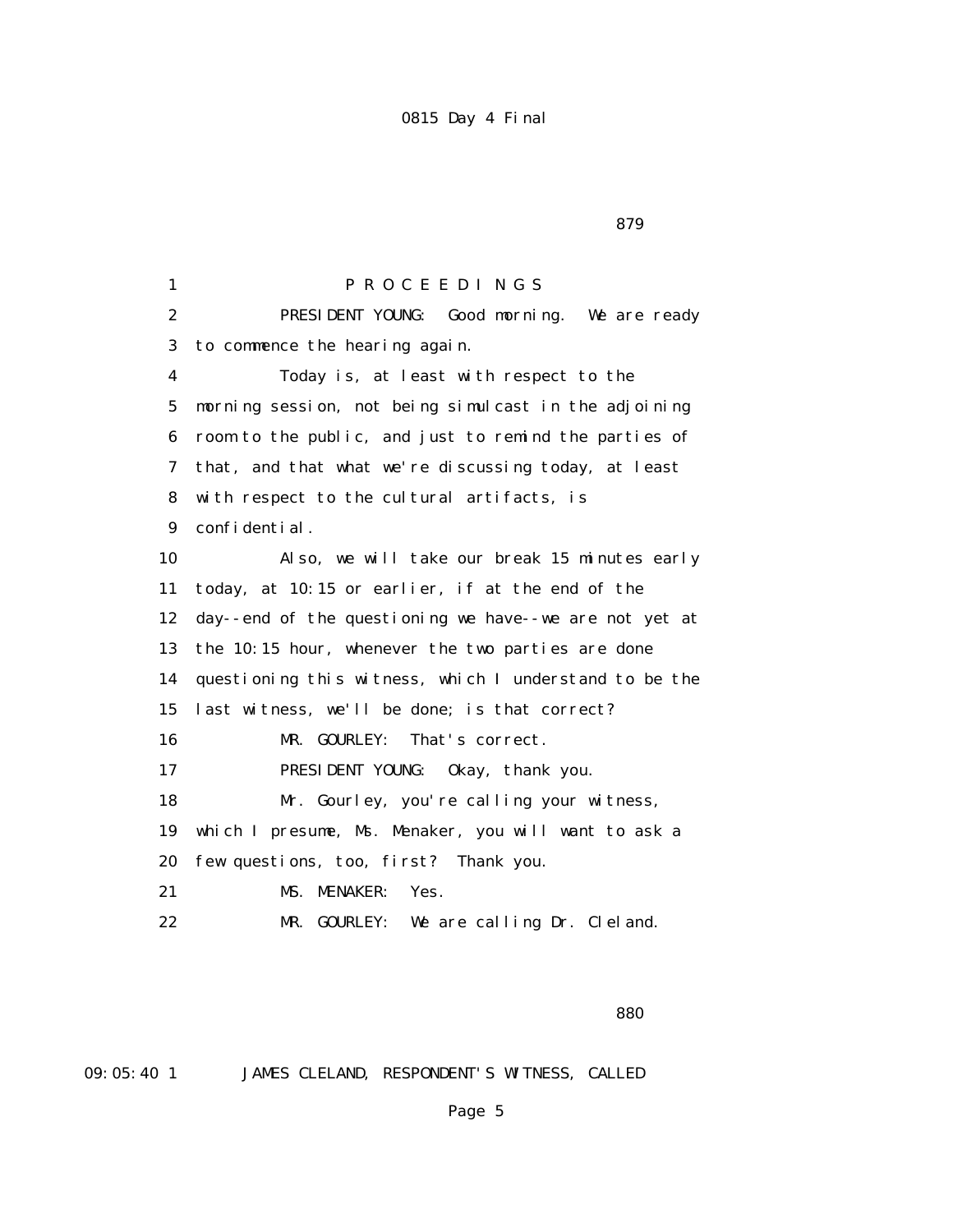| $\mathbf{2}$ | 0815 Day 4 Final<br>NG: Good morning, Dr. Cleland.<br>PRESIDENT YOUNG: |
|--------------|------------------------------------------------------------------------|
| 3            | THE WITNESS: Good morning.                                             |
| 4            | PRESIDENT YOUNG: We have been asking our                               |
| 5            | witnesses to take an oath that I think is in front of                  |
| 6            | you, if you would be kind enough to read that.                         |
| 7            | THE WITNESS: I solemnly declare upon my                                |
| 8            | honor and conscience that I shall speak the truth, the                 |
| 9            | whole truth, and nothing but the truth.                                |
| 10           | PRESIDENT YOUNG: Could you pull that                                   |
| 11           | microphone a bit closer and see if that--                              |
| 12           | MR. GOURLEY: It's essentially not on.<br><b>The</b>                    |
| 13           | green light's not on.                                                  |
| 14           | THE WITNESS: The green light--the green                                |
| 15           | light's on now.<br>0kay.                                               |
| 16           | PRESIDENT YOUNG:<br>Thank you.                                         |
| 17           | If you would read that again, please.                                  |
| 18           | Thank you.                                                             |
| 19           | THE WITNESS: I solemnly declare upon my                                |
| 20           | honor and conscience that I shall speak the truth, the                 |
| 21           | whole truth, and nothing but the truth.                                |
| 22           | PRESIDENT YOUNG:<br>Thank you very much.                               |
|              |                                                                        |

<u>and the state of the state of the state of the state of the state of the state of the state of the state of the state of the state of the state of the state of the state of the state of the state of the state of the state</u>

| 09:06:23 <sub>1</sub> |   |    | Mr. Gourley?                        |
|-----------------------|---|----|-------------------------------------|
|                       | 2 |    | MR. GOURLEY: I cede to Ms. Menaker. |
|                       | 3 |    | MS. MENAKER: Thank you.             |
|                       | 4 |    | DI RECT EXAMI NATI ON               |
|                       | 5 |    | BY MS. MENAKER:                     |
|                       | 6 | Q. | Good morning, Dr. Cleland.          |
|                       |   | A. | Good morning.                       |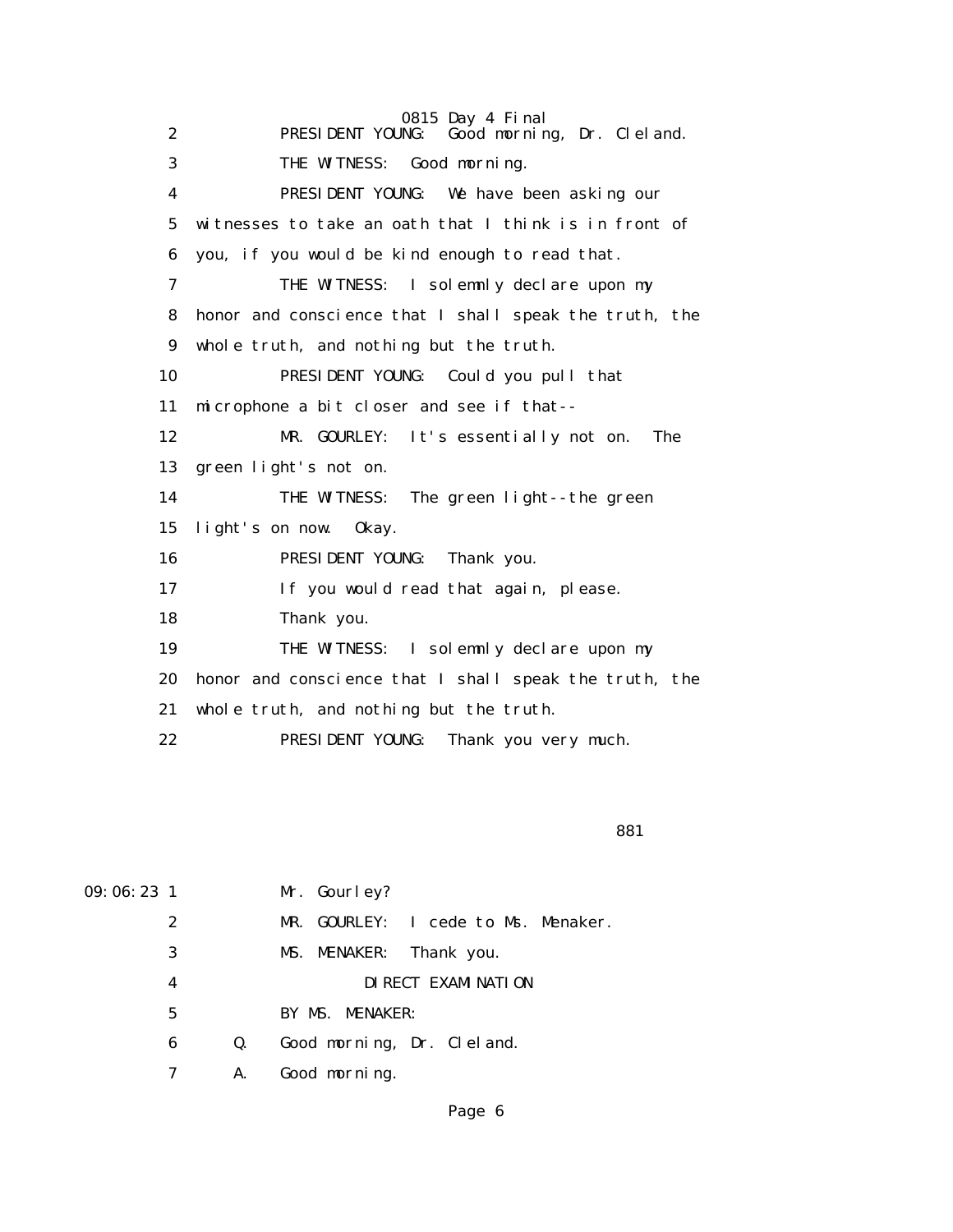|    | 0815 Day 4 Final                                                 |
|----|------------------------------------------------------------------|
| 8  | Can you please state your name, your full<br>Q.                  |
| 9  | name for the record.                                             |
| 10 | James Harris Cleland.<br>A.                                      |
| 11 | And could you briefly describe your<br>Q.                        |
| 12 | educational background for the Tribunal.                         |
| 13 | Yes. I have a B.A. in anthropology from the<br>A.                |
| 14 | University of Michigan, and M.A. and Ph.D. in                    |
| 15 | anthropology from the University of Virginia.                    |
| 16 | And can you briefly describe your<br>Q.                          |
| 17 | professional qualifications.                                     |
| 18 | Yes. I currently serve as Principal<br>A.                        |
| 19 | Archaeologist for the firm of Vida, Incorporated.<br>$\mathbf I$ |
| 20 | have approximately 30 years of archeological                     |
| 21 | experience. I have worked on many projects that                  |
| 22 | involve Section 106 and National Environmental Policy            |
|    |                                                                  |

<u>and the state of the state of the state of the state of the state of the state of the state of the state of the state of the state of the state of the state of the state of the state of the state of the state of the state</u>

09:07:10 1 Act compliance.

 2 Q. And as a factual witness in this proceeding, 3 are you being compensated by the United States for the 4 time you're spending testifying or for the time that 5 you have spent preparing your witness statements or 6 reviewing the work that you had previously done on the 7 Imperial Project surveys?

8 A. No.

 9 Q. And can you please describe for the Tribunal 10 how you became involved in Glamis's Imperial Project. 11 A. Well, in the--I believe it was in the spring 12 of 1997, my firm that I was with at that point, KEA 13 Environmental, was connected by EMA Associates, and we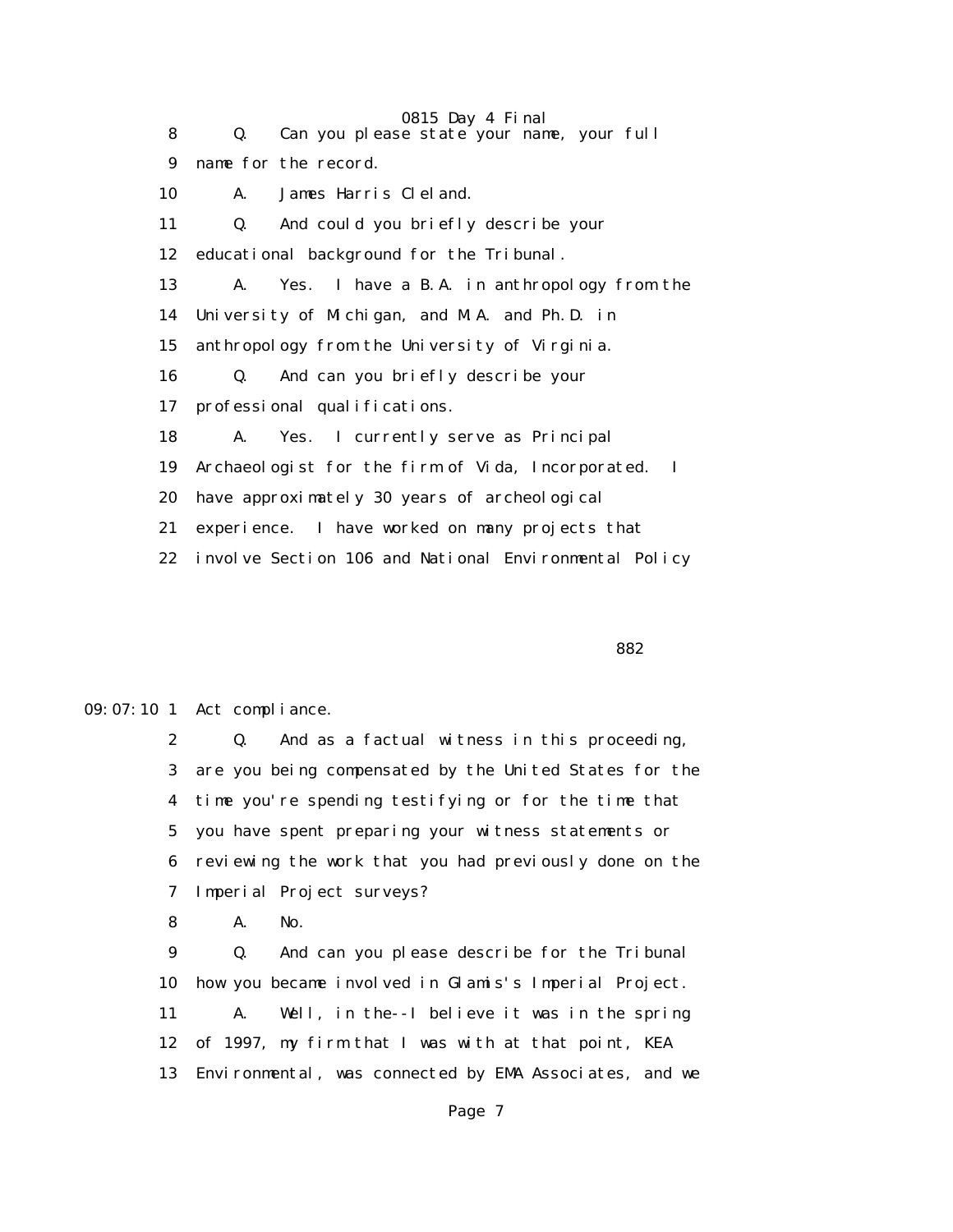0815 Day 4 Final 14 were asked if we would be interested in preparing a 15 proposal on the Project, and we said, yes, we would. 16 We did, and we were selected. 17 Q. So, you were selected to perform the cultural 18 resource survey in 1997; is that correct? 19 A. Yes, that is correct. 20 Q. And did you--did you or your firm perform any 21 additional survey work in relation to the Imperial 22 Project?

<u>and the state of the state of the state of the state of the state of the state of the state of the state of the state of the state of the state of the state of the state of the state of the state of the state of the state</u>

09:08:20 1 A. Well, after we had finished the cultural 2 resource report in late 1997, in the spring of 1998, 3 we were asked to do some additional survey involving 4 potential trail routes in the area of the mine in 5 process.

> 6 Q. And is that the 1998 trails reconnaissance 7 study that you're referring to?

8 A. Yes, it is.

 9 Q. And what did--in your survey work, what did 10 you conclude about the Imperial Project's potential 11 impact on historic and cultural properties? 12 A. We identified a Historic District that was 13 referred to as the Running Man/Indian Pass area of 14 traditional cultural concern. It consisted of 15 numerous cultural properties. We evaluated that 16 district as eligible for the National Register both 17 for its archeological informational potential, but 18 also, and more importantly, really for the Native 19 American traditional values that are represented at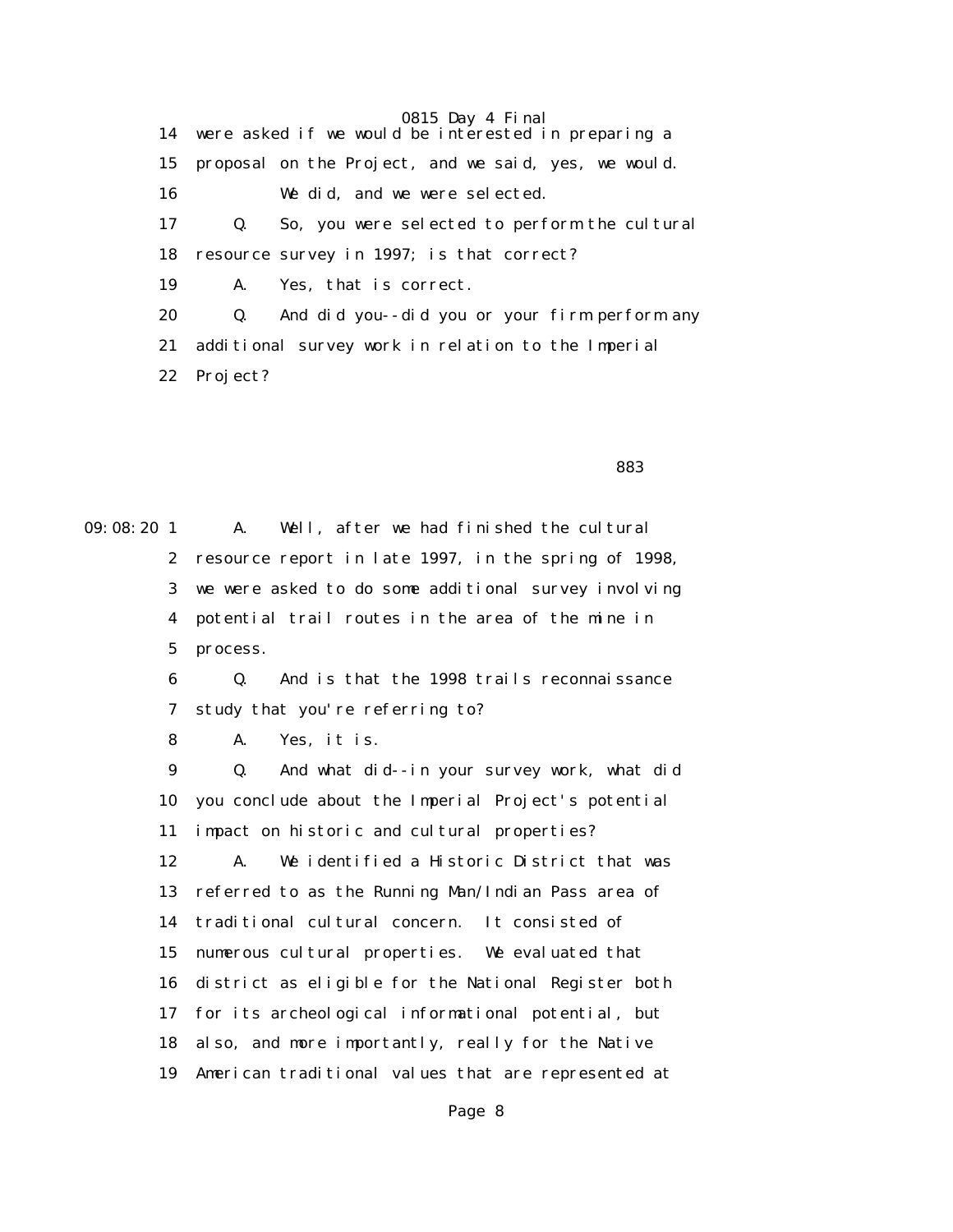20 that site.

 21 And we also identified potential impacts to 22 the Trail of Dreams, which is another cultural

<u>and the state of the state of the state of the state of the state of the state of the state of the state of the state of the state of the state of the state of the state of the state of the state of the state of the state</u>

09:09:45 1 property, and those were, I guess, two of the key 2 findings. 3 Q. Thank you. 4 PRESIDENT YOUNG: Mr. Gourley, your witness. 5 MR. GOURLEY: Thank you, Mr. President. 6 CROSS-EXAMINATION 7 BY MR. GOURLEY: 8 Q. Good morning, Dr. Cleland. I'm Alan Gourley, 9 representing the Glamis Gold, Limited, company in this 10 arbitration. 11 Let's start by looking at your supplemental 12 declaration, the second declaration that you provided 13 to the United States in March of 2007. 14 You have got a witness binder there. 15 Hopefully those pages have not fallen out, although 16 they look like they might have. At the back is--you 17 will find your second declaration. 18 A. The final exhibit? 19 Q. Yeah, with a bunch of-- 20 A. Supplemental declaration? 21 Q. With your indulgence. 22 (Pause.)

<u>and the state of the state of the state of the state of the state of the state of the state of the state of the state of the state of the state of the state of the state of the state of the state of the state of the state</u>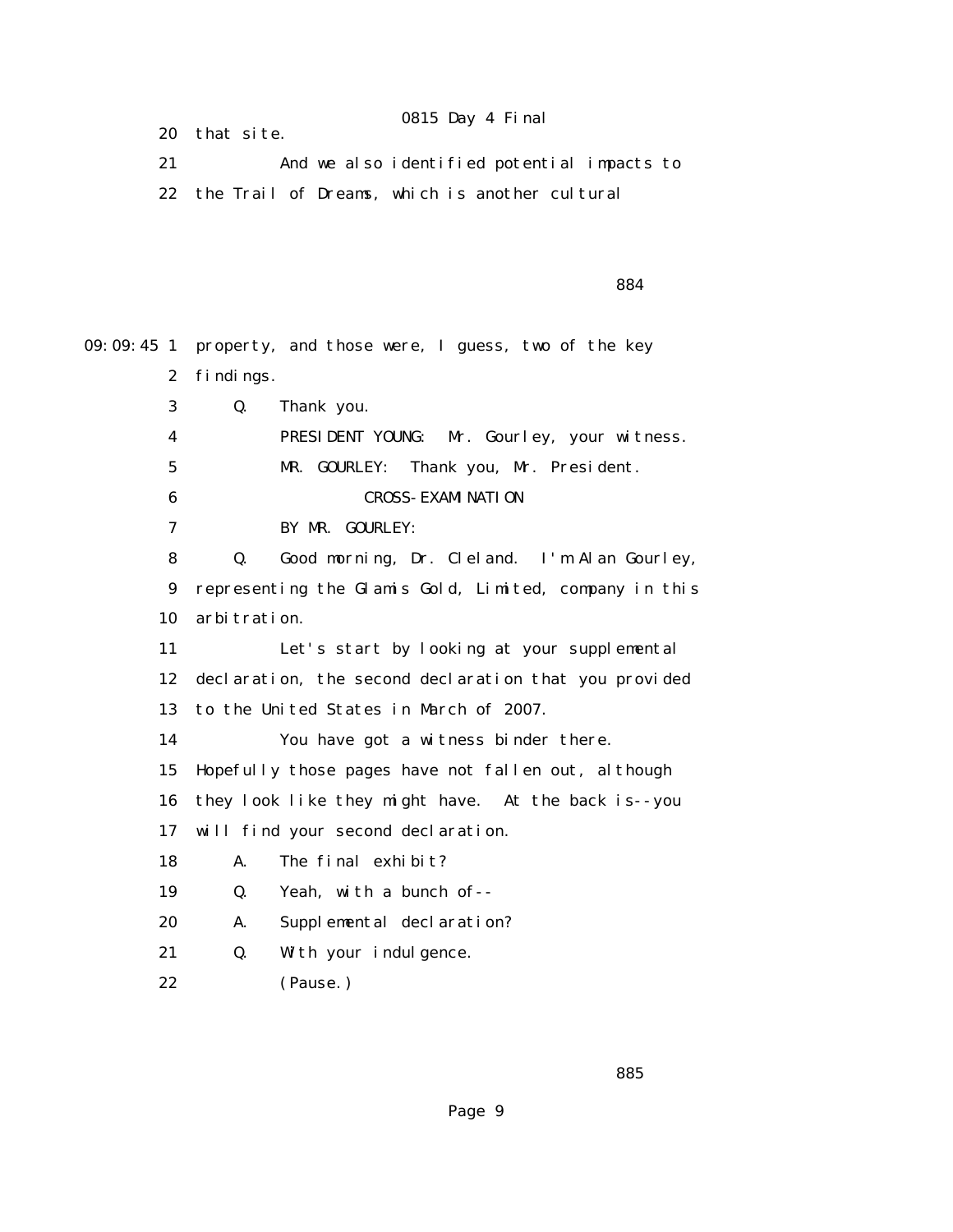| $09:11:11$ 1     | If you'd take a look at Exhibits A, B, and C<br>Q.   |
|------------------|------------------------------------------------------|
| $\boldsymbol{2}$ | to that declaration--                                |
| 3                | Yes.<br>A.                                           |
| $\boldsymbol{4}$ | -- and identify each of those for the record,<br>Q.  |
| $\mathbf 5$      | please.                                              |
| $\bf{6}$         | Well, Exhibit A appears to be a figure out of<br>А.  |
| 7                | our report, a trail map by Malcolm Rogers, date      |
| 8                | unknown.                                             |
| 9                | Q.<br>0kay.                                          |
| 10               | And it was based on work that Lori Pendleton<br>A.   |
| 11               | had done some years previous to that.                |
| 12               | Q.<br>Does anything in this map identify the Xam     |
| 13               | Kwatcan Trail or any connection between the trails   |
| 14               | that are depicted here in the Xam Kwatcan Trail      |
| 15               | network?                                             |
| 16               | The question is, does the map identify<br>A.         |
| 17               | anything about the Xam Kwatcan Trail?                |
| 18               | Q.<br>Correct.                                       |
| 19               | The map does not reference the Xam Kwatcan<br>А.     |
| 20               | Trail, no.                                           |
| 21               | If you take a look at Exhibit B, can you<br>Q.       |
| 22               | recall what that map--where it came from and what it |
|                  |                                                      |
|                  |                                                      |
|                  | 886                                                  |

09:12:17 1 depicts.

 2 A. Well, this map is from a publication, 3 "Hohokam and Patayan," and it's an appendix to that 4 publication by Michael Waters, and it's a reproduction 5 of a map that Malcolm Rogers originally put together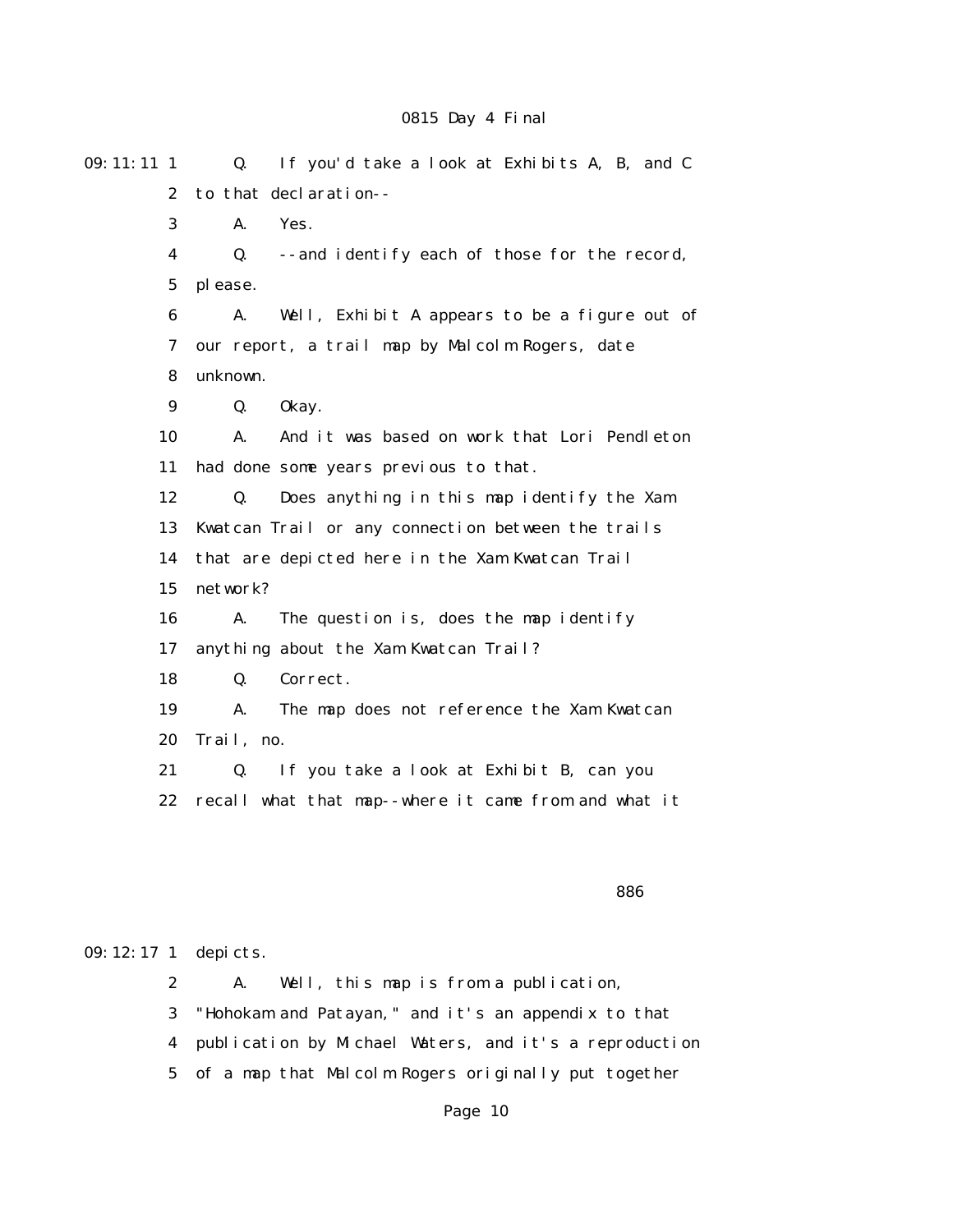0815 Day 4 Final 6 at the Museum of Man in San Diego. 7 Q. And did anything about this map or the book 8 it was contained in associate the trails that are 9 depicted here with the Xam Kwatcan Trail network? 10 A. I don't believe it uses those terms, but I 11 believe that some of the trails here might be part of 12 that network. 13 Q. And if you would look at Exhibit C, do you 14 recall the origin of this map? 15 A. It's another map that was reproduced in our 16 report for the Project, and it's based on a map we had 17 received from--or information we had received from the 18 Imperial Valley College Museum. 19 Q. And anything on this map or the materials 20 that you used to prepare this map or your group used 21 to prepare this map, identify these trails as 22 belonging to the Xam Kwatcan Trail network?

<u>and the state of the state of the state of the state of the state of the state of the state of the state of the state of the state of the state of the state of the state of the state of the state of the state of the state</u>

09:13:45 1 A. I don't recall whether any of the 2 information--it's possible that some of the site forms 3 that were used in the compilation of this may have 4 referenced that term. I don't really know. 5 Q. Okay. You don't remember? 6 A. I don't remember. 7 Q. And when you went to the Imperial Project for 8 the first time, did you have any awareness of any of 9 the trails there belonging to the Xam Kwatcan Trail 10 network? 11 A. Any of the specific trails in the Project Page 11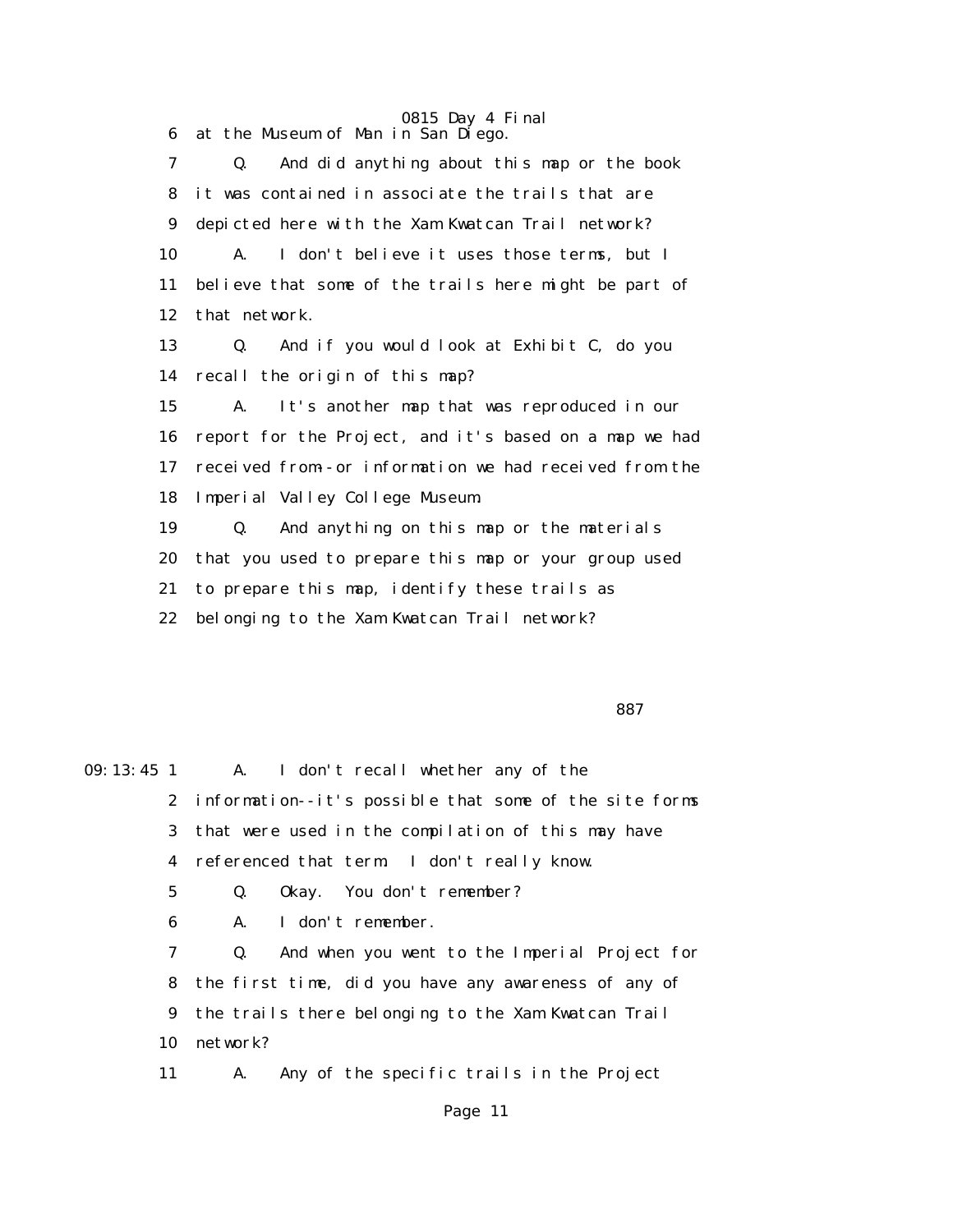0815 Day 4 Final 12 area before I started the Project?

13 Q. That's correct.

 14 A. Well, I was aware of the Xam Kwatcan Trail 15 and that it was in that general area, but I had no 16 direct knowledge about the trails in that area prior 17 to my starting that work. 18 Q. Now, if you look back at your supplemental 19 declaration, paragraphs five through seven, if you 20 would like to take a moment and read those to yourself 21 to refresh your--the supplemental declaration which 22 was right before Exhibit A there. You have put a lot

<u>and the contract of the contract of the contract of the contract of the contract of the contract of the contract of the contract of the contract of the contract of the contract of the contract of the contract of the contr</u>

09:14:55 1 of material into the record. I apologize.

 2 A. And which paragraphs do you want me to 3 look at? 4 Q. Five through seven. 5 (Witness reviews document.) 6 A. Yes. 7 Q. Now, is there anything in those three 8 paragraphs of your supplemental declaration, 9 Dr. Cleland, that references the Xam Kwatcan Trail or 10 any connection between the Xam Kwatcan Trail network 11 and the three maps that were Exhibits A, B, and C of 12 your declaration? 13 A. Well, the declaration doesn't reference the 14 Xam Kwatcan Trail. 15 Q. All right. Now, let's take a look at 16 Exhibit 4, what we will call Cleland Exhibit 4, which 17 is, sadly, at the beginning of the book.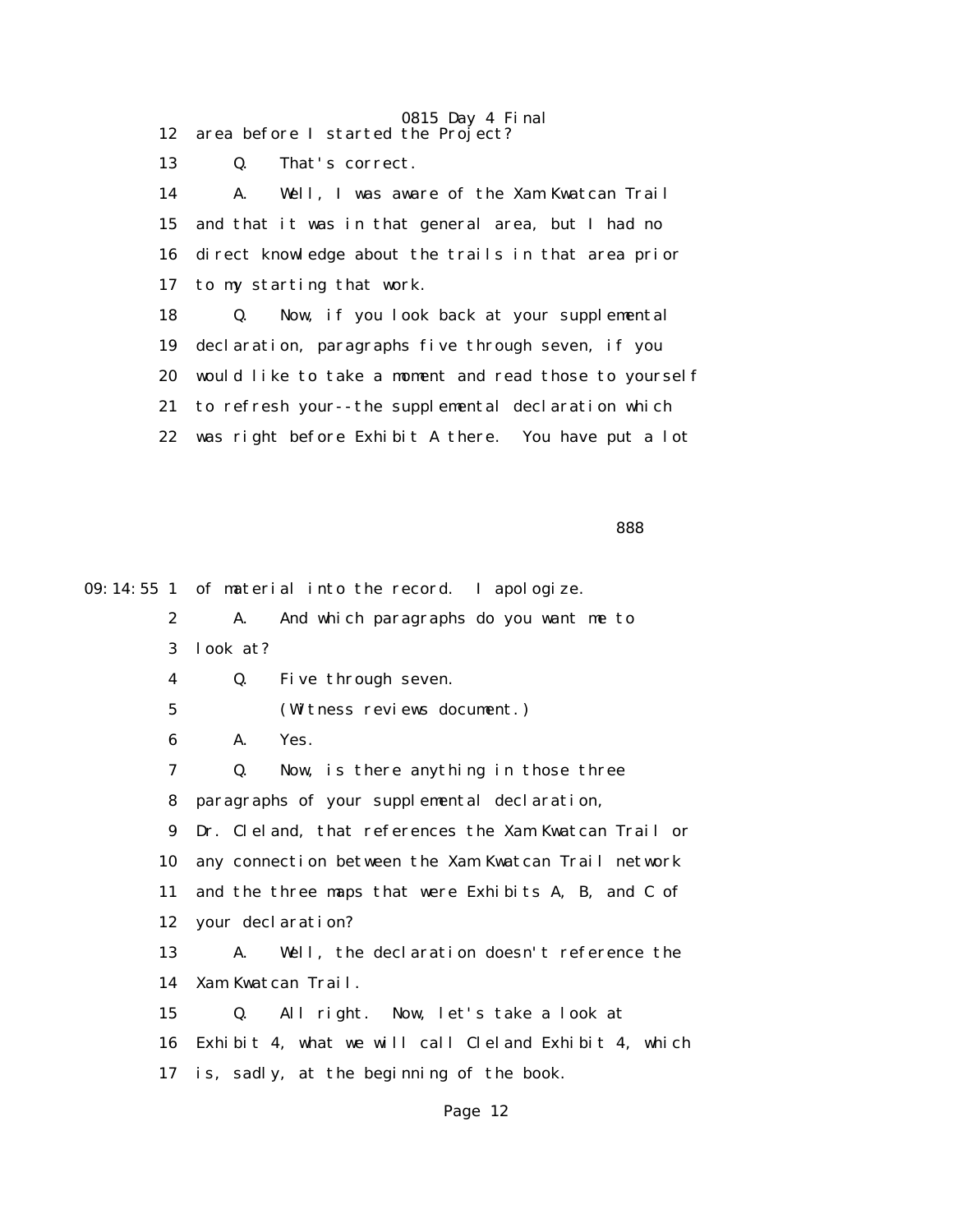18 A. Tab 4?

19 Q. Yeah, please.

 20 Are you familiar with a 1986 Woods study 21 entitled: "Archaeology of Creation"?

0815 Day 4 Final

22 A. Yes, I am.

<u>and the state of the state of the state of the state of the state of the state of the state of the state of the state of the state of the state of the state of the state of the state of the state of the state of the state</u>

| $09:16:26$ 1    | $\mathbf{Q}$ .   | In fact, it was among the background                   |
|-----------------|------------------|--------------------------------------------------------|
| $\mathbf{2}$    |                  | materials you relied on in doing your work at the      |
| 3               |                  | Imperial Project, wasn't it?                           |
| 4               | A.               | I believe so.                                          |
| $5\overline{ }$ | Q.               | Now, if you would take a look at map three,            |
| 6               |                  | which is the next page in this exhibit--               |
| 7               | A.               | Map three?                                             |
| 8               | Q.               | You've gone one too many.                              |
| 9               | A.               | 0kay.                                                  |
| 10              | Q.               | Do you see that map?                                   |
| 11              | A.               | Yes, I do.                                             |
| 12              | Q.               | And this is Dr. Woods's depiction of                   |
| 13              |                  | myth-related locales in that study?                    |
| 14              | A.               | Yes, that's correct.                                   |
| 15              | Q.               | And do you see the trail that is--runs from            |
| 16              |                  | Pilot Knob upwards towards Blythe and Avikwaame and is |
| 17              | marked as seven? |                                                        |
| 18              | A.               | Yes, I see that.                                       |
| 19              | Q.               | And do you know whether that is                        |
| 20              |                  | the--Dr. Woods's depiction of a route of the Xam       |
| 21              | Kwatcan Trail?   |                                                        |
| 22              | A.               | Yes, and I think my declaration clarifies              |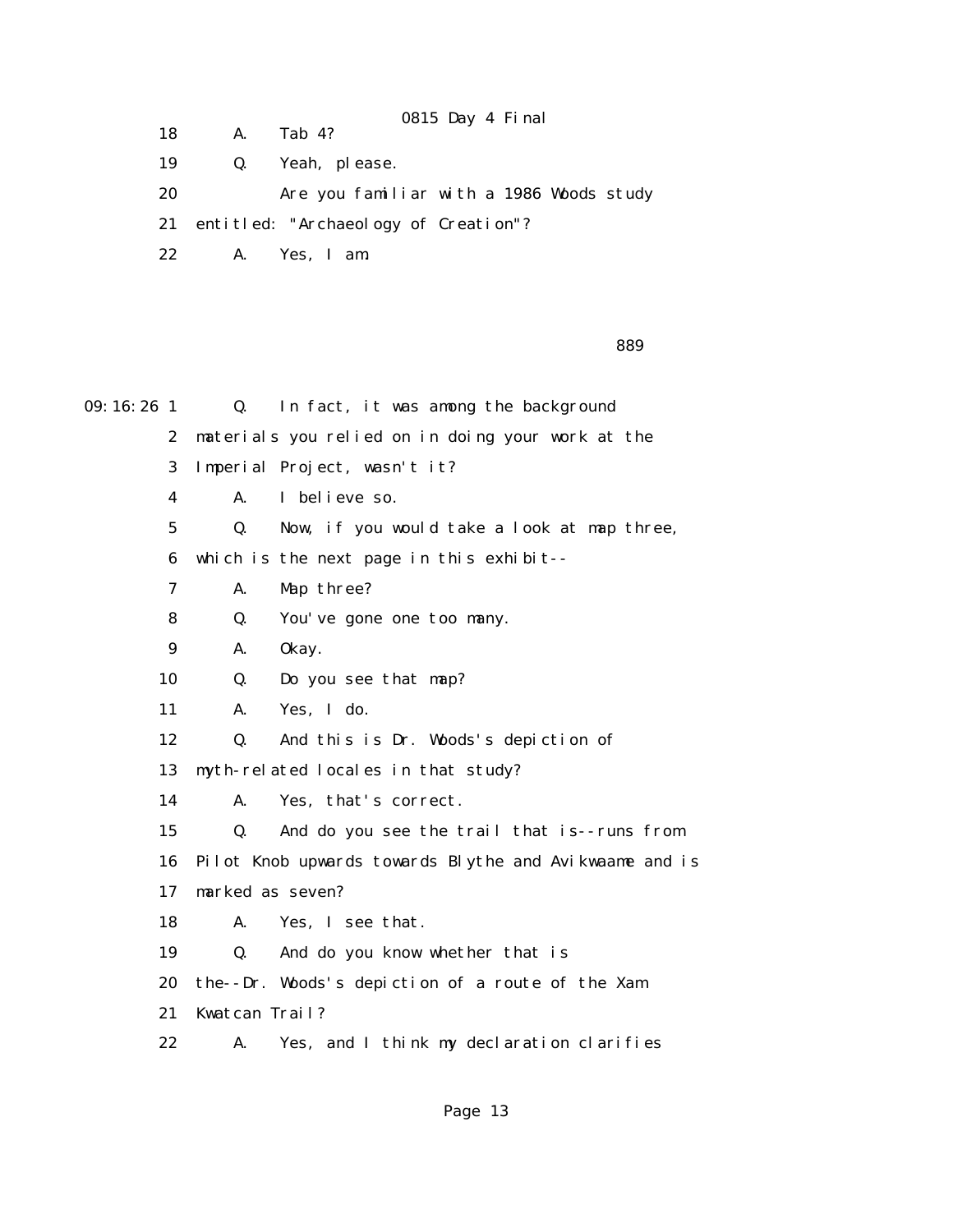<u>1990 - San Amerikaanse konstantine († 1958)</u>

09:17:32 1 that Dr. Woods and his colleagues were examining the 2 very southern end of that. I don't believe they were 3 trying to map in detail all the locations of the Xam 4 Kwatcan Trail further north. 5 Q. Let's go to Exhibit 1 of this. 6 Now, you have stated, have you not, 7 Dr. Cleland, that nothing in the three paragraphs of 8 your declaration or the three maps that are associated 9 with it identified the trail segments at the Imperial 10 project with the Xam Kwatcan Trail network; is that 11 correct? 12 A. Would you repeat that question again. 13 Q. You have identified, have you not, 14 Dr. Cleland, that nothing in the three paragraphs of 15 your declaration, five through seven, and nothing in 16 the three Exhibits A through C, the maps, identify the 17 trail segments depicted on those maps as associated 18 with the Xam Kwatcan Trail; is that correct? 19 A. Yeah, I don't have any information that any 20 of those sources specifically reference that term. 21 Q. So, for the United States here to suggest 22 that Glamis had erroneously characterized the Woods

 $891$ 

09:18:51 1 map as the only existing map of the Xam Kwatcan Trail 2 at the time it made its initial investment in the 3 Imperial Project is an exaggeration of your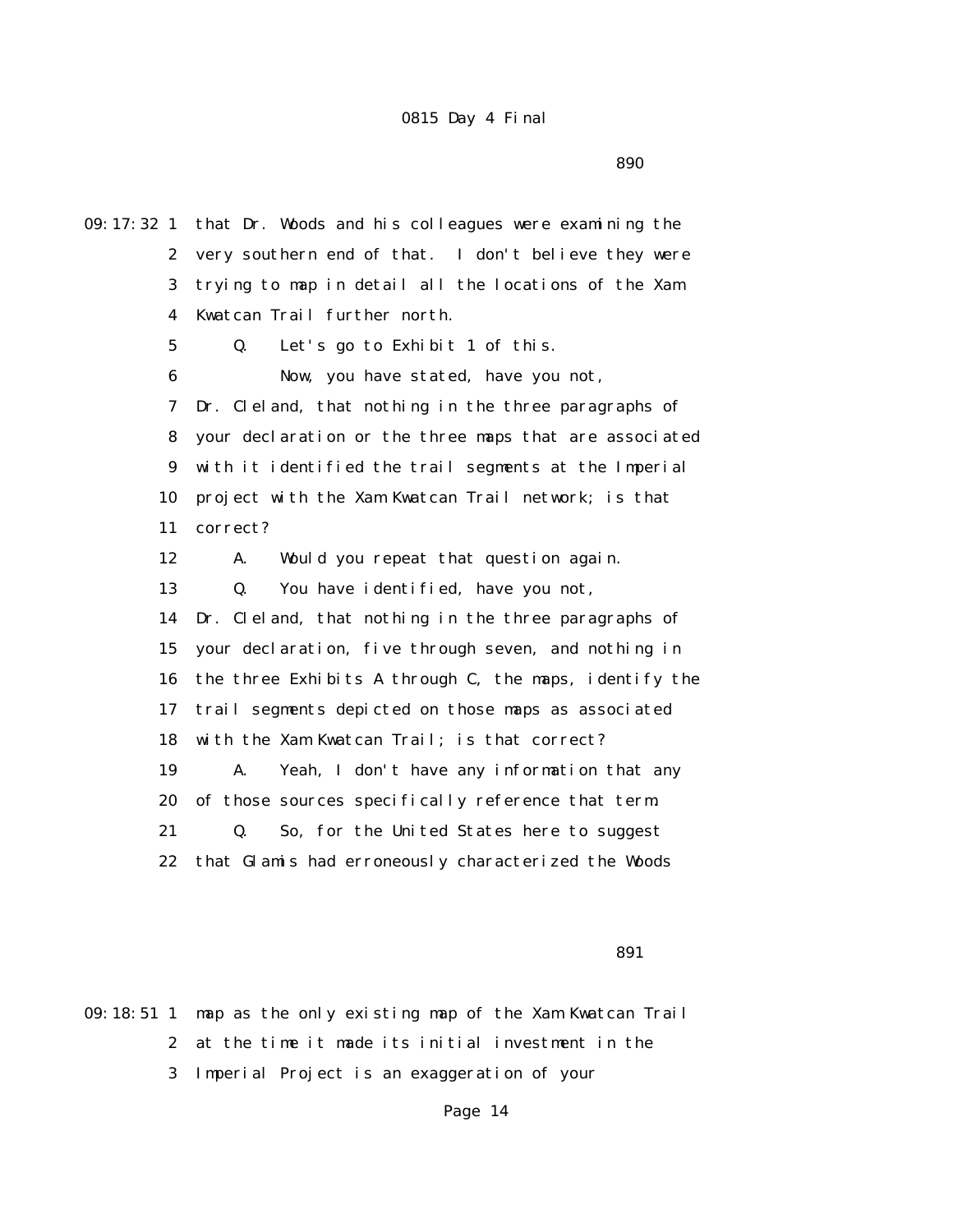0815 Day 4 Final 4 supplemental declaration, which is cited as a 5 reference for that point; isn't that correct? 6 A. Well, I don't really understand. I mean, 7 you've given me one sentence possibly taken out of 8 context, so that I haven't reviewed all of the 9 Government's filings, so I'm not quite sure what 10 you're trying to get from me here. 11 Q. I'm just trying to get from you as to whether 12 your declaration--and we can broaden it--to whether 13 the testimony you gave the Government supports the 14 assertion made by the Government that Glamis had 15 erroneously characterized the Woods map as the only 16 existing map of the Xam Kwatcan Trail at the time of 17 its initial investment. 18 Have you ever made such testimony in this 19 case? 20 A. I really don't know whether Glamis 21 characterized it as the only map, and I really don't 22 know what the Government's response to that was. It's

 $892$ 

09:20:03 1 not something that I have any direct knowledge of.

- 2 Q. Thank you, Dr. Cleland.
- 3 Who is Boma Johnson?

 4 A. Boma Johnson is an archaeologist who has 5 studied the trail system and other archeological sites 6 in Imperial County and eastern California deserts for 7 a number of years.

 8 Q. In fact, you've referred to them as generally 9 regarded as an authority on the Xam Kwatcan Trail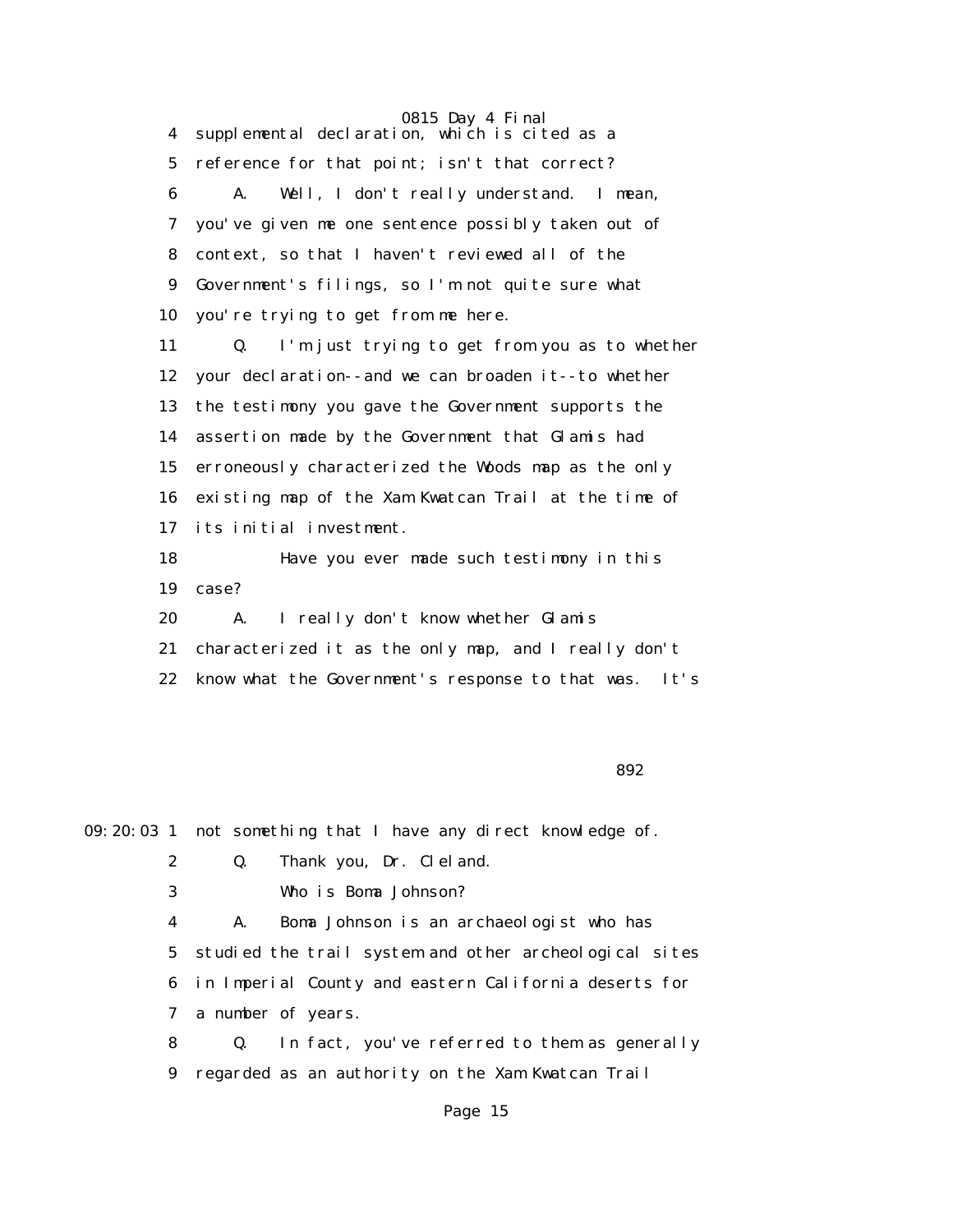0815 Day 4 Final 10 network in the southwestern archeological community; 11 is that correct? 12 A. I think that's fair to say, yes. 13 Q. And if you turn behind you, that map that's 14 on the big board, is that a map that you obtained from 15 Boma Johnson of the Xam Kwatcan Trail network? 16 A. Yes, it is. 17 Q. Okay. If we could have Exhibit 2--thank you. 18 We can try to do it on the big one. You 19 might have to stand up and point it here. What I'm 20 trying to do is inform the Tribunal, if you look at 21 the map, and there's a--the one on your far right, 22 which is well east of the Colorado River.

<u>893 - Andrea Stadt Brazil, amerikan amerikan antzera (h. 1893).</u>

| $09: 21: 24$ 1 |             | A. Yes, there is one there to the east of the         |
|----------------|-------------|-------------------------------------------------------|
|                | $2^{\circ}$ | river.                                                |
|                | 3           | And is that part of the Xam Kwatcan Trail<br>Q.       |
|                | 4           | network?                                              |
|                | $5^{\circ}$ | I think Boma Johnson believes it is.<br>A.            |
|                | 6           | Q.<br>Okay. Do you believe it is?                     |
|                | 7           | I don't have any basis for judging that. I<br>A.      |
|                | 8           | have never looked at that part of the trail.          |
|                | 9           | All right. If you look at the part where<br>Q.        |
|                | 10          | below Blythe it splits into two segments, the eastern |
|                | 11          | one, the western one, on the west side of the river.  |
|                | 12          | A.<br>Yes.                                            |
|                | 13          | And you see one segment where the word Xam is<br>Q.   |
|                | 14          | that's running along the river?                       |
|                | 15          | A.<br>Yes.                                            |
|                |             |                                                       |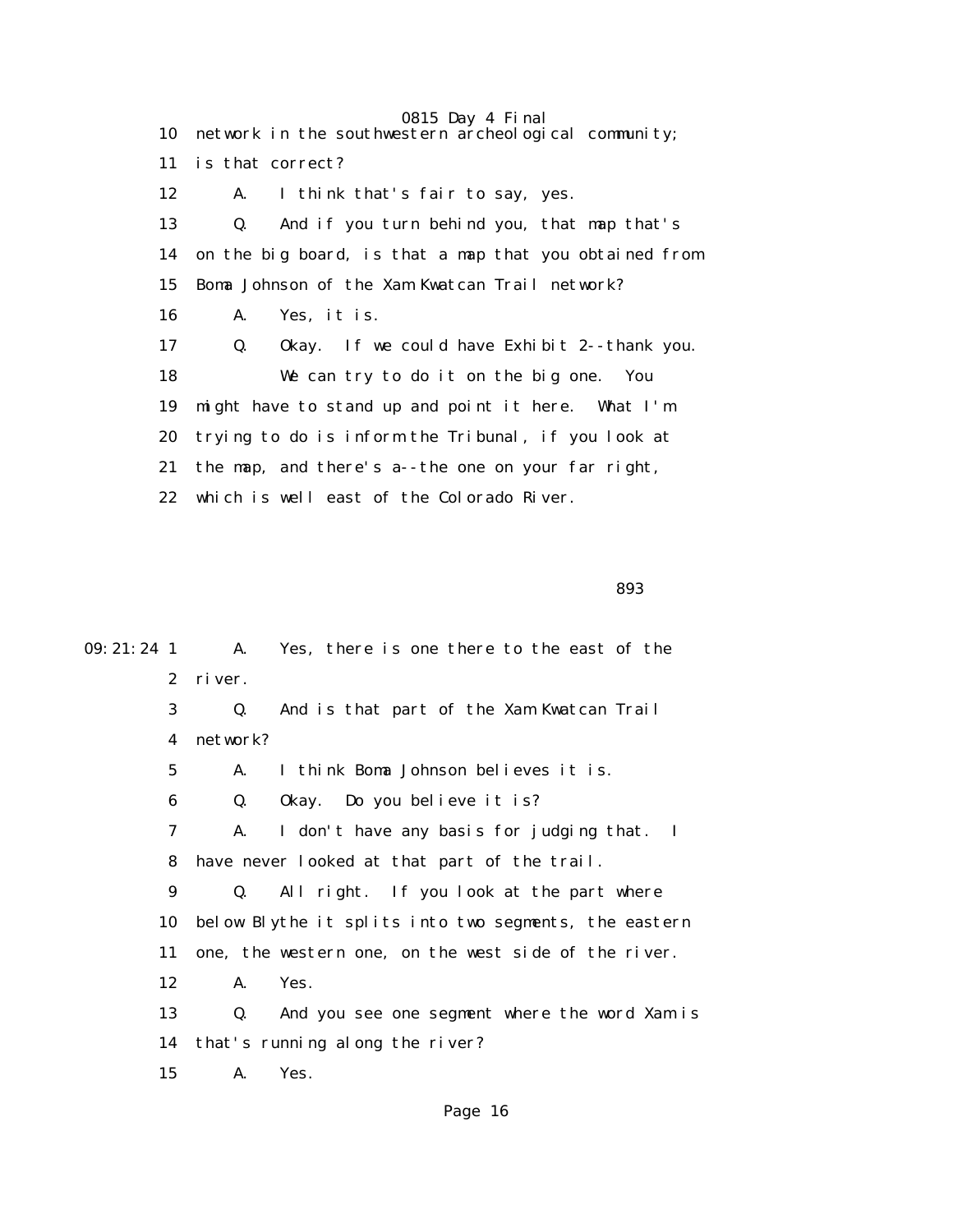16 Q. And one segment which is further west; is 17 that correct? 18 A. Yes. 19 Q. And the one that runs along the river, was 20 there a name for that segment? 21 A. Well, there is no name on the Boma Johnson 22 map.

 $894$ 

09:22:18 1 Q. But in the literature, is there a name?

 2 A. My knowledge of the name of that is based on 3 information that was provided by the Quechan during 4 our consultation process on the Imperial Mine Project, 5 and the Quechan referred to that trail as the Medicine 6 Trail.

 7 Q. Okay. Now, the western branch, is the 8 western branch the Trail of Dreams?

 9 A. The Quechan had a map that showed the western 10 branch of--they didn't show all the detail that's on 11 the Boma Johnson map. They showed two major trails 12 that they had concerns about, one being the Trail of 13 Dreams and the other one being the Medicine Trail, and 14 the Medicine Trail was the one further east along the 15 river corridor, and the western trail was the one they 16 called the Trail of Dreams.

 17 Q. Now, the Xam Kwatcan map and the Xam 18 Kwatcan--well, let's strike that.

 19 The Xam Kwatcan Trail network, what is its 20 significance in the Quechan native culture?

21 A. Well, the Quechan--the Quechan Creation story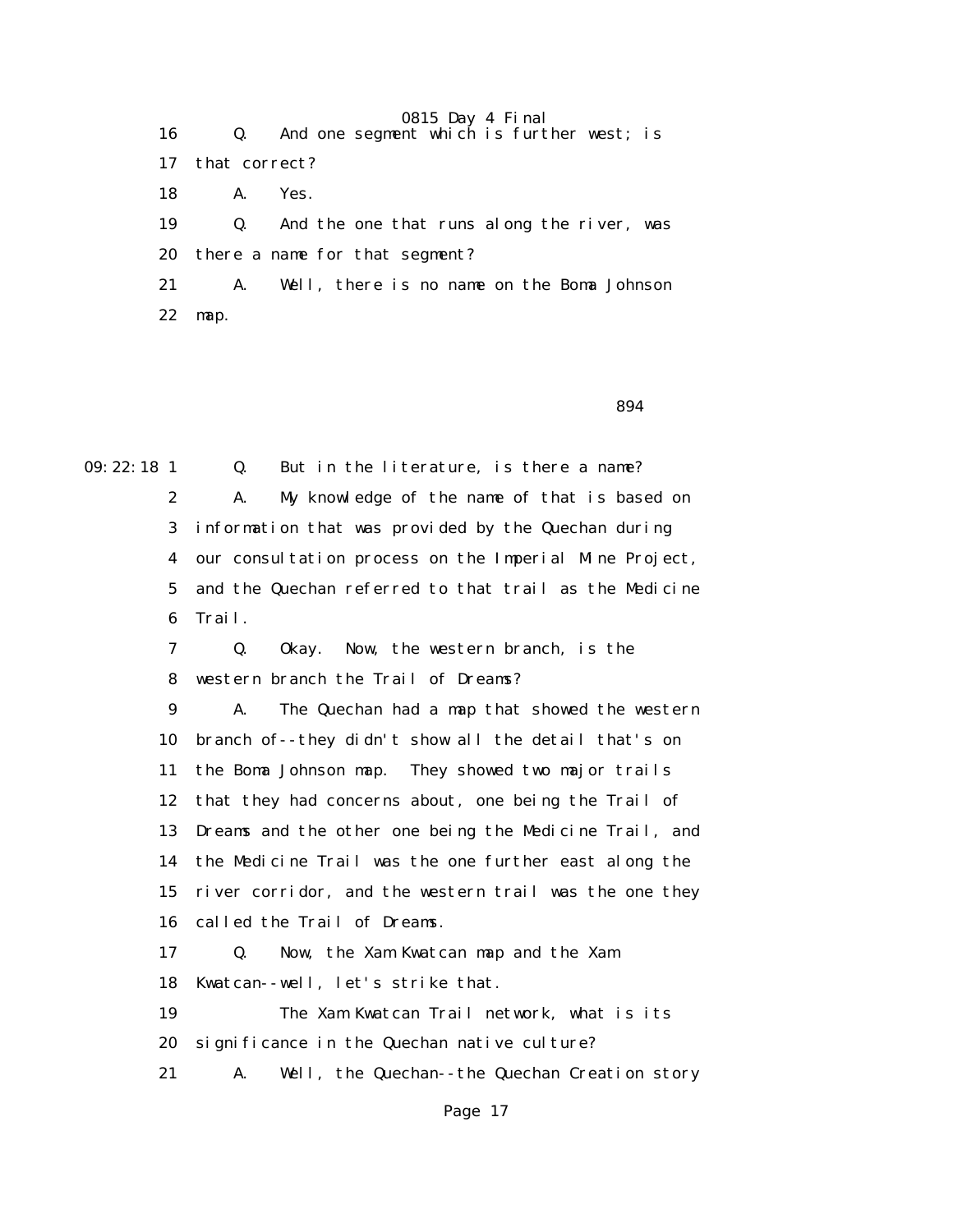22 includes reference to the creation mountain, which is

<u>1995 - Andrea Stadt British, amerikan beste beste beste beste beste beste beste beste beste beste bes</u>

09:23:52 1 at the Avikwaame at the north, and they believe the 2 various tribes of Yuman-speaking groups of the 3 Colorado River were all created there and then 4 descended the mountain and went to the various places 5 that became their traditional territories. And that 6 the Quechan themselves followed a series of trails 7 which are referred to in the literature as the Xam 8 Kwatcan Trail, and they subsequently, after they 9 became--came to their current territory, they used the 10 trails both for physical pilgrimage back to the 11 creation and also for spiritual journeys along the 12 trails where they could go back through history and 13 learn from their history to help address the problems 14 that they face in their daily lives. 15 Q. Thank you. 16 Now, if you look at the Boma Johnson map and 17 you follow that western branch down and it starts to 18 break up into multiple trails; is that correct? 19 A. Yes, that's correct. 20 Q. And If you take the furthest west one that 21 still heads down towards Pilot Knob at the base-- 22 A. Yes.

<u>1986 - Andrej Sterne Sterne Sterne Sterne Sterne Sterne Sterne Sterne Sterne Sterne Sterne Sterne Sterne Ste</u>

09:25:14 1 Q. --is that where these trails are headed, the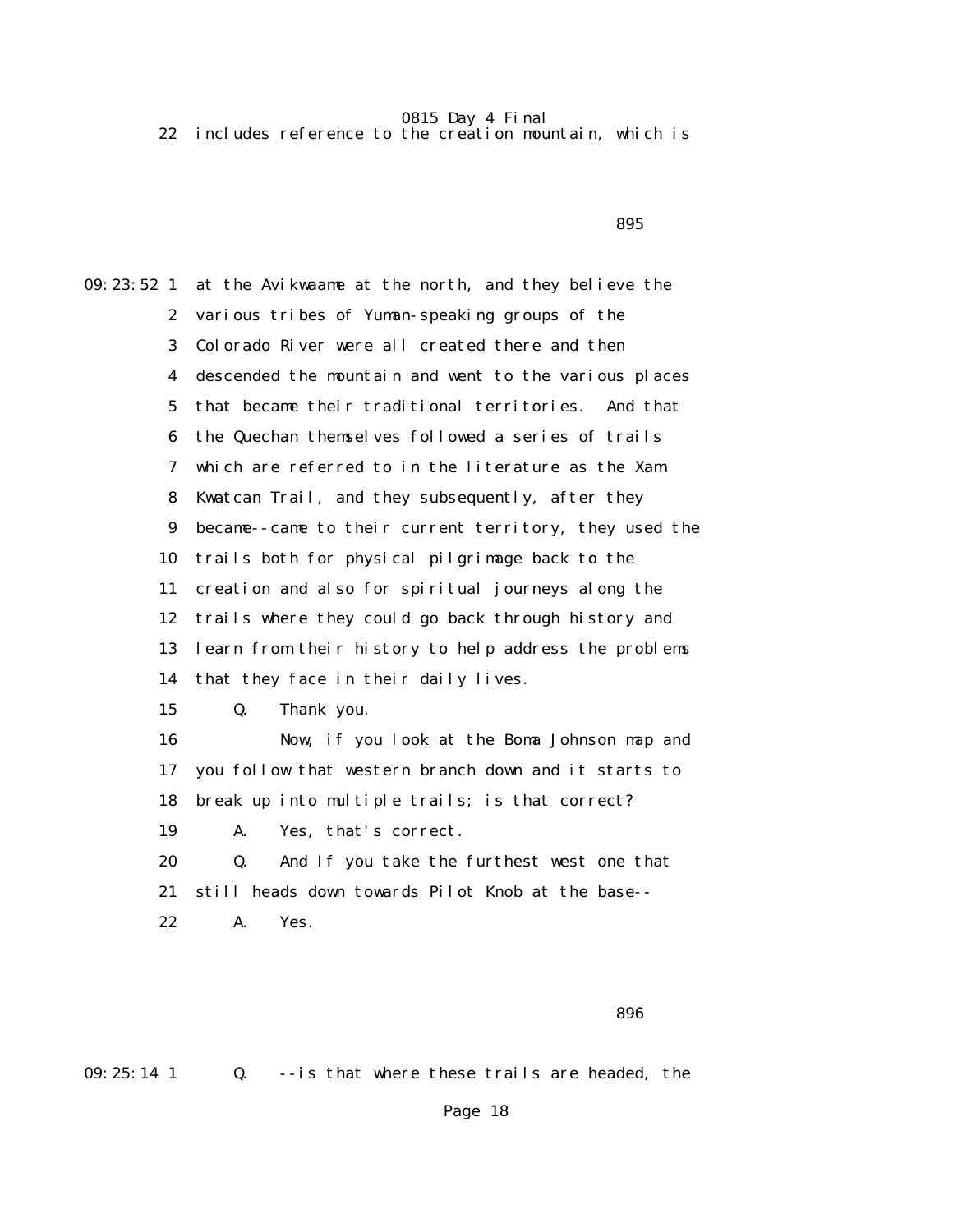0815 Day 4 Final 2 idea being to go from Avikwaame to Pilot Knob? 3 A. Yes, that's correct. 4 Q. Now, that furthest west one that loops and 5 then curls down back towards--I was going to try to 6 point-- 7 PRESIDENT YOUNG: We actually have a 8 hand-held microphone if you're willing to hold that 9 while you do this. Thank you so much. 10 THE WITNESS: 0kay. 11 BY MR. GOURLEY: 12 Q. So, if you follow the western branch down and 13 as it curls towards Pilot Knob-- 14 A. Well, I mean, it branches in--there is at 15 least three different routes that could go down to 16 Pilot Knob. 17 And I must say that the map that the Quechan 18 had was not at the scale that I could tell for sure 19 which one of those they had indicated, based on their 20 map, was the Trail of Dreams. 21 Q. But of that western branch of the Xam Kwatcan 22 that comes down to Pilot Knob--

 $897$ 

09:26:50 1 A. Well, Pilot Knob there--at this point at 2 Pilot Knob there is two routes or possibly three, but 3 one goes west of the Cargo Muchacho, and the other one 4 goes east of the Cargo Muchacho Mountains. 5 Q. And the one that goes west of the Cargo 6 Muchacho Mountains, is that roughly consistent with 7 the Woods depiction in map three of the 1986 Woods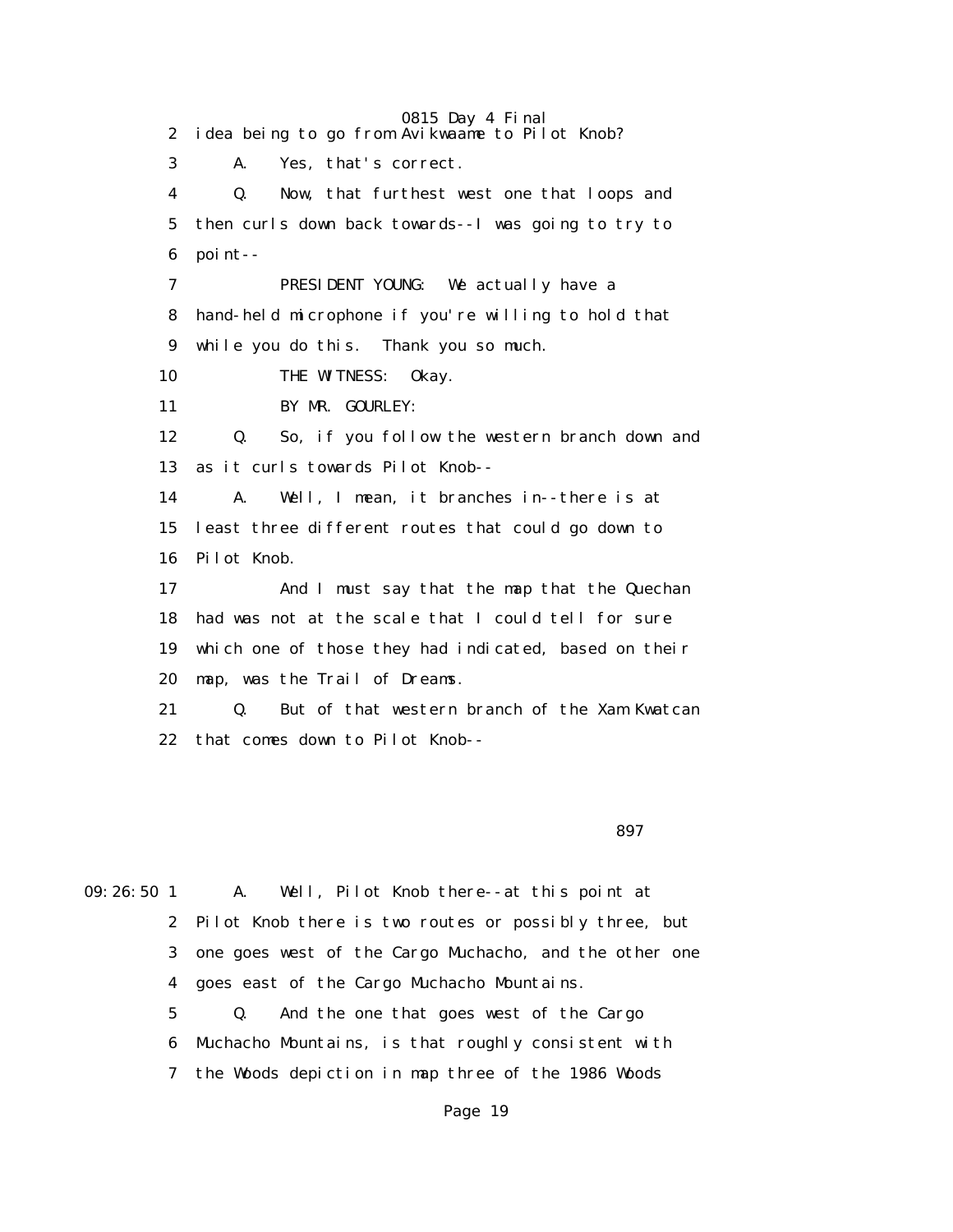|    |            | 0815 Day 4 Final                             |
|----|------------|----------------------------------------------|
| 8  | study?     |                                              |
| 9  | A.         | I don't know. I would have to look at the    |
| 10 | Woods map. |                                              |
| 11 | Q.         | Could we bring up Exhibit 4, map three,      |
| 12 | please.    |                                              |
| 13 | A.         | Am I supposed to look at this?               |
| 14 | Q.         | You can look at the big screen, if you like. |
| 15 | A.         | 0kay.                                        |
| 16 |            | Well, it looks like Woods has mapped it to   |
| 17 |            | the west of the Cargo Muchacho Mountains.    |
| 18 | Q.         | So, it's at least consistent up through      |
| 19 | there?     |                                              |
| 20 | A.         | I mean, it's somewhat consistent, yes.       |
| 21 | Q.         | Thank you.                                   |
| 22 | A.         | Are we done with this for now?               |
|    |            |                                              |

<u>898 - Andrea Stadt Bronze, amerikan basar dan berasal di sebagai sebagai sebagai sebagai sebagai sebagai seba</u>

09:28:11 1 Q. For the moment, yes. Thank you. 2 A. Okay. 3 Q. Now, looking still at map three, the Woods 4 depiction of at least one segment of the Xam Kwatcan, 5 you notice that on this-- 6 A. Could you refer me back to the-- 7 Q. Oh, I'm sorry. It's Exhibit 4, the second 8 page of Exhibit 4. 9 Now, do you see the various sites that he has 10 marked as myth-related locales, the numbered items? 11 A. Yes. 12 Q. And if you looked at number nine, you can 13 look at next page, that's identified as Picacho Peak?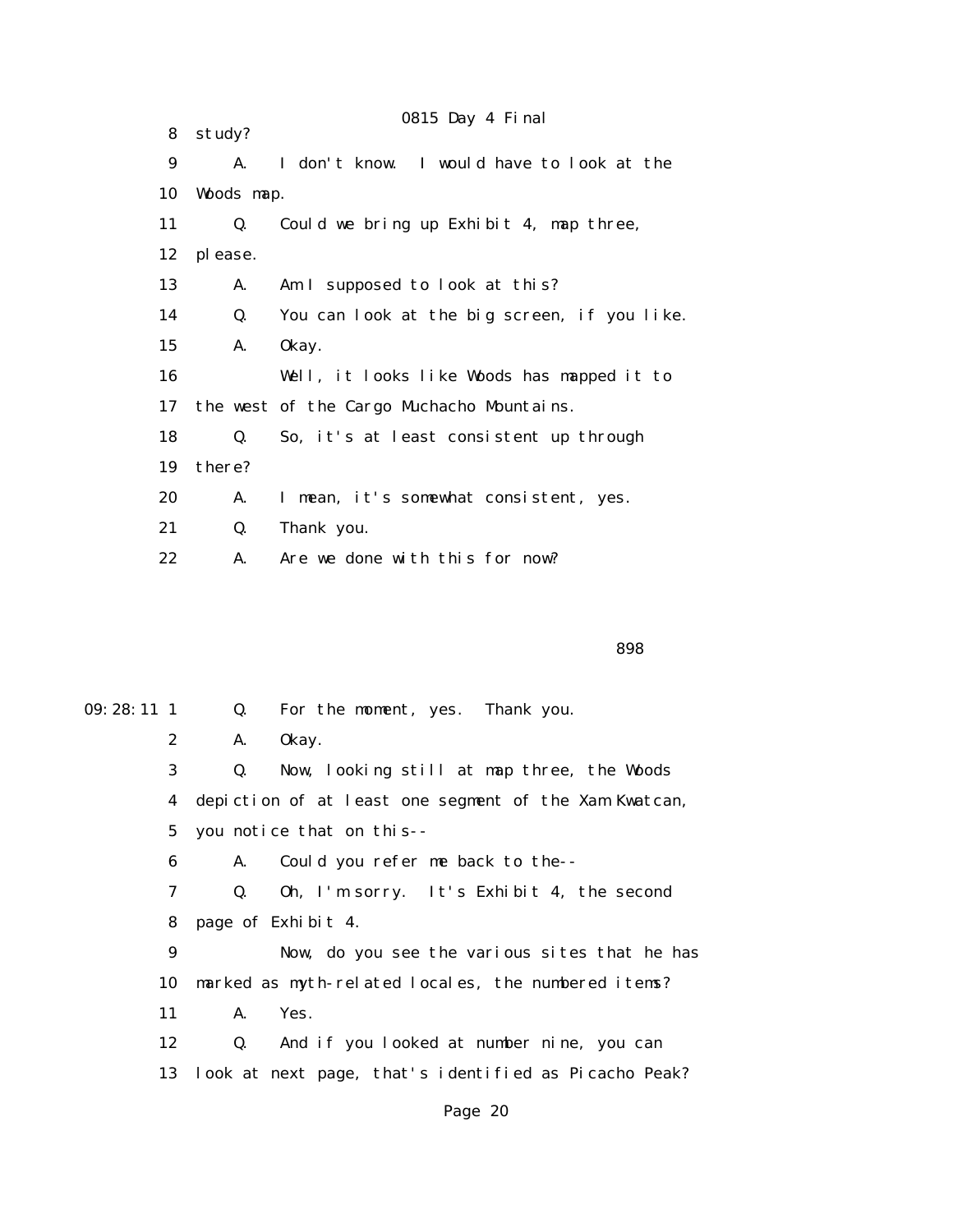|    |                | 0815 Day 4 Final                                       |
|----|----------------|--------------------------------------------------------|
| 14 | A.             | Okay. It looks approximately correct.                  |
| 15 | Q.             | And did you understand that to be a sacred             |
| 16 |                | site to the Quechan Native Americans?                  |
| 17 |                | A. Yes, I do.                                          |
| 18 | $\mathbf{Q}$ . | Now, do you see on this map--can you tell on           |
| 19 |                | this map approximately where the Imperial Project was? |
| 20 | A.             | I honestly can't for sure.                             |
| 21 | Q.             | Well, $let's--$                                        |
| 22 | A.             | But I would--I mean, it's northwest of                 |

<u>1999 - Andrej Sterne Sterne Sterne Sterne Sterne Sterne Sterne Sterne Sterne Sterne Sterne Sterne Sterne Ste</u>

09:29:45 1 Picacho Mine. 2 Q. We have a visual aid for you, Dr. Cleland. 3 A. Thank you. I thought you might. 4 Q. Let's go to Exhibit 5, where we have taken 5 that, Dr. Woods's depiction of the trail and marked on 6 that the various projects that exist in the area. If 7 you blow up--do you see the Imperial Project? 8 A. Yeah. 9 Q. And it's significantly east of the Woods 10 depiction, that far western branch of the Xam Kwatcan 11 Trail, is it not? 12 A. Yeah, it's east of where Clyde mapped it, 13 yes. 14 Q. All right. Were you involved in the North 15 Baja Pipeline project? 16 A. Yes, I was. 17 Q. And that project undertook a number of 18 studies of the various cultural areas and 19 archeological artifacts through which that project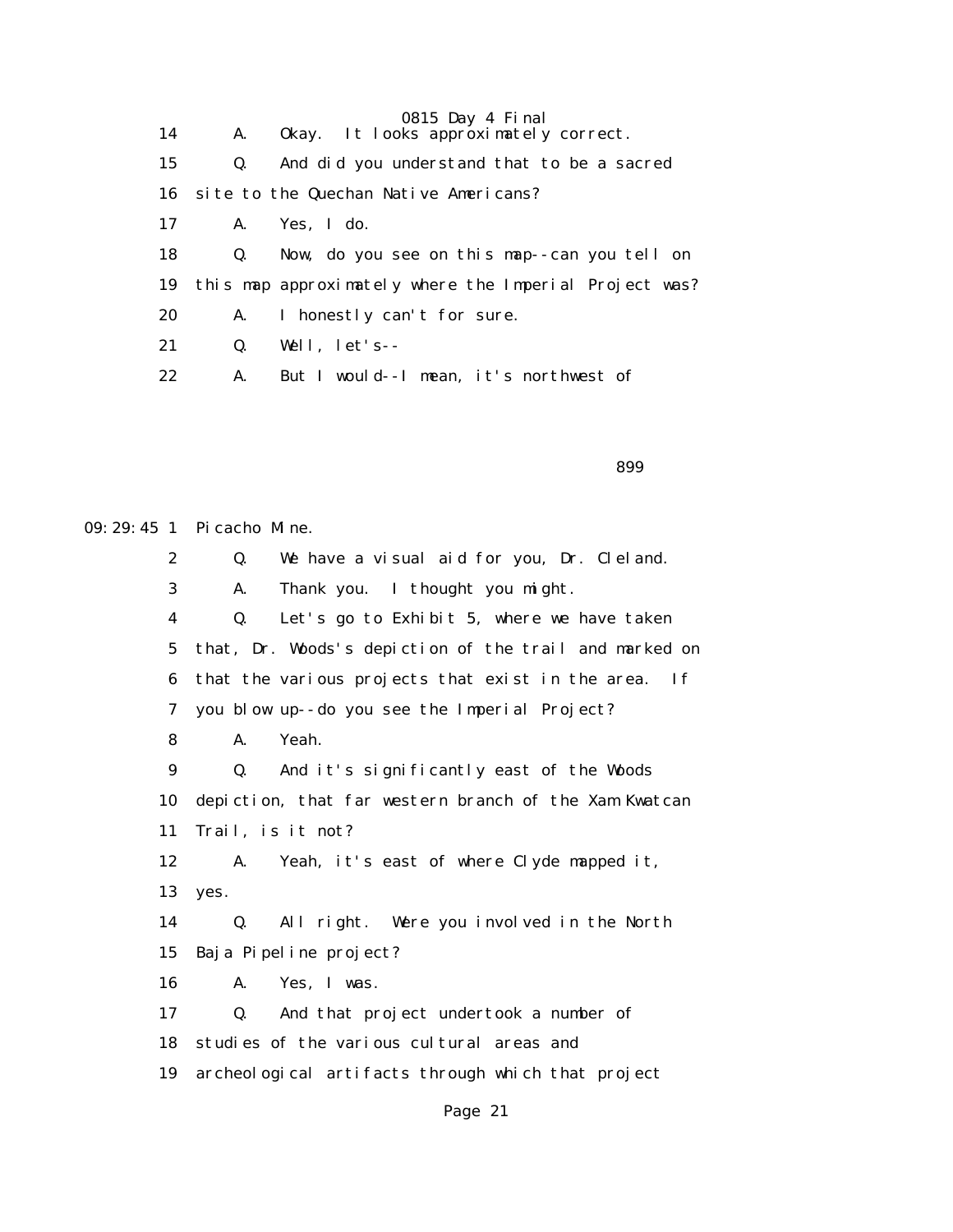20 would pass; is that correct?

 21 A. Yes, we did cultural resource studies of the 22 North Baja route.

900

| $09:31:01$ 1 | Q. | And among those was--were ethnographic               |
|--------------|----|------------------------------------------------------|
| $\mathbf{2}$ |    | contributions from Dr. Woods?                        |
| 3            | А. | That's correct.                                      |
| 4            | Q. | And Boma Johnson was involved in that                |
| 5            |    | project, was he not?                                 |
| 6            | A. | Yes, he was.                                         |
| 7            | Q. | And you wrote up a historic properties               |
| 8            |    | treatment plan for that project; is that correct?    |
| 9            | A. | That is correct, yes.                                |
| 10           | Q. | And you also prepared a document called, "A          |
| 11           |    | View Across the Cultural Landscape of the Lower      |
| 12           |    | Colorado Desert, " which was the overall Cultural    |
| 13           |    | Resource Study; is that correct?                     |
| 14           | A. | Yes, I was one of the authors.                       |
| 15           | Q. | Along with Rebecca Apple?                            |
| 16           | A. | Yes, correct.                                        |
| 17           | Q. | Who worked in your firm?                             |
| 18           | A. | That's correct.                                      |
| 19           | Q. | In the same firm that you do?                        |
| 20           | A. | Yes.                                                 |
| 21           | Q. | Now, when you undertook that project, were           |
| 22           |    | you aware that the pipeline would be passing through |

901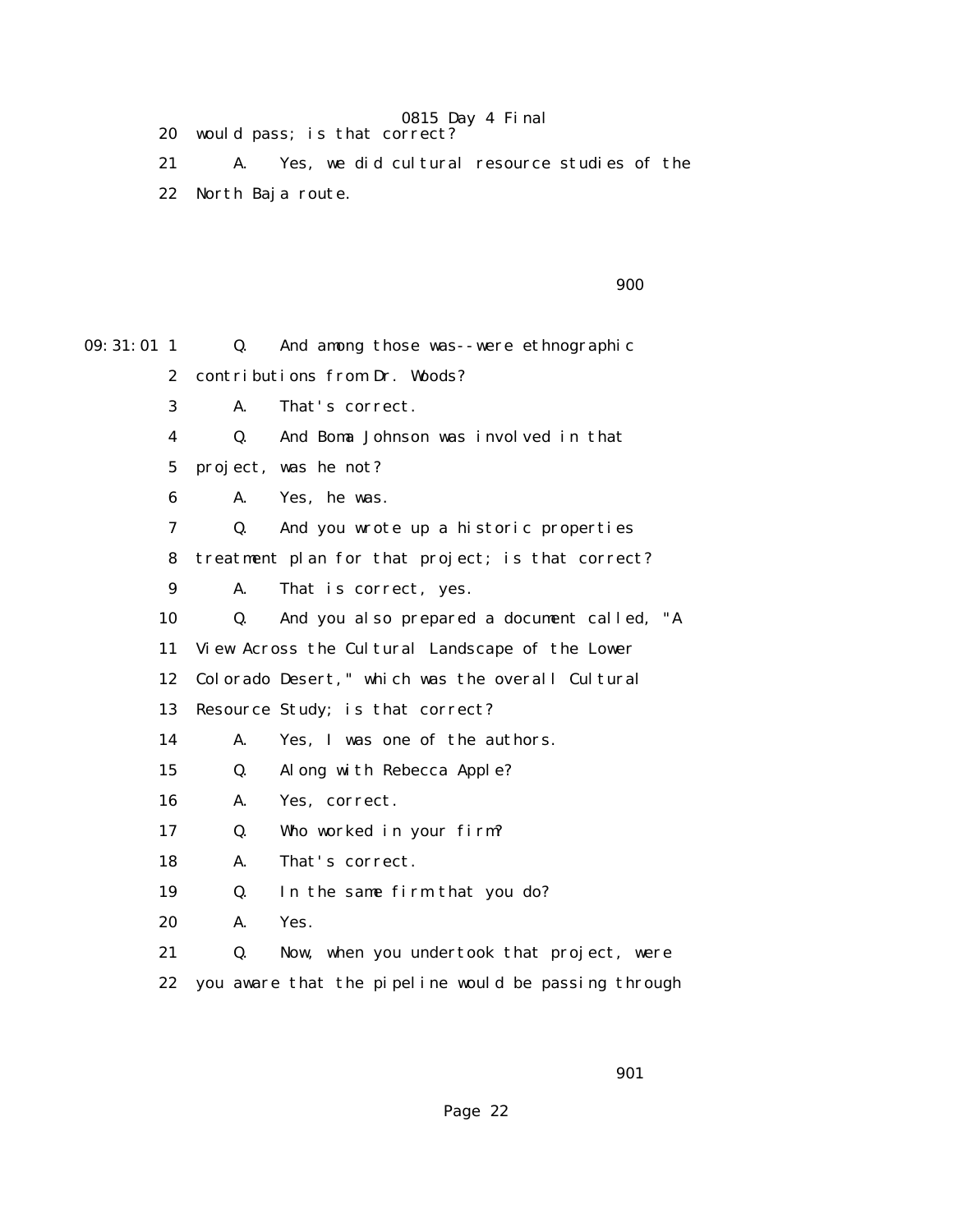| $09:31:56$ 1     | areas where the Xam Kwatcan Trail network also was     |
|------------------|--------------------------------------------------------|
| $\boldsymbol{2}$ | passing?                                               |
| 3                | I knew that it would be in an area<br>A.<br>Yeah.      |
| $\boldsymbol{4}$ | that would contain trails that may be part of the      |
| $\mathbf 5$      | network, yes.                                          |
| 6                | And, in fact, you concluded in your report<br>Q.       |
| 7                | that many of the north-south trail segments that you   |
| 8                | did find and record as part of that analysis were      |
| $\boldsymbol{9}$ | probably associated with the Xam Kwatcan Trail         |
| 10               | network; isn't that right?                             |
| 11               | I'm not sure which report you're referring<br>A.       |
| 12               | to.                                                    |
| 13               | Q.<br>The 2003 Cultural Resource Study.                |
| 14               | "The View Across the Cultural Landscape"?<br>A.        |
| 15               | Q.<br>Correct.                                         |
| 16               | Actually, I don't remember drawing that<br>A.          |
| 17               | specific conclusion. Could you--I don't remember       |
| 18               | concluding that any of the trail segments that we      |
| 19               | specifically studied were part of the--clearly part of |
| 20               | the Xam Kwatcan Trail, that we may have made that      |
| 21               | conclusion. I guess I'd have to--I'd like to be        |
| 22               | pointed to the specific place where we made that       |
|                  |                                                        |
|                  |                                                        |
|                  | 902                                                    |

09:33:02 1 conclusion, if we did, indeed, do that. 2 Q. I will hand you a copy to see if that 3 refreshes your recollection. 4 A. Okay. 5 MS. MENAKER: Is this in the witness binders?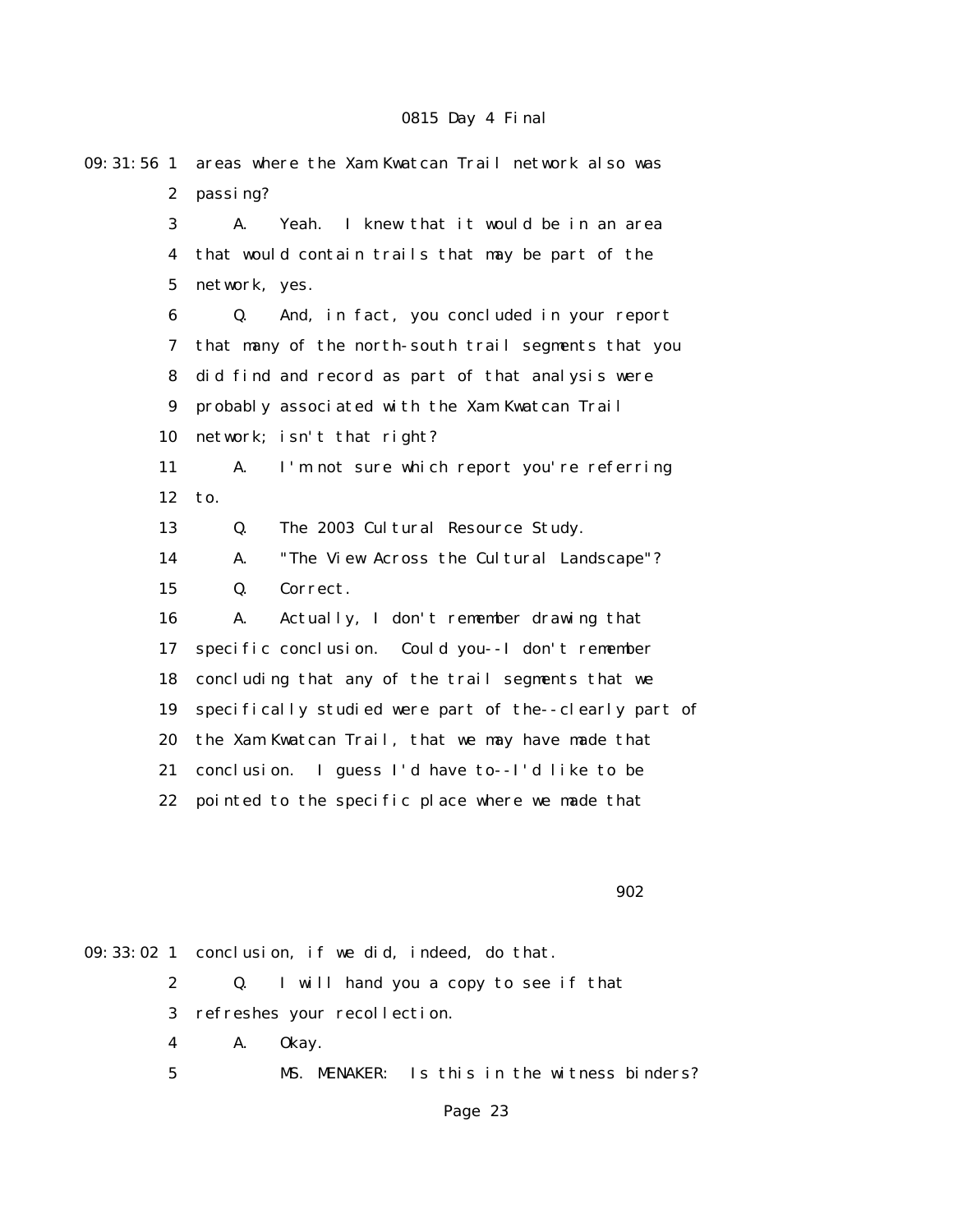| 6  | 0815 Day 4 Final<br>No, it's not.<br>MR. GOURLEY:      |
|----|--------------------------------------------------------|
| 7  | THE WITNESS: Okay. This is in the cultural             |
| 8  | context, discussing the various major trail systems.   |
| 9  | BY MR. GOURLEY:                                        |
| 10 | I'm just asking you whether looking at that<br>Q.      |
| 11 | refreshes your recollection, Dr. Cleland.              |
| 12 | A.<br>Okay. Well, there is a statement here that       |
| 13 | says, "Many of the north-south trails recorded as part |
| 14 | of the pipeline project are probably associated with   |
| 15 | the Xam Kwatcan trail network."                        |
| 16 | Q.<br>Does that refresh your recollection on that      |
| 17 | point?                                                 |
| 18 | Yes.<br>A.                                             |
| 19 | Q.<br>Thank you.                                       |
| 20 | Now, during that process of doing the                  |
| 21 | cultural resource survey and the ethnographic studies, |
| 22 | were you involved with--did you engage in              |
|    |                                                        |
|    |                                                        |

en 1990 de la construcción de la construcción de la construcción de la construcción de la construcción de la c

09:34:14 1 consultations with the various Native American groups 2 that were--that would be affected by the route of the 3 North Baja Pipeline? 4 A. Yes, we did consult with the Native 5 Americans. 6 Q. And, in fact, didn't those groups indicate to 7 you that the entire project area was part of what they 8 considered their cultural landscape and should be 9 analyzed as the whole, not in individual parts? 10 A. Yes, they expressed a concern for their--all 11 the sites within their traditional tribal territory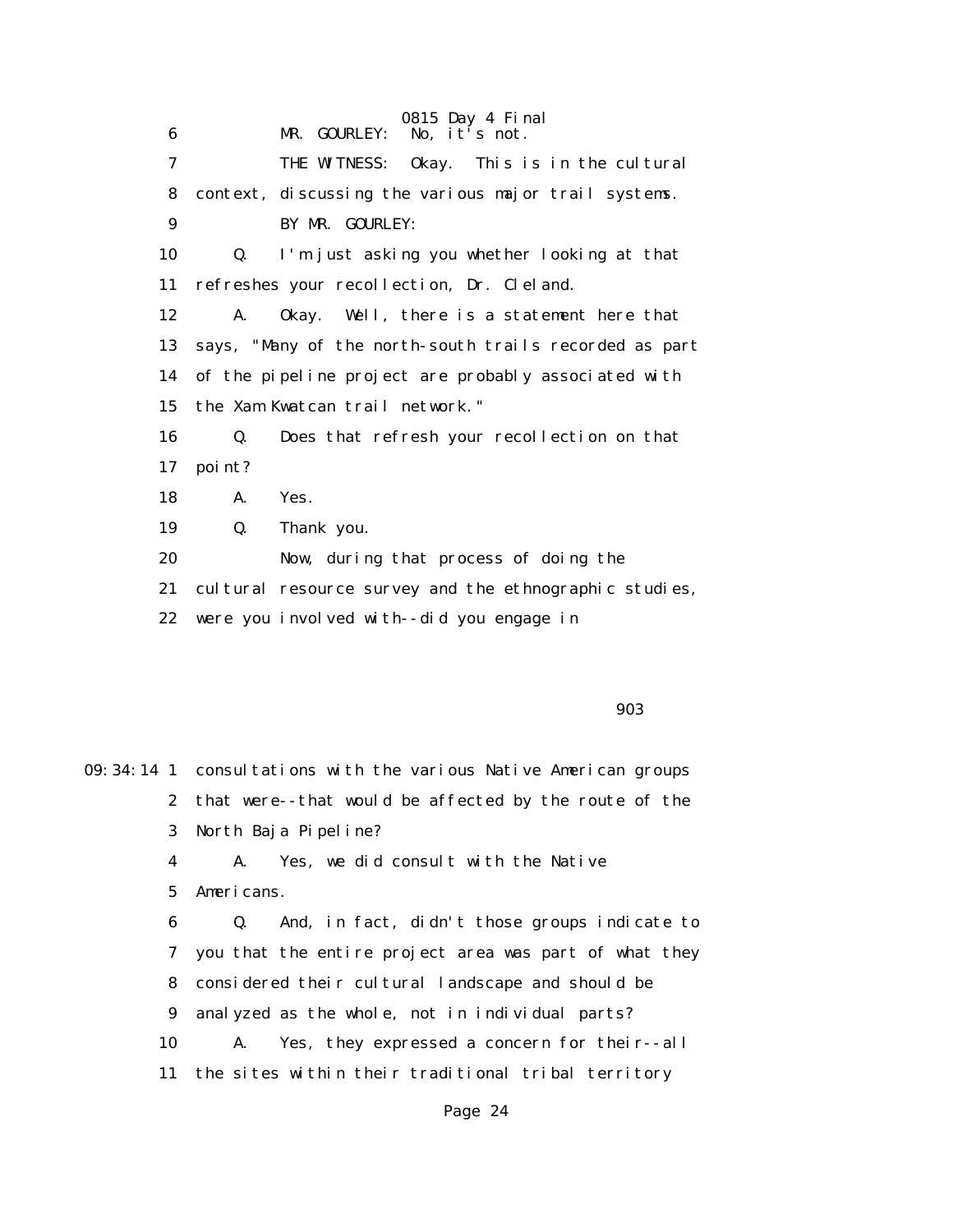12 and that they're all interconnected in some way. 13 Q. And that's the same--that's consistent with 14 what the Quechan Native American Tribe told you during 15 your survey of the Imperial Project Site; isn't that 16 correct? 17 A. Yes, they have said that on numerous 18 projects. They've also provided additional 19 information that's relevant to both projects, too. 20 Q. Now, as part of the North Baja Pipeline 21 project, didn't you nominate some trail segments and 22 other identified features for registry on the National

 $\sim$  904  $\sim$  904  $\sim$  904  $\sim$ 

09:35:34 1 Historic Register?

 2 A. We prepared a nomination form for one trail. 3 Q. Was that Trail 398? 4 A. That was Imperial 398, yes. 5 Q. And, in fact, it was one of the mitigation 6 measures for the project to make that nomination; 7 isn't that correct? 8 A. Yes, that's correct. 9 Q. And part of the reason for that mitigation 10 project--mitigation was that the trail would 11 bisect--the pipeline would bisect that trail; is that 12 correct? 13 A. Well, at 398, the pipeline was totally in 14 previous disturbed area. 15 Q. And in the--meaning that the segment--it 16 didn't actually affect a current part of the segment? 17 A. Right. There was no extant part of the trail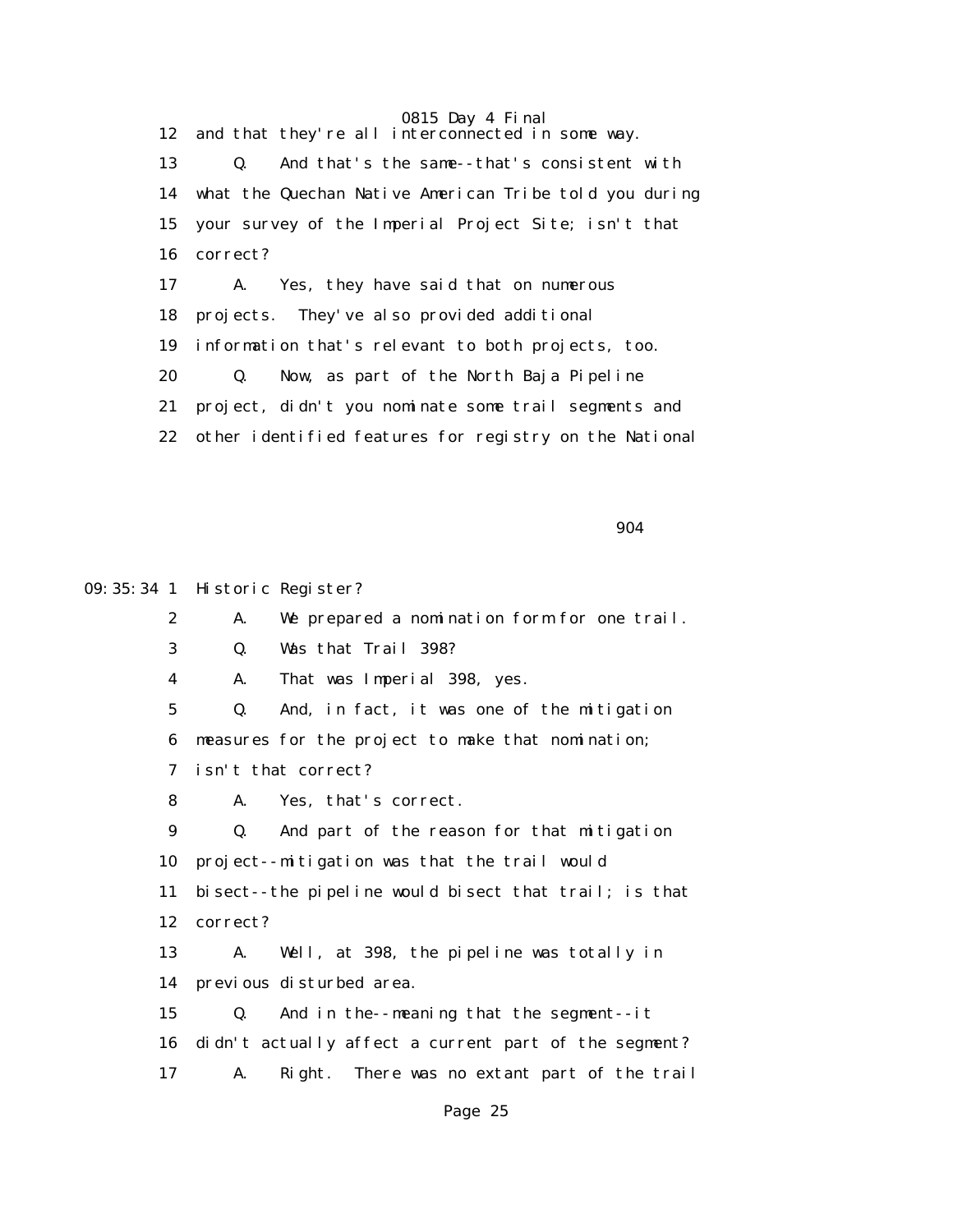18 where the--within the pipeline corridor.

19 Q. But there were--sorry.

20 There were extant segments on either side of

21 that; is that correct?

22 A. I believe it was on either side. I'd have to

en 1990 de la construcción de la construcción de la construcción de la construcción de la construcción de la c<br>1905 de la construcción de la construcción de la construcción de la construcción de la construcción de la cons

09:36:36 1 look at the site form for sure, but I believe it was. 2 Q. Now, that trail occurred at approximately 3 Mile Post 50--between Mile Post 50 and Mile Post 51; 4 is that correct? Do you recall that? 5 A. No, I don't think so. 396 I believe is 6 between Mile Post 50 and 51. I believe that 398 is 7 some distance; I would have to look at some maps to be 8 sure, but that's my recollection. 9 Q. But 396 and 398 intersects it; isn't that 10 correct? 11 A. I'm not sure that they do, no. 12 Q. Not in the Project area, but outside. 13 A. I don't have a recollection about whether 14 they intersect. 15 Q. But 396 was also an important trail segment 16 that you located and identified as part of the 17 cultural resource survey; isn't that correct? 18 A. Yes, it was one of the more--it was one of 19 the trails that we identified, yes. 20 And it was considered significant, and we did 21 mitigation on that trail. 22 Q. But on that trail you obliterated--the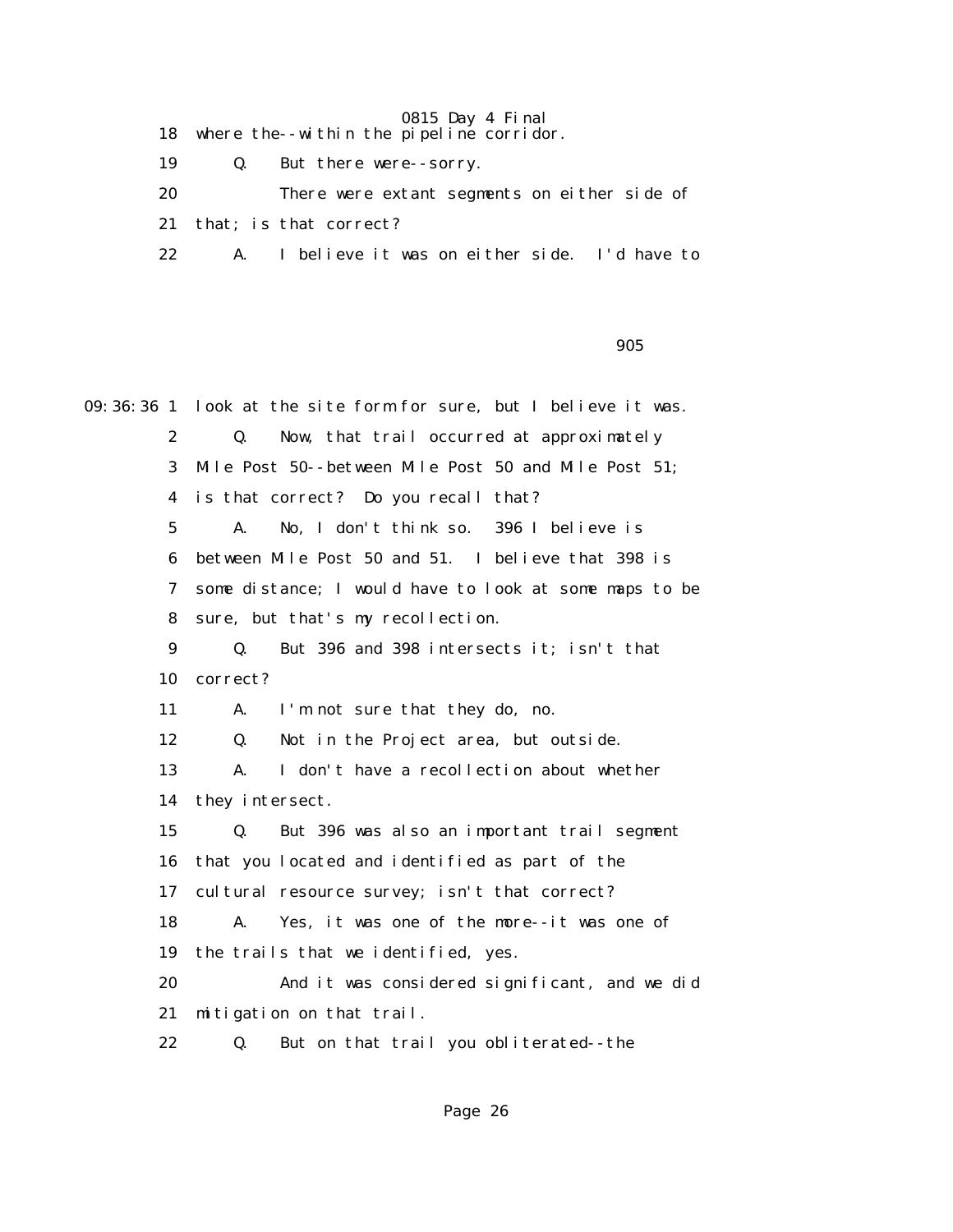en de la construcción de la construcción de la construcción de la construcción de la construcción de la constr

09:37:44 1 pipeline obliterated 50 meters of the trail; isn't 2 that correct? 3 A. Yes, the pipeline did destroy 50 meters at a 4 place that had been previously disturbed. We were 5 following a corridor. 6 Q. Are you sure about that, Dr. Cleland? 7 A. I'm pretty sure, yes. 8 Q. Would it surprise you to know that your 9 report says that the site was disturbed outside the 10 Project area by a transmission line, but not within 11 the Project area? 12 A. That's what I'm saying. The site had been 13 previously disturbed outside the Project area, but we 14 did disturb--we did disturb parts of the trail in the 15 Project, yes. 16 Q. And among--some of the things that made these 17 trail segments most significant was that they had 18 various artifacts, cultural material associated with 19 them; isn't that correct? 20 A. Yeah, but there was a huge difference between 21 398 and 396 in terms of the amount of associated 22 material. 398 had many, many associated features, 907

09:38:48 1 whereas--398 had very many associated features, 2 whereas 396 had very few. No--in the areas that we 3 studied, no features that appeared to have ceremonial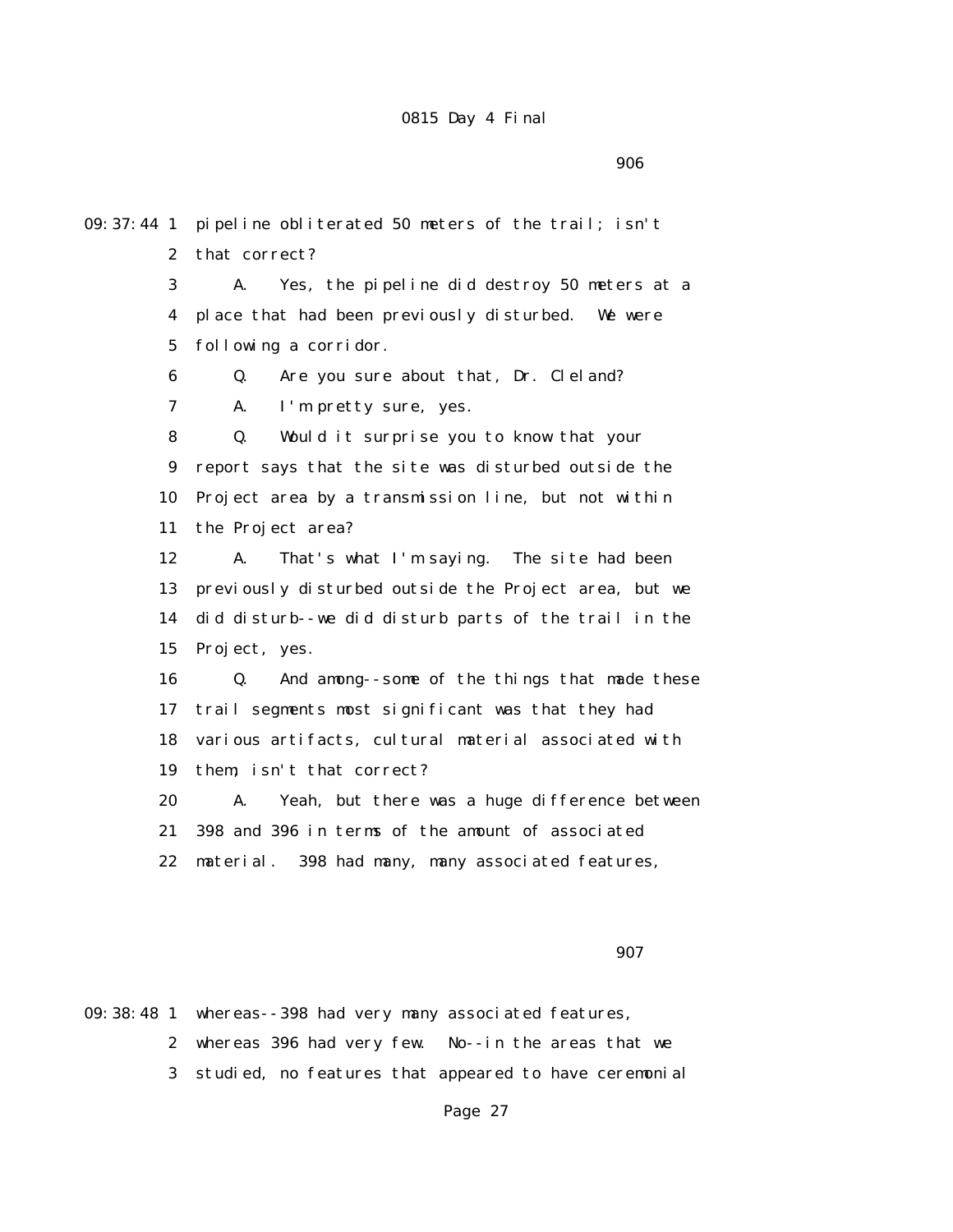0815 Day 4 Final 4 significance. 5 Q. And some of those ceremonial features were 6 things like cairns, rock alignments, prayer circles? 7 A. Those kinds of things on 398, yes. 8 Q. Including spirit breaks? 9 A. I don't recall if there were spirit breaks 10 on 398. 11 Q. With your indulgence. 12 (Pause.) 13 Q. If we looked at Exhibit 10, please, and you 14 see this trail that runs right up to the Baja pipeline 15 and stops? 16 A. Well, I see the photo, and it looks like it 17 could be a trail. I wouldn't dispute that it's a 18 trail, but I couldn't verify for sure that it's a 19 trail based on the photograph alone. 20 Q. And how would you go about verifying it? 21 A. I would inspect it on the ground. 22 Q. Because you're looking to see that, in fact,

en de la construcción de la construcción de la construcción de la construcción de la construcción de la constr

09:40:36 1 it reached the subsurface strata and that the rocks 2 had been moved in prehistorically, not currently. 3 A. Trail identification is difficult on the 4 desert. There's game trails, there's trails created 5 by off-road vehicles that are sometimes mistaken for 6 prehistoric trails. I don't dispute that this is 7 possibly 396. I don't know. 8 Q. Now, another part of the pipeline a little 9 further up around Mile Post 28 involved the Palo Verde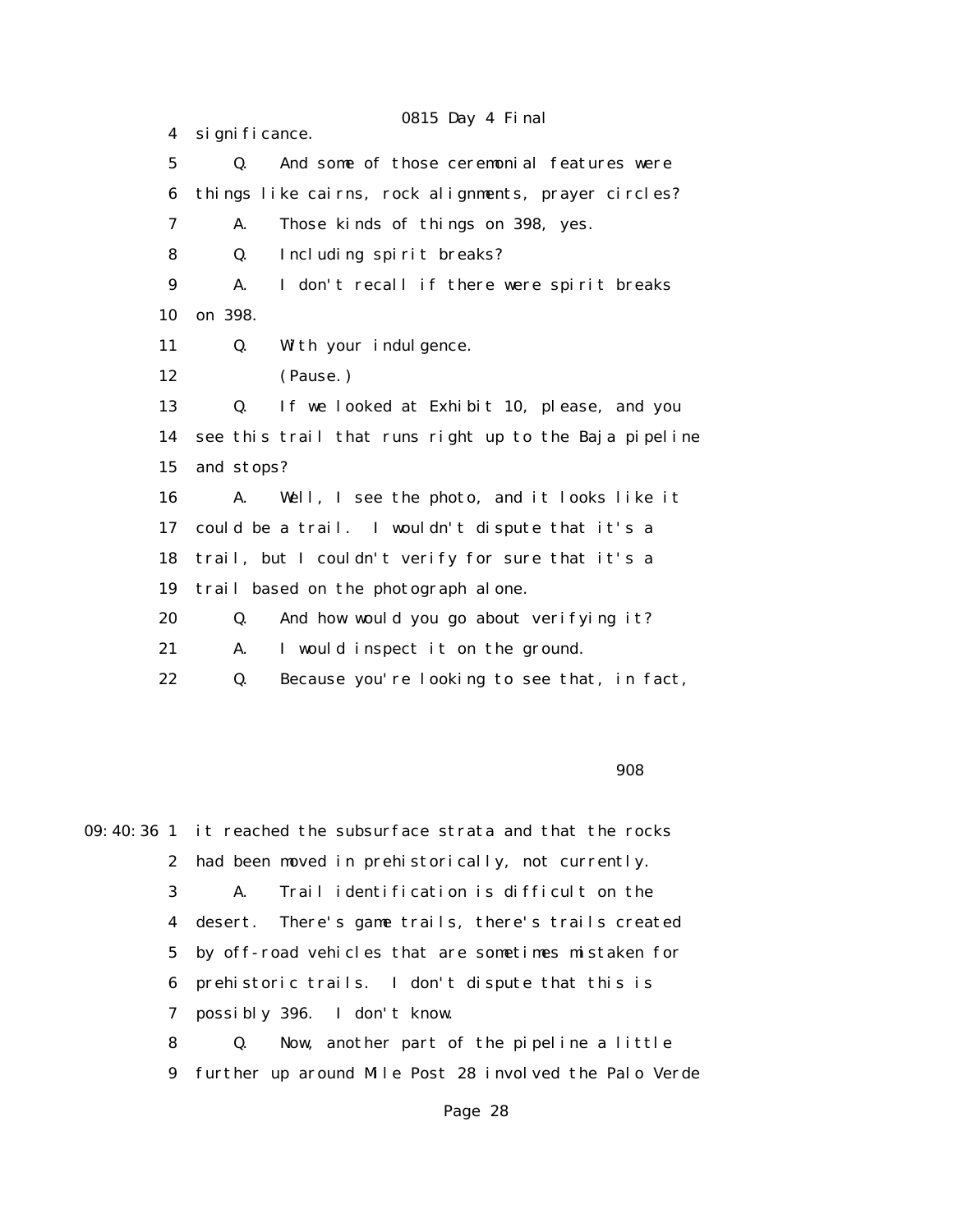10 Point and Palo Verde Peak; is that right?

11 A. Yes, that's correct.

 12 Q. And there were--that was, in fact, one of the 13 most significant cultural areas that the pipeline came 14 to; is that right? 15 A. Yes. 16 Q. Now, in fact, based on Mr. Johnson's, Boma

 17 Johnson's map, that Palo Verde Hills area is where the 18 two segments of the Xam Kwatcan Trail come together? 19 A. Yeah, this map has them coming together a bit 20 just to the north of Palo Verde Point.

 21 Q. And Palo Verde Point is on the north or the 22 south of the Palo Verde Hills?

909

09:42:23 1 A. My understanding, Palo Verde Point is the 2 projection of Palo Verde Hills under the Colorado 3 River flood plain. 4 Q. So, on the south end? 5 A. The Palo Verde Point would be south of where 6 those--Boma depicts those trails coming together, yes. 7 Q. So, in essence, they're going around either 8 side of Palo Verde Point; is that right? 9 A. Well, the way it's depicted on the map, I 10 guess you could say that. 11 Q. Do you recall seeing significant--did you 12 walk that area of the trail-- 13 A. I walked part of that area with Boma 14 actually. I know exactly where the trail that he 15 considers part of the Xam Kwatcan is on the ground, at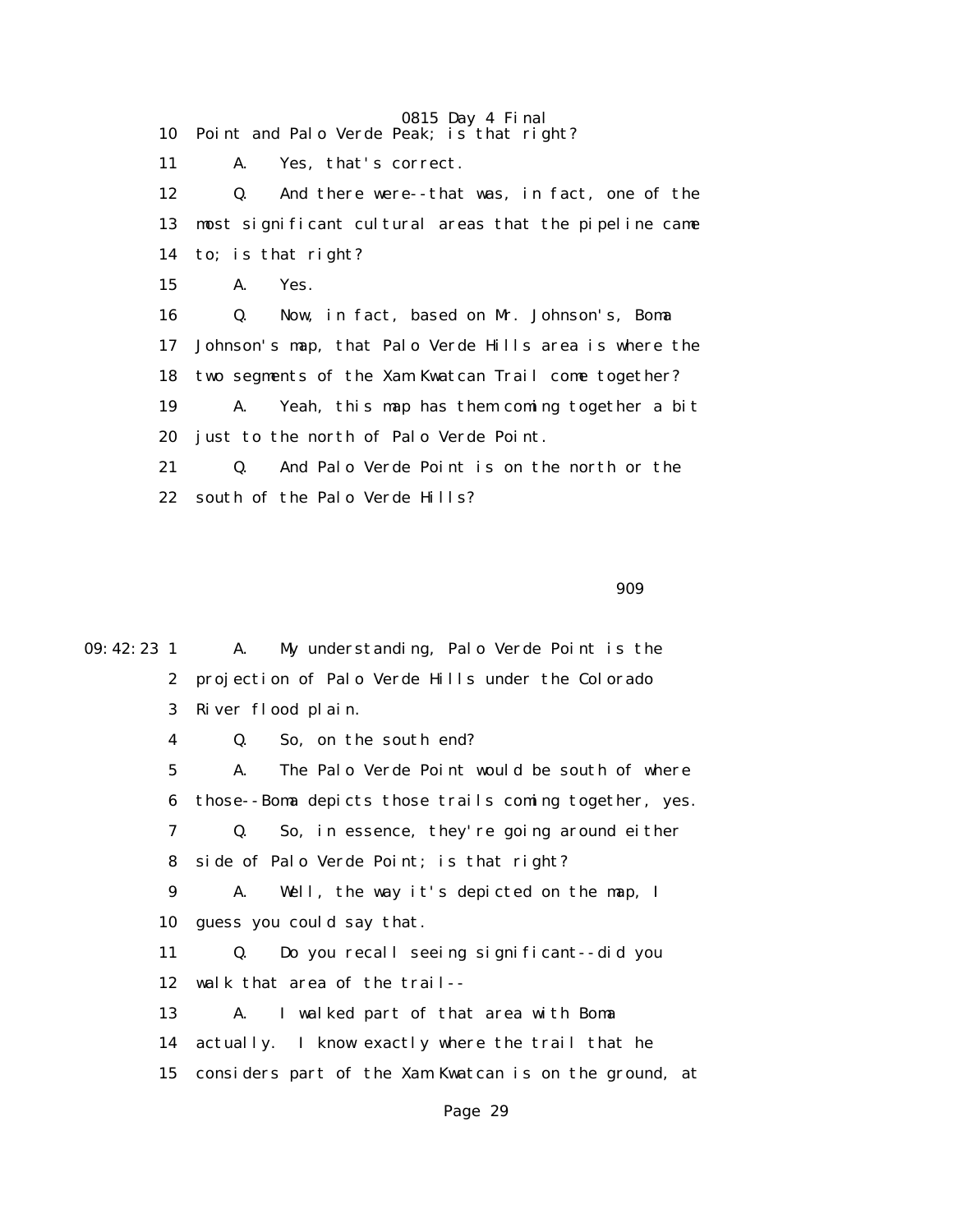16 least he showed it to me.

 17 Q. And did you recall seeing other significant 18 trail segments in that area?

19 A. Yes. There's other trails in that area that

20 are significant, yes.

 21 Q. Now, we have another picture, if you would 22 look to the third picture in this group which was

910

09:43:41 1 taken near that area.

2 Does that look familiar to you?

3 A. Yes, it does.

 4 Q. Do you recall what part of the trail system 5 that was?

 6 A. Well, let's see. I think I'm looking at--I'm 7 looking at a different picture, actually. Which one 8 are we looking at?

9 Q. It's the third one.

10 A. The third one, okay.

11 I'm sorry, I would like to amend my previous 12 comments.

 13 I'm not sure which trail I'm looking at here, 14 but actually it looks familiar enough to say it's 15 probably one of the trails that Boma thinks is part of 16 the Xam Kwatcan Trail, yes.

 17 Q. Now, going back to the picture you were 18 looking at that you said was familiar to you, the one 19 right before this in your book--

20 A. Yes.

21 Q. --do you recall what--this picture is--we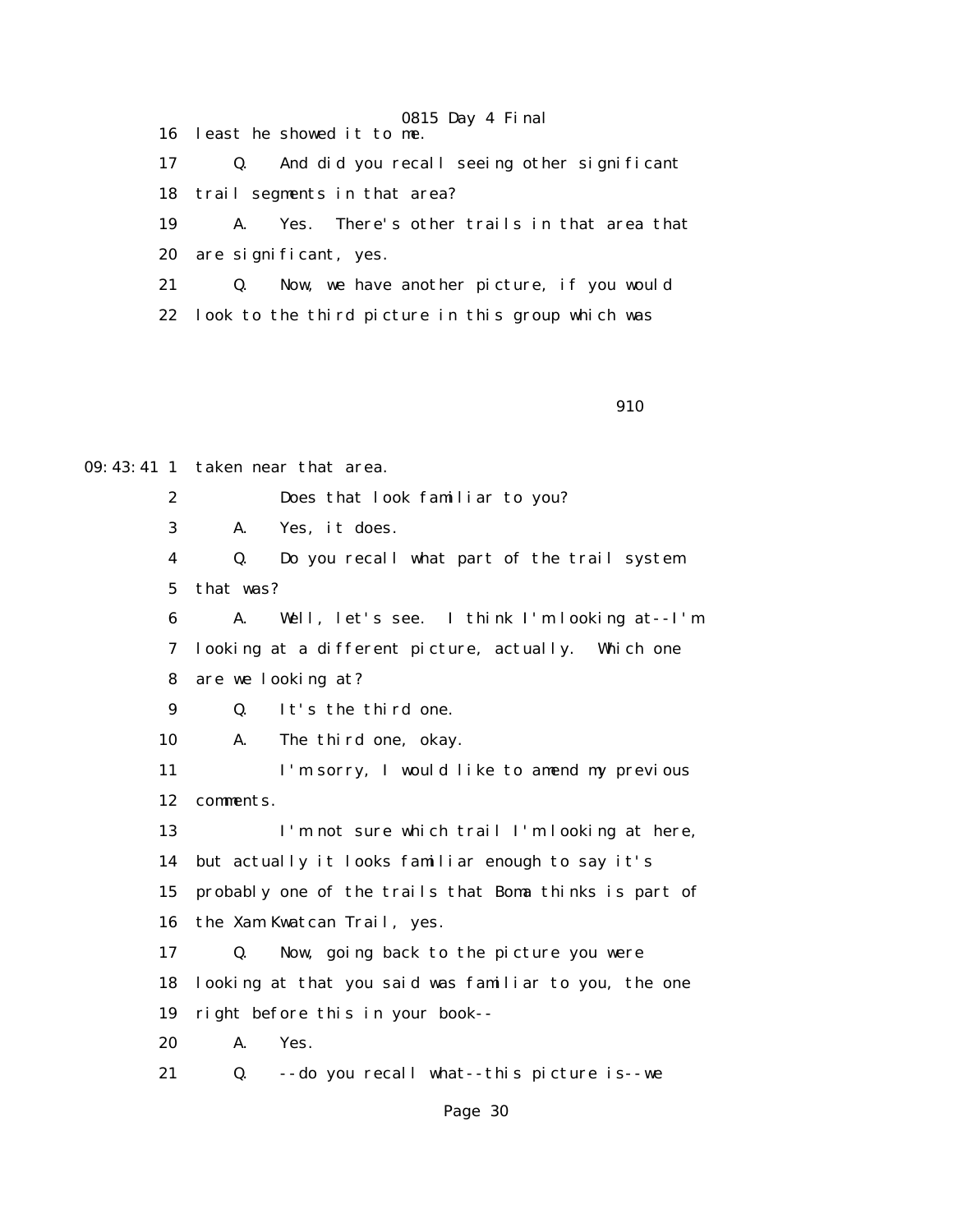22 have heard testimony--you weren't--unfortunately

 911 09:44:49 1 weren't able to be here with the rest of us since 2 Sunday, but we heard testimony that this picture was 3 taken standing on the Baja Pipeline looking to the 4 Palo Verde Hills. 5 Do you recognize that trail in the background 6 or that item in the background? 7 A. Yes, I do. 8 Q. Can you tell the Tribunal what that is. 9 A. That's what Boma Johnson refers to as a 10 summit path. It's a trail that has been cut straight 11 up a fairly steep hill. At the top of the hill, there 12 is a major cairn. The trail bifurcates and goes 13 around and creates a complete circle of the cairn. 14 And then from there, there is a very short 15 trail that marks a spot where you can view Palo Verde 16 Peak quite well from. 17 Q. And was that considered a very sacred spot 18 for the Native Americans? 19 A. Well, you know, I don't know what Boma might 20 base that judgment on. Based on the archeological 21 information alone, I would say that it probably was, 22 yes, but I'm not aware of any specific ethnographic

912

09:46:02 1 references to that site.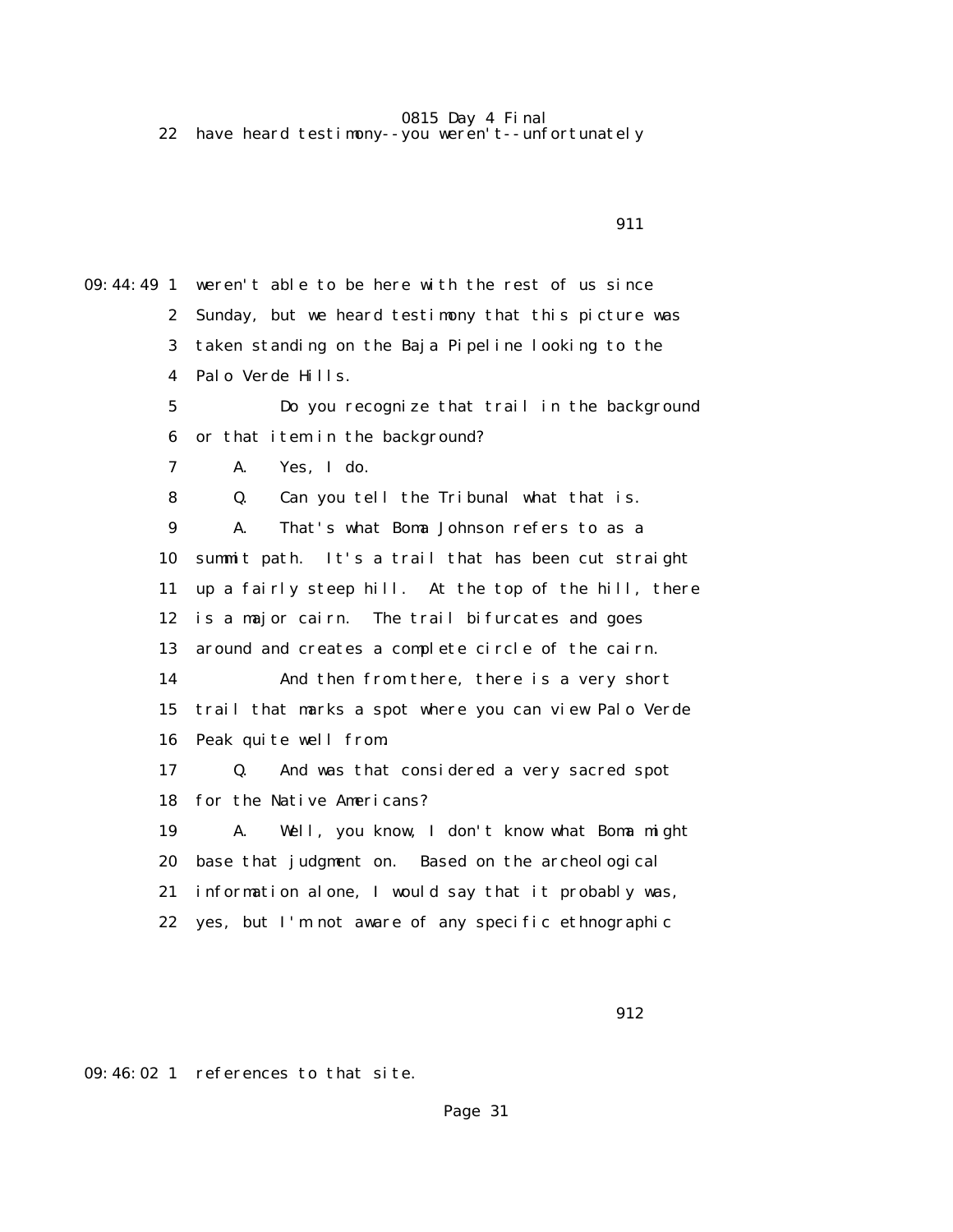2 Q. So, you're not aware of the ethnographic 3 references that would tie that to the Xam Kwatcan 4 Trail as a resting spot or one of the big houses? 5 A. The--Boma's--from my recollection of what 6 Boma has told me, he thinks the big house, the resting 7 house, was on Palo Verde Peak, not at this particular 8 location, but I could be wrong about that. 9 We are talking about a location, by the way, 10 that's quite some distance from the pipeline route. 11 Q. However, it is--the pipeline runs between it 12 and the Xam Kwatcan Trail network, does it not? 13 A. Well, that's a little difficult because the 14 trail that Boma represents as being part of the Xam 15 Kwatcan Trail network terminates just prior to where 16 it comes to the pipeline route; and, to my knowledge, 17 I haven't seen anything on the other side of the 18 pipe--it goes down into the flood plain there, 19 according to what the Native Americans told me, and 20 that there is no extent parts of the trail left north 21 of there right between Blythe and through the valley 22 up in the Palo Verde Valley.

913

| $09:47:31$ 1 | Q. Right. There is no extant trails, but the                 |
|--------------|--------------------------------------------------------------|
|              | 2 trail network, as believed by the Native Americans, is     |
|              | 3 that it runs from Pilot Knob to Avikwaame.                 |
|              | A. Yes, that's correct.<br>$\overline{\mathbf{4}}$           |
| $5-$         | But, in fact, along that 100-mile stretch,<br>$\mathbf{Q}$ . |
|              | 6 there are numerous bisecting roads, power lines, and       |
|              | 7 other disturbed features, so that there are large          |
|              |                                                              |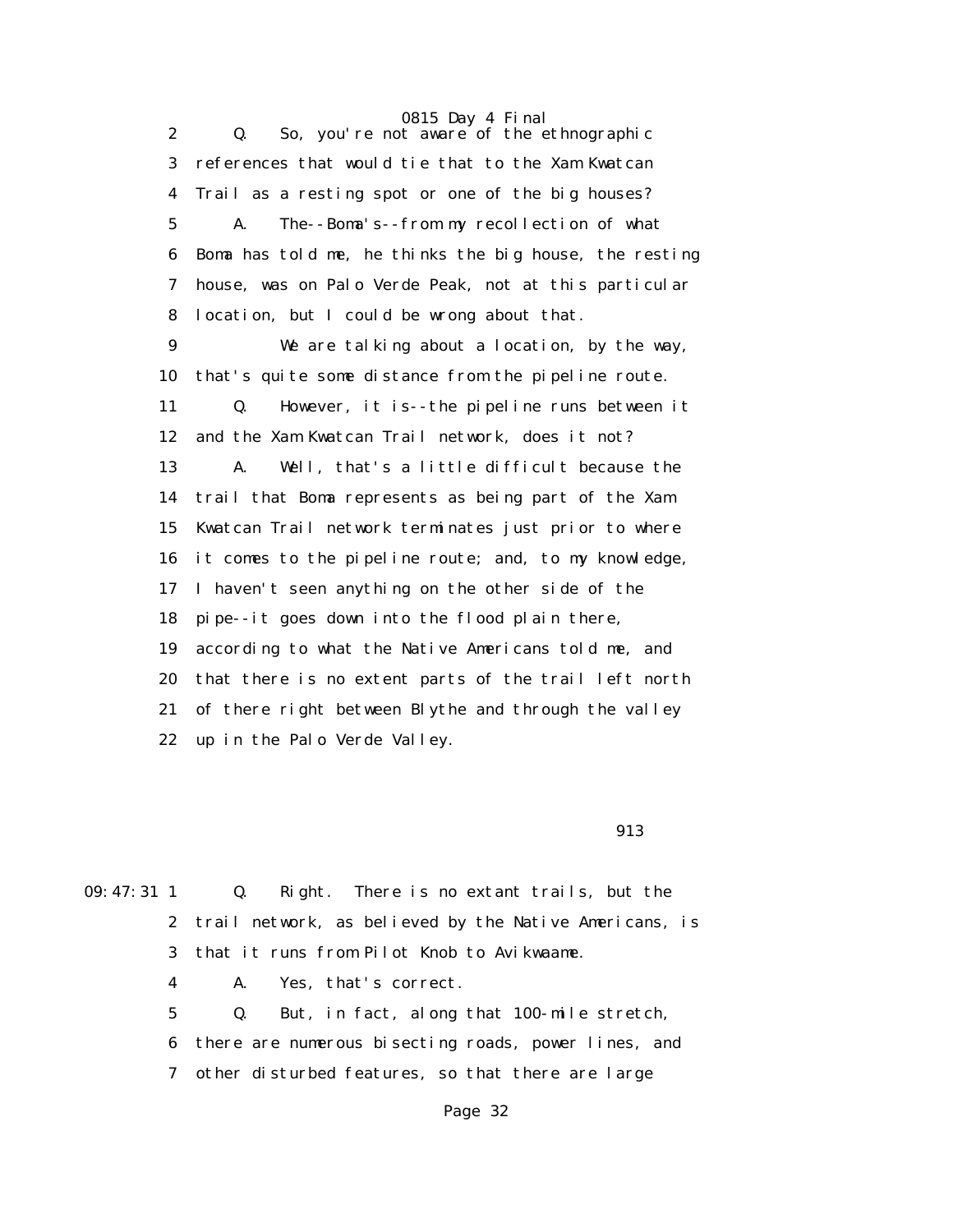0815 Day 4 Final 8 segments are no longer available to see; is that 9 correct? 10 A. That is correct, yes. 11 Q. Now, in your consultations with the Native 12 Americans during the cultural resource survey, in 13 fact, a number of the Native American tribes raised

 14 concerns with the Baja Pipeline; isn't that correct? 15 A. Yes. They had concerns for sites along the 16 area, yes.

 17 Q. And, in fact, the Mohave Tribe raised 18 concerns with both the physical and spiritual aspects 19 of their trail network being interrupted by the Baja 20 Pipeline; isn't that correct?

 21 A. That could be. I haven't reviewed that 22 information recently.

914

| $09:48:46$ 1   | $\mathbf{Q}$ .<br>Do you recall whether the Mohave Tribe felt |  |  |  |
|----------------|---------------------------------------------------------------|--|--|--|
|                | 2 that severing the trails with mechanical equipment          |  |  |  |
|                | 3 would have an adverse effect on the spiritual and           |  |  |  |
|                | 4 geographical continuity of these important cultural         |  |  |  |
| 5 <sup>5</sup> | resources?                                                    |  |  |  |
| 6              | That sounds like something they might have<br>A.              |  |  |  |
| 7              | sai d.                                                        |  |  |  |
| 8              | Now, do you recall that, in fact, the Mohave<br>Q.            |  |  |  |
| 9              | Tribe specifically requested boring under trail               |  |  |  |
| 10             | segments rather than plowing through them with the            |  |  |  |
| 11             | pi pel i ne?                                                  |  |  |  |
| 12             | Yes, we did consider the potential<br>A.                      |  |  |  |
| 13             | possibility of boring under trails. We consulted with         |  |  |  |
|                |                                                               |  |  |  |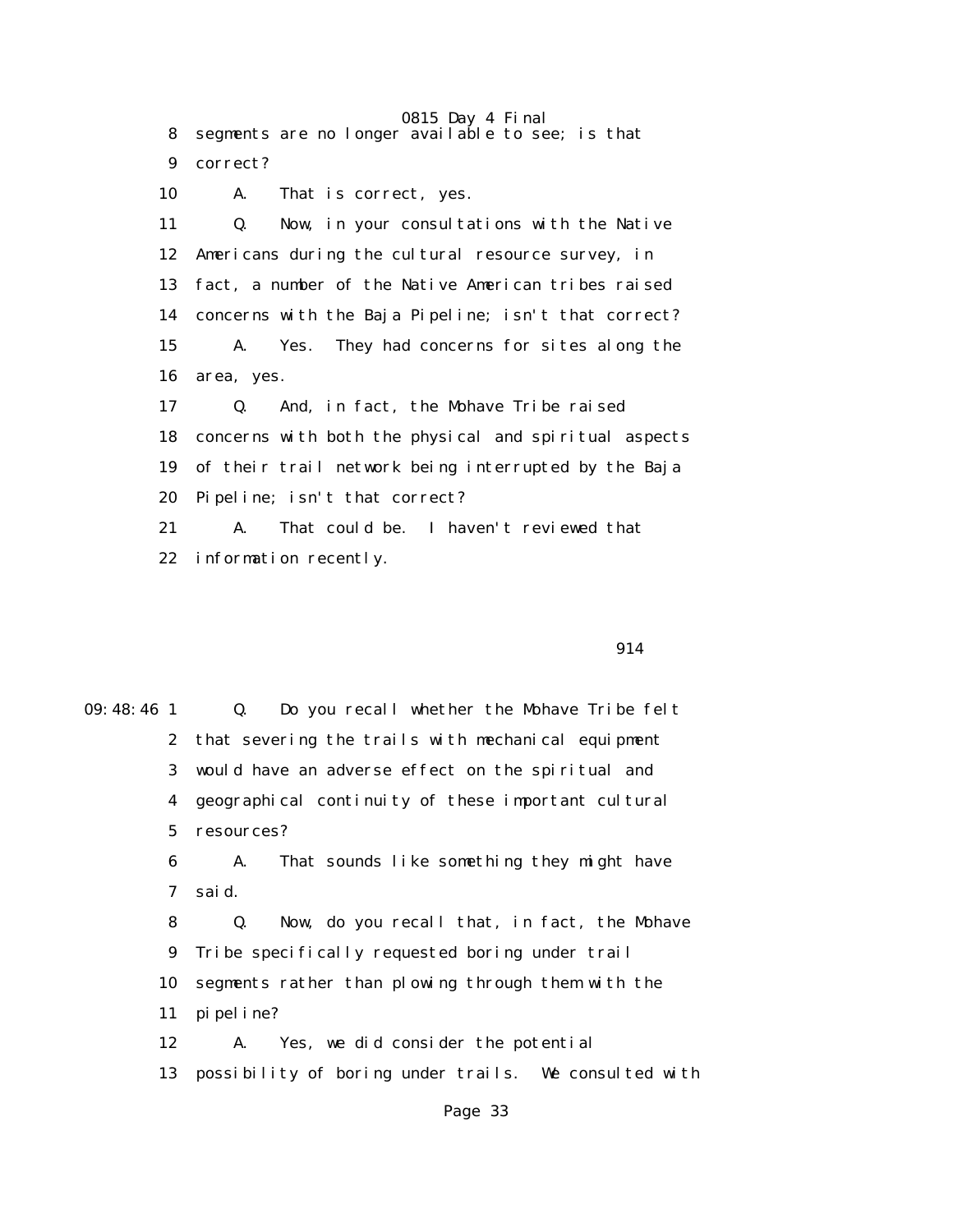14 the pipeline company about that, and we've actually 15 witnessed bore pits that are necessary to bore under 16 trails, and you need a really rather large pit on 17 either side of the trail, and we felt the 18 environmental degradation that would result from 19 boring would be--would override any benefit of 20 cutting--of not cutting through the trail. 21 So, we opted instead to avoid trails wherever 22 possible.

915

09:50:03 1 Q. But, in fact, you couldn't avoid all the 2 trails? 3 A. That's true, we could not avoid all the trail 4 segments. 5 Q. And the mitigation that was adopted when you 6 could not avoid trail segments was to record and map 7 where those trail segments were and the features along 8 them; isn't that right? 9 A. That was part of the mitigation, yes. 10 Q. And that was, in fact, done, was it not? 11 A. Yes, that's true. 12 Q. And isn't it also true that the Quechan 13 expressed objection to the Baja Pipeline in terms of 14 the impact on their cultural landscape? 15 A. They expressed concerns about impacts to the 16 cultural resources that are part of the entire 17 landscape that they're concerned about. 18 Q. Including to the continuity of the Xam 19 Kwatcan Trail; isn't that correct?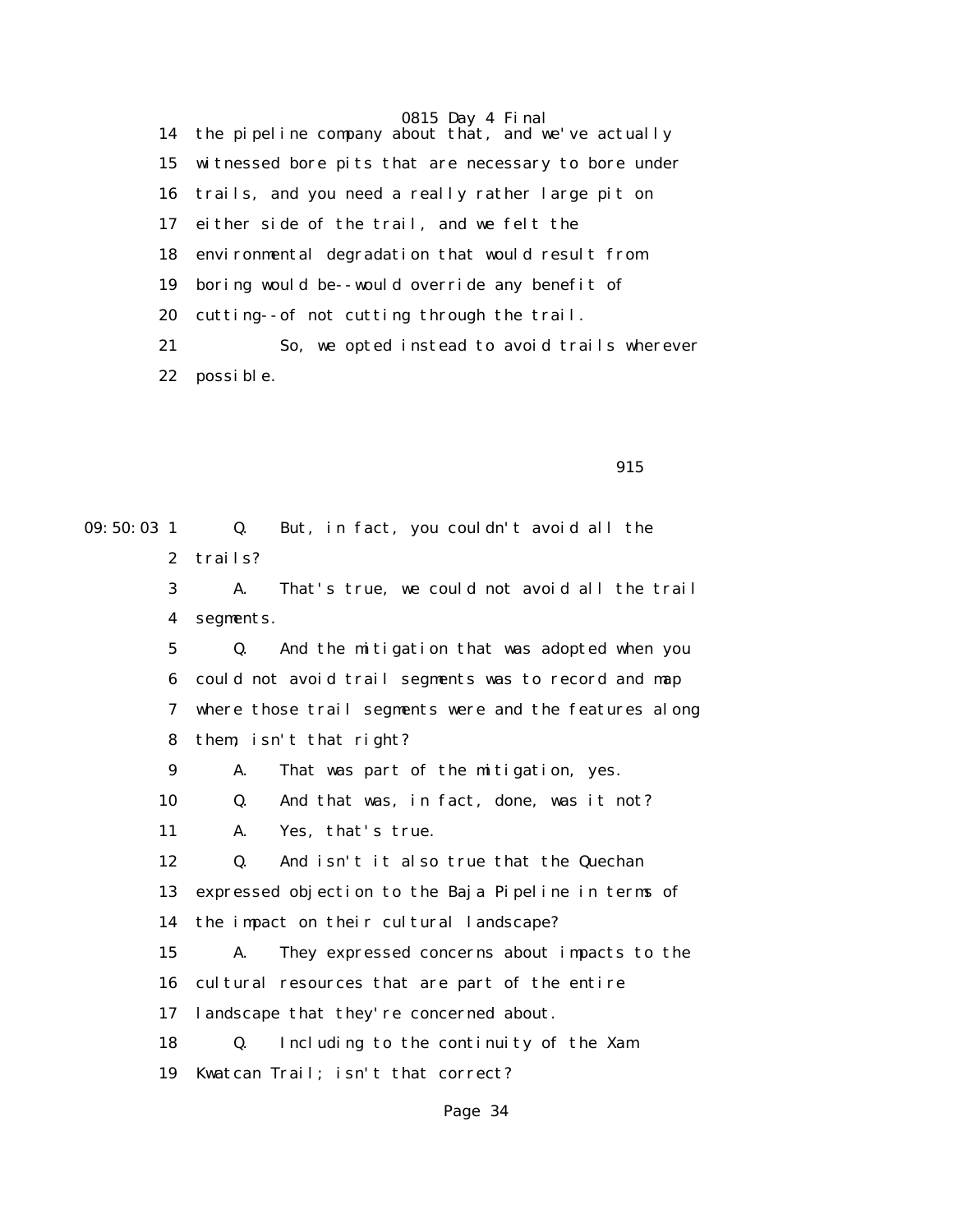0815 Day 4 Final<br>That's possible. I'm not rea 20 A. That's possible. I'm not real--I haven't 21 reviewed all the background information on the North 22 Baja Pipeline in the last couple of years, so I'm not

916

09:51:10 1 sure exactly what they said with regards to the Xam 2 Kwatcan. I recollect rather clearly that they had 3 concerns for trails. 4 Q. And didn't they also express the concern that 5 they would rather have the Baja Pipeline located 6 elsewhere? 7 A. Yes, they did. 8 Q. Now, are you aware that there, in June of 9 2007, a final EIS/EIR was published recommending as 10 the preferred alternative a second parallel pipeline? 11 A. Did you say a draft environmental impact-- 12 Q. A final. 13 A. A final? No, I'm not specifically aware of 14 that. I haven't reviewed that document. 15 Q. Have you been involved at all with cultural 16 resource surveying for that second parallel project? 17 A. Yes, we've conducted cultural resource survey 18 for that project. We did not prepare the 19 Environmental Impact Statement, however. 20 Q. And does it have the same--that would add 21 another--strike that. 22 The original pipeline cuts a swathe of at

<u>917</u>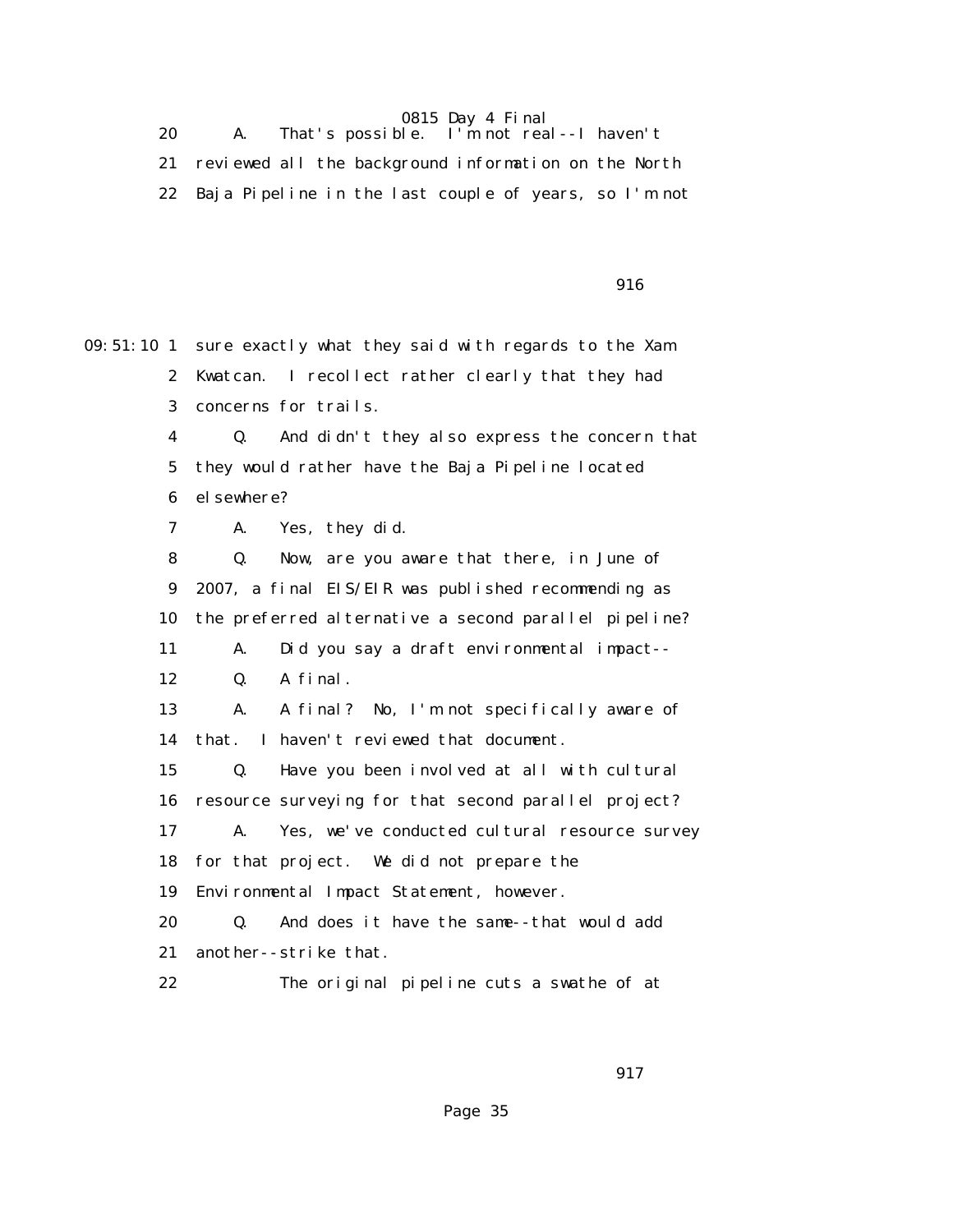| 09:52:221        |                                                   | least 40 feet across, something like that; is that     |  |
|------------------|---------------------------------------------------|--------------------------------------------------------|--|
| $\boldsymbol{2}$ | right?                                            |                                                        |  |
| 3                | A.                                                | The original pipeline?                                 |  |
| $\boldsymbol{4}$ | Q.                                                | Yes.                                                   |  |
| $\mathbf 5$      | A.                                                | I believe it's wider in some areas than that.          |  |
| 6                | Q.                                                | And that was for a 30-inch pipe?                       |  |
| 7                | A.                                                | I don't remember the exact diameter of the             |  |
| 8                |                                                   | pipe, but 30 could be correct.                         |  |
| $\boldsymbol{9}$ | Q.                                                | Are you aware that the second pipe is likely           |  |
| 10               |                                                   | to be 48 inches in diameter?                           |  |
| 11               | A.                                                | Yes, I know the second pipe is proposed to be          |  |
| 12               | bi gger.                                          |                                                        |  |
| 13               | Q.                                                | And is the swathe it cuts bigger as well?              |  |
| 14               | A.                                                | Well, the swathe it cuts is going to overlap           |  |
| 15               | the previous swathe, so actually the amount of    |                                                        |  |
| 16               | additional disturbance is less generally than the |                                                        |  |
| 17               |                                                   | original project.                                      |  |
| 18               | Q.                                                | But it still expands--                                 |  |
| 19               | A.                                                | It does expand the impact area, yes.                   |  |
| 20               | Q.                                                | And one of the ways that you mitigated the             |  |
| 21               |                                                   | cultural resources that had been identified in the     |  |
| 22               |                                                   | Project area was location of the pipeline so that when |  |
|                  |                                                   |                                                        |  |
|                  |                                                   |                                                        |  |

### 918

09:53:32 1 it cut across a cultural resource site, it only 2 disturbed as few of the artifacts that had been found 3 as possible; isn't that right? 4 A. Yeah. There are several ways that you can 5 avoid in siting a pipeline and constructing a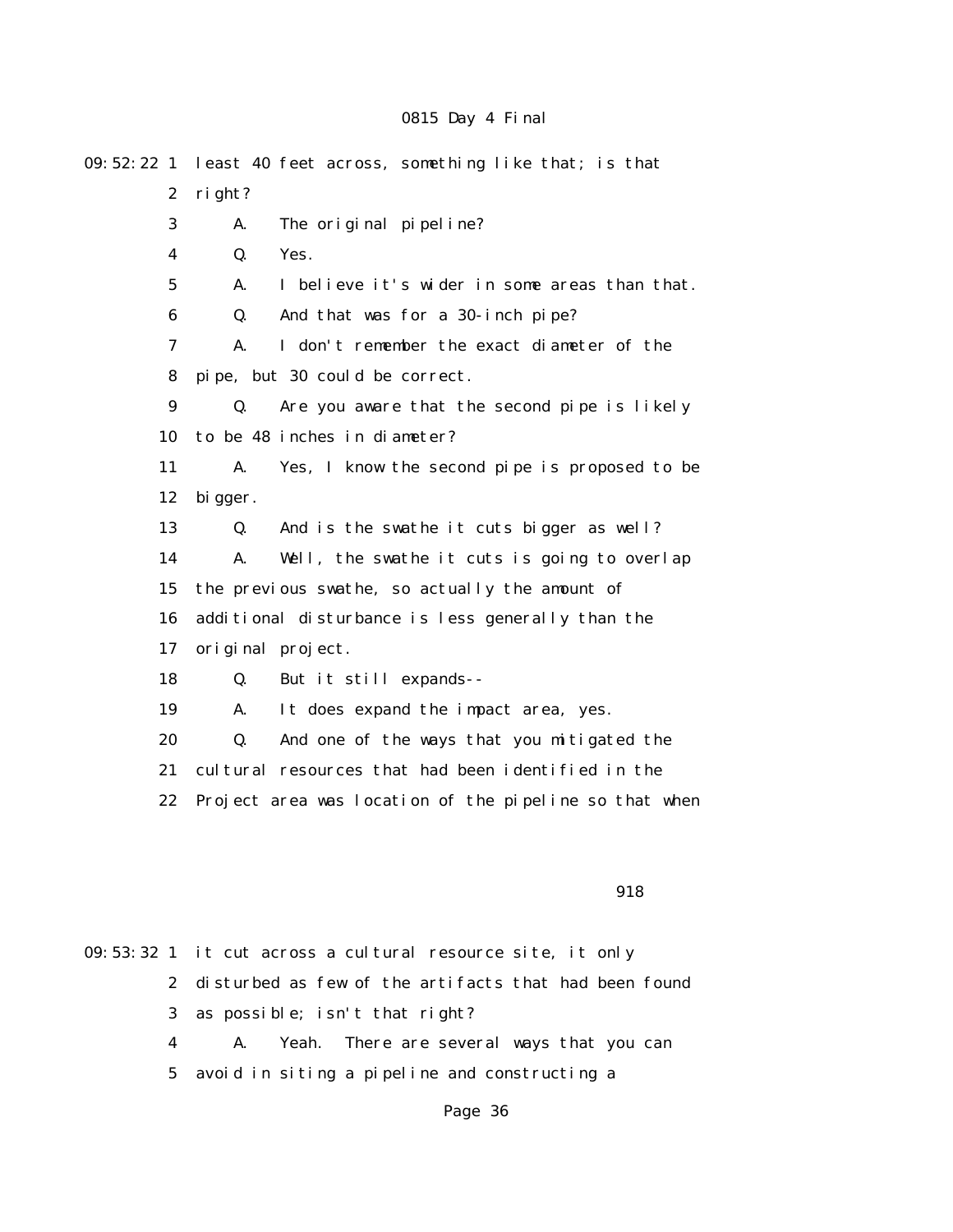0815 Day 4 Final<br>end the pipe. Another way is to 6 pipeline. One is to bend the pipe. 7 shrink the temporary work space to avoid impacts. 8 Q. And now that the pipeline expands, some of 9 those prior avoidances can no longer be avoided; isn't 10 that right? 11 A. Yeah, there are some places where there would 12 be additional impact to some sites. 13 Q. Dr. Cleland, what's a traditional cultural 14 property? 15 A. A traditional cultural property is a place 16 where traditional groups practice their traditional 17 culture. 18 Q. And isn't the under the National Register 19 Bulletin 38, "Guidelines for Evaluating and 20 Documenting Traditional Cultural Properties," isn't 21 the method for defining a cultural, traditional 22 cultural property through consultations with

919

09:54:55 1 knowledgeable members of the community? 2 A. Yes, that's true.

> 3 Q. And that was done at the Imperial Project, 4 wasn't it?

5 A. Yes, it was.

 6 Q. And during that process, the Quechan 7 repeatedly indicated that it was the entire area from 8 Pilot Knob to Avikwaame that was their traditional 9 cultural property; isn't that correct? 10 A. Well, I think you have to understand that the 11 Quechan don't use the term "traditional cultural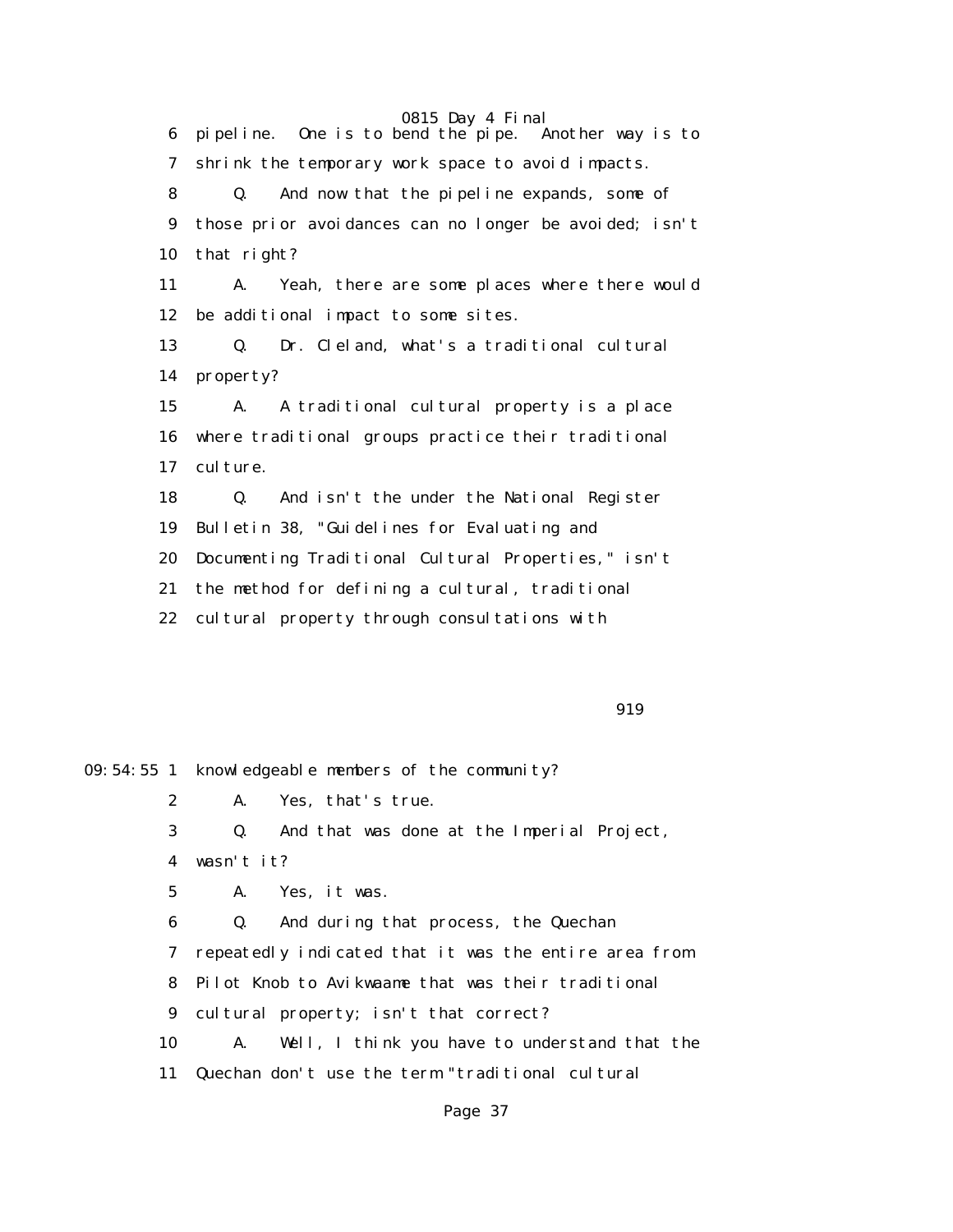0815 Day 4 Final 12 property." They expressed deep concerns for a 13 cultural landscape that extends from Pilot Knob to 14 Avikwaame. 15 But I might add, if I may, that they also 16 expressed concerns for specific places within that 17 landscape, so there's at least two levels of potential 18 impact, two levels of traditional cultural properties, 19 if you will, a regional level and a more specific 20 localized area. 21 Q. And where does the term "area of traditional

22 cultural concern" come from?

920

09:56:09 1 A. To my knowledge, the only use of that 2 particular term was in the Imperial Mine Project. 3 Q. And did you make up that term? 4 A. I don't recall where, you know, the real 5 genesis, you know, who suggested that term. 6 The idea of the term is to--to get to that 7 local level of concern. 8 Q. But in drawing the boundaries around the 9 Imperial Project, you looked at the Running Man site 10 to the south of the Project area, and the Indian Pass 11 petroglyphs to the north of the project area, and 12 simply drew lines around that; isn't that right? 13 A. Well, we did a pretty extensive study, 14 actually. We did a record search to identify all the 15 known sites within that area. We made an attempt to 16 include all of the sites in that area, that localized 17 area, that had recorded ceremonial features because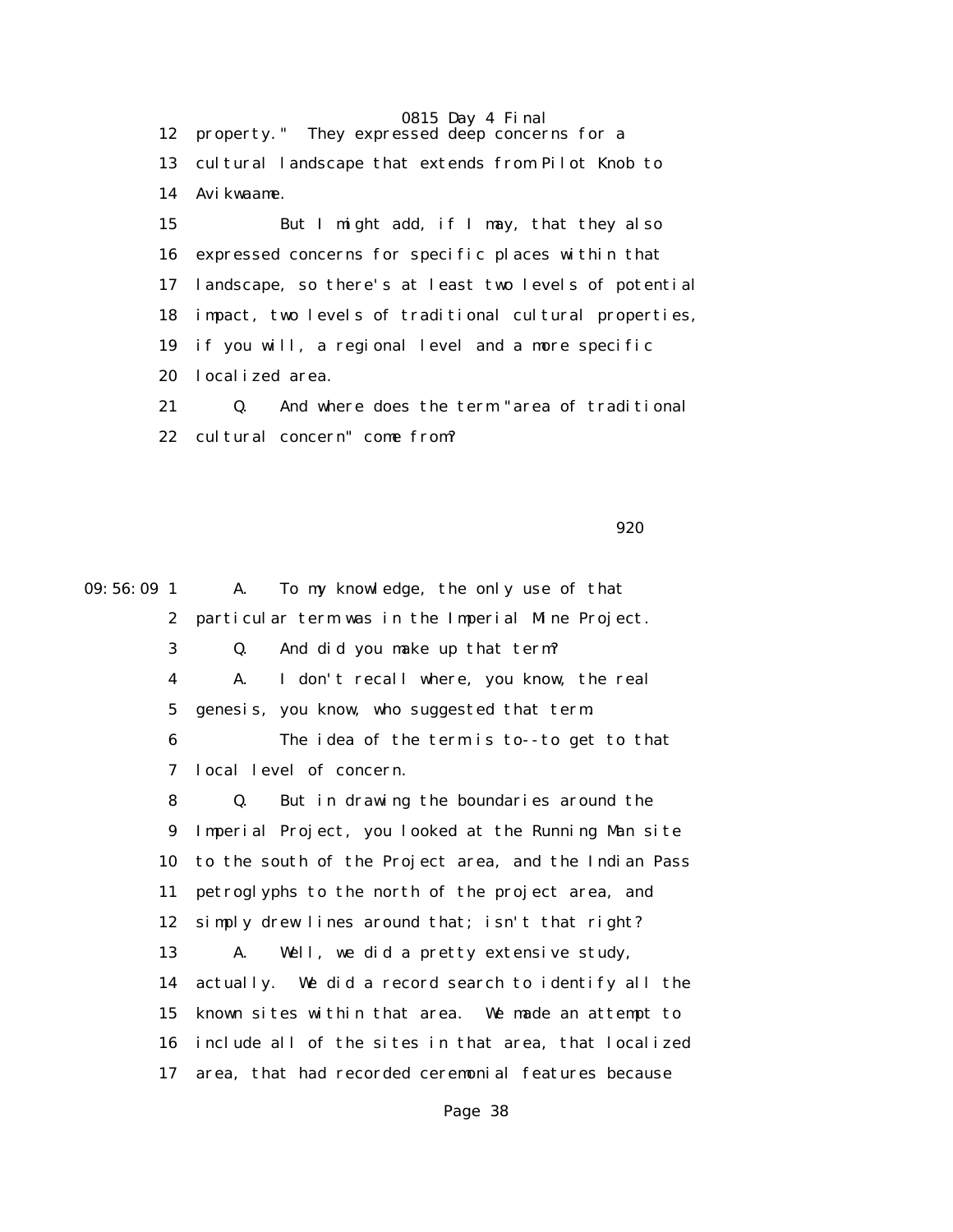18 that was the theme of the district that we were 19 looking at. And we, of course, did the intensive 20 survey of the mine and process area. We consulted 21 with Native Americans, and we did transect surveys 22 outside of the mining process there.

 $921$ 

09:57:33 1 So, we had really quite extensive information 2 for purposes of identifying the district. 3 Q. But the boundaries of the district for which 4 you were to do your survey were drawn before you did 5 the survey; is that right? 6 A. I don't think that is correct. What did you 7 just say? 8 Q. The boundaries in which you were to do your 9 survey were drawn before you actually did the survey; 10 isn't that correct? 11 A. The on-the-ground survey was predetermined 12 before we did our survey, and--but we were told we 13 needed to do a very broadbrush literature review of 14 sort of that entire region because of the Native 15 American concerns for the region. They wanted to see 16 something that was integrated that showed how all 17 their sites fit together into something bigger. 18 Q. Now, there's been a suggestion that the 19 motivation for drawing this circle around the Imperial 20 Project was to save Glamis money. 21 Now, when Ms. Menaker was questioning you, 22 you indicated that you made a proposal--your firm made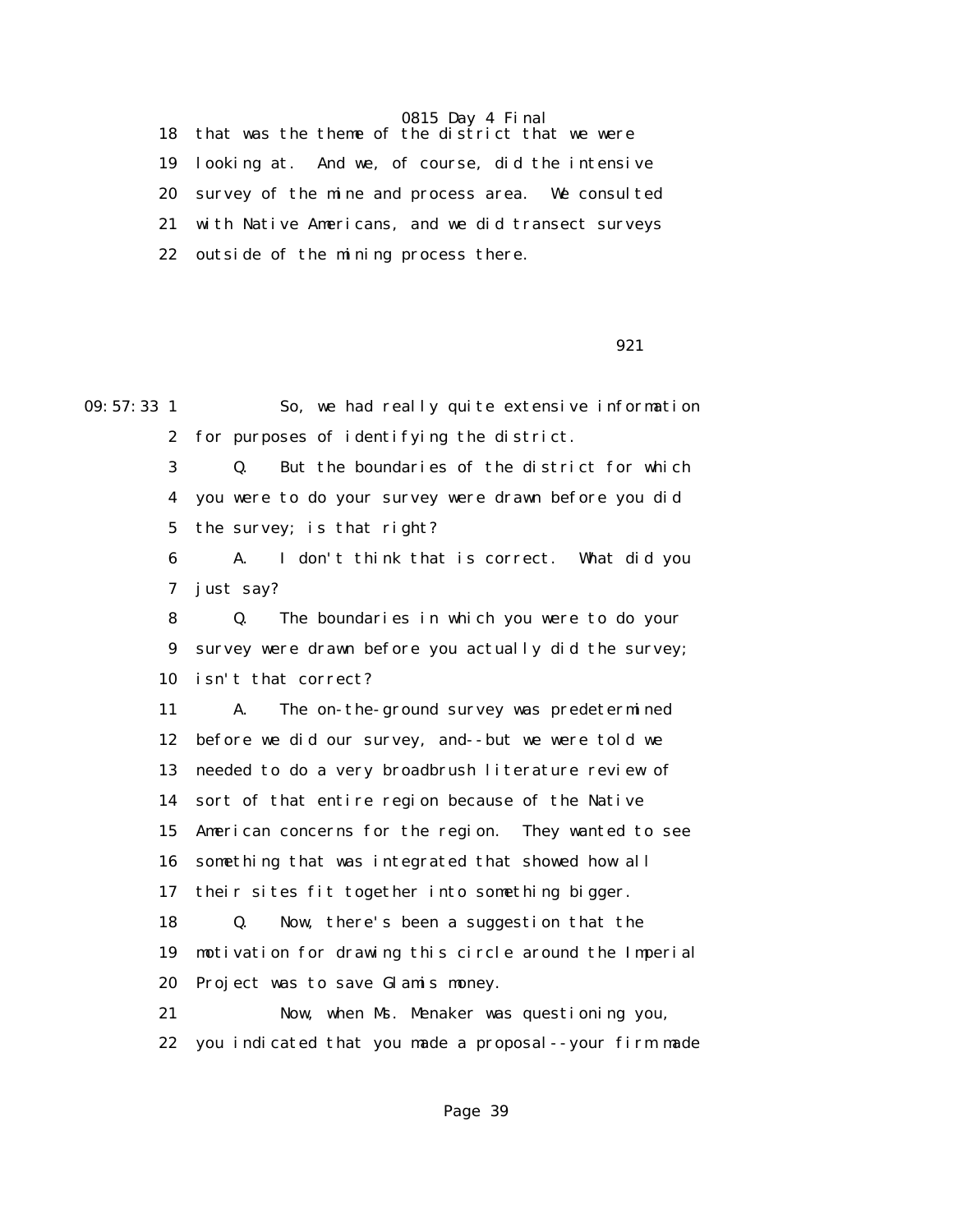922

| $09:59:05$ 1     | a proposal to undergo a project, this cultural survey, |  |  |
|------------------|--------------------------------------------------------|--|--|
| $\boldsymbol{2}$ | at the Imperial Project; is that right?                |  |  |
| 3                | Yes.<br>A.                                             |  |  |
| 4                | And if you would--that proposal was in<br>Q.           |  |  |
| $5\overline{ }$  | response to a statement of work; is that right?        |  |  |
| 6                | A.<br>Well, you know, I really don't recall            |  |  |
| 7                | specifically, but if you have a statement of work      |  |  |
| 8                | here, I would be happy to review it.                   |  |  |
| 9                | Q.<br>Funny you should mention that.                   |  |  |
| 10               | If you look at your initial declaration from           |  |  |
| 11               | September of 2006, and you see paragraph--             |  |  |
| 12               | Which exhibit is that?<br>A.                           |  |  |
| 13               | It's right after the numbered exhibits.<br>Q.<br>You   |  |  |
| 14               | will see Cleland--you have to pass those--             |  |  |
| 15               | A.<br>Okay. Counter-Memorial--                         |  |  |
| 16               | There you go.<br>Q.                                    |  |  |
| 17               | A.<br>0kay.                                            |  |  |
| 18               | And you look at paragraph six of your<br>Q.            |  |  |
| 19               | declaration, you see that it identifies Exhibit A as   |  |  |
| 20               | your scope of work?                                    |  |  |
| 21               | Yes.<br>А.                                             |  |  |
| 22               | Is that testimony truthful?<br>Q.                      |  |  |
|                  |                                                        |  |  |
|                  |                                                        |  |  |

 $\sim$  923

10:00:24 1 A. Yes. 2 Q. Okay. So, if we look at Exhibit A, is that

3 document familiar to you?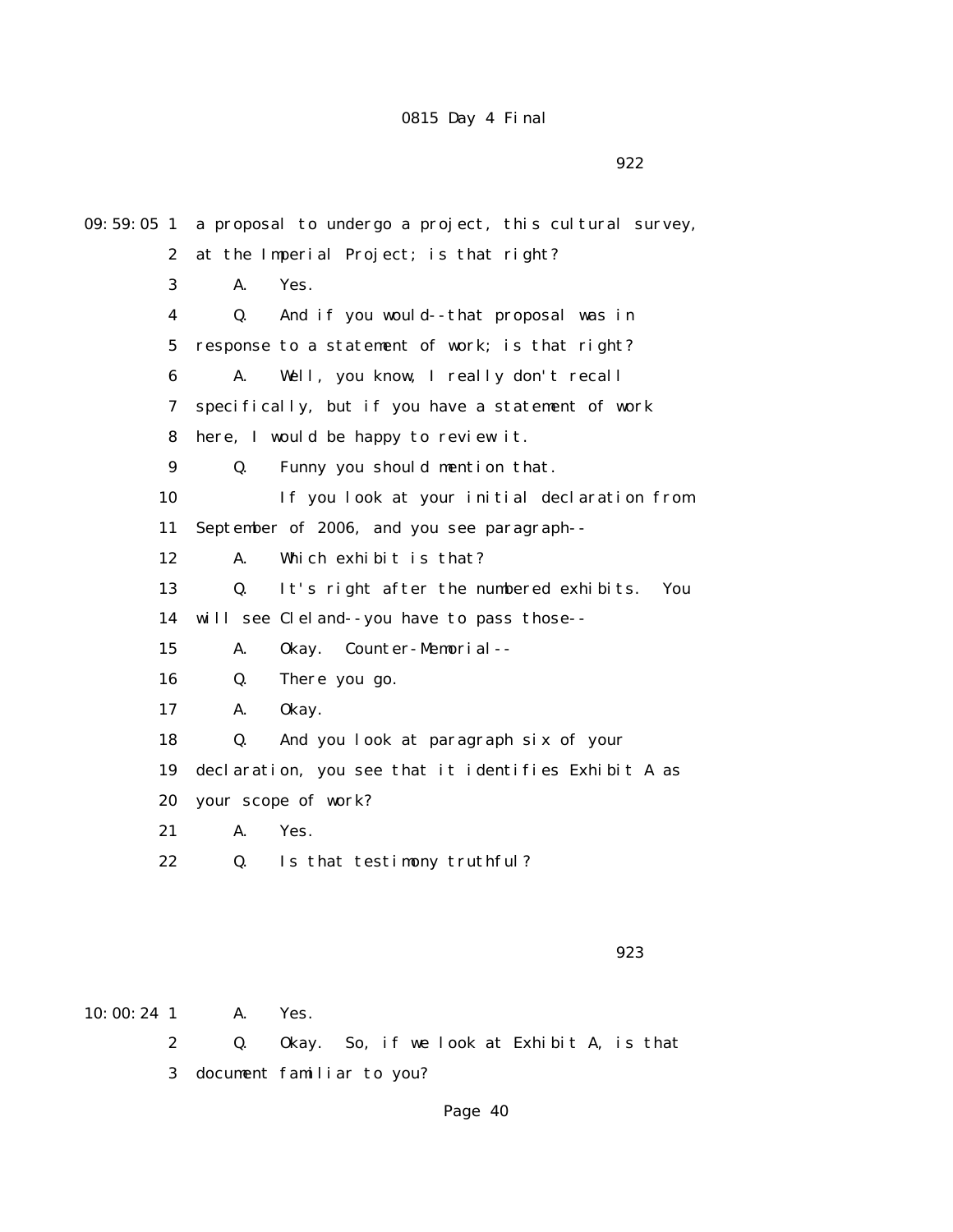0815 Day 4 Final 4 A. It's Exhibit A. 5 Yeah, I guess I did review this as I prepared 6 my testimony. 7 Q. Okay. Now, we can pull this one up onto the 8 screen, if you look over to task D on the second page. 9 It's Exhibit 8. 10 You see task D there? 11 A. Yes. 12 Q. And you see where it says that part of that 13 task is features--"Features associated with the trails 14 and trail segments shall be analyzed in context of the 15 trail system and the trails themselves to be placed 16 within the context of the existing trail system of 17 southeastern Imperial County, from Pilot Knob to 18 Blythe and East Mesa to Yuma." 19 A. Yes, I see that. 20 Q. Now, did you ever talk to any Glamis 21 representatives about saving them money by not 22 undertaking such an analysis of integrating these

924

10:02:02 1 trail segments with the broader trail segments 2 throughout the region? 3 A. Well, I think we did. I mean, we tried to 4 respond to that item in the statement of work through 5 the compilation of the data on the previously recorded 6 trails in the region. So, that's how we read that. 7 So, we never talked to Glamis about saving 8 them money in that regard. We went ahead and did

9 that.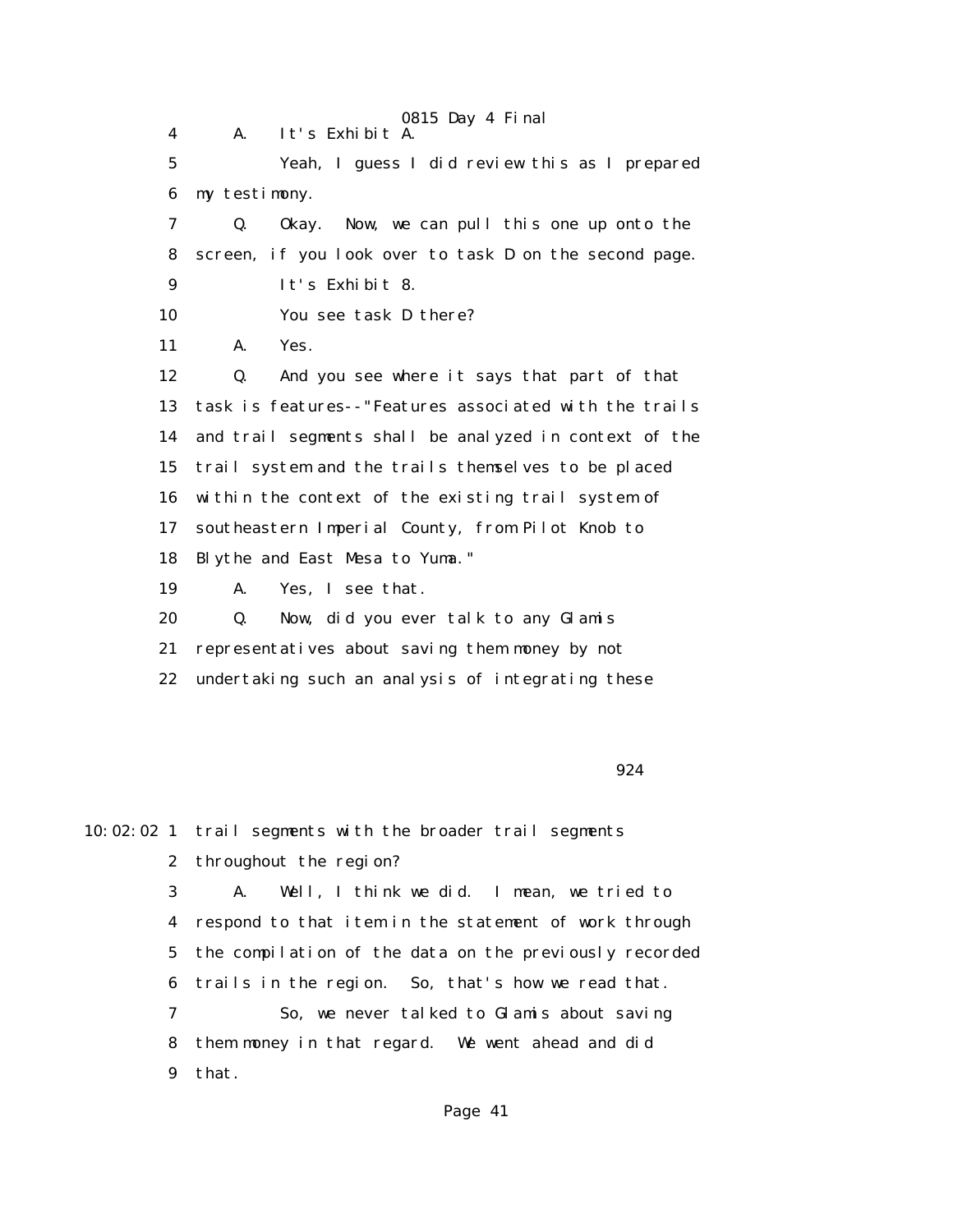0815 Day 4 Final 10 Q. And part of that was to analyze the 11 significance of those trails in the Project area with 12 the existing trail system in southeastern Imperial 13 County? 14 A. Could you repeat that? 15 Q. Isn't it true, Dr. Cleland, that part of this 16 requirement of task D was to analyze the trail 17 segments located within the Imperial Project system in 18 terms of the existing trail system of southeastern 19 Imperial County? 20 A. Yes, and I think we did that. 21 Q. And that--so, you weren't saving Glamis any 22 money by looking at this in terms of the trail systems

 $\sim$  925

10:03:19 1 of southeastern Imperial County?

 2 A. Right. 3 If I may, my understanding of the issue with 4 expanding the scope beyond what was in the statement 5 of work had to do with whether we would to try to 6 study a traditional cultural property that expanded 7 and extended throughout not only Imperial County, but 8 Riverside County and actually into Nevada as well. 9 So, that was the question as to whether we 10 would try to apply the National Register Criteria in 11 Bulletin 38 to a regional traditional cultural 12 property of that magnitude. 13 Q. And Bulletin 38 requires you to consult with 14 the knowledgeable members of the community?

15 A. Yes, and we did that.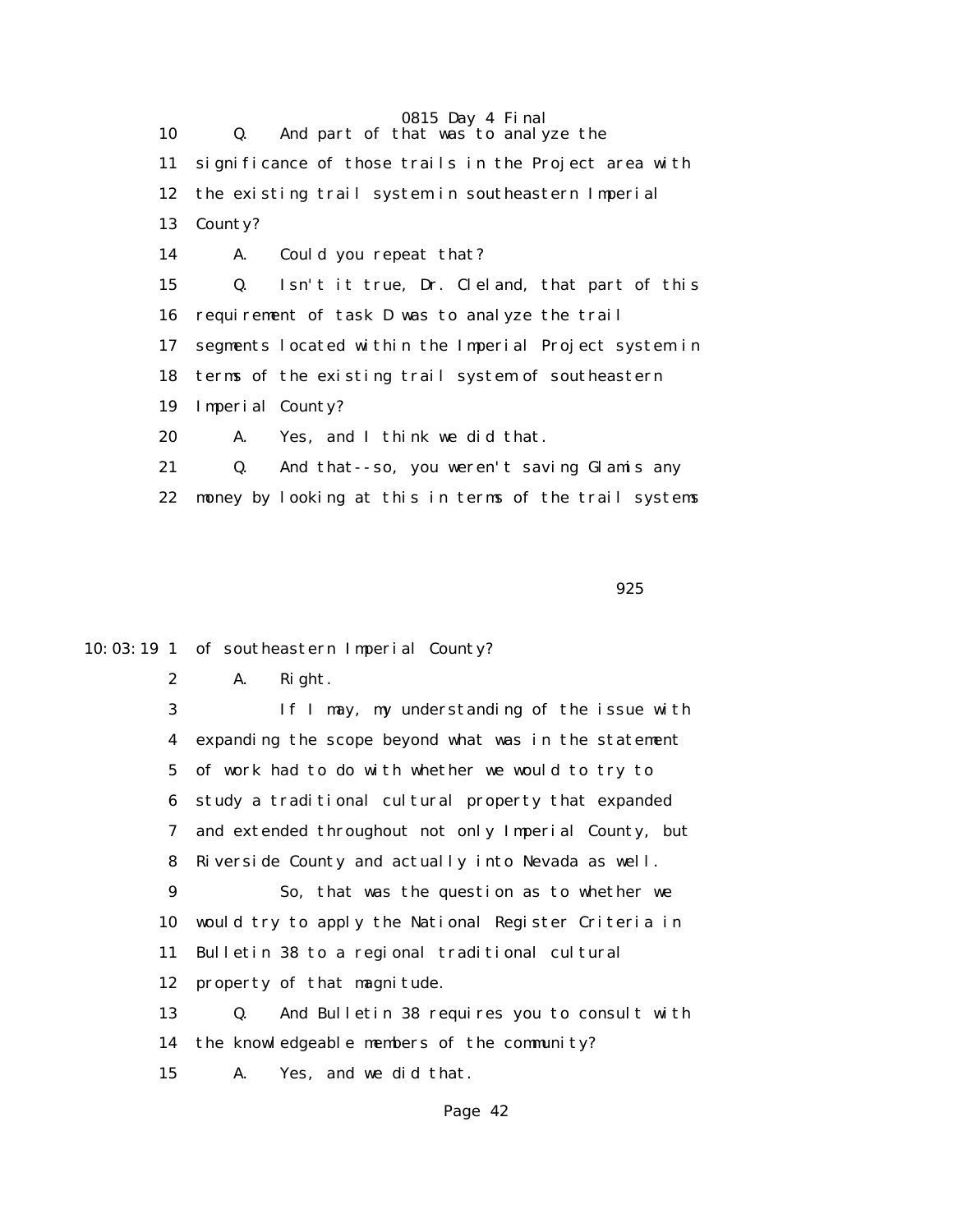| 16 | Q. It does not require a pedestrian survey of        |
|----|------------------------------------------------------|
| 17 | the entire--                                         |
| 18 | No, and I don't think anybody, even to<br><b>A.</b>  |
| 19 | save--even in the discussions of saving Glamis money |
| 20 | that we were looking at a complete pedestrian survey |
| 21 | of that entire area, no.                             |
| 22 | And who did you speak with at Glamis about<br>Q.     |

 $\sim$  926

10:04:30 1 saving them money in this regard?

 2 A. Well, I don't recall speaking to Glamis about 3 that at all. I do recall a discussion following a 4 meeting we had with the California SHPO, and I believe 5 Glamis had a--I'm not sure that Glamis had a 6 representative at that meeting or not, but I believe 7 Dwight Carey was there from the EMA, and the issue was 8 raised, well, if we were to study that, that would be 9 a huge study.

 10 Q. So, you have no personal knowledge of anyone 11 approaching Glamis to save them money by restricting 12 the area that would be reviewed for the pedestrian 13 survey, do you?

 14 A. Yeah. Once again, we weren't talking about a 15 pedestrian survey when we were having those 16 discussions, but I don't have any knowledge. I had 17 very few direct dealings with Glamis. Most of that 18 was done by other parties. So, I mean, Glamis 19 attended various meetings that I was at, but I wasn't 20 taking direction from Glamis or providing any kind of 21 client interface with Glamis.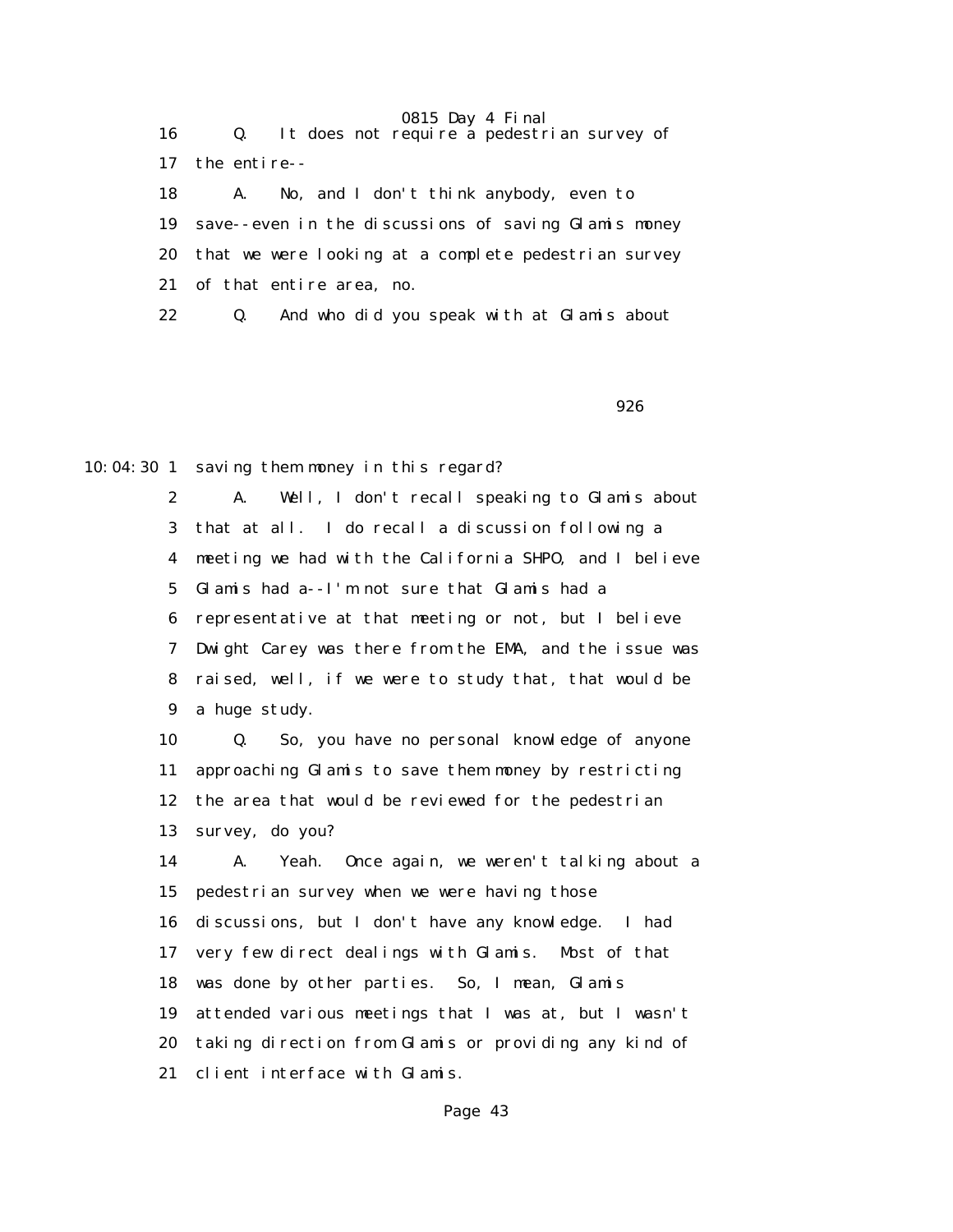22 Q. So, you have no personal knowledge,

 $\sim$  927

10:05:39 1 Dr. Cleland, with respect to any offers made to Glamis 2 to save them money by imposing this ATCC concept 3 instead of analyzing a traditional cultural property 4 under National Register Bulletin 38, do you? 5 A. I don't have any direct knowledge of that, 6 but my understanding is that Glamis was reviewing the 7 documents that we were producing, and I was in close 8 coordination with Dwight Carey, who was in fairly 9 close coordination with Glamis. 10 So, I believe that they were aware of the 11 ATCC concept and the Historic District concept. 12 Q. Do you know whether Glamis had anyone on 13 their payroll who was familiar with the ATCC concept 14 or National Register Bulletin 38 or the appropriate 15 process for identifying and analyzing the traditional 16 cultural property? 17 A. To-- 18 Q. Do you have any knowledge of anyone at Glamis 19 who was aware of the ATCC concept, the National 20 Register Bulletin 38, or how that bulletin instructs 21 the identification and evaluation of traditional 22 cultural properties?

928

10:07:07 1 A. Well, they didn't have a cultural resource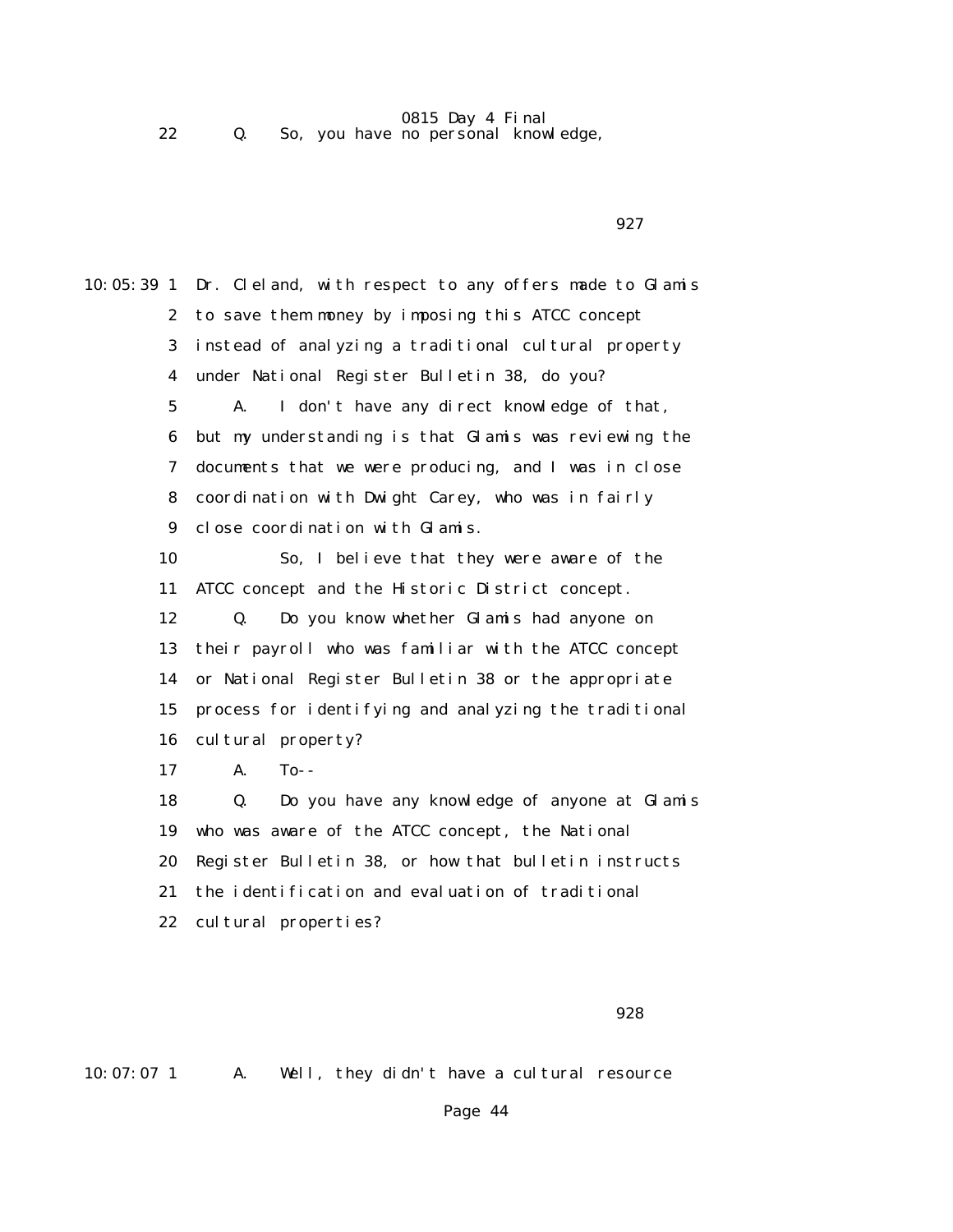0815 Day 4 Final 2 expert on staff, but they did have representatives 3 that were involved in a lot of the discussions, and I 4 don't recall specifically, you know, if they 5 represent, you know--which discussions the 6 representative was at and which he wasn't. 7 Q. And you don't know whether they, even if they 8 had heard this information, would know anything about 9 what it meant, whether it was appropriate or not, do 10 you? 11 A. I guess I don't have any specific knowledge 12 about how Glamis made its decisions. 13 Q. Now, at the Imperial Project, as you were 14 evaluating the various trail segments, there was 15 significant confusion, was there not, Dr. Cleland, as 16 to what parts of the segments were associated with the 17 Trail of Dreams or the Xam Kwatcan Trail? 18 A. There was some confusion in the minds of 19 the--myself and some of my staff as to which trails 20 were being referred to at first, yes, but I don't 21 think there was any confusion in the minds of the 22 Native Americans. They were quite specific about

929

10:08:46 1 where their concerns were.

 2 Q. However, not very specific at the--while you 3 were doing your fieldwork?

 4 A. Oh, no, they were very specific during the 5 fieldwork. They pointed to a trail on the ground and 6 said, "This is the Trail of Dreams."

7 Q. At what point in time was that?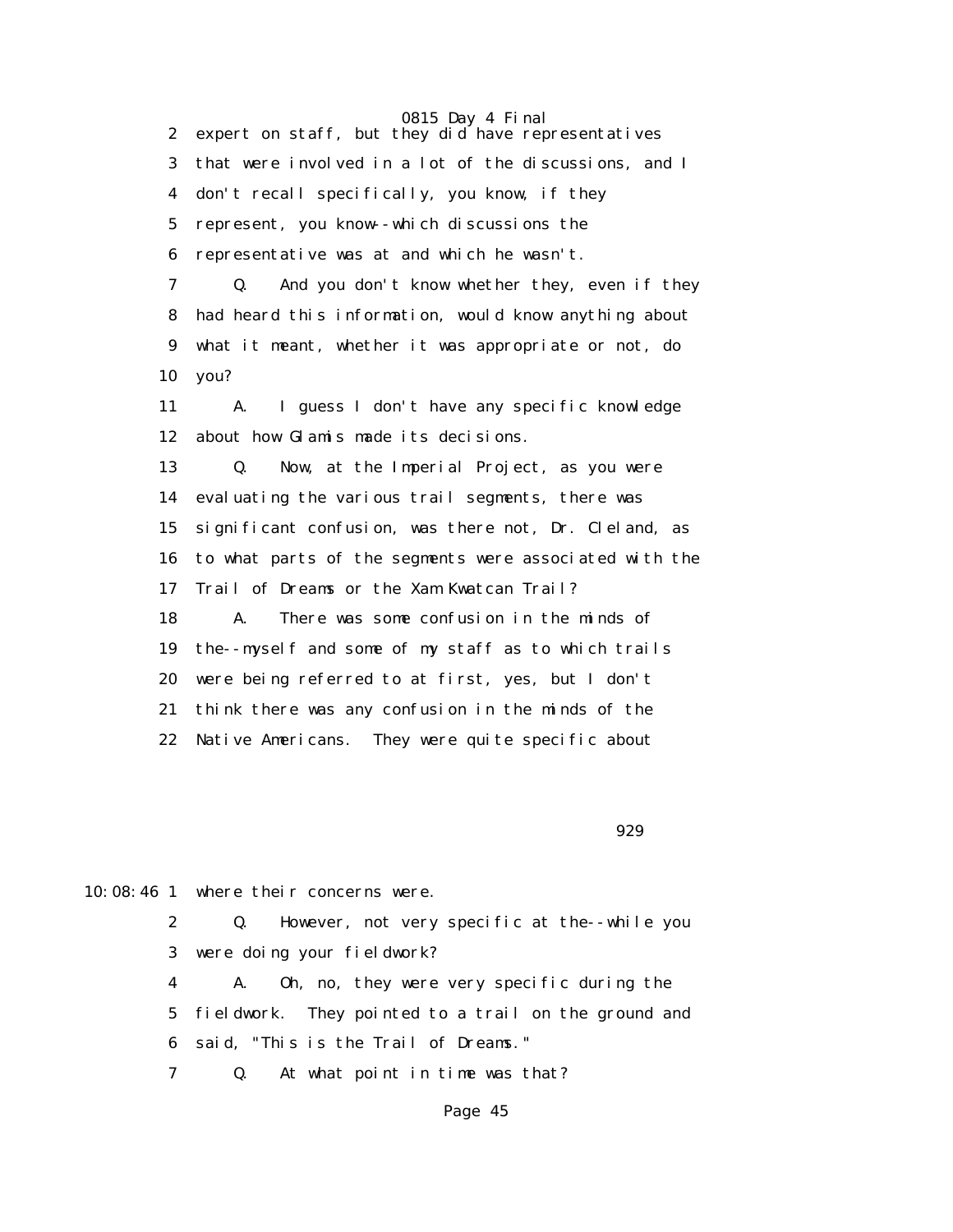| 8  | 0815 Day 4 Final<br>It was during the fieldwork during the summer<br>A. |
|----|-------------------------------------------------------------------------|
| 9  | of 1997 at some point.                                                  |
| 10 | And was that at the Running Man site?<br>Q.                             |
| 11 | Well, my recollection is--and we are talking<br>A.                      |
| 12 | about things that happened 10 years ago--but my                         |
| 13 | recollection is it was both at the Running Man site,                    |
| 14 | and then again it was at the trail that we called F-4,                  |
| 15 | I believe, in the mining process area, and I think                      |
| 16 | that they may have also made that--used that term with                  |
| 17 | regards to the Trail 192-T.                                             |
| 18 | And--but you say in the summer when you did<br>Q.                       |
| 19 | your fieldwork, which was between June and August of                    |
| 20 | 1997; is that right?                                                    |
| 21 | A.<br>Yes.                                                              |
| 22 | Q.<br>And yet, in October 1997, there is a draft                        |

en 1930 en 1930 en 1930 en 1930 en 1930 en 1930 en 1930 en 1930 en 1930 en 1930 en 1930 en 1930 en 1930 en 19

|             |     | 10:09:54 1 Cultural Resource Study in which you say you can't |
|-------------|-----|---------------------------------------------------------------|
|             |     | 2 tell which of the two trails, 5359 or 5360, was             |
| 3           |     | associated with the Trail of Dreams; isn't that right?        |
| 4           | A.  | I don't think that's exactly the words that                   |
| $5^{\circ}$ |     | were in the--in that document.                                |
| 6           |     | Should we review them?                                        |
| 7           | Q.  | Sure.                                                         |
| 8           |     | Let's take a look at Exhibit 11.                              |
| 9           | A.  | I'm not sure I have Exhibit 11. Can you help                  |
| 10          | me? |                                                               |
| 11          | Q.  | If you turn to the second page--                              |
| 12          | A.  | Page 295?                                                     |
| 13          | Q.  | --295 of the report, and you see that--we                     |
|             |     | Page 46                                                       |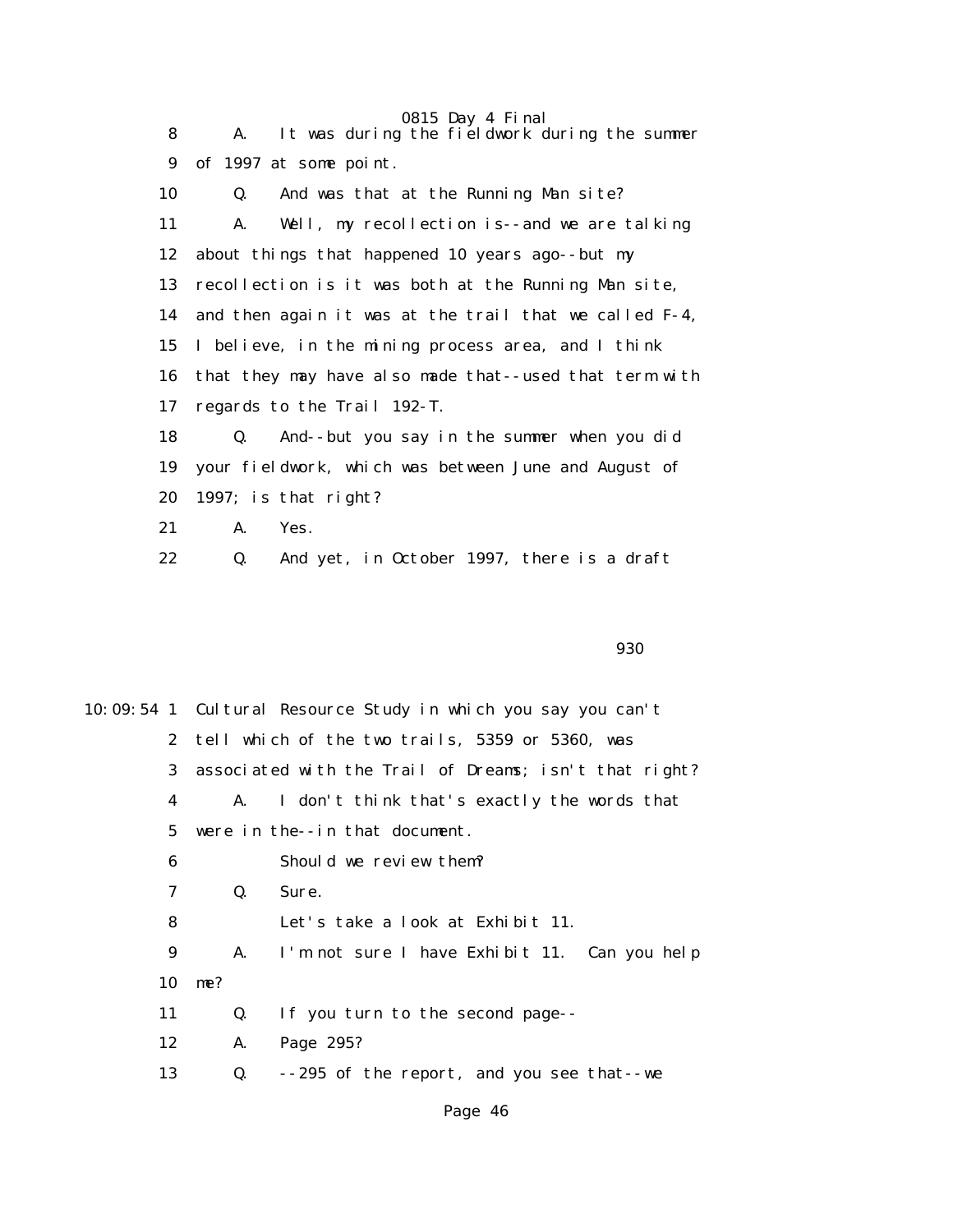14 will highlight it up here, the fourth paragraph. 15 Would you read that first sentence into the 16 record for us, please. 17 A. "The exact routes of the Trail of Dreams and 18 the Medicine Trail have not been ascertained in the 19 field or on topographic maps." 20 Q. And if you go down to the bottom--actually, 21 why don't you read the whole paragraph into the 22 record.

 $\sim$  931

10:11:39 1 A. Starting again at the top: "The exact routes 2 of the Trail of Dreams and the Medicine Trail have not 3 been ascertained in the field or on topographic maps. 4 The Quechan maintain a schematic map of the routes 5 that they have stated--and have stated that the Trail 6 of Dreams passes through the Indian Pass-Running Man 7 ATCC. They have not indicated the Project would 8 affect the Medicine Trail, the route which is well to 9 the east. The two major trails converge at the 10 Running Man site. Rogers called one of these the 11 Black Mesa Trail which, according to Jay von Werlhof, 12 runs from Pilot Knob to Indian Pass. This trail 13 crosses the major spirit break at the Running Man site 14 and proceeds to Indian Pass and thus to the Colorado 15 River. The other trail, called by Rogers the Mohave 16 Trail, or the Mohave War Trail, Imperial CA Imperial 17 5360, runs from Yuma to Palo Verde near Blythe 18 according to von Werlhof personal communication 1997. 19 It crosses the Chocolate Mountains near State Route 78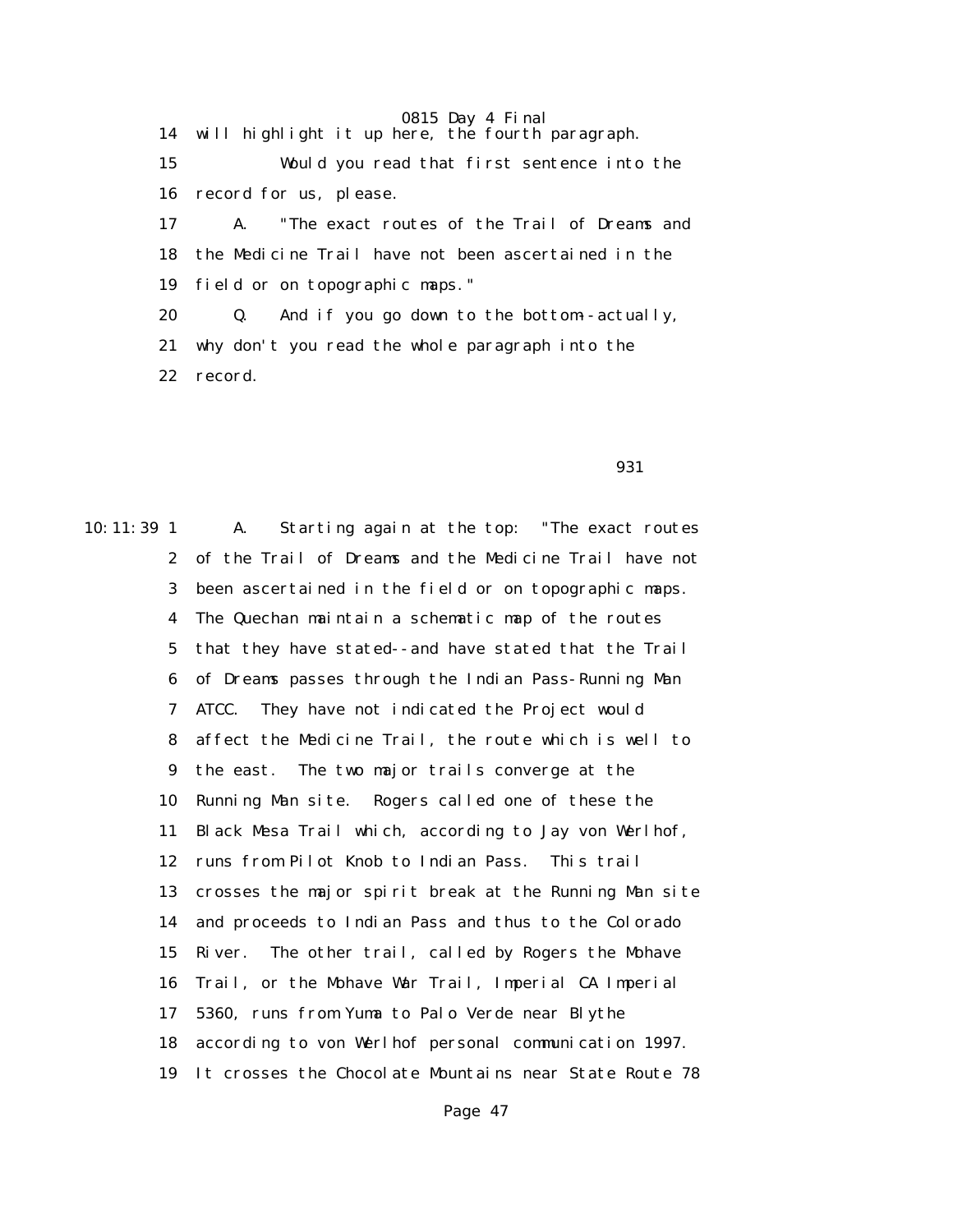20 and does not intersect the Project and mine process 21 area at all. Both trials provide access to the 22 Colorado River corridor; thus, either could qualify as

 $\sim$  932

10:12:58 1 the Trail of Dreams. The Black Mesa Trail, however, 2 reaches the Colorado well south of Blythe. Logically, 3 the trail called the 'Mohave Trail' by Rogers more 4 closely fits the description of the 5 adjoining--description of adjoining the Medicine Trail 6 at Blythe. Clearly, more work is necessary in 7 relating Quechan trails to extant trail segments and 8 topographic features. The Quechan have stated that 9 they could assist in doing this in the field." 10 Q. Thank you. 11 So, as of October 1997, there was still some 12 confusion in the cultural resource survey team's minds 13 as to what--which trails was associated with the Trail 14 of Dreams; is that correct? 15 A. Well, I think the paragraph clearly says that 16 the Indians said it was going through the mine process 17 area, that some of--yes, our team was somewhat 18 confused by that assertion in relation to some 19 previous understandings about the trail system. 20 Q. Thank you. 21 MR. GOURLEY: Perhaps this is where you--I 22 can keep going, but it's up to you, Mr. President.

en 1983 en 1984 en 1986 en 1986 en 1986 en 1986 en 1986 en 1986 en 1986 en 1986 en 1986 en 1986 en 1986 en 19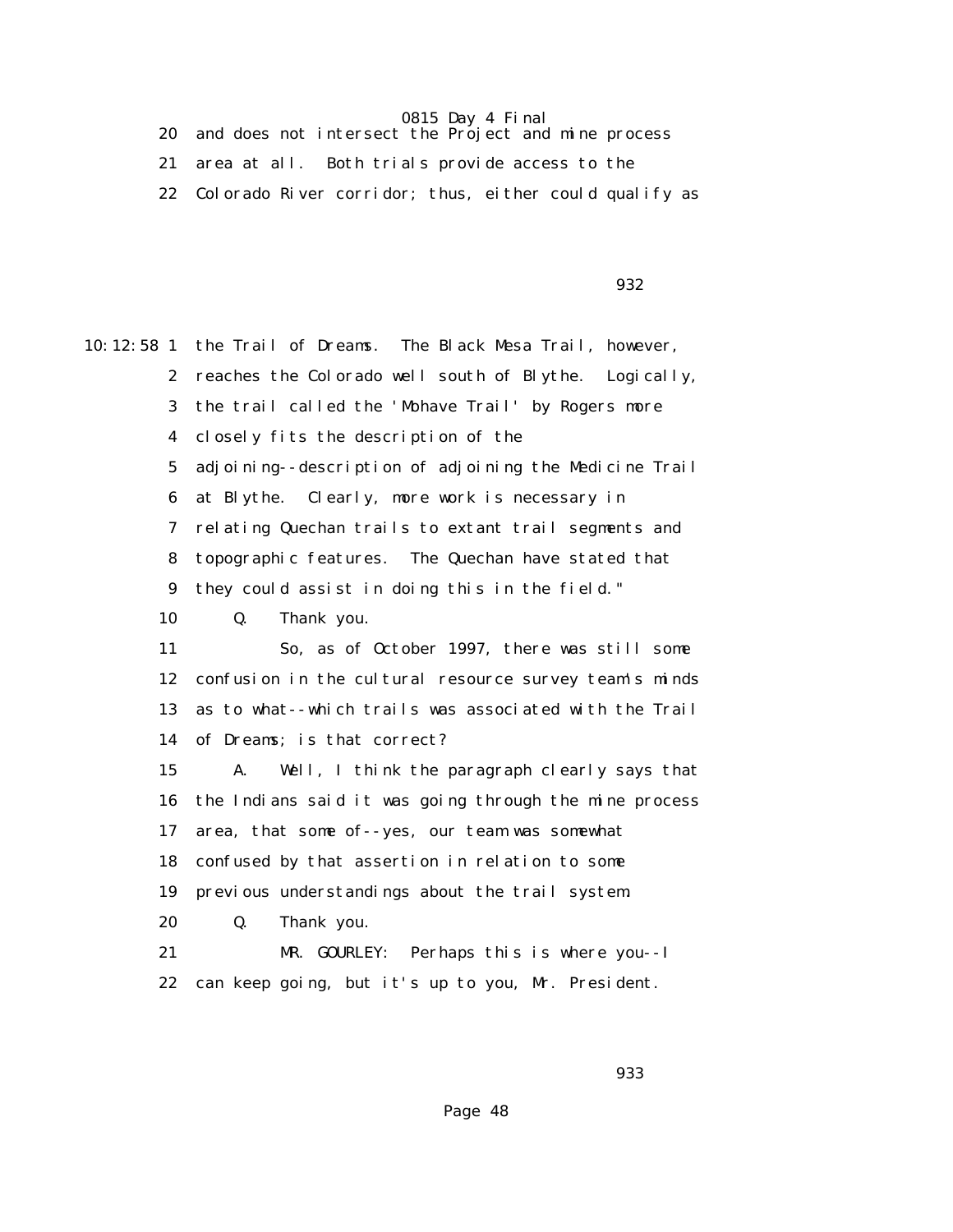| 10:14:19 1       | PRESIDENT YOUNG: Thank you. Why don't                  |
|------------------|--------------------------------------------------------|
| $\boldsymbol{2}$ | we--we will break at this point and reconvene at       |
| 3                | $11 - 10:45.$<br>Thank you.                            |
| $\boldsymbol{4}$ | I would remind counsel again not to speak              |
| $5\phantom{.0}$  | with the witness about the case during the break.      |
| 6                | Thank you.                                             |
| 7                | (Brief recess.)                                        |
| 8                | PRESIDENT YOUNG: We are ready to recommence            |
| 9                | the hearing.                                           |
| 10               | Mr. Gourley.                                           |
| 11               | Thank you, Mr. President.<br>MR. GOURLEY:              |
| 12               | BY MR. GOURLEY:                                        |
| 13               | Dr. Cleland, when we left, we were talking<br>Q.       |
| 14               | about the difficulty your team was facing in trying to |
| 15               | ascertain which trial segments in the site were of     |
| 16               | concern to the Quechan Native Americans and associated |
| 17               | with the Trail of Dreams segment of the Xam Kwatcan    |
| 18               | Trail network; is that right?                          |
| 19               | A.<br>Right.                                           |
| 20               | And if I may, I'd like to clarify that the             |
| 21               | first sentence of the paragraph that we just read,     |
| 22               | "The exact routes of the Trail of Dreams and the       |
|                  |                                                        |
|                  |                                                        |

#### $\sim$  934

10:51:28 1 Medicine Trail have not been ascertained in the field 2 or on topographic maps," that's referring to the 3 entire routes of the trails, so I don't think there is 4 any contradiction between that and my testimony, that 5 the Indians had shown a place in the field where there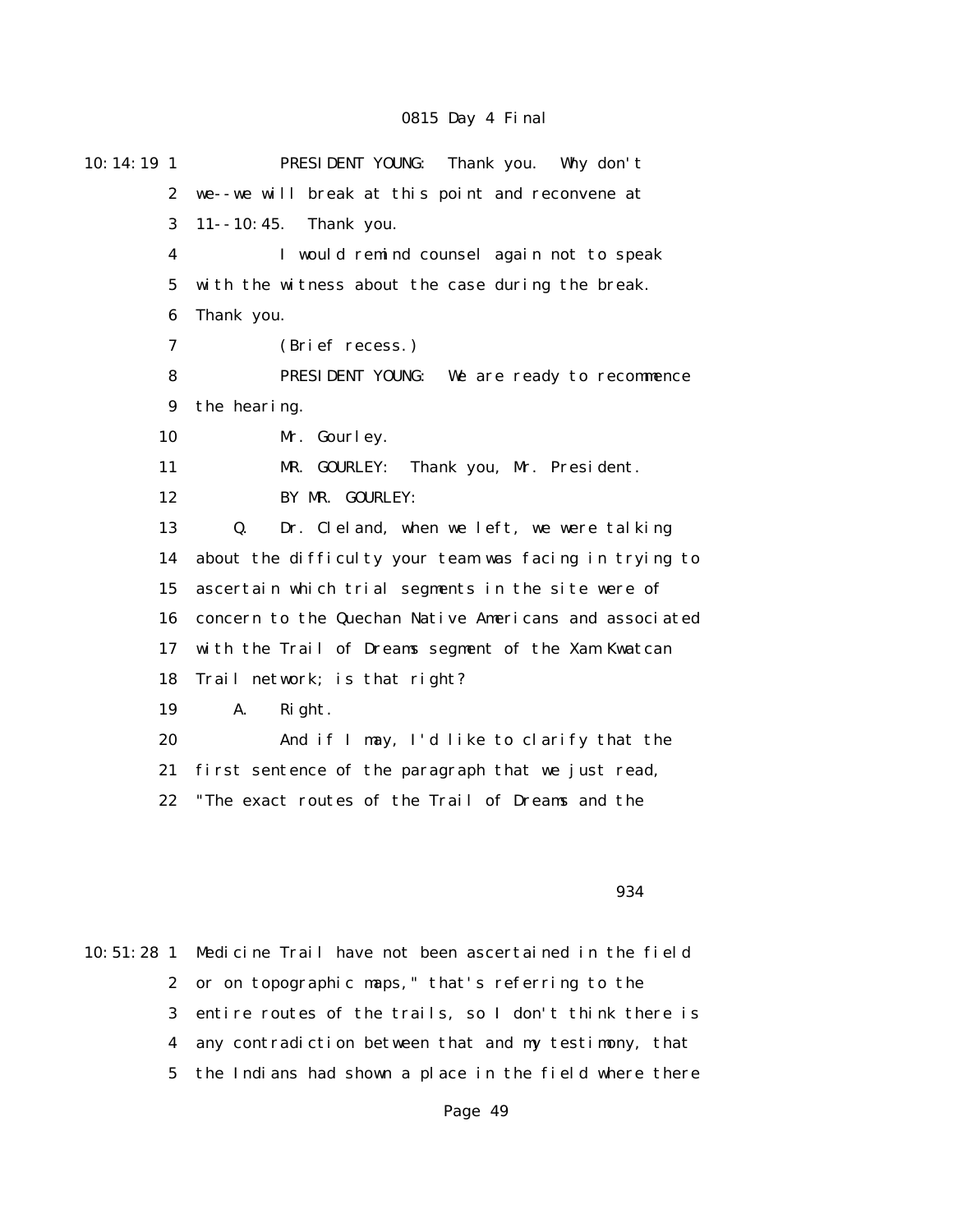0815 Day 4 Final 6 was part of the Trail of Dreams.

 7 Q. But you were still uncertain yourselves as to 8 which one made sense, given the other information that

9 you had; isn't that right?

 10 A. We had some confusion about that issue as to 11 how, if as had been previously discussed in the 12 archeological literature, the trail through the mining 13 process area went down to the Colorado River, that 14 would have been inconsistent with what the Indians had 15 said about it connecting with the Medicine Trail near 16 Palo Verde. So, that was a concern of mine, yes. 17 Q. And during your fieldwork both in '97 and 18 then the subsequent work you did in 1998, you didn't 19 have any reason to believe that anyone from Glamis 20 Gold had any knowledge about the special significance 21 the Quechans Native Americans were attributing to 22 these sail--trail segments, did you?

experience of the contract of the contract of the contract of the contract of the contract of the contract of the contract of the contract of the contract of the contract of the contract of the contract of the contract of

10:52:51 1 A. What was the time frame that you just 2 mentioned? 3 Q. 1997 and 1998, unless I misspoke. 4 A. Yes. I think Glamis knew that the Indians, 5 that the Quechan in particular, had strong concerns 6 about trails through their project area, so I'm not 7 sure I understood the question correctly, then. 8 Q. Prior to the work you were doing in the 9 field-- 10 A. Oh, Prior to our work. 11 No, I had no knowledge of what--what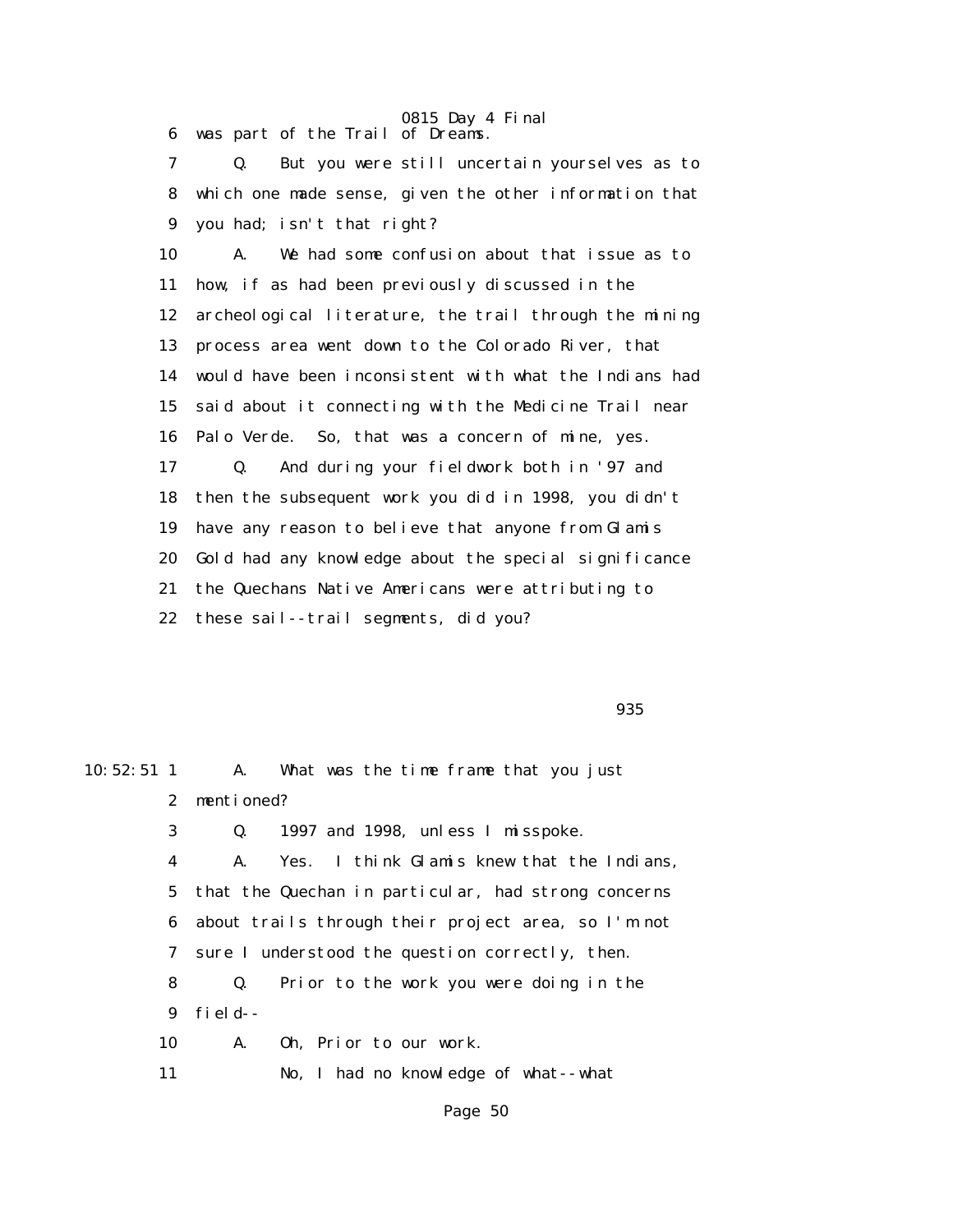0815 Day 4 Final 12 Glamis--I mean, I think that there had already been 13 public meetings and so on with the Quechan and other 14 Native Americans having expressed concerns about the 15 cultural resources in the area. My recollection is 16 not real clear on the specifics of those concerns that 17 were expressed in 1996, I believe, prior to the time 18 that we came on board the Project. 19 Q. But was there any identification of a Trail 20 of Dreams prior to your work in the field in 1997? 21 A. I don't know the answer to that.

22 Q. Now, in fact, as the--as you went through

en 1996 en 1996 en 1997 en 1998 en 1998 en 1998 en 1998 en 1998 en 1998 en 1998 en 1998 en 1998 en 1998 en 19

10:54:05 1 this process and looking at Boma Johnson's map today, 2 either one of these trails, the Mohave War Trail or 3 the Black Mesa Trail, could be part of the Xam Kwatcan 4 Trail network; isn't that correct? 5 A. Yes. Both of them could be parts of it; and 6 according to Boma's map, both probably are by his 7 analysis. 8 Q. And you have no reason to doubt that 9 analysis, do you? 10 A. No, I have no reason to doubt that there are 11 significant trails in the locations that Boma's or 12 general locations that Boma's mapped. 13 Q. Now, ultimately, you focused on three trail 14 segments and undertook a study to identify that those 15 trail segments were likely connected at one point in 16 time; isn't that right? 17 A. Yes. I mean, I think we looked at, I think,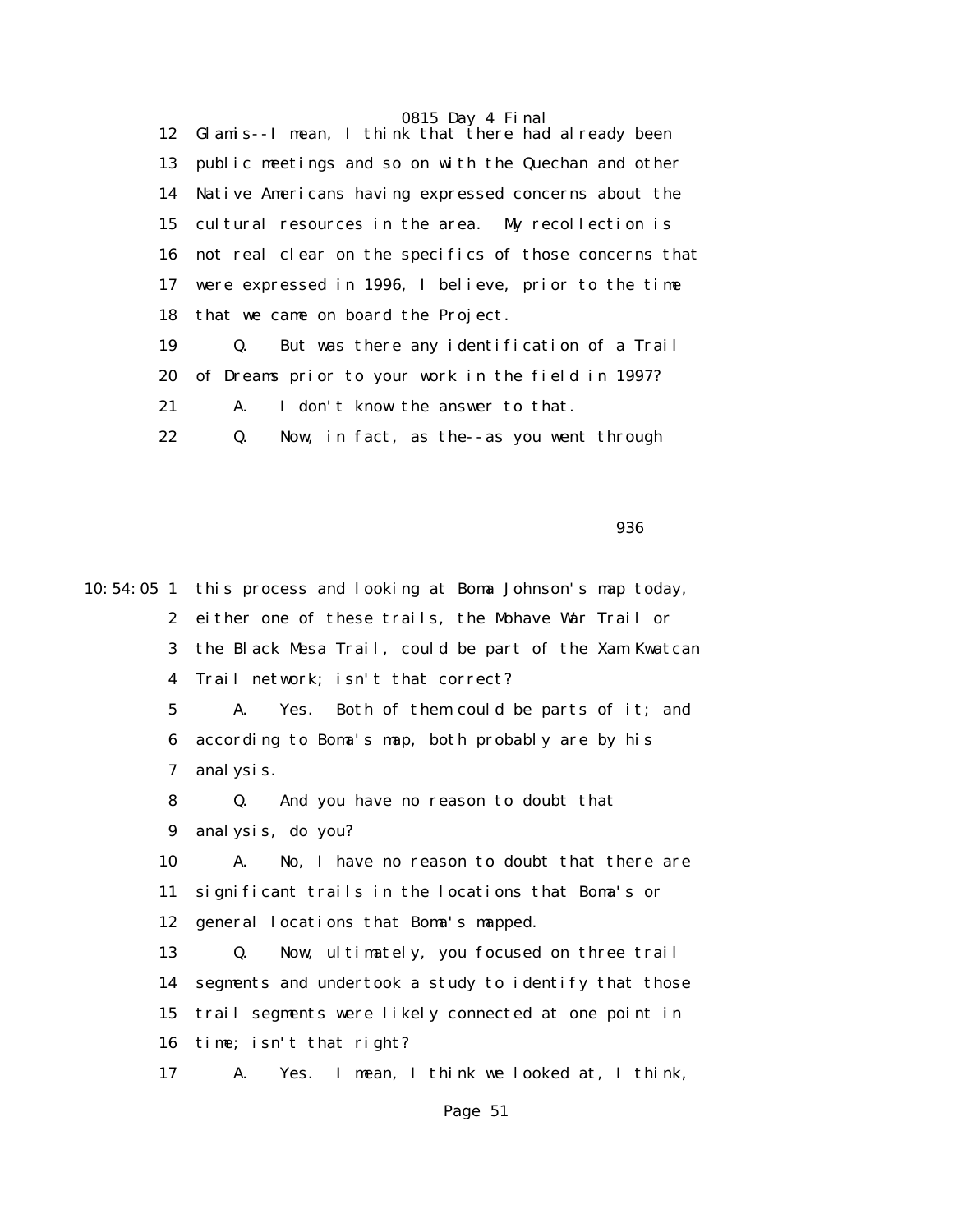18 in the neighborhood if 10 or more trail segments in 19 the trail reconnaissance study. 20 Q. And one of those was the 5359 Black Mesa 21 Trail that appears at the Running Man site; is that 22 right?

 $\sim$  937  $\sim$  937  $\sim$  937  $\sim$ 

10:55:22 1 A. Yes. One of them was 5359 at Running Man, 2 yes. 3 Q. And that trail--Running Man is about a mile 4 outside the Project site; isn't that correct? 5 A. Yes. I think it's near the ancillary 6 facilities area. My recollection on the distances 7 isn't good, I'm afraid. 8 Q. In fact, 5359 doesn't go into the project 9 area where the mining and rock piles would be; isn't 10 that right? 11 A. That's correct. The location where the 12 Imperial Valley College Museum had mapped, 5359 had it 13 veering to the west of the Project area. 14 Q. And it disappears into Indian Pass Road, 15 which is a preexisting road; isn't that right? 16 A. Yeah. I think the trail has maps did, yes. 17 Q. Did you find other segments of it? 18 A. Yes, we had found other segments that had 19 been mapped as 5359 west of Indian Pass and west of 20 the Project area, yes. 21 Q. And you ultimately concluded that that--those 22 segments which had been previously identified as part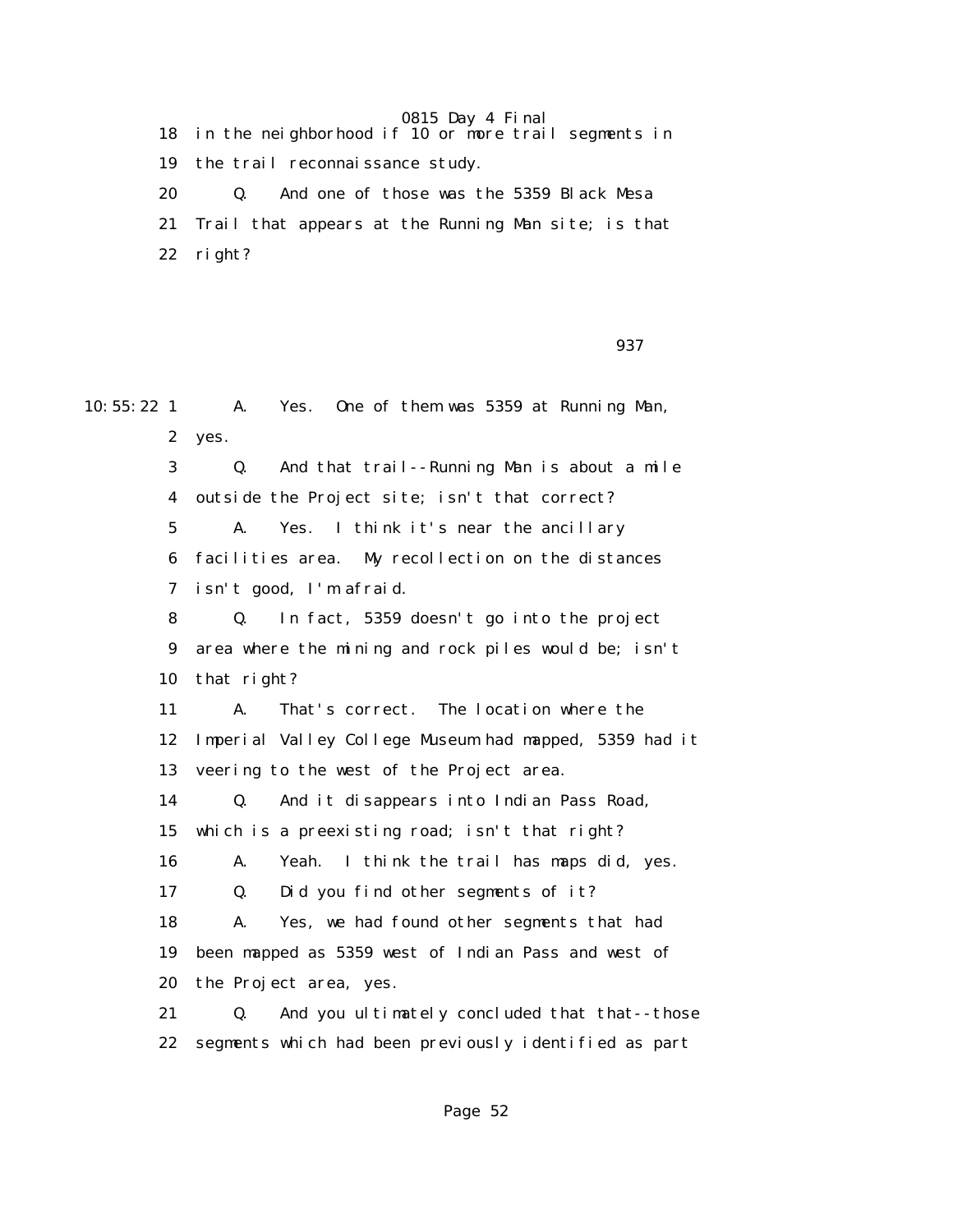en 1993 en 1994 en 1994 en 1994 en 1995 en 1996 en 1996 en 1997 en 1998 en 1998 en 1998 en 1998 en 1998 en 19

10:56:36 1 of 5359 were probably not part; isn't that right? 2 A. Well, what we determined was that the trail 3 that proceeds from Running Man up toward the mining 4 process area has a high degree of integrity, has 5 numerous ceremonial related features, and logically, 6 probably connected up with the site that had been 7 recorded as 192 north of the mining process area. 8 Q. But the site on the south--and we will get to 9 the other segments, trust me. 10 A. Okay. 11 Q. The site, the segment to the south which was 12 well-defined, had the cultural resources, that was all 13 outside of the Project area, and it disappears into 14 the Indian Pass Road; isn't that right? 15 A. I'd have to refresh my memory on the report 16 as to exactly what happens to that trail and where we 17 pick up other segments that might have been related 18 to it. 19 Q. Now, on the north side, also outside of the 20 Project area, there is this trail 192; is that right? 21 A. Yes, 192 is north, and it may extend into the 22 Project area, too. I don't recall specifically how

 $\sim$  939 $\sim$ 

10:58:00 1 that had been previously mapped.

 2 Q. Okay. But you don't know that it goes into 3 the Project area?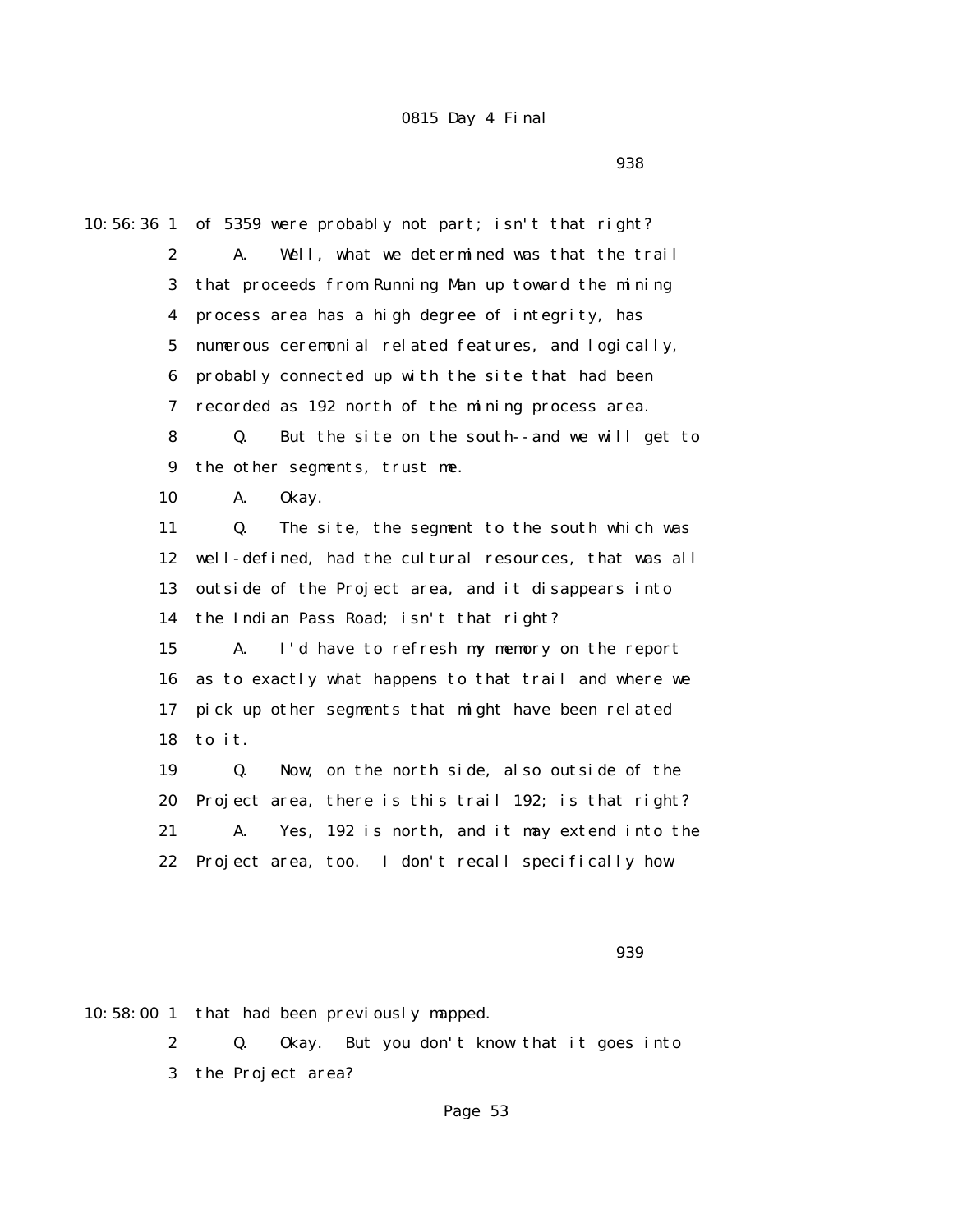0815 Day 4 Final 4 A. I can't say for sure. 5 Q. Well, the record would-- 6 A. The record--I'm sure the record is clear on 7 that. 8 Q. And that trail heads up towards Indian Pass 9 following the--along Indian Pass Road? 10 A. Yes, that's correct. 11 Q. Now, within the Project area, the only 12 segments--and these were multiple segments classified 13 together as F-4; is that correct? 14 A. Yes, F-4 was, for sure--my recollection is 15 F-4 was, for sure, you know, identified by the Quechan 16 as being part of the Trail of Dreams. 17 Q. And that F-4 also starts outside of the 18 Project area and has some segments within the 19 northwest and western border of the Project area; 20 isn't that right? 21 A. You have probably looked at the information 22 more recently than I have, so probably, yes, it may

 $\sim$  940

10:59:03 1 extend outside the Project area.

 2 Q. And it is--it, too, is running parallel and 3 in the same general direction as the Indian Pass Road; 4 isn't that right?

 5 A. Yes, it parallels Indian Pass Road heading up 6 towards the mine--toward Indian Pass.

 7 Q. And elements of those segments had already 8 been disturbed by tank tracks and tire marks; isn't 9 that correct?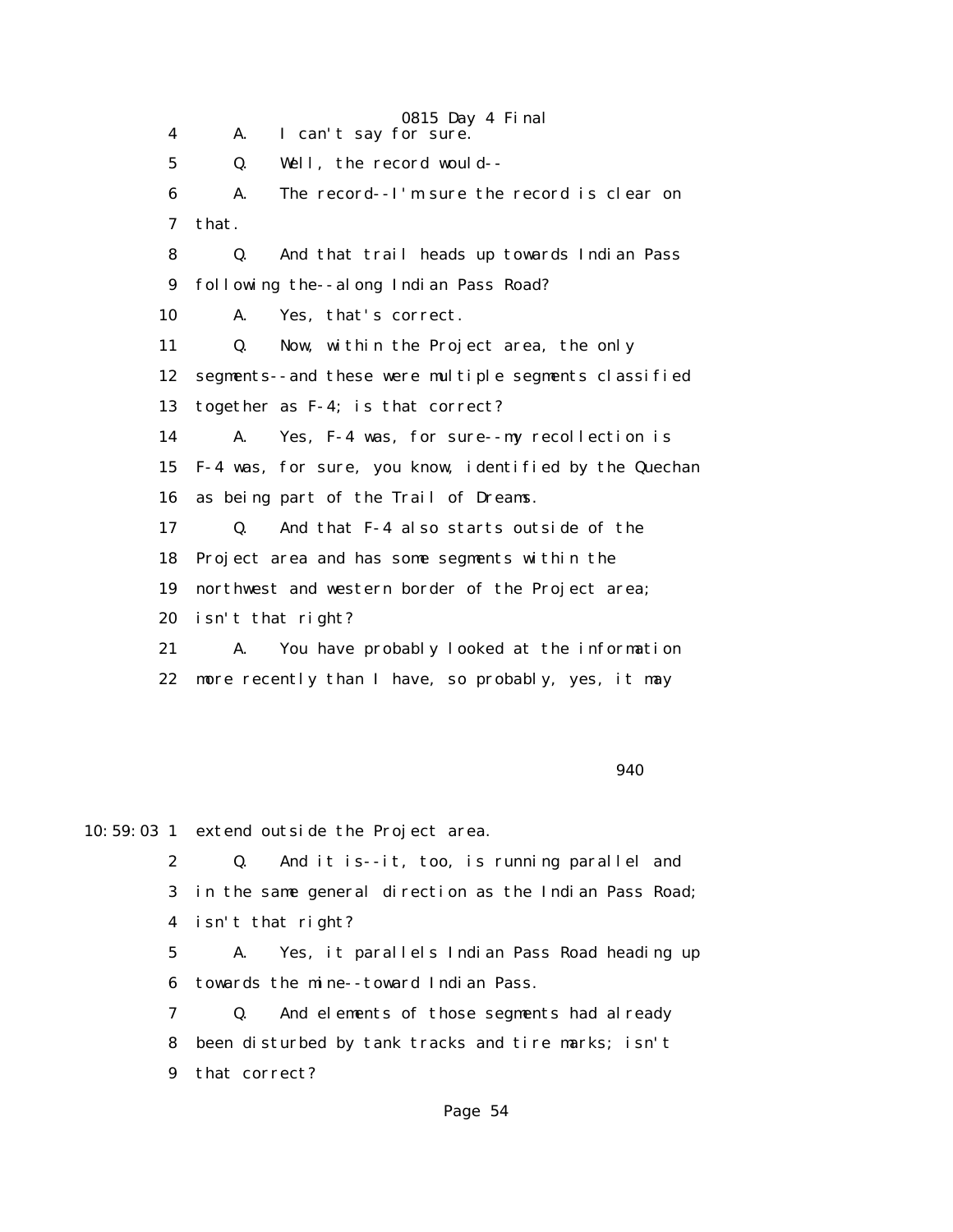0815 Day 4 Final 10 A. Yes, that's probably true. 11 Q. Particularly those segments in the southern 12 part of it which were within the Project area; isn't 13 that right? 14 A. I don't have a clear recollection of the 15 level of integrity of the site with and then outside 16 the Project area. 17 Q. If we could look at Exhibit D to 18 Dr. Cleland's first declaration. 19 We see that highlighted portion 17 on the 20 third page--or L7. I'm sorry, my eyes getting worse 21 every day. 22 A. Okay. And then what is--where is that coming

```
 941
```
#### 11:00:19 1 from?

 2 Q. Well, I'm sorry, take a look at the first 3 page. 4 Do you recognize these documents--this 5 document from your declaration? 6 A. We are looking at Exhibit D? 7 Q. Yes. 8 A. Yes. 9 Q. And it is a primary record for the F-4 trail 10 segment? 11 A. Yeah, I guess so, yes. 12 Shall I read into the record what it says? 13 Q. I don't think it's necessary. The document 14 is in the record. 15 A. Okay.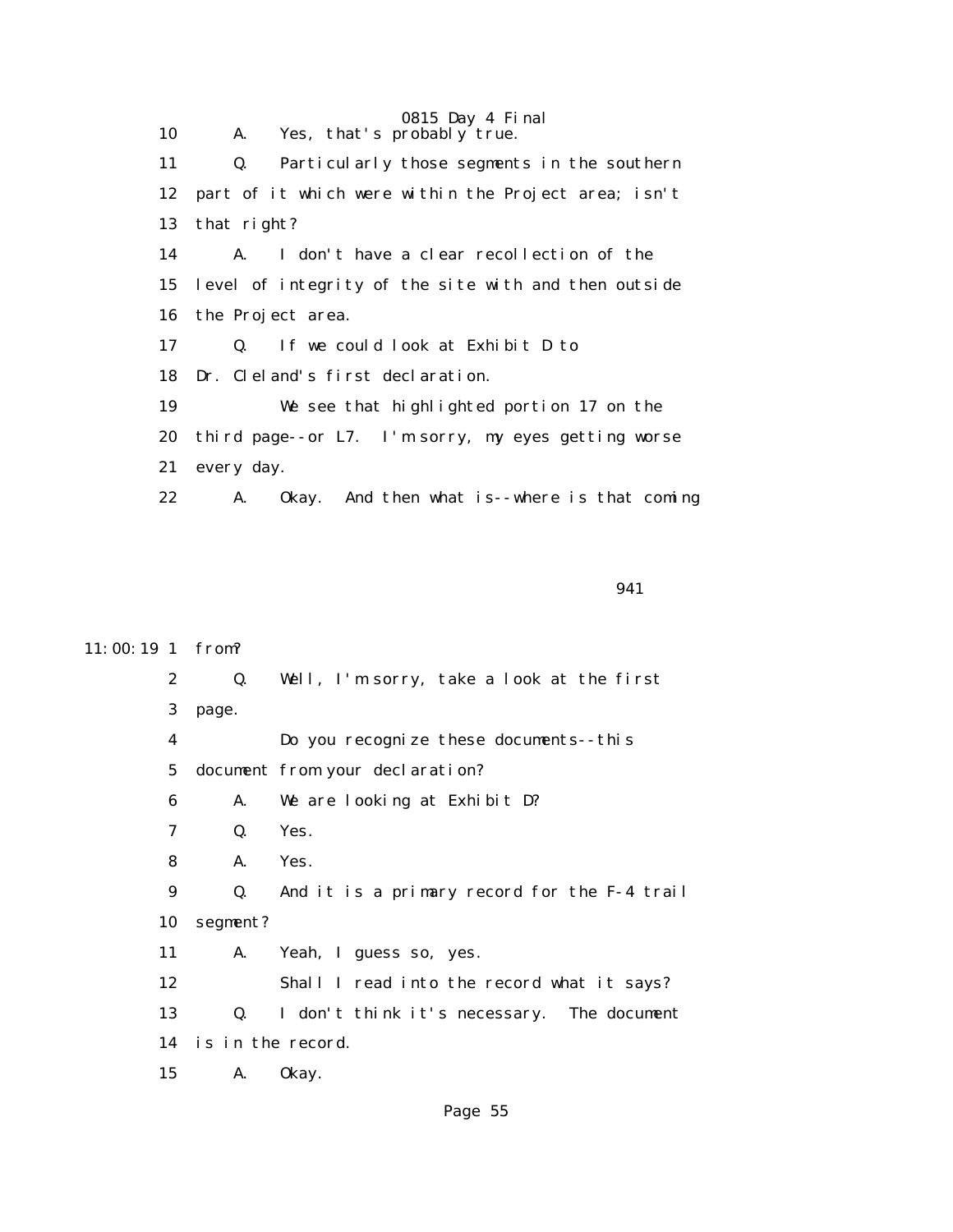| 16   | These documents are the documents that, after            |
|------|----------------------------------------------------------|
|      | 17 the field study is done, get filed with the county or |
|      | $18$ the local--                                         |
| 19 - | A. Yes, with the clearinghouse.                          |
| 20   | And are kept confidential, therefore,<br>$\mathbf{Q}$ .  |

21 reviewed by anthropologists and archaeologists

22 studying the area; is that right?

 $\sim$  942

11:01:16 1 A. Yes, and people with a need to know.

 2 Q. Now, if you look at L7, that says there are 3 some tank tracks and tire tracks are present along the 4 southern part of this trail system, and that's 5 referring to the F-4 trail segments; isn't that right? 6 A. Yeah, that's correct. I mean, we assessed

7 the overall integrity as very good.

 8 Q. And if you would blow up the map and you see 9 a dashed line, which is the project boundary?

10 A. Yes, dash dot, yes.

 11 Q. And you see what's marked as one part of F-4 12 barely reaches into that project boundary, and then 13 there are other segments, including some features that 14 extend down the western border along Indian Pass Road; 15 is that right?

 16 A. Yes. I mean, I--there is--yeah, other 17 segments of it. I guess F-4--I mean, you're testing 18 my memory here of 10 years ago, but I believe that 19 those parallel dotted lines along the road are part of 20 F-4 as well as that one that sort of bends down to the 21 southeast a bit.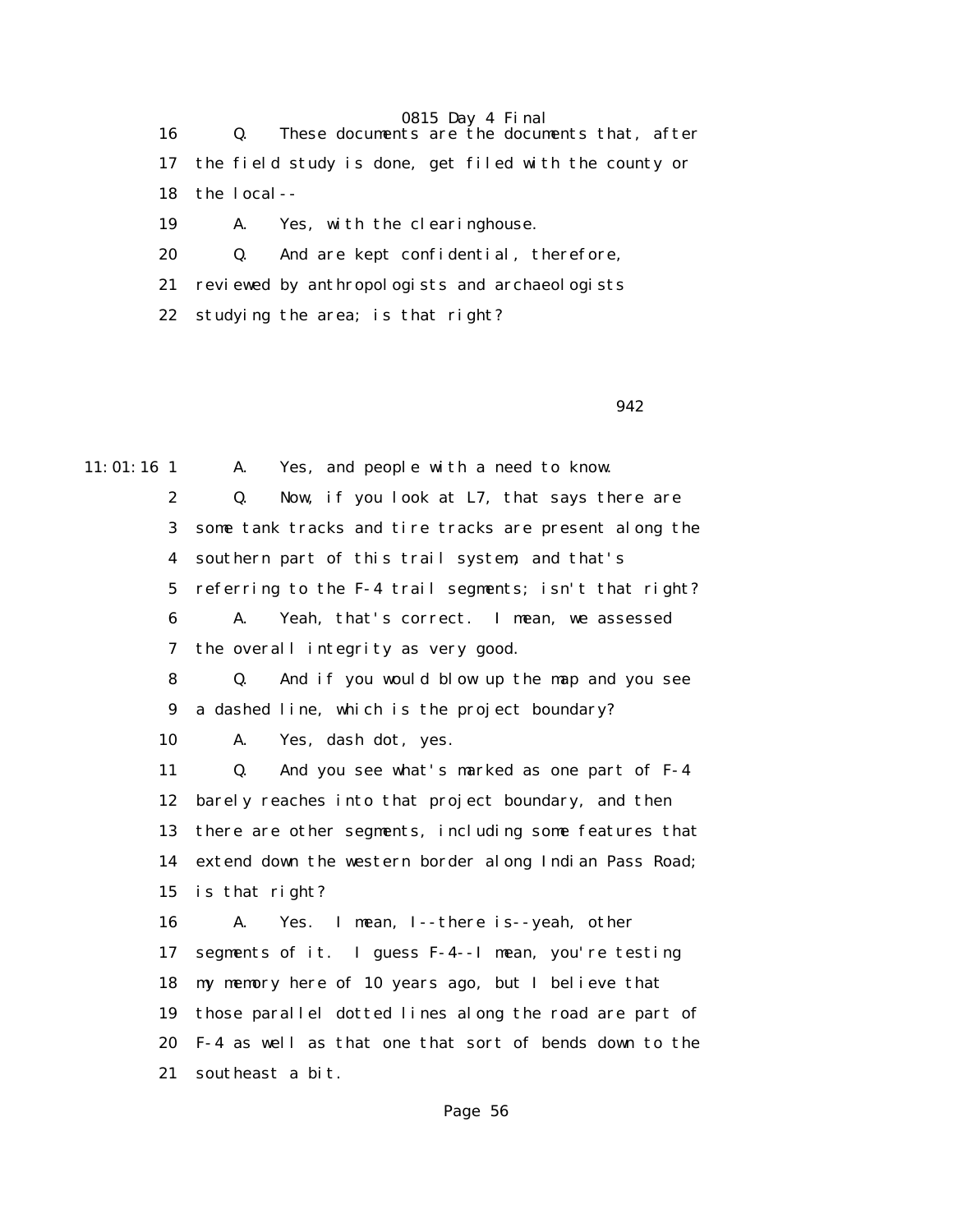22 Q. Yeah. I have been assuming that, as well.

11:02:51 1 A. 0 kay. 2 Q. But all of that is on the--along the Indian 3 Pass Road? 4 A. Yes. 5 Q. And did you understand that Glamis mitigation 6 plan would have avoided those trail segments and those 7 features? 8 A. I don't recall what mitigation plan they had. 9 Q. But in the North Baja Pipeline, the 10 mitigation measure was, in fact, to 11 create--restructure the site, the Project, so that it 12 avoided site disturbance and maintained the trail 13 segments; isn't that right? 14 A. Yeah, that's correct. 15 Q. Dr. Cleland, in your report you indicated 16 that there was insufficient information at the time to 17 recommend--this being your December 1997 report--there 18 was insufficient information at the time to recommend 19 the Running Man Indian Pass ATCC for National Historic 20 Register; is that right? 21 A. I don't think so. I think we evaluated that 22 ATCC as eligible for the register as an Historic

## 11:04:18 1 District.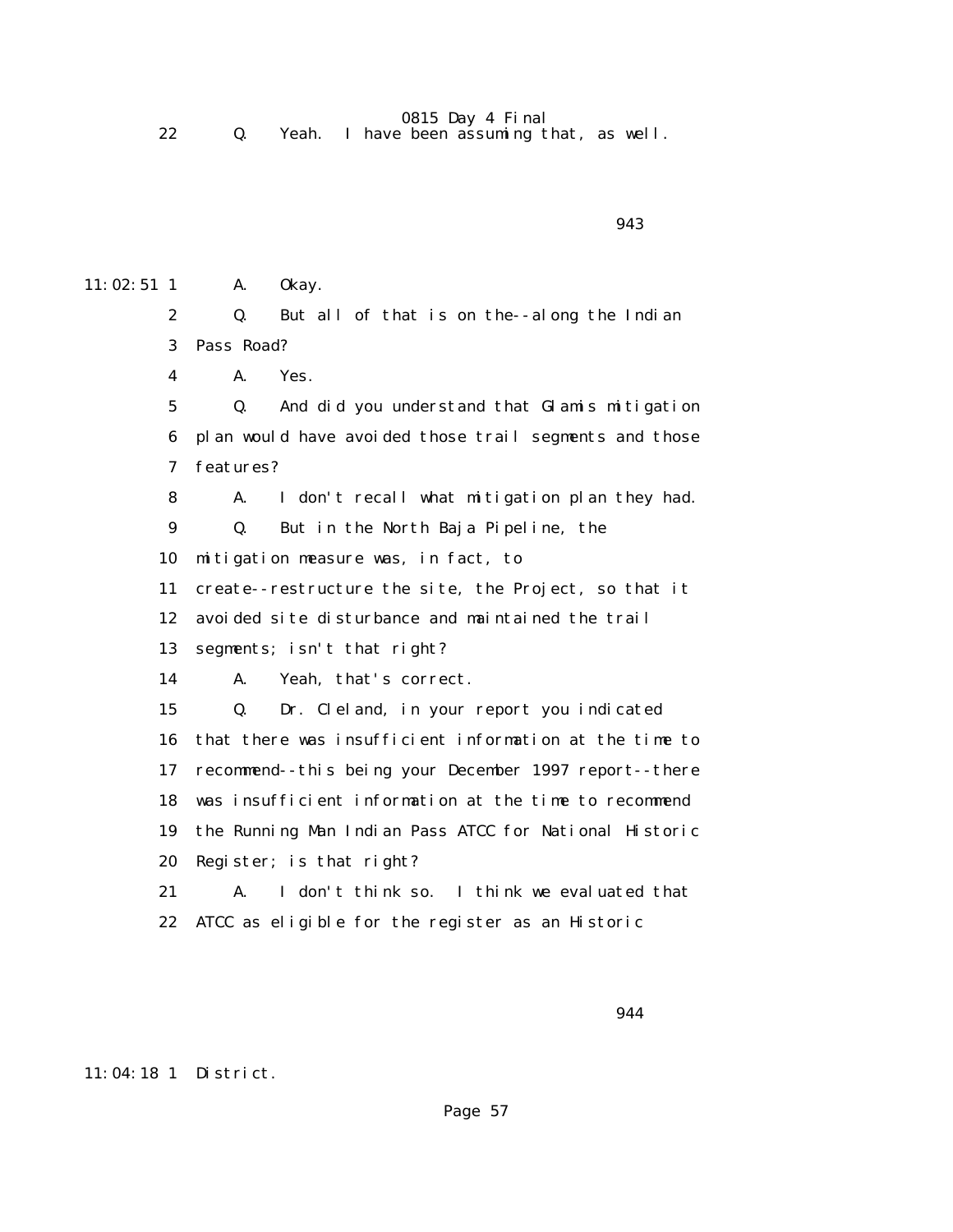0815 Day 4 Final 2 Q. As eligible? 3 A. Yes. 4 Q. But did you actually make a recommendation at 5 that time? 6 A. Yeah, we recommended that it's eligible. 7 That's right. 8 MR. GOURLEY: Your indulgence for a moment. 9 (Pause.) 10 BY MR. GOURLEY: 11 Q. Your--it's your first declaration, Exhibit B, 12 and go to pages 293 to 294. 13 A. Those pages refer to the Trail of Dreams 14 rather than the ATCC, just to clarify. 15 Q. Correct. I understand. 16 You're recommending here or you're asserting 17 here that the evidence is not sufficient to assess the 18 eligibility of the entire trail in accordance with 19 National Register Bulletin 38; is that correct? 20 A. Yeah, the entire trail from one end to the 21 other, yes. 22 Q. But the ATCC, as this Historic District, as

 $\sim$  945

11:06:50 1 you have referred to it, could be considered with all 2 of its contributing features as National Historic 3 Register-eligible; is that correct? 4 A. Yes, and with the Trail of Dreams as 5 being--contributed into that eligibility in a very 6 significant way. 7 Q. Did you look to determine whether any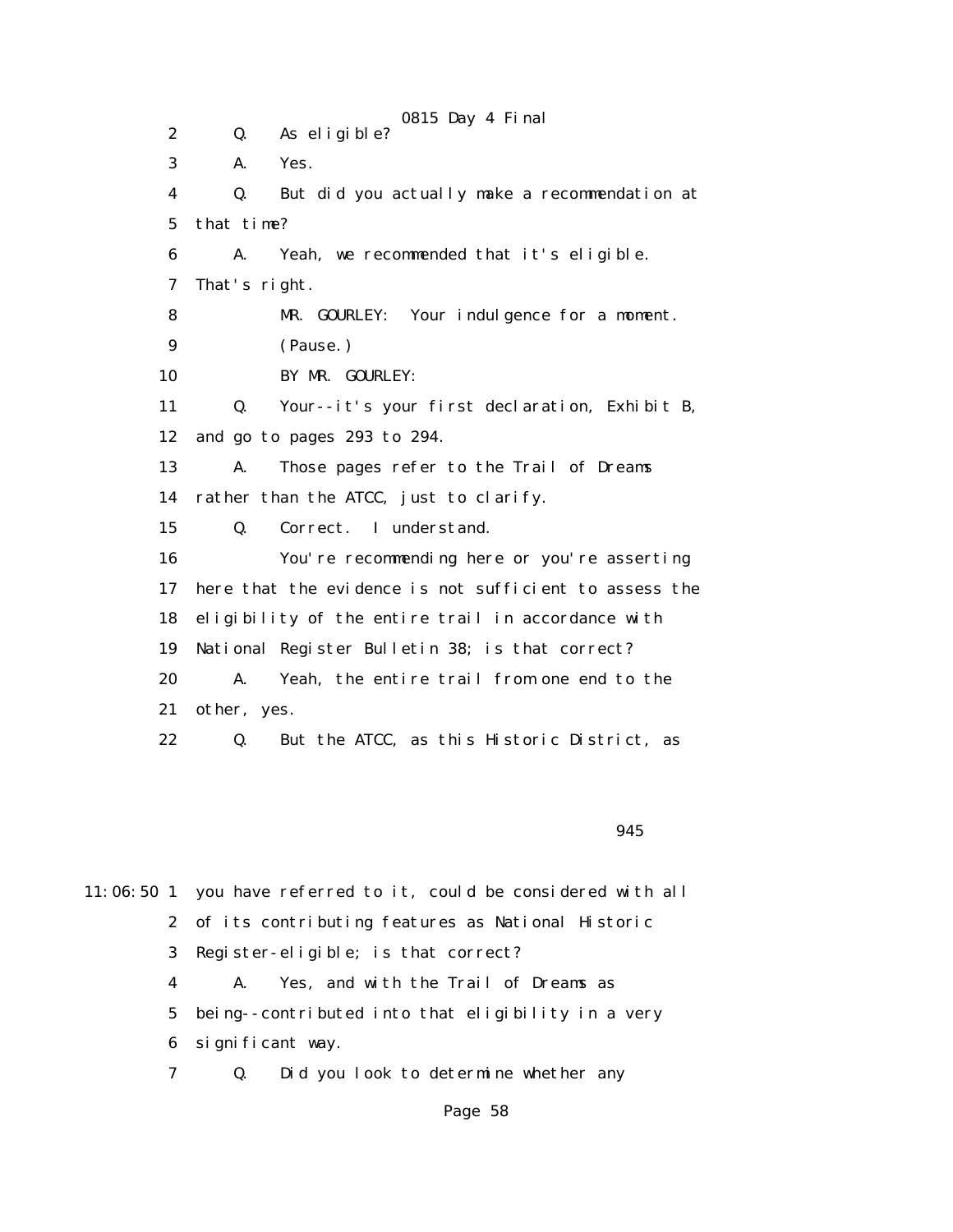|    | 0815 Day 4 Final                                     |
|----|------------------------------------------------------|
| 8. | elements at the site had already been or within the  |
| 9  | ATCC had been nominated for the National Historic    |
| 10 | Registry?                                            |
| 11 | I'm not aware of any previous nominations,<br>A.     |
| 12 | no.                                                  |
| 13 | So, to your knowledge, the Running Man<br>Q.         |
| 14 | feature has not been placed on the National Historic |
| 15 | Register, has it?                                    |
| 16 | The Running Man?<br>A.                               |
| 17 | The Running Man geoglyph.<br>Q.                      |
| 18 | I don't know. I really don't.<br>A.                  |
| 19 | What about the Indian Pass petroglyphs?<br>Q.        |
| 20 | I don't know if they're on the Registry,<br>A.       |
| 21 | ei ther.                                             |
| 22 | Now, at the time you were performing<br>Q.<br>0kay.  |

 $\sim$  946

|             | 11:07:51 1 the cultural resource survey, Dr. Cleland, and working |
|-------------|-------------------------------------------------------------------|
|             | 2 with the Quechan Native Americans, was it your                  |
|             | 3 understanding that the BLM's approval of the Project            |
|             | 4 was a nondiscretionary action?                                  |
| $5^{\circ}$ | You know, I had been told some aspects of how<br>A.               |
|             | 6 the BLM interfaces with the regulations and so on to            |
| 7           | implement the Mining Act of 1872. It's not an area                |
| 8           | that I have a lot of expertise in, though.                        |
| 9           | But you conveyed the information, you'd been<br>Q.                |
| 10          | told, to the Quechan nation that this was a                       |
| 11          | nondiscretionary action and would likely be approved              |
| 12          | provided Glamis Gold's project was consistent with                |
| 13          | Federal, State, and local laws?                                   |
|             |                                                                   |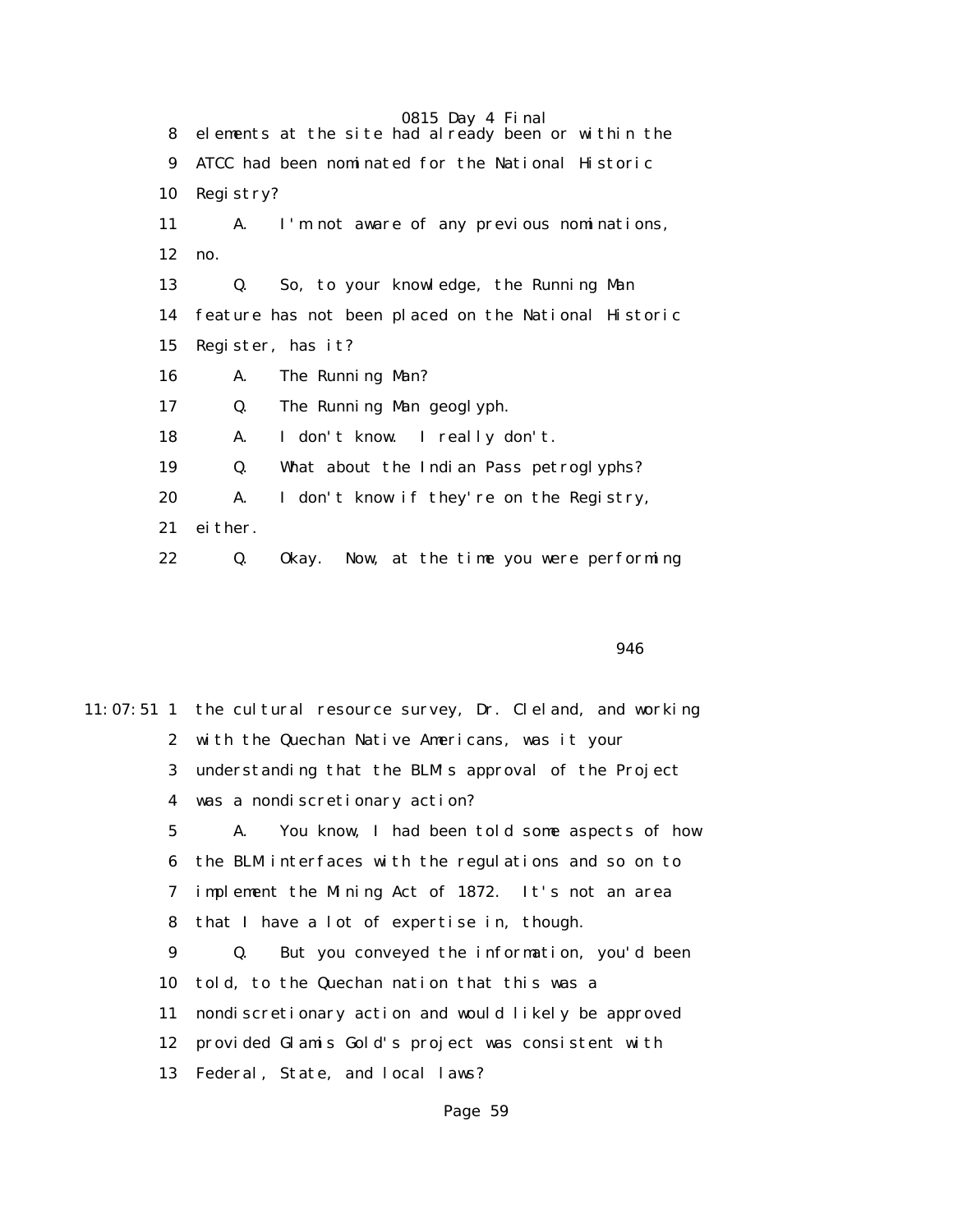14 A. Yeah, and that's what I had been told. 15 Q. In fact, you met with the Quechan nation 16 representatives in September 10, 1997, and they 17 approved a draft letter in which you asserted that and 18 identified various mitigation measures that they could 19 consider for--to address the impact of the Project on 20 their cultural heritage; isn't that correct? 21 A. We had a meeting with them, and we reviewed a 22 list of potential mitigation measures. My memory is a

 $\sim$  947

11:09:32 1 bit unclear about, you know, the degree they approved 2 it. I know they had severe concerns about mitigation. 3 Q. Just to clarify--I don't want the record to 4 be confused--I meant and hope you interpreted it this 5 way, that they approved the issuance of the letter to 6 them, not the mitigation measures.

 7 A. That we would send them a letter? They 8 approved that we could send them a letter? I suppose. 9 I don't know. We could send them a letter regardless 10 of whether they approved it, but we did review 11 mitigation measures with them, yes.

 12 Q. If you would turn to in the same 13 document--it's actually the Baksh attachment to that 14 document, so the easiest way to find it is look at the 15 bottom numbers which are AG 003166, starts over at 16 3165.

 17 MS. MENAKER: Counsel, where are you looking? 18 MR. GOURLEY: This is--remains Exhibit B to 19 Dr. Cleland's first declaration.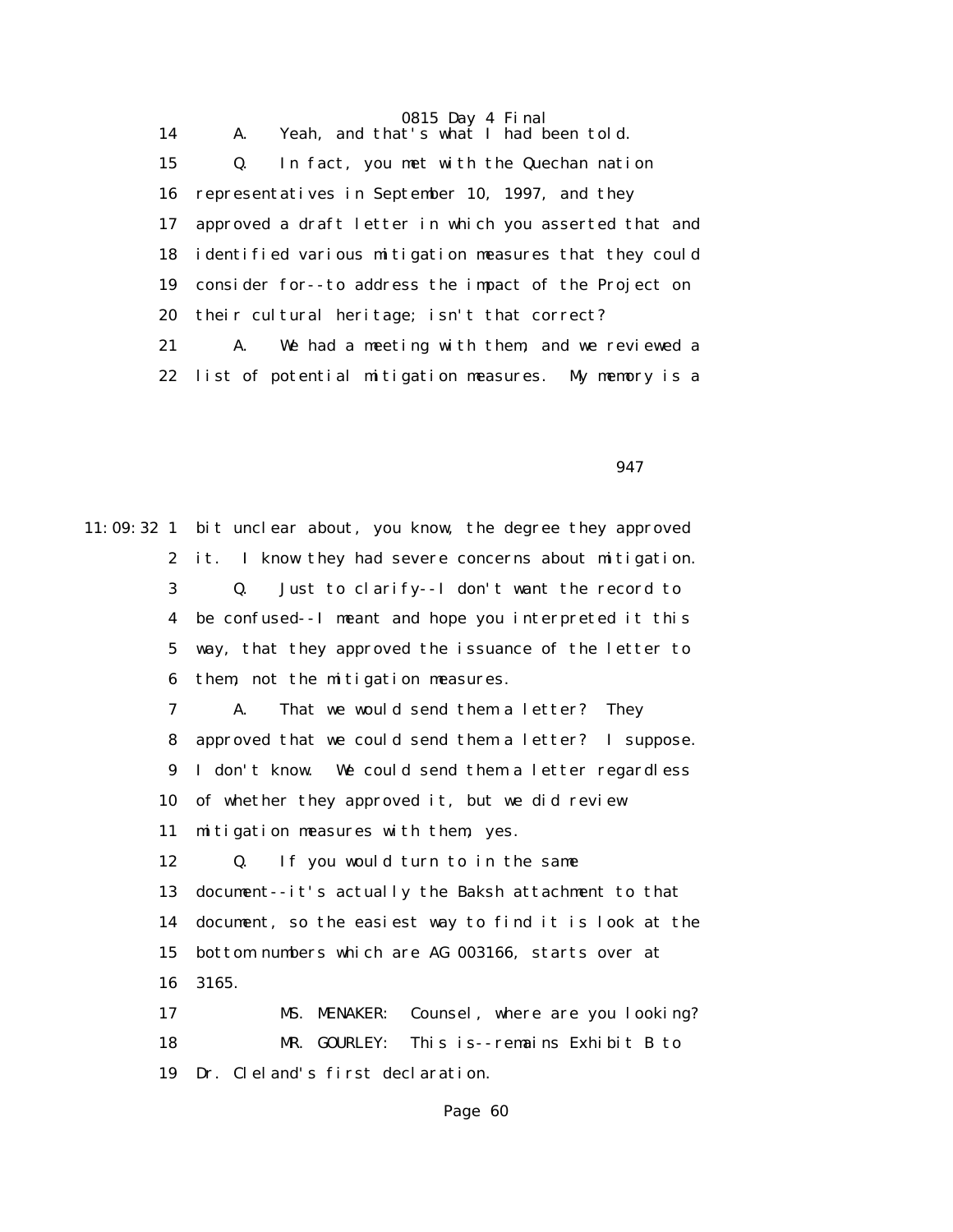| 20 | THE WITNESS: Yes. I'm at the right place. | 0815 Day 4 Final |  |
|----|-------------------------------------------|------------------|--|
|    | BY MR. GOURLEY:                           |                  |  |

22 Q. And you see on 3165, the first sentence

 $\sim$  948

11:10:57 1 identifies a meeting--

2 A. The bottom on September 10th?

- 3 Q. Correct.
- 4 A. Yes.

 5 Q. And the purpose of the meeting was to allow 6 Mr. Cachora and Mr. Anton to review a letter prepared 7 by Dr. Baksh and the KEA archeological staff based on 8 the September 9 meeting; is that right?

9 A. Yeah, that's what it says.

 10 Q. If we could look at Exhibit 6, if you go back 11 out of this and towards the front of your book, 12 Dr. Cleland. 13 ARBITRATOR CARON: Could you just pause a 14 moment? While I want to catch up to where you are. 15 MR. GOURLEY: Oh, absolutely. I apologize. 16 ARBITRATOR CARON: That's fine, thank you. 17 MR. GOURLEY: Thank you, Mr. Caron. 18 THE WITNESS: 0kay. Let's proceed. 19 BY MR. GOURLEY: 20 Q. Is that the letter, Dr. Cleland, that is 21 referred to in Mr. Baksh's report?

22 A. It appears to be. I mean, it has the right

 $\sim$  949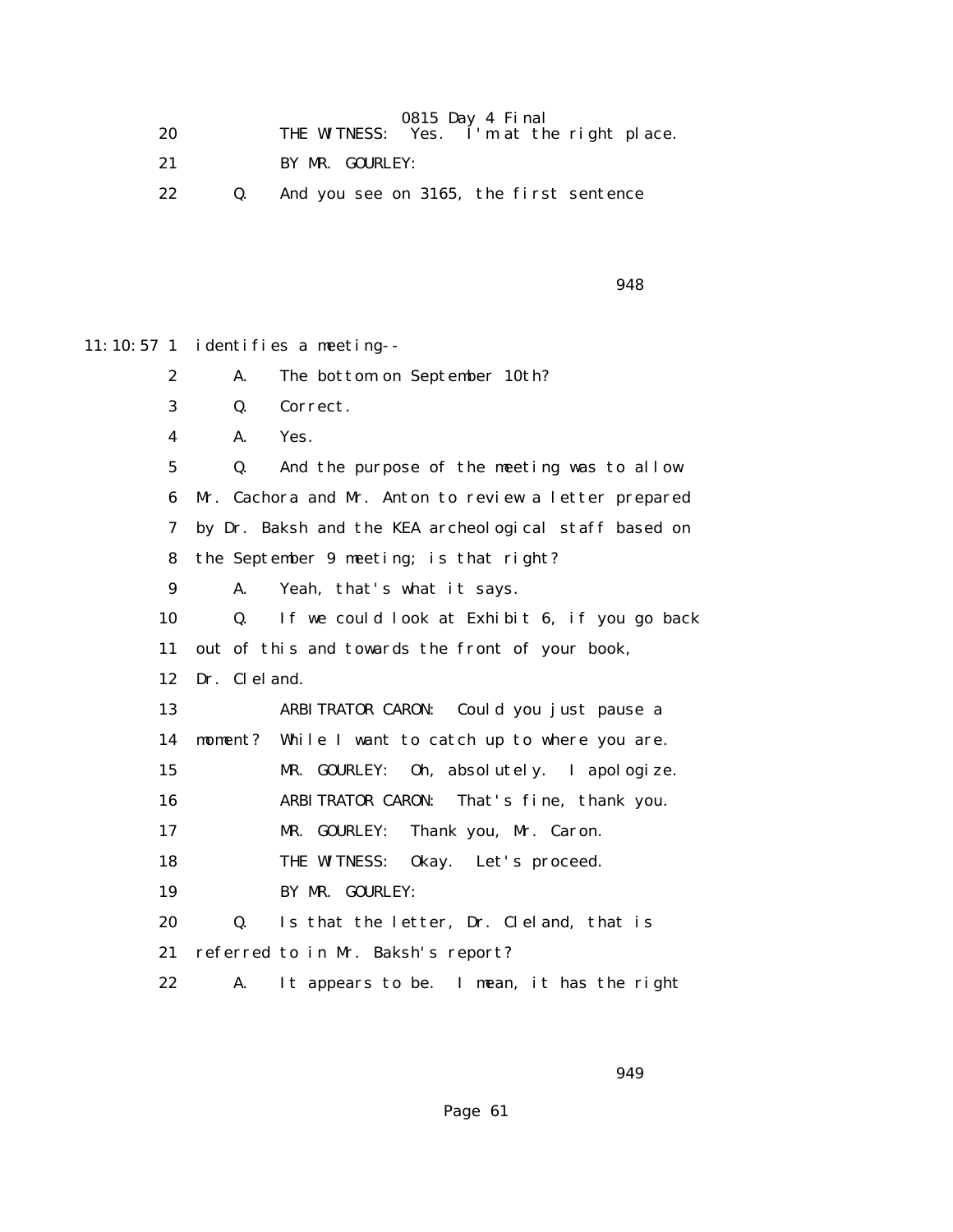11:12:19 1 date. 2 Q. And if you would look at the third paragraph 3 and read that into the record for us, please. 4 A. The third paragraph? The one that starts, 5 "The proposed project"? 6 Q. Correct. 7 A. Yes. 8 "The proposed project is a nondiscretionary 9 action. That is, the BLM cannot stop or prevent the 10 Project from being implemented, pursuant to the Mining 11 Act, provided that compliance with other Federal, 12 State, and local laws and regulations is fulfilled. 13 As a consequence, there is a strong possibility that 14 the mining, proposed mining project, may be approved." 15 Q. And, Dr. Cleland, that was your understanding 16 at the time in September 1997? 17 A. Yeah, that was my understanding, but, you 18 know, I have to say that I'm not at all an expert on 19 the 1872 Mining Act. In fact, it's the only project I 20 believe I have ever done that's come under the 21 jurisdiction of that. 22 So, if I made an error in that statement, it

 $\sim$  950  $\sim$  950  $\sim$  950  $\sim$ 

11:13:12 1 was probably inadvertent.

 2 Q. But you--no one said it is an error, 3 actually. You got that information from BLM, didn't 4 you?

5 A. I don't know that I got it from BLM. I might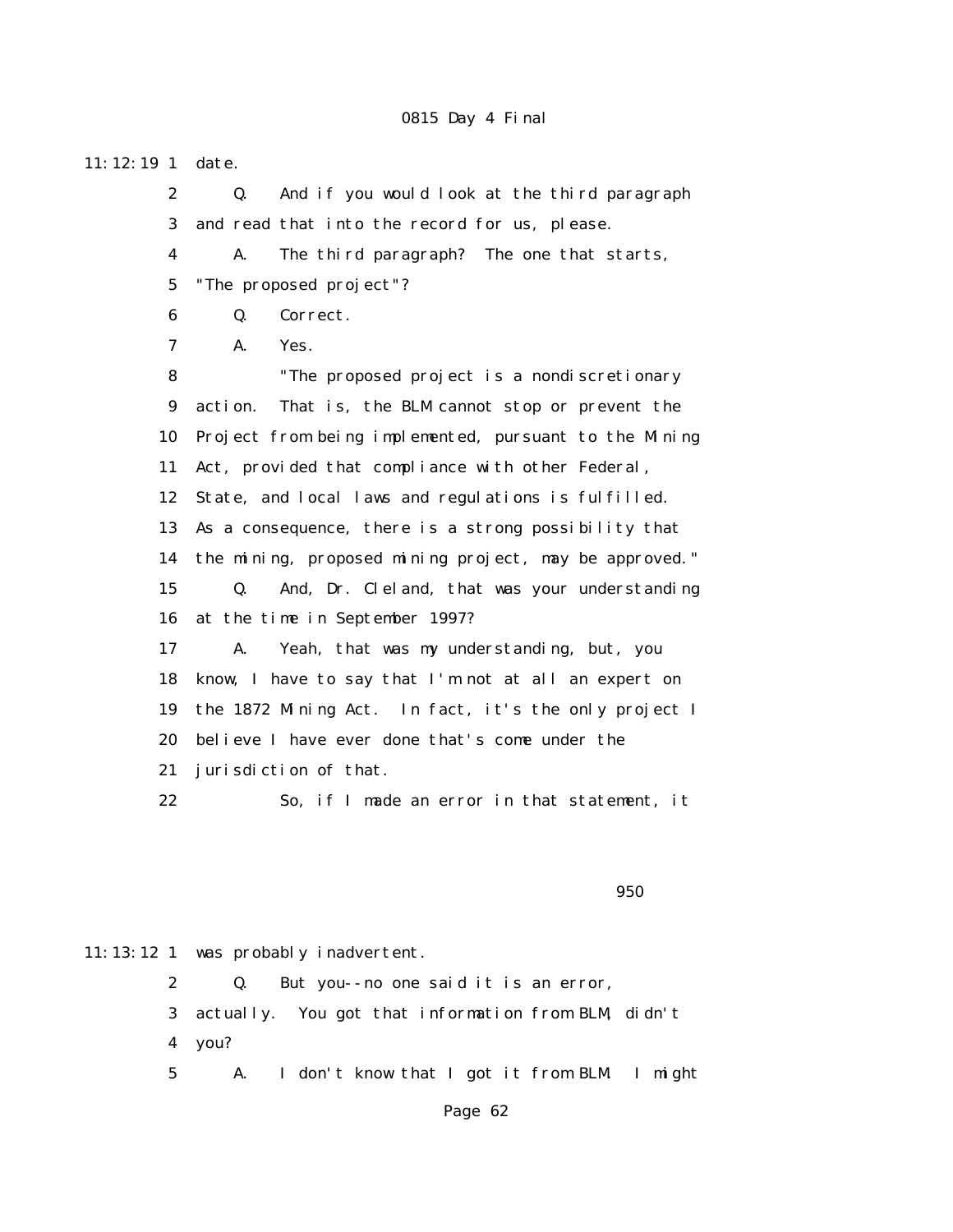0815 Day 4 Final 6 well have gotten it from Dwight Carey. I mean, most 7 of the correspondence and discussions that I had were 8 with Dwight. He was the prime contractor for the EIS. 9 He had discussions with BLM about those sorts of 10 things and conveyed--conveyed that information to me. 11 So, whether I heard it directly from BLM or from 12 Dwight, I couldn't say at this point. 13 Q. You were working--you were being paid by 14 Glamis, but you were working for BLM; isn't that 15 right? 16 A. Yeah. We were-- 17 Q. Through Dwight? 18 A. Yes. The document we were preparing was a 19 BLM--to be a BLM document, yes, the EIS. 20 Q. And you look at the fax header at the top, 21 and that fax header shows it comes from or was 22 received by El Centro BLM; isn't that right?

 $951$ 

| $11:14:16$ 1    | A. I guess so. It says from KEA, and it has BLM          |
|-----------------|----------------------------------------------------------|
|                 | 2 on it, too, so it looks like it's possibly something I |
| 3               | faxed to them.                                           |
| 4               | MR. GOURLEY: We have no further questions.               |
| $5\overline{ }$ | PRESIDENT YOUNG: Thank you.                              |
| 6               | Ms. Menaker, would you like to take a minute             |
| 7               | or two?                                                  |
| 8               | MS. MENAKER: I would, thank you.                         |
| 9               | (Pause.)                                                 |
| 10              | PRESIDENT YOUNG: Are you ready to proceed,               |
| 11              | Ms. Menaker?                                             |
|                 |                                                          |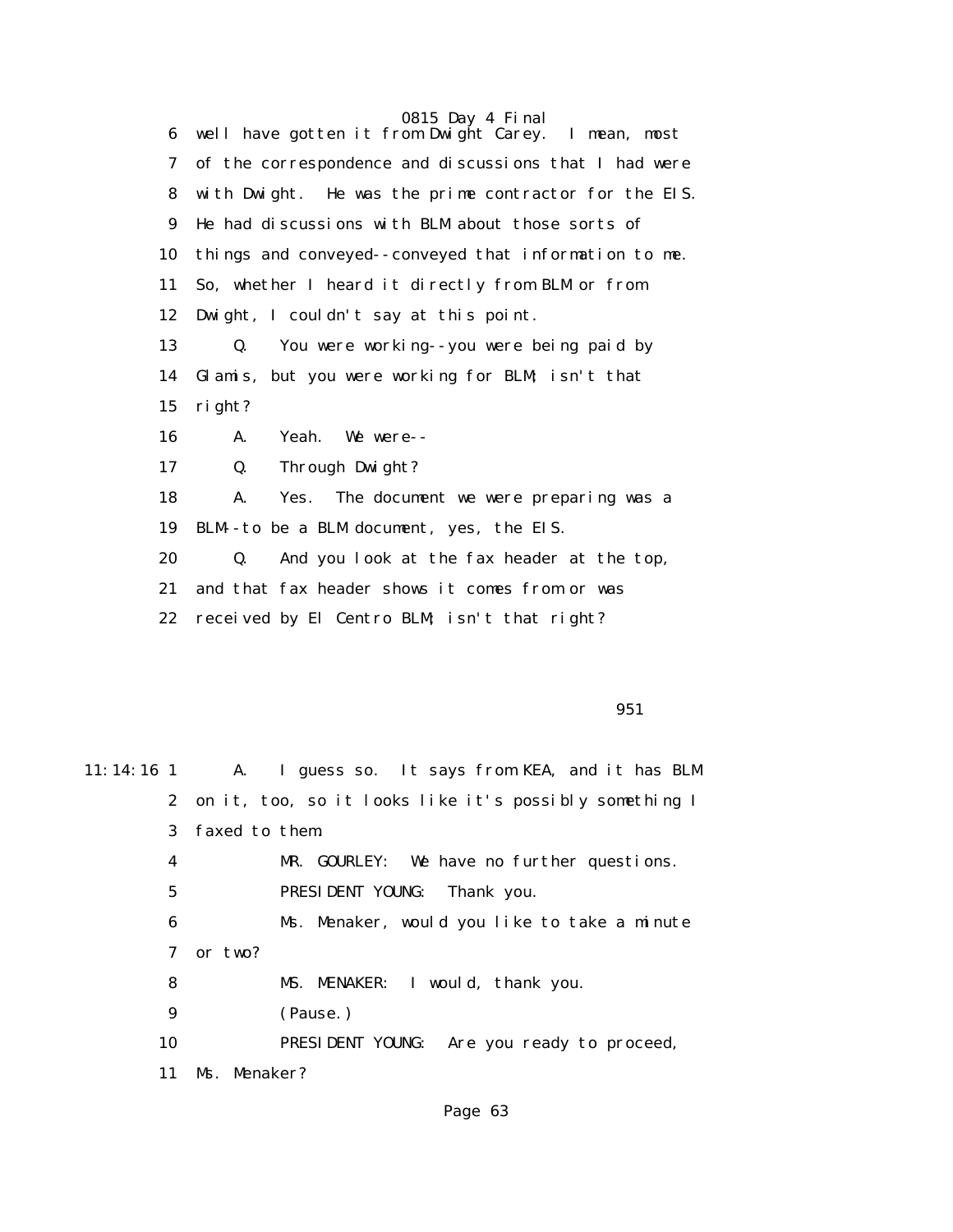0815 Day 4 Final 12 MS. MENAKER: I am, thank you. 13 REDIRECT EXAMINATION 14 BY MS. MENAKER: 15 Q. Dr. Cleland, you were just referring to a 16 Dwight Carey. Can you tell us who he is, who he works 17 for. 18 A. Well, at the time, Dwight was a principal 19 with the firm EMA, Environmental Management 20 Associates, I believe, and he was the prime contractor 21 for the EIS. 22 Q. And when you say he was the prime contractor

 $952$ 

11:16:34 1 for the EIS, is it correct to say that it was Glamis's 2 contractor for the EIS? 3 A. I don't fully--am not fully aware of all the 4 client relationships that might have existed. My 5 understanding was a third party contract, in which 6 case, the mining company provides the funding, is 7 involved in selection of the contractor. But after 8 the selection process is over, the contractor is to 9 take direction from the BLM. 10 Q. Okay. Thank you. 11 MS. MENAKER: I'm just trying to locate an 12 exhibit. 13 BY MS. MENAKER: 14 Q. If you could take a look at your supplemental 15 declaration. 16 A. Do you--can you help me? I know this has 17 probably been prepared by the attorneys for Glamis,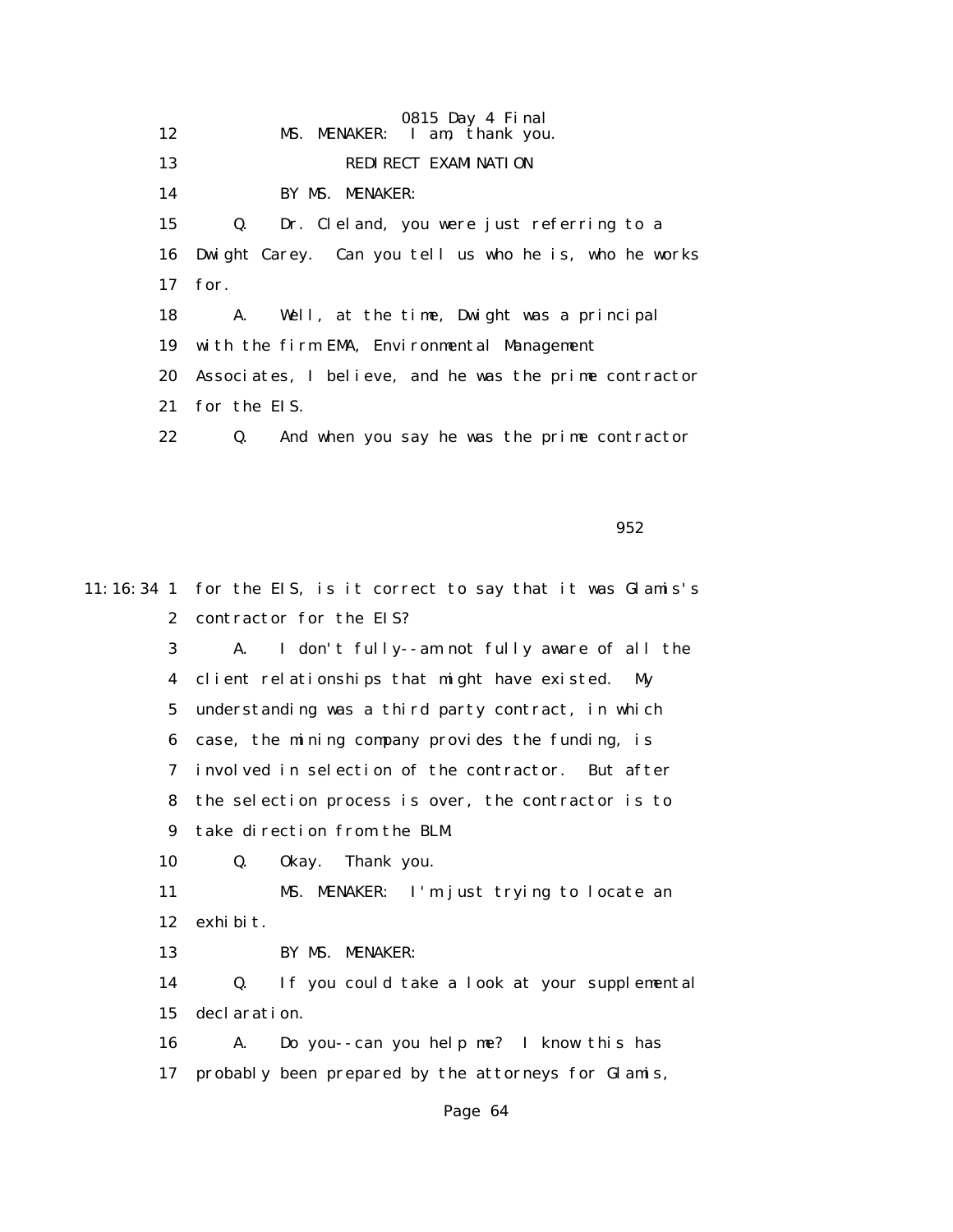|    | $18$ but       | 0815 Day 4 Final                              |
|----|----------------|-----------------------------------------------|
| 19 | $\mathbf{0}$ . | It's towards the back of the binder.          |
| 20 |                | A. Okay. Thank you.                           |
| 21 |                | And which part would you like me to look at?  |
| 22 | $\mathbf{Q}$ . | If you just--in paragraph four, you note that |
|    |                |                                               |

 $\sim$  953

11:18:05 1 before KEA began its cultural resource inventory, it 2 was aware that there were trails--it was generally 3 aware that there were trails in the vicinity of the 4 Imperial Project area; is that correct? 5 A. Yes. I mean, Rogers had recorded trails in 6 that area. 7 Q. And you don't need to look at this for my 8 next question. 9 Is it correct to say that it's your 10 understanding from your testimony that there is the 11 Xam Kwatcan Trail network, but that certain portions 12 of that trail network, and I think you mentioned in 13 particular the Medicine Trail and the Trail of Dreams 14 are particularly significant to the Quechan and are 15 more important than other trails, maybe? 16 A. Yes. Those were the trails they spoke most 17 strongly about during the Imperial proceedings. 18 Q. And is it also correct that when you spoke 19 with the Quechan and that they expressed concerns 20 about--that the concerns they expressed were greater 21 when you were talking about impacts to an extant 22 segment of one of those trails or a trail that was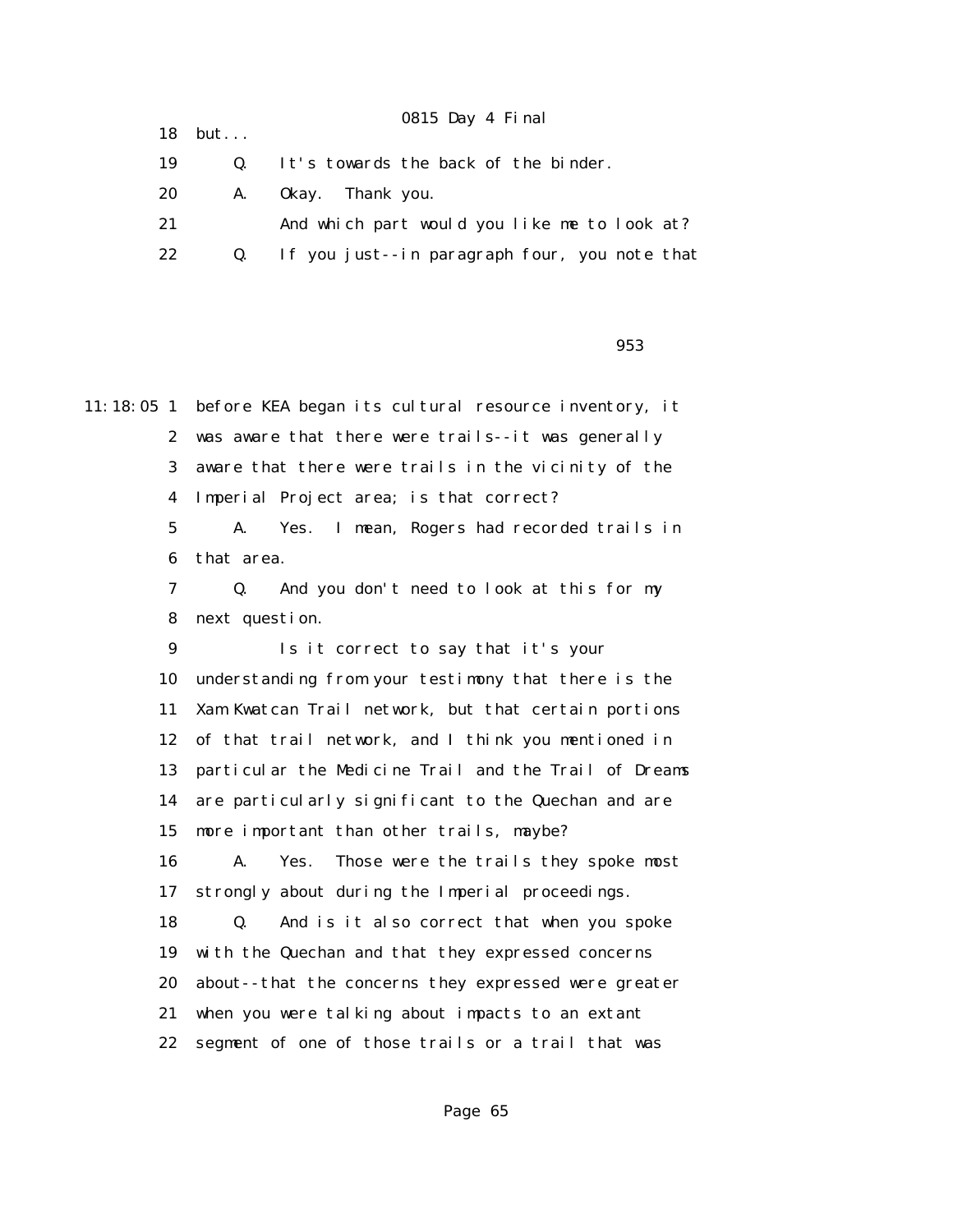$954$ 

11:19:39 1 considered to them to be particularly sacred than 2 would be their concerns were the impacts were to be to 3 a portion of a sacred trail that had either been 4 previously disturbed or to another trail that may not 5 have had any ceremonial features associated with it or 6 may not have had any particularly cultural 7 significance to it? 8 A. Yes. They had indicated, for example, 9 that--and actually, this is having to do with the 10 North Baja conversations, but as an example, they 11 indicated that if you could follow existing 12 disturbance areas, it would be much preferable from 13 their point of view than to impact some area that had 14 already--that had not been impacted. So, they had 15 made those statements, yes. 16 Q. Now, Dr. Cleland, I'd like you to just take 17 another look at this map that you received from Boma 18 Johnson, to glance at it? 19 A. Yes. 20 Q. And if you could also now take a look at this 21 binder, towards the front of the binder, in Exhibit 3. 22 MR. GOURLEY: We would note to the Tribunal

<u>955 and the set of the set of the set of the set of the set of the set of the set of the set of the set of the set of the set of the set of the set of the set of the set of the set of the set of the set of the set of the </u>

11:21:09 1 that this is not part of his cross--it wasn't part of 2 his direct, either. She's introducing a new topic 3 with this witness.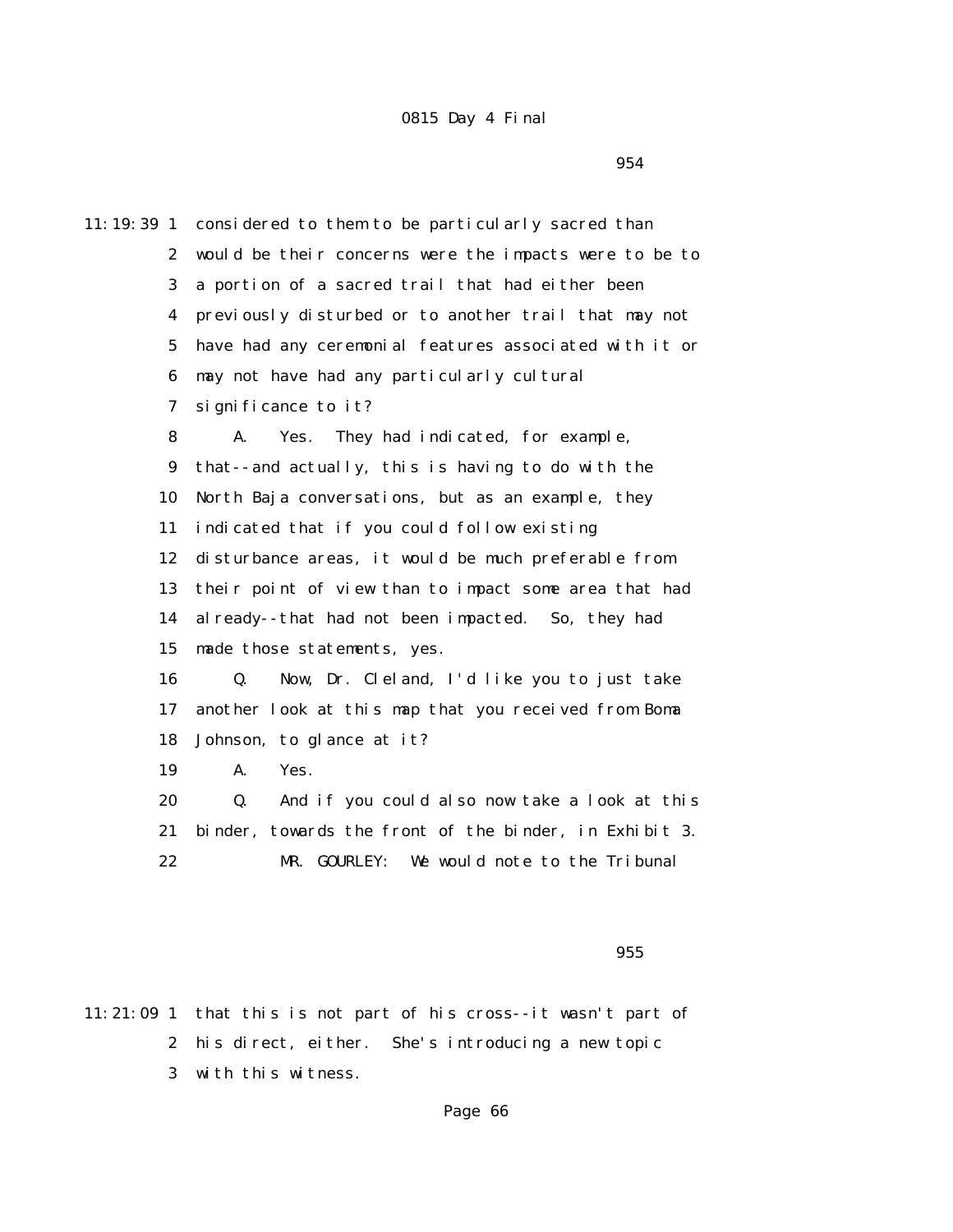4 MS. MENAKER: I would note that it is in his 5 witness binder, and they are--they have introduced the 6 topic of the Baja pipeline and how that intersected 7 with the trail network, although they chose not to 8 introduce this map, although they did introduce it for 9 many of the other witnesses. This is the map the 10 Tribunal will recall where Dr. Sebastian interposed 11 the route of the pipeline on top of Mr. Boma's map and 12 then drew certain conclusions from that as to where 13 the pipeline intersected with what she contended was 14 the Xam Kwatcan network, and I would just like to ask 15 Dr. Cleland just really two very short questions about 16 this.

 17 MR. GOURLEY: Mr. President, the direction 18 and Procedural Order 11 was to produce rebuttal 19 statements to any new information. Dr. Cleland was 20 not offered--produced no rebuttal statement in 21 response to Dr. Sebastian's last statement that we 22 furnished on July 16, so any new information he might

 $\sim$  956  $\sim$  956  $\sim$  956  $\sim$  956  $\sim$  956  $\sim$ 

|   | 11:22:28 1 have to rebut those sections we have not had a chance |
|---|------------------------------------------------------------------|
|   | 2 to see before or hear before today.                            |
| 3 | ARBITRATOR CARON: Counsel, just to refresh                       |
| 4 | my memory, you did ask a question of the expert in               |
|   | 5 reference to the map on Exhibit 5.                             |
| 6 | MR. GOURLEY: 0h, absolutely, and she                             |
| 7 | introduced that--                                                |
| 8 | ARBITRATOR CARON: No, I mean to this expert.                     |
| 9 | MR. GOURLEY: In Exhibit 5?                                       |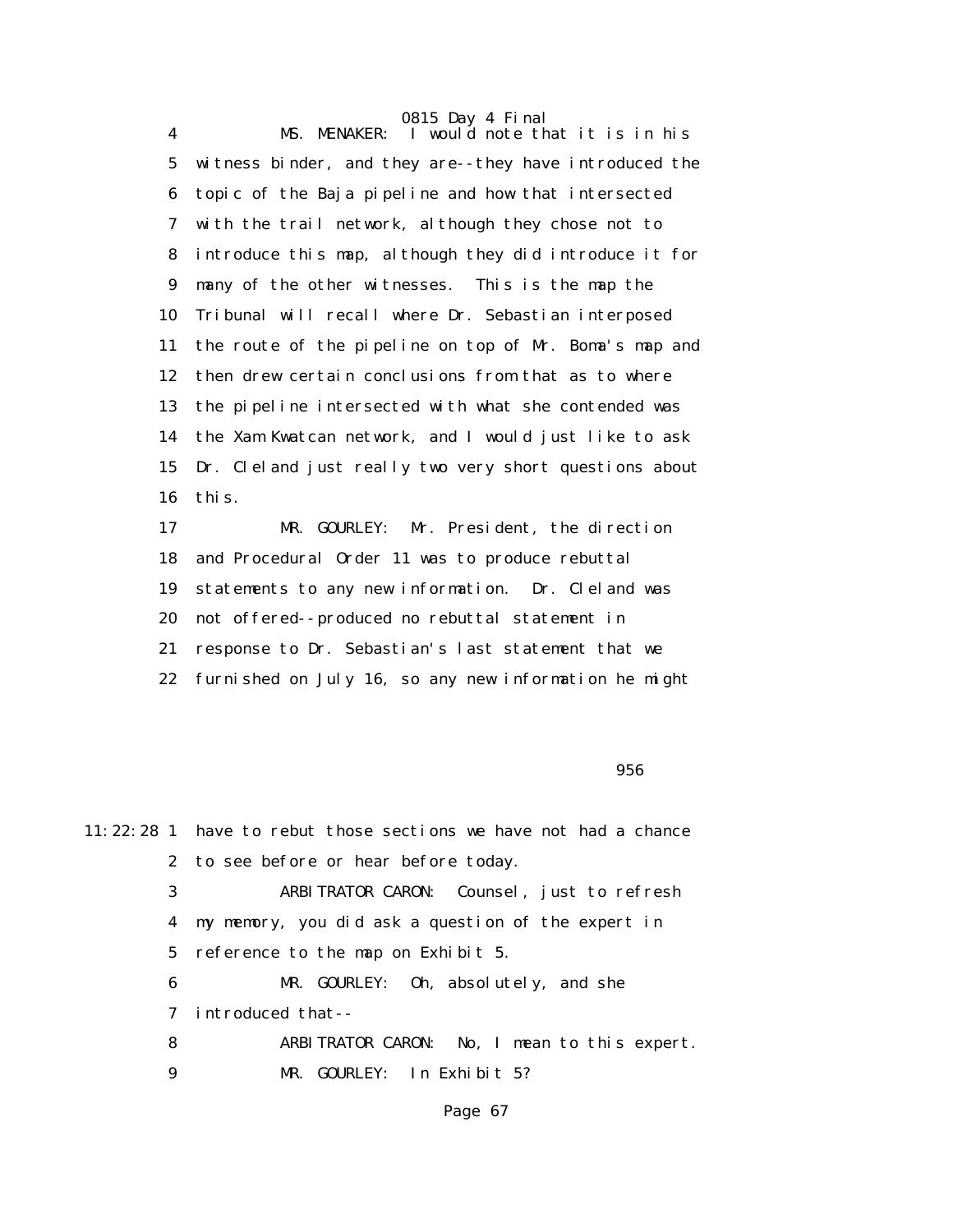|    | 0815 Day 4 Final                                       |
|----|--------------------------------------------------------|
| 10 | <b>ARBITRATOR CARON:</b><br>Tab 5.                     |
| 11 | MR. GOURLEY:<br>Tab 5, yes, but nothing to do          |
| 12 | with the Baja Pipeline.                                |
| 13 | ARBITRATOR CARON: Isn't the blue line the              |
| 14 | Baja Pipeline?                                         |
| 15 | MR. GOURLEY: Yes, but the only thing we                |
| 16 | talked about with respect to Exhibit 5 was the         |
| 17 | location of Imperial Project to the yellow line, which |
| 18 | is Woods's depiction of the Xam Kwatcan Trail, or that |
| 19 | portion of the Xam Kwatcan Trail.                      |
| 20 | ARBITRATOR CARON: Thank you.                           |
| 21 | (Tribunal conferring.)                                 |
| 22 | PRESIDENT YOUNG: Counselors, this exhibit              |

 $\sim$  957  $\sim$  957  $\sim$  957  $\sim$ 

11:26:07 1 has already been introduced in previous testimony, so 2 it is usable, but cross does have to be limited to 3 things--your redirect has to be limited to anything 4 that was raised in the cross-examination, not to rebut 5 any other witnesses, but used only in reference to the 6 cross-examination that was conducted by--already 7 conducted. 8 MS. MENAKER: So, to the extent that he 9 clearly crossed on the route of the Baja Pipeline and 10 crossed on its intersection with the Xam Kwatcan

> 11 network, now, those questions when he was asking was 12 based on Dr. Sebastian's report, and her underlying

13 assumption for that report was this map.

14 Now, I can clearly--

15 PRESIDENT YOUNG: Counsel, the map is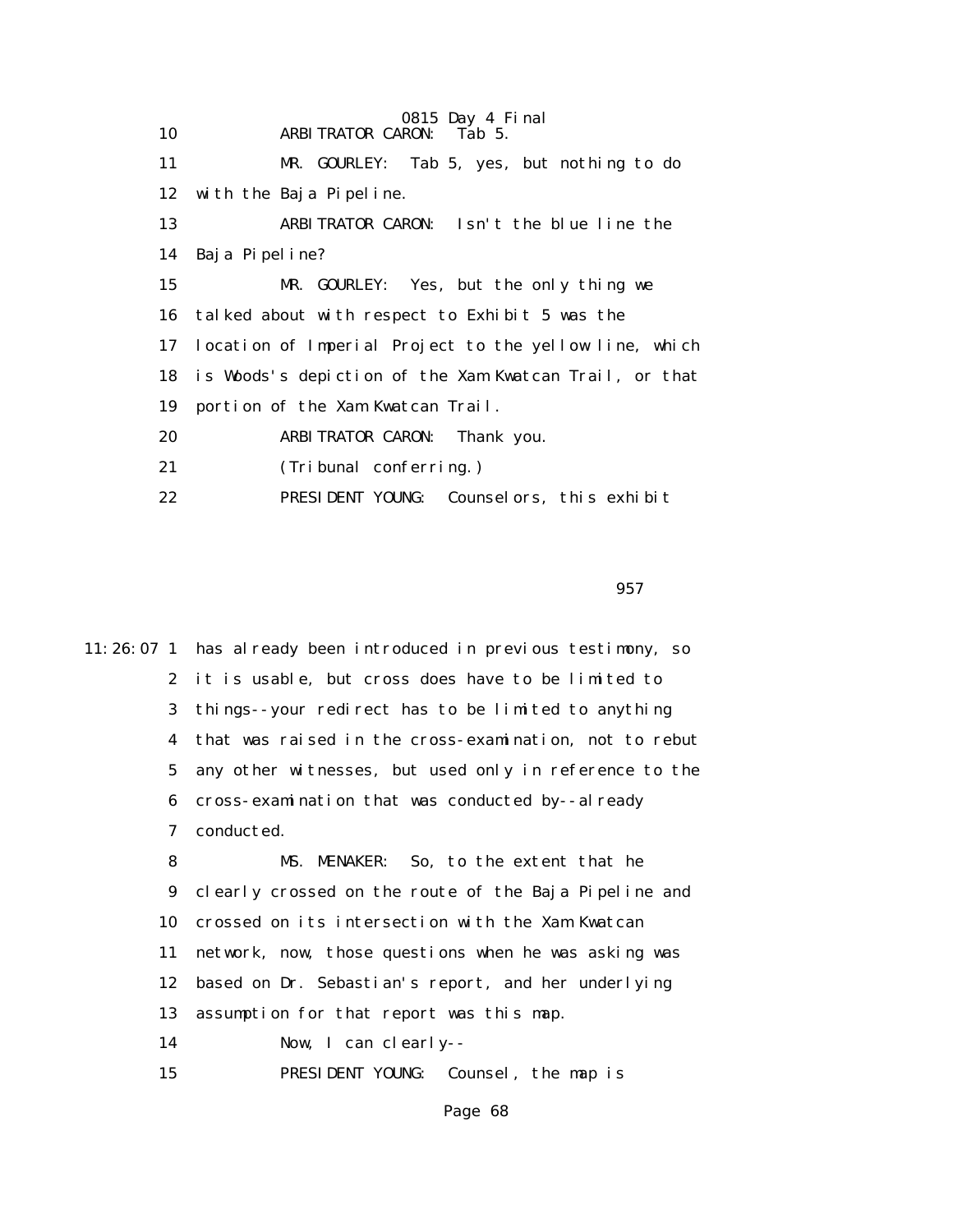16 introduced, so you are permitted--in a prior witness 17 permitted to use the map, but you do have to restrict 18 cross to anything related to--your redirect to 19 anything related to his cross of this witness. 20 MS. MENAKER: Okay. So, what you're saying I 21 can use the map but just restrict it? 22 PRESIDENT YOUNG: Restrict it, yes.

en 1996 en 1996 en 1997 en 1998 en 1998 en 1998 en 1998 en 1998 en 1998 en 1998 en 1998 en 1998 en 1998 en 19

11:27:29 1 MS. MENAKER: Thank you. 2 MR. GOURLEY: Because all we addressed was 3 certain trail segments in the Palo Verde Hills at Mile 4 Post 50. 5 MS. MENAKER: I understand, thank you. 6 BY MS. MENAKER: 7 Q. So, if you can take a look at that map and as 8 counsel just indicated when he was questioning you on 9 the intersection of the Baja Pipeline and how that may 10 have impacted trails of a Xam Kwatcan network, that 11 information-- 12 So, let me ask you, first, in your view, the 13 route of the pipeline that is depicted on that map, is 14 that and its intersection with the Xam Kwatcan 15 network, is that an accurate depiction, given Boma 16 Johnson's map here? 17 MR. GOURLEY: And we believe that goes 18 outside of the scope of our direct. 19 PRESIDENT YOUNG: Counsel, I will allow the 20 question. We will take the objection under 21 advisement.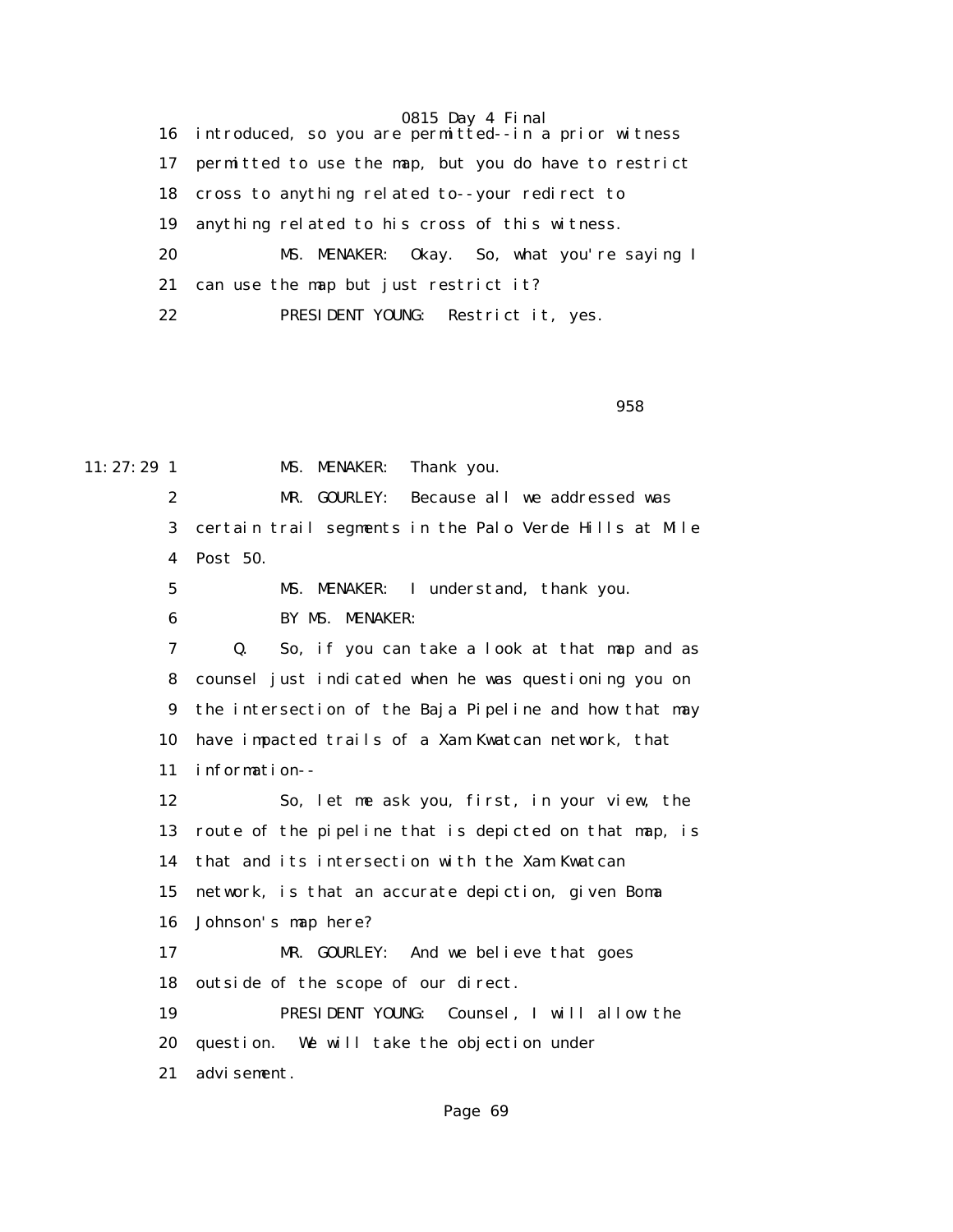#### 0815 Day 4 Final 22 MR. GOURLEY: Thank you.

 $\sim$  959 $\sim$ 

| $11:28:50$ 1     | THE WITNESS: Well, the question, if I could            |
|------------------|--------------------------------------------------------|
| $\boldsymbol{2}$ | paraphrase it, is it an accurate portrayal of the      |
| 3                | impact of the North Baja Pipeline on the Xam Kwatcan   |
| 4                | network, and I guess I would have to say that the      |
| $5\phantom{.0}$  | scale that it's produced, it seems to me to exaggerate |
| 6                | the correspondence between the Xam Kwatcan network as  |
| 7                | Boma mapped it and the actual route of the pipeline.   |
| 8                | One case in point is it appears that--to me            |
| $\boldsymbol{9}$ | that the pipeline route is mapped on the west side of  |
| 10               | Route 78 and actually is built--it's on the east side  |
| 11               | of 78, so--and Boma had mapped much of the trail over  |
| 12               | on the west side, so--and actually corresponding with  |
| 13               | the Route of 78, too, to some degree.                  |
| 14               | So, I think there are some problems with the           |
| 15               | registration of the various maps.                      |
| 16               | BY MS. MENAKER:                                        |
| 17               | Could those problems, perhaps, be attributed<br>Q.     |
| 18               | to the fact that Boma's map is drafted using a Magic   |
| 19               | Marker pen on a quite small-scaled map or large-scaled |
| 20               | map?                                                   |
| 21               | Part of that--that's part of the<br>Yeah.<br>A.        |
| 22               | problem is that--I'm sure that Boma maintains much     |
|                  |                                                        |

en de la construcción de la construcción de la construcción de la construcción de la construcción de la constr

11:30:20 1 finer grain maps and that he marked up a larger scale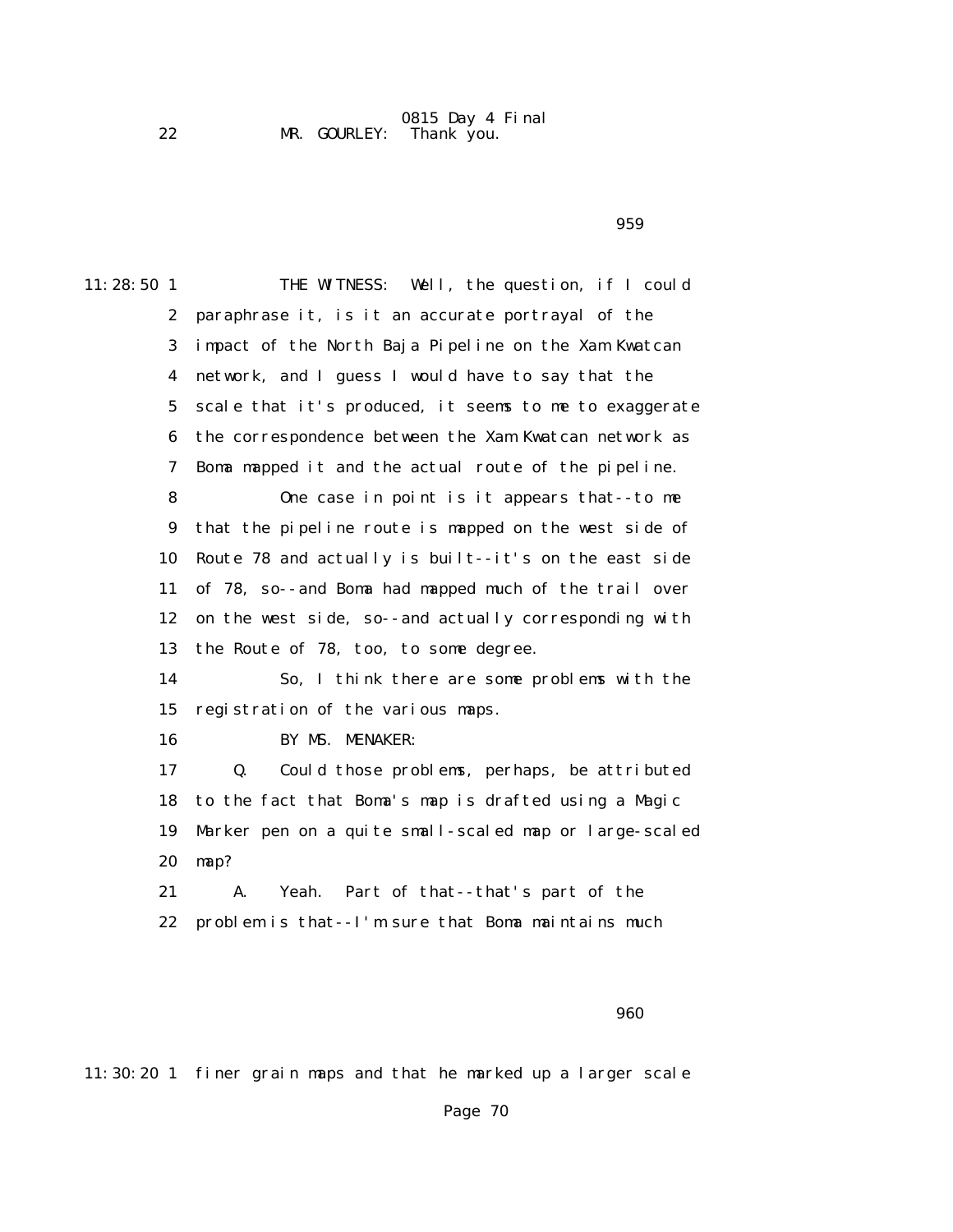| $\boldsymbol{2}$        | 0815 Day 4 Final<br>map for purposes of summarizing general locations |
|-------------------------|-----------------------------------------------------------------------|
| 3                       | rather than specific locations.                                       |
| $\overline{\mathbf{4}}$ | Okay. So, in your view, when you referenced<br>$\mathbf{0}$ .         |
| 5                       | this, the map that Boma Johnson had given you, in your                |
| 6                       | statement, do you think that it is helpful in showing                 |
| 7                       | the general location and perhaps directions of certain                |
| 8                       | trails, but inadequate for precisely determining their                |
| 9                       | precise location?                                                     |
| 10                      | Yeah, I would never use this map for an<br>A.                         |
| 11                      | impact assessment.                                                    |
| 12                      | I'm just getting another exhibit to look at.<br>Q.                    |
| 13                      | What I'm distributing is a copy of the                                |
| 14                      | historic properties treatment plan for the North Baja                 |
| 15                      | gas pipeline. This is in the record in our exhibits                   |
| 16                      | as 13 FA 144, and we can add it to the back of the                    |
| 17                      | Cleland exhibits here.                                                |
| 18                      | MR. GOURLEY:<br>Where was this found in the                           |
| 19                      | record, I'm sorry?                                                    |
| 20                      | MS. MENAKER:<br>13 FA Tab 144.                                        |
| 21                      | MR. GOURLEY:<br>Thank you.                                            |
| 22                      | BY MS. MENAKER:                                                       |

 $\sim$  961

| $11:32:29$ 1 |                           | Q. And, Dr. Cleland, if you could please turn to     |  |
|--------------|---------------------------|------------------------------------------------------|--|
|              | 2 page 16 of that report. |                                                      |  |
| 3            | A.                        | Yes.                                                 |  |
| 4            | $\mathbf{0}$ .            | And under the label "Avoidance and                   |  |
|              |                           | 5 Monitoring"--I would just give the Tribunal just a |  |
| 6            |                           | minute. Page 16.                                     |  |
| 7            |                           | And, Dr. Cleland, if you could just read for         |  |
|              |                           |                                                      |  |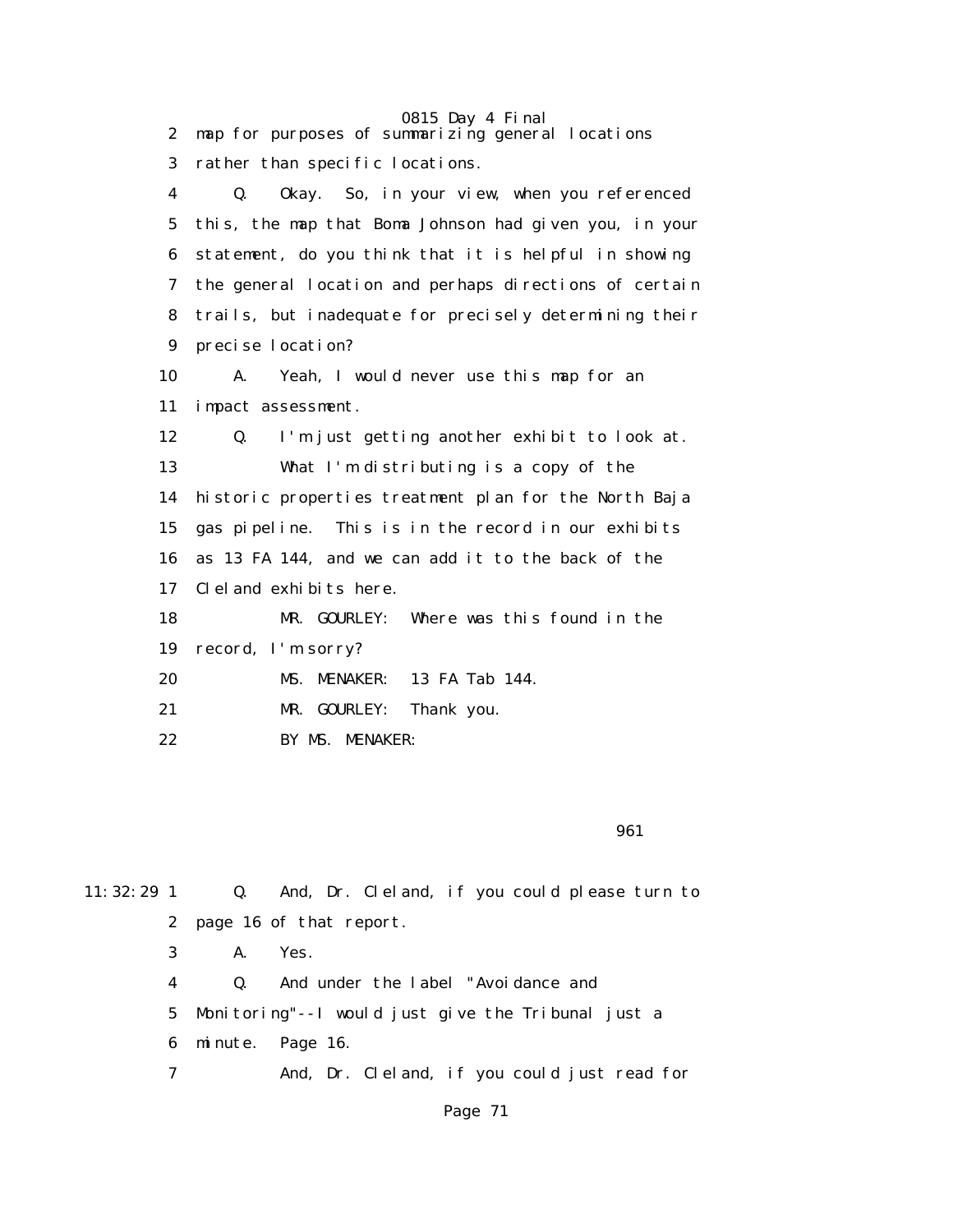8 us the first paragraph under "Avoidance and

9 Monitoring."

 10 A. "NBP has avoided direct impacts to cultural 11 resources wherever possible. Particular attention was 12 paid to avoiding resources associated with 13 religious/spiritual activities, such as geoglyphs, 14 petroglyphs, cleared circles, and rock rings. All of 15 these features that were recorded during the survey 16 and evaluation programs have been avoided. NBP has 17 also rerouted to reduce impacts to significant Native 18 American trails in several instances, and has proposed 19 alternatives that reduce impacts to Palo Verde Point 20 and in the vicinity of Pilot Knob, two areas of high 21 cultural resource sensitivity." 22 Q. And, to the best of your knowledge, is that a

 $\sim$  962

#### 11:34:03 1 correct statement?

2 A. Yes.

 3 Q. To the best of your recollection, with your 4 work on the North Baja Pipeline Project did that 5 pipeline impact any extant segment of the sacred Xam 6 Kwatcan Trail network?

 7 A. To my knowledge, it did not impact extant 8 segment of the network.

 9 Q. Now, counsel asked you about some--an impact 10 to a trail--

11 A. Actually, I want to amend that.

12 I believe my testimony has been that it did 13 not impact any extant segments of the Trail of Dreams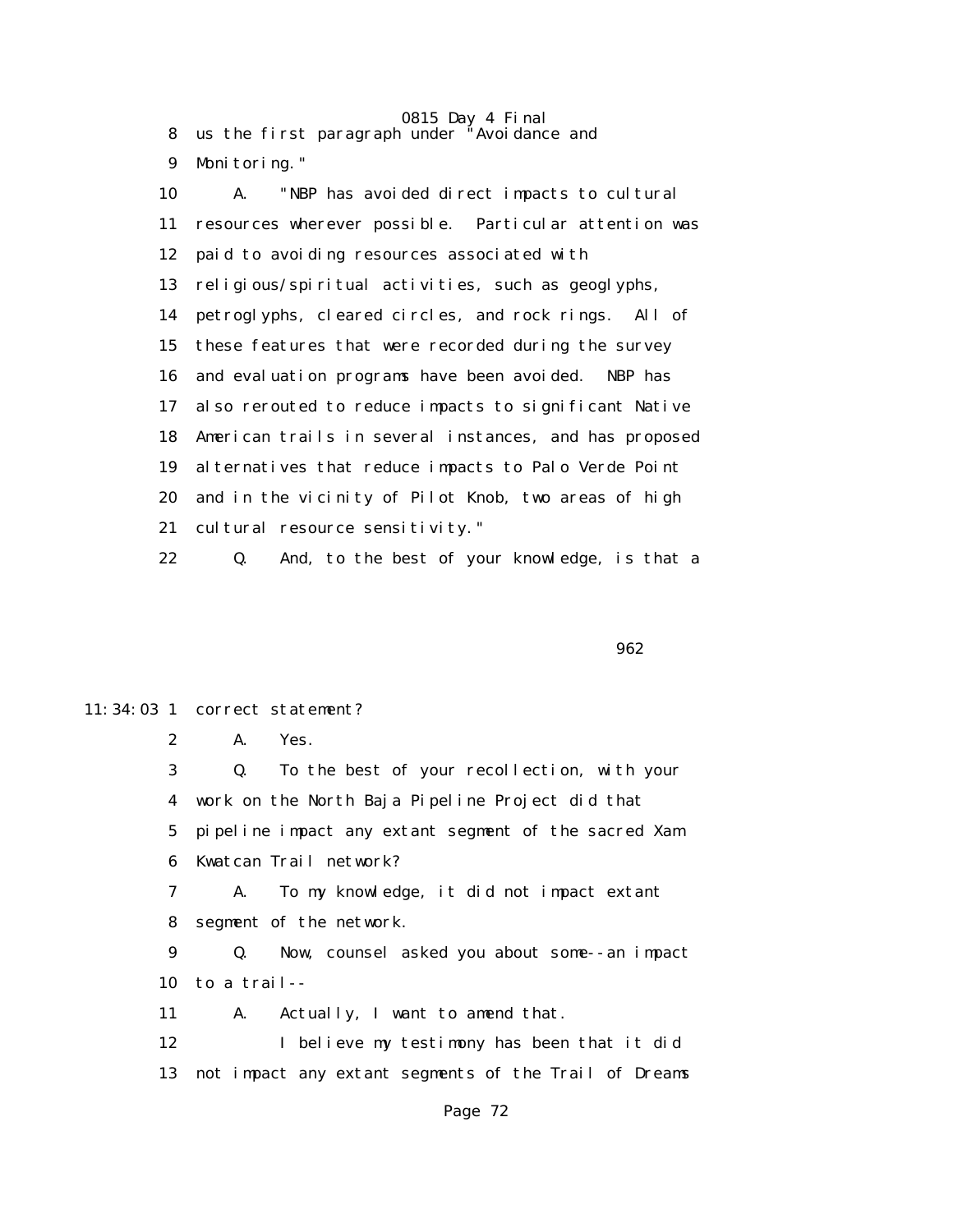|    |    | 0815 Day 4 Final                                       |
|----|----|--------------------------------------------------------|
|    |    | 14 or the Medicine Trail, and, you know, I think the   |
|    |    | 15 record is unclear on exactly which trails out there |
| 16 |    | are part of the Xam Kwatcan network.                   |
| 17 |    | So, I don't want to overstate any of the               |
| 18 |    | testimony that I have given.                           |
| 19 | Q. | No. Thank you for that clarification.                  |
| 20 | A. | I would like to be as precise as possible.             |
| 21 | Q. | Thank you.                                             |
| 22 |    | Now, counsel questioned you about an impact            |

en de la construcción de la construcción de la construcción de la construcción de la construcción de la constr

11:35:10 1 to a trail that occurred near Mile Post 50, and that 2 was described as a 50-meter segment of the trail that 3 was impacted.

> 4 Is it your testimony that that segment--that 5 that trail had already been impacted by a previous 6 disturbance, particularly by a transmission line? 7 A. Yeah, there is a transmission line that's 8 gone across the trail on that location, including 9 Transmission Line Access Road. 10 Q. And to the best of your recollection, do you 11 recall coming across or finding any archeological 12 evidence when you were surveying the area on that 13 trail segment that indicated that that trail was used 14 for ceremonial use? 15 A. No. The associations on that trail were 16 really pretty minor, very light scatter of artifacts, 17 and no features that we could identify as a ceremonial 18 significance. 19 Q. So, did you have any reason to believe that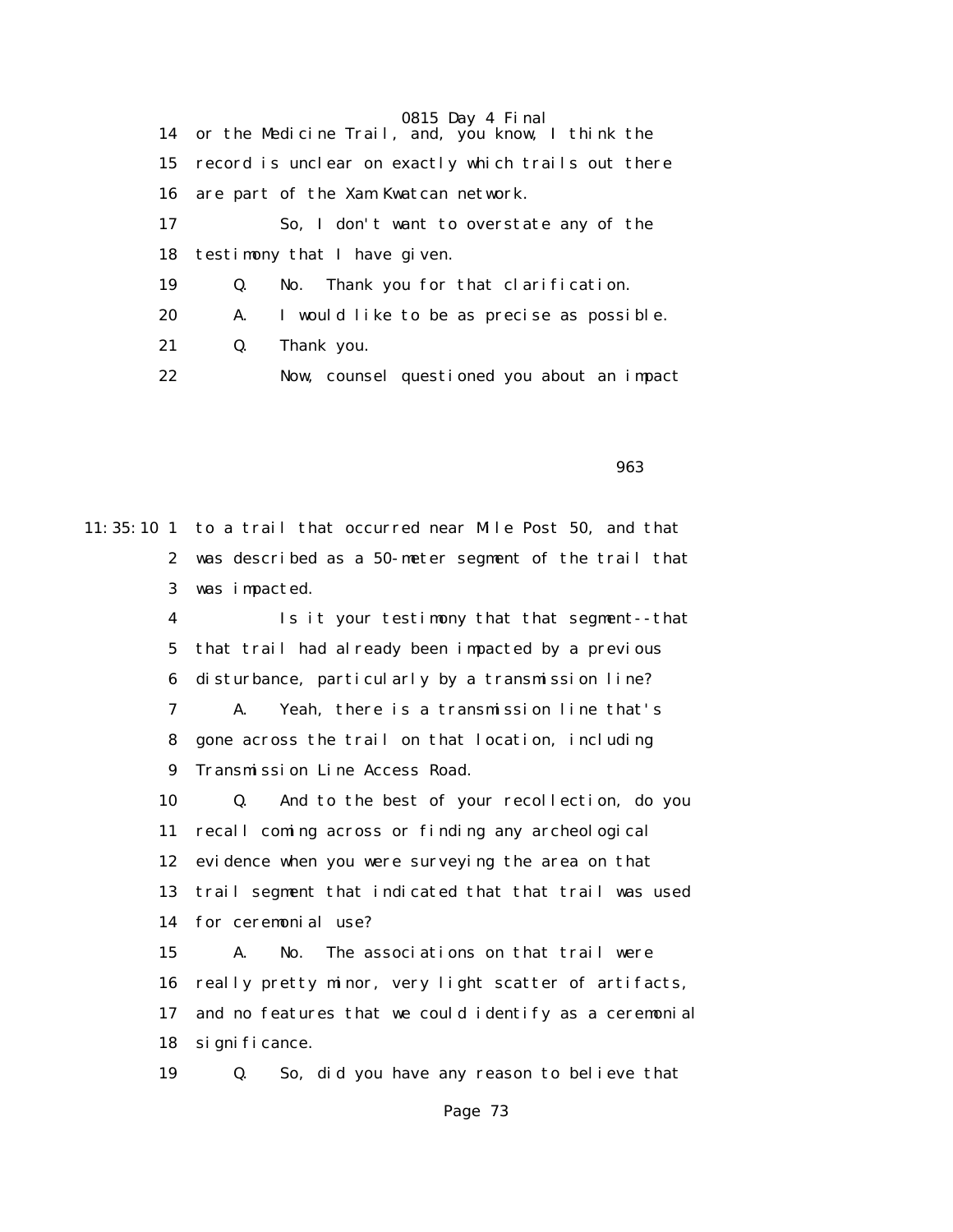20 that trail was of importance to the Quechan--of

 21 serious importance to the Quechan or any other Native 22 American group?

 $\sim$  964  $\sim$  964  $\sim$  964  $\sim$ 

11:36:28 1 A. Well, you know, I do think that that trail 2 probably had significance to them. They're concerned 3 about really all the trails, as they've said over and 4 over again, but they do have different levels of 5 concern, and I think that's a really important 6 distinction for the Tribunal to understand. 7 Q. And was a strong level of concern indicated 8 about this particular trail? 9 A. No. We had field visits all along the 10 pipeline, and this particular trail was not cited as 11 more significant than other trails that they have 12 concerns about. 13 Q. You also testified about a trail near the 14 Palo Verde site, where that was of significance or 15 that you believed was significant to the Native 16 Americans; is that correct? 17 A. Yes. As I said, you know, trails in general 18 are significant to them. There was one trail that we 19 mentioned in particular with regards to Boma Johnson 20 depicting it as being part of the Xam Kwatcan network. 21 Q. And did you find archeological features on 22 that trail that also indicated or corroborated Boma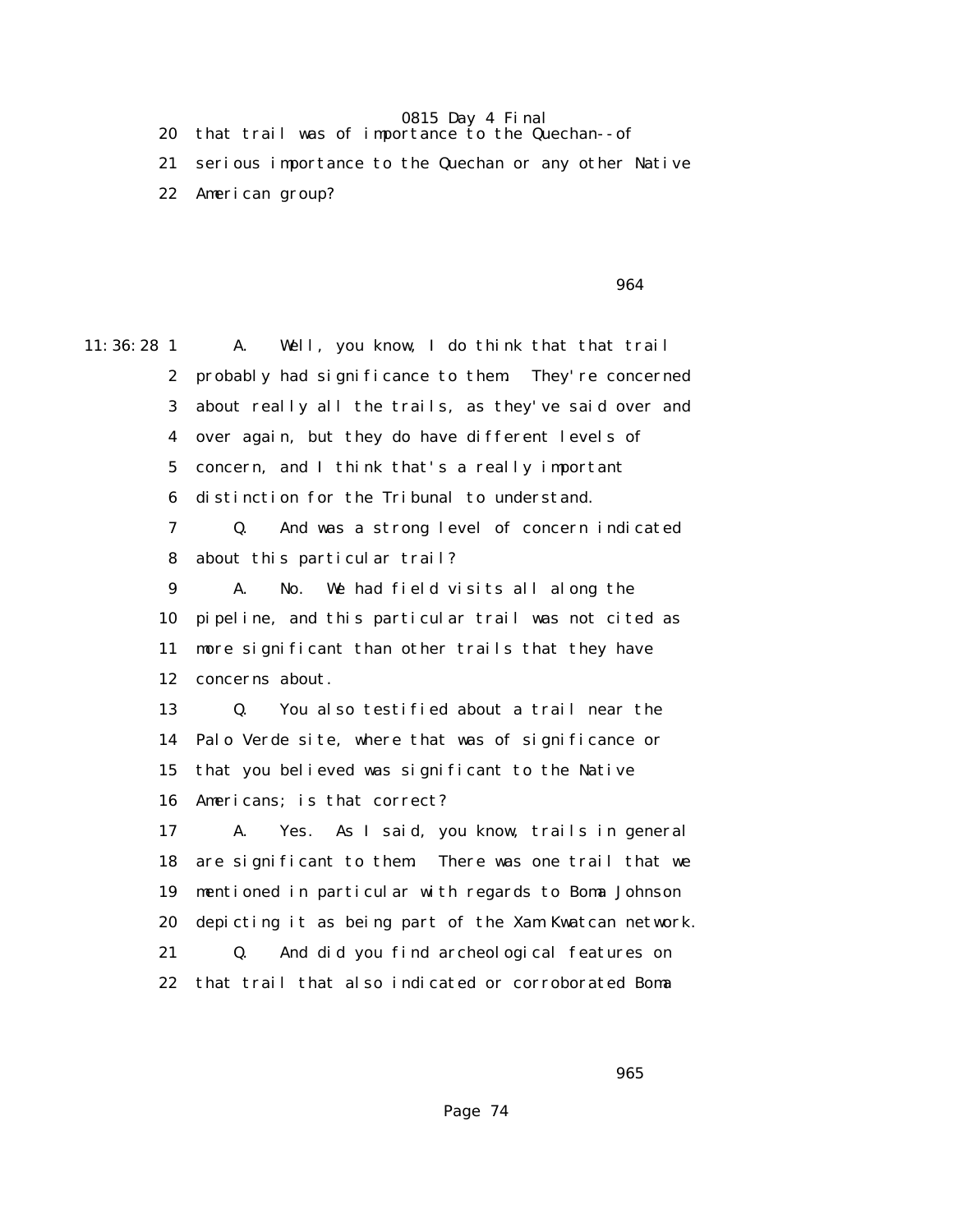11:37:49 1 Johnson's assessment that that trail was important? 2 A. Yes. 3 Q. And what were some of those ceremonial 4 features, if you recall? 5 A. There were geoglyphs in particular, and he 6 showed us some trail markers, as well. 7 Q. And is it the case that the pipeline at that 8 point was rerouted and it was narrowed as to avoid any 9 impact to that trail? 10 A. Yeah. The pipeline was restricted to the 11 previously disturbed area within the Stallard Road 12 there to avoid that trail and also to avoid other 13 petroglyph features in the area. 14 Q. When Mr. Gourley was questioning you about 15 the identification of the ATCC, the Area of 16 Traditional Cultural Concern, you testified that 17 although the Quechan had indicated a concern for the 18 entire area of their traditional territory, they had 19 also expressed a particularized concern about a 20 smaller localized area; is that correct? 21 A. Yes, in the Imperial Mine, going back to the 22 Imperial Mine, yes.

<u>966 - Johann Stein, amerikan besteht in de stein in de stein 1966 - Stein in de stein 1966 - Stein in de stei</u>

11:39:14 1 0. Yes.

 2 And in your report, "Where Trails Cross," you 3 state that the Quechan had, indeed, told you that they 4 had a name in their language for this smaller

5 localized area, and--is that correct?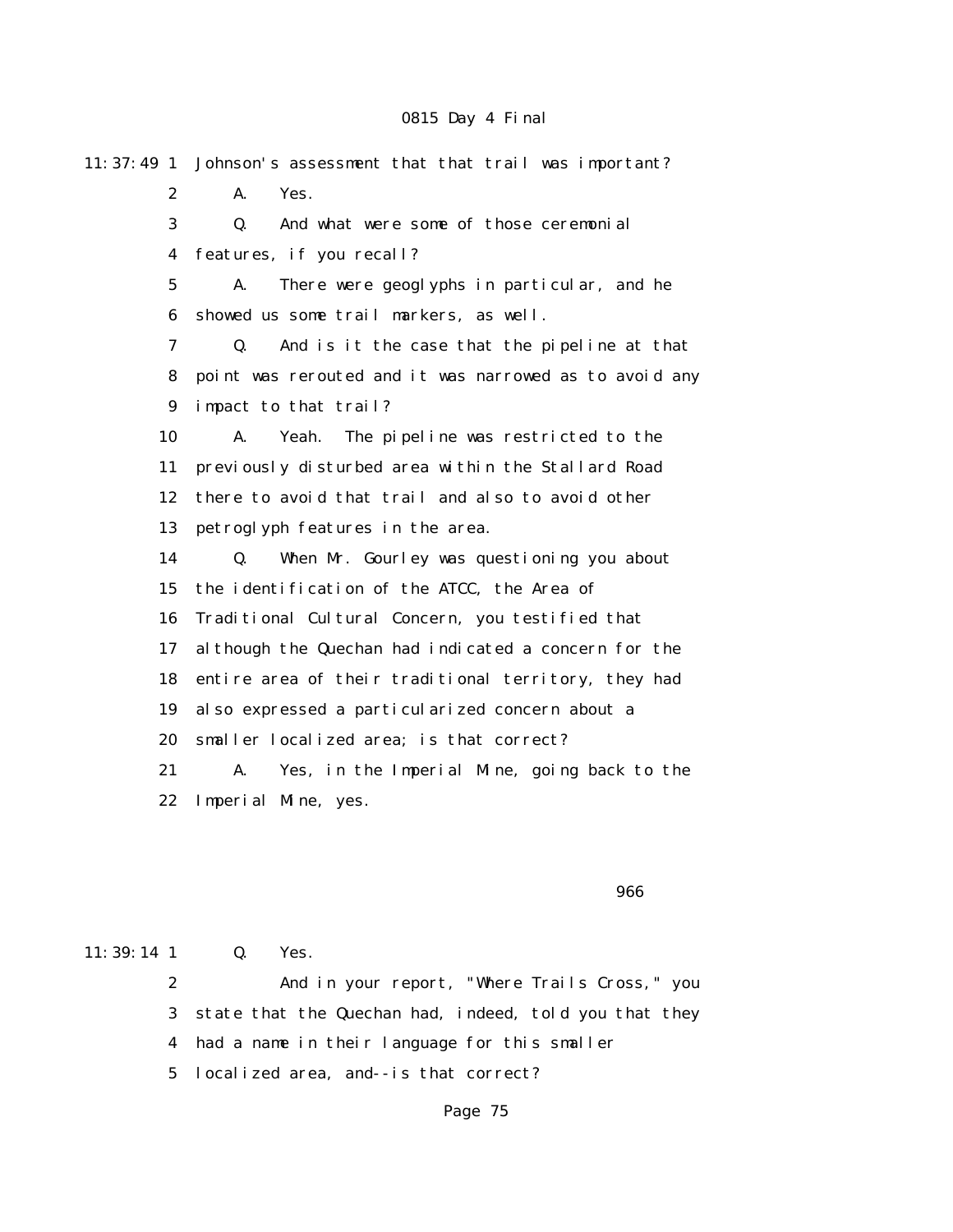0815 Day 4 Final 6 A. That is correct, yes. 7 Q. And can you tell me why did the Quechan 8 express or what concerns did the Quechan express about 9 this particular area, the area in which the Imperial 10 Project was proposed to be located? 11 A. Well, they expressed several concerns. One 12 had to do with the relationship, its relationship to 13 the Trail of Dreams and the use of that trail through 14 that area for pilgrimages, both spiritual and 15 physical. But also the area was a teaching place. 16 There were several teaching places where Tribal 17 members can learn traditional culture, and it was one 18 of--it was the first in a series, and there was a 19 concern that if you could no longer practice the 20 learning that you would learn in that place, then that 21 would mean that the other places would also be 22 considerably reduced in value because the lessons

 $\sim$  967  $\sim$  967  $\sim$  967  $\sim$  967  $\sim$ 

|    | 11:41:13 1 learned in that place are relevant to lessons to be |
|----|----------------------------------------------------------------|
|    | 2 learned at other places.                                     |
| 3  | Q. Now, Mr. Gourley asked you to read a                        |
|    | 4 paragraph from your October survey, draft survey             |
|    | 5 report. Do you recall that?                                  |
| 6  | A. I remember reading some paragraphs, yes.                    |
| 7  | I'm sorry, there was a paragraph indicating<br>$\mathbf{Q}_1$  |
|    | 8 that there were still some questions as to the precise       |
|    | 9 locations of certain trails.                                 |
|    | 10 A. Yes.                                                     |
| 11 | MR. GOURLEY: I would object. I didn't                          |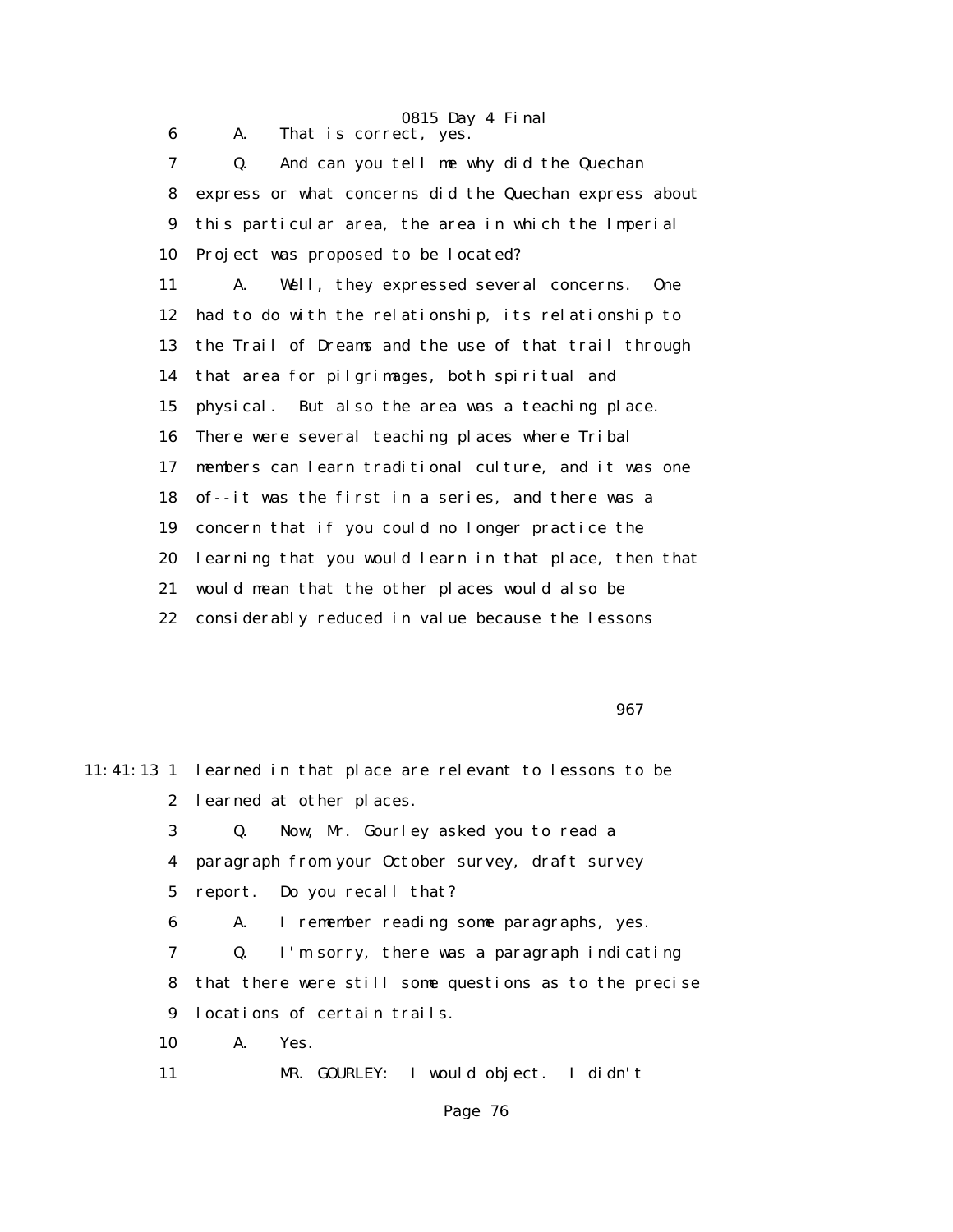12 actually say there was confusion as to the precise 13 location of trails. The segments are known. 14 MS. MENAKER: I stand corrected. That was 15 inartfully worded. 16 BY MS. MENAKER: 17 Q. The--it was your testimony that the Quechan 18 had identified certain trails segments, both 5359, 19 which is within the ATCC but outside the immediate 20 project area as the Trail of Dreams, and also F-4 that 21 is the segment within the Project area as the Trail of

22 Dreams, and then trail 192-T north of the Project area

en de la construcción de la construcción de la construcción de la construcción de la construcción de la constr

11:42:27 1 as Trail of Dreams; is that correct? 2 A. Yes, that's my recollection. 3 Q. And is it correct that in your October 4 report, the draft of the report, you indicated that it 5 was unclear as to whether 5359 at the Running Man site 6 connected at one time to F-4 within the Imperial 7 Project Site? 8 A. My October draft indicated there was 9 unclarity on that? I would like to read what I said, 10 then. 11 Q. Well, I would ask you to turn to-- 12 PRESIDENT YOUNG: Counselor, if you could 13 direct him to that particular part of the report which 14 you're referring to. 15 MS. MENAKER: Yes, I will. 16 BY MS. MENAKER: 17 Q. It is Exhibit B attached to your first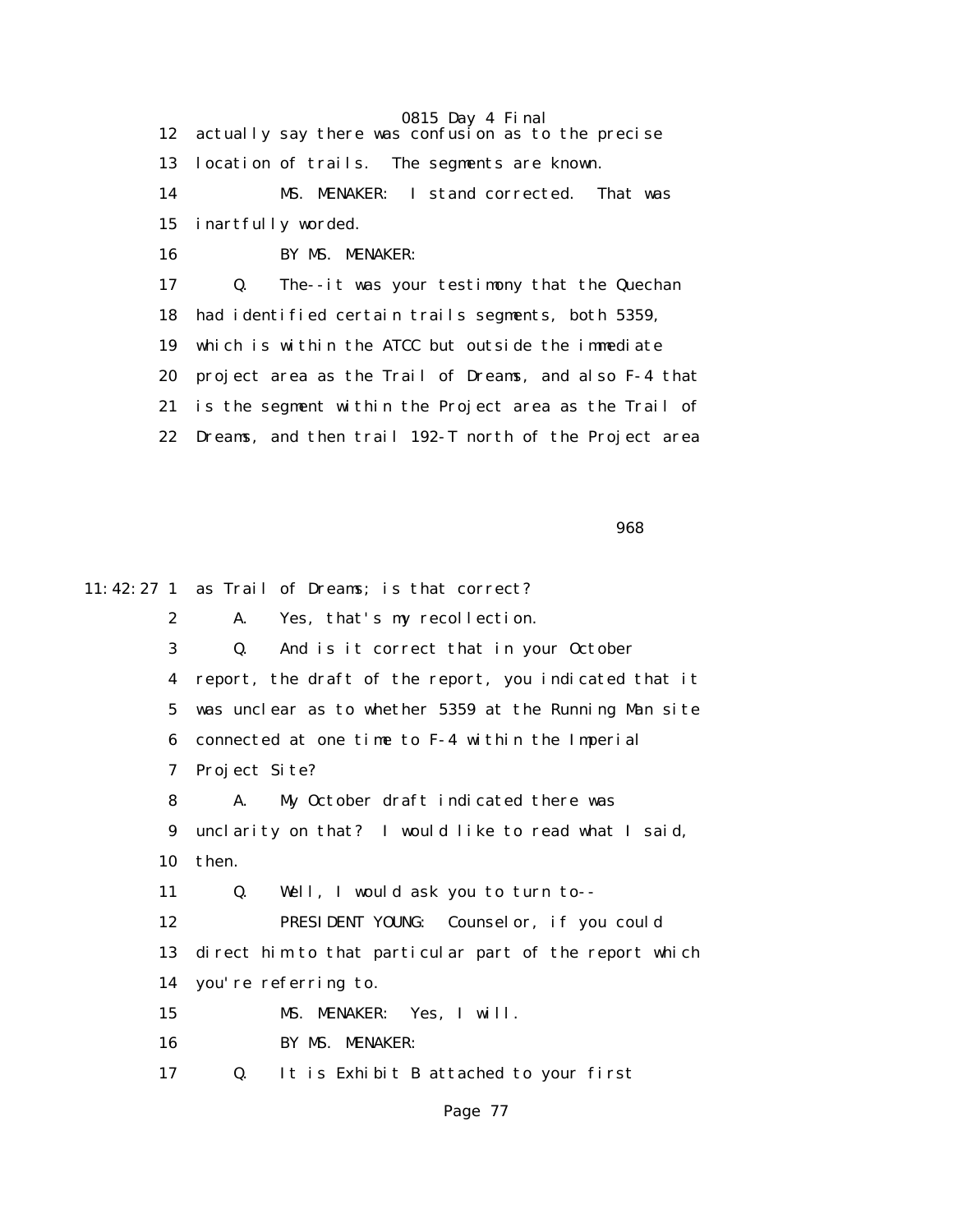18 declaration, and this is actually the December 1997

19 copy of "Where Trails Cross," so the one that came

20 after the October version.

21 A. Oh, this is December?

22 Q. Yes.

en de la construction de la construction de la construction de la construction de la construction de la constr

11:43:54 1 A. 0 kay.

 2 Q. And if you could turn to page 293 of that 3 draft, please--excuse me, of that report. 4 So, in the third paragraph of that report, 5 does that indicate that KEA had not shown that there 6 was a one-to-one correspondence between trail 5359 and 7 trail F-4 so that there was some uncertainty as to 8 whether those two trails at one time connected? 9 And perhaps it would be easiest, Dr. Cleland, 10 if you could look to the very end of that paragraph, 11 the last two sentences, wherever it says--when--the 12 sentence that starts with "however," and perhaps just 13 read that aloud. 14 A. It says, "However, in the Project mining 15 process area, the Quechan had indicated the Trail of 16 Dreams corresponds to a trail recorded by KEA as F-4." 17 Q. And if you could just continue to the end. 18 A. "A recorded location of CA-IMP-5359 is--in 19 this vicinity is to the west of the Project area. 20 Thus, there is not a one-to-one correspondence between 21 the Quechan Trail of Dreams and archaeologically 22 designated trails."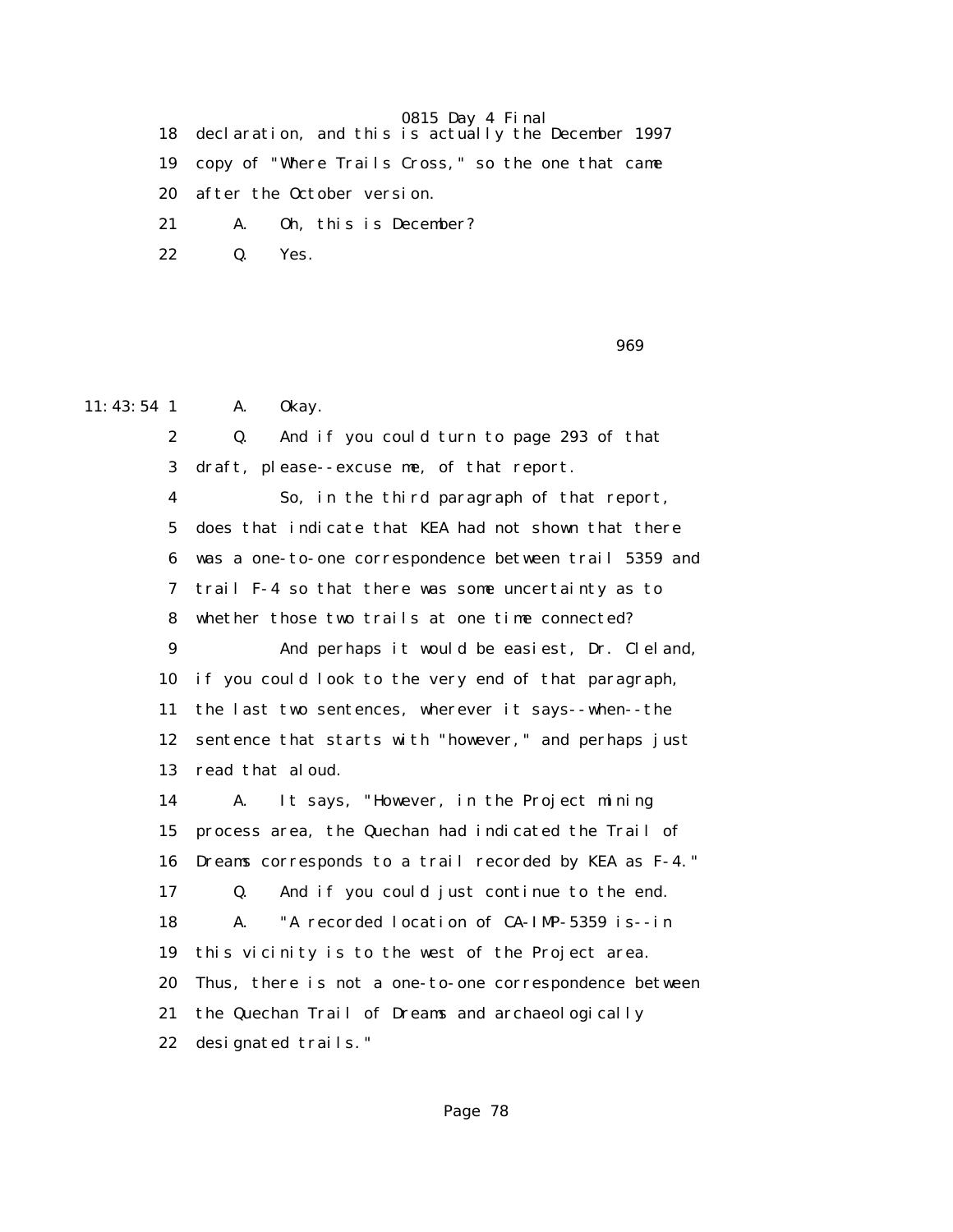<u>970</u>

| 11:45:56 1   | By that I meant that the trail--the Quechan                 |
|--------------|-------------------------------------------------------------|
| $\mathbf{2}$ | had identified part of 5359, archaeologically               |
| 3            | designated as 5359, as being part of the Trail of           |
| 4            | Dreams, and part of it they had not identified as           |
| $\mathbf 5$  | being part of the Trail of Dreams.                          |
| 6            | And was it because of this still somewhat<br>$\mathbf{0}$ . |
| 7            | open question that Glamis requested that KEA do an          |
| 8            | additional survey, the 1998 trails reconnaissance           |
| 9            | survey to definitively define the location of 5359?         |
| 10           | I'll object. There has been no<br>MR. GOURLEY:              |
| 11           | testimony here that Glamis requested a further study.       |
| 12           | That's fine.<br><b>MENAKER:</b><br>MS.                      |
| 13           | MR. GOURLEY:<br>You are leading the witness                 |
| 14           | trying to get him to say that.                              |
| 15           | MS. MENAKER: I'm sure you haven't done that                 |
| 16           | all week, but that's fine. I withdraw the question.         |
| 17           | (Simultaneous conversation.)                                |
| 18           | I withdraw the question.<br>MS. MENAKER:                    |
| 19           | BY MS. MENAKER:                                             |
| 20           | Did KEA do a study in 1998 to definitively<br>Q.            |
| 21           | determine the course of 5359?                               |
| 22           | A.<br>Yes, we did.                                          |
|              |                                                             |

971

11:47:03 1 Q. And-- 2 A. And in relationship to other trails in that 3 ATCC.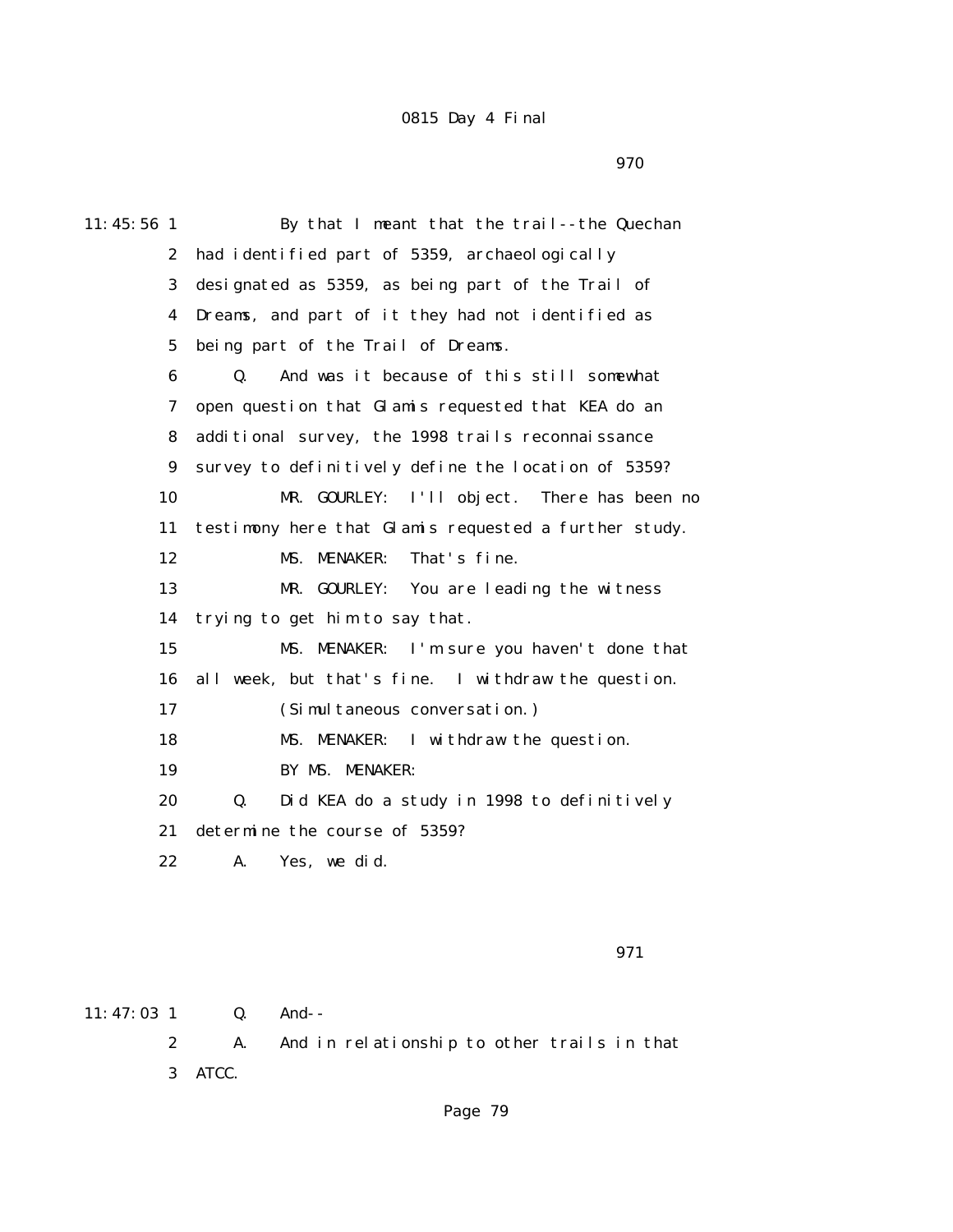| 4           | 0815 Day 4 Final<br>Okay. And can you just briefly summarize<br>$\mathbf{Q}$ . |
|-------------|--------------------------------------------------------------------------------|
| $\mathbf 5$ | what that study concluded.                                                     |
| 6           | Yes. First of all, we confirmed that the<br>A.                                 |
| 7           | previous information that the trail designated 5359 at                         |
| 8           | the Running Man does cross various ceremonial                                  |
| 9           | features, including the major spirit break, that at                            |
| 10          | some point it does disappear. And the route that had                           |
| 11          | been mapped by the Imperial County Museum as 5359 on                           |
| 12          | the west side, we relocated that. We followed it out.                          |
| 13          | It had very poor integrity and very few cultural                               |
| 14          | associations with it.                                                          |
| 15          | However, we did--we quantified the number of                                   |
| 16          | associated features with trails associated with F-4                            |
| 17          | and 192 in mapping--doing GPS mapping, said meter                              |
| 18          | mapping. We showed that there was a strong likelihood                          |
| 19          | that those three trails designated by the Quechan as                           |
| 20          | being part of the Trail of Dreams had a high                                   |
| 21          | likelihood of being originally connected, although                             |
| 22          | there were some breaks.                                                        |

972

| $11:48:40$ 1 |                  | Q.   | 0kay.                                          |
|--------------|------------------|------|------------------------------------------------|
|              | $\boldsymbol{2}$ |      | MS. MENAKER: I have nothing further, thank     |
|              | 3                | you. |                                                |
|              | 4                |      | <b>PRESIDENT YOUNG:</b><br>Thank you.          |
|              | $\mathbf 5$      |      | Mr. Gourley?                                   |
|              | 6                |      | MR. GOURLEY: Thank you, Mr. President.<br>Just |
|              | 7                |      | a few further questions, Dr. Cleland.          |
|              | 8                |      | <b>RECROSS- EXAMINATION</b>                    |
|              | 9                |      | BY MR. GOURLEY:                                |
|              |                  |      |                                                |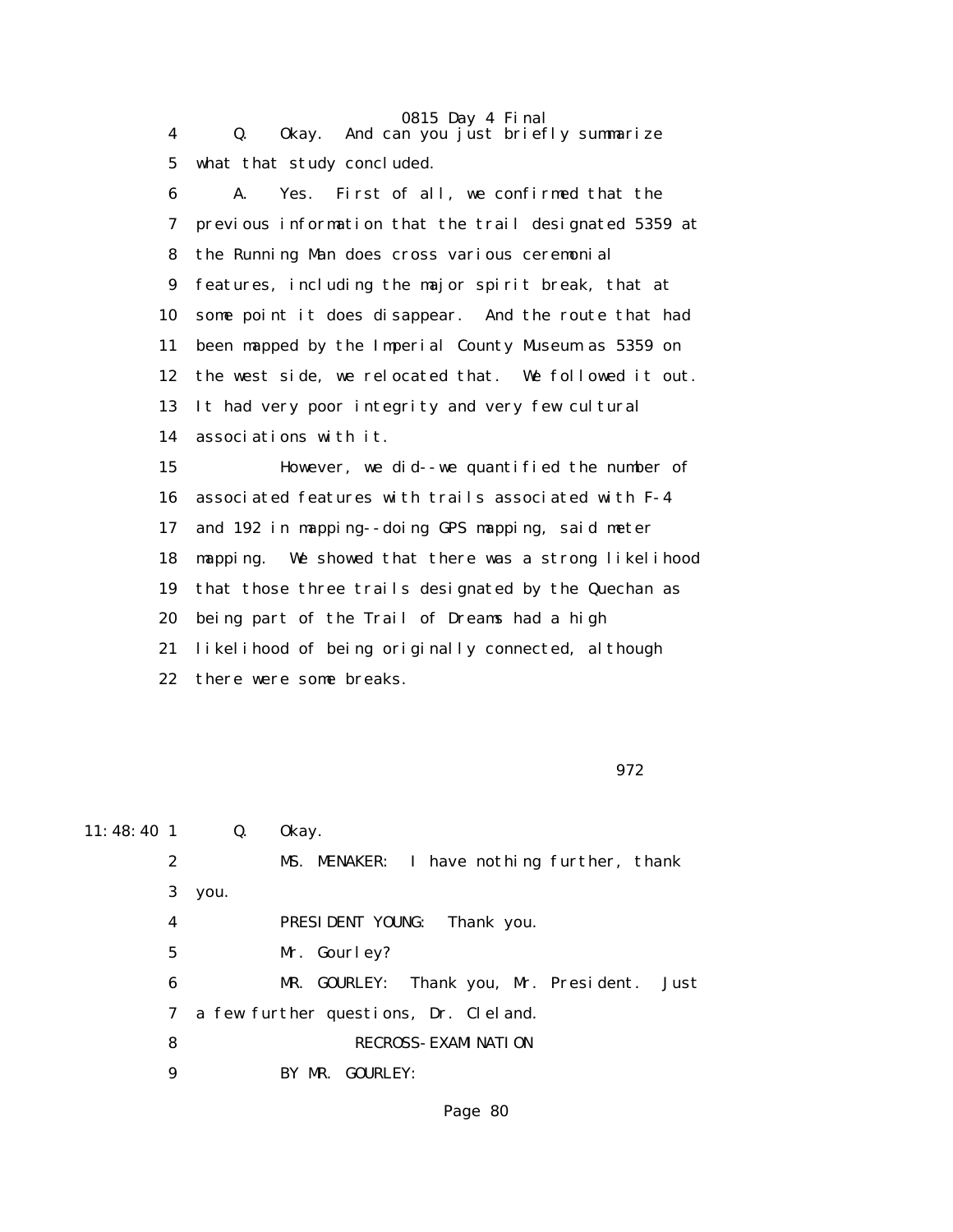0815 Day 4 Final 10 Q. Beginning with that last point, you're not 11 testifying here today that there are not other 12 elements, segments of the Trail of Dreams outside the 13 Project area along the Xam Kwatcan Trail network on 14 the west side of the--following the west route of the 15 Xam Kwatcan Trail network, are you? 16 A. No. There are other parts of the Trail of 17 Dreams west of the Colorado River and west of the 18 Medicine Trail. 19 Q. Including some up close to the Baja Pipeline; 20 isn't that correct? 21 A. There could be, yes, but the Quechan never 22 said, you know, any of these trails that the Baja

973

11:50:03 1 Pipeline crossed is the Trail of Dreams.

|  |  |  |  |  | The ones that the pipeline actually crossed? |  |
|--|--|--|--|--|----------------------------------------------|--|
|--|--|--|--|--|----------------------------------------------|--|

3 A. Yes, correct.

4 Q. Let's turn back to the exhibit that

- 5 the--Ms. Menaker gave to you.
- 6 A. The treatment plan?

 7 Q. Correct. I guess it would be Exhibit 12, and 8 the--she focused your attention on page 16 and that 9 first paragraph under "Avoidance and Monitoring," if 10 you could go back to that paragraph.

11 A. Yes.

 12 Q. And she had you read the entire paragraph. I 13 will spare you repeating it, but if you would focus on 14 the third sentence, which states, "All these features 15 that were recorded during the survey and evaluation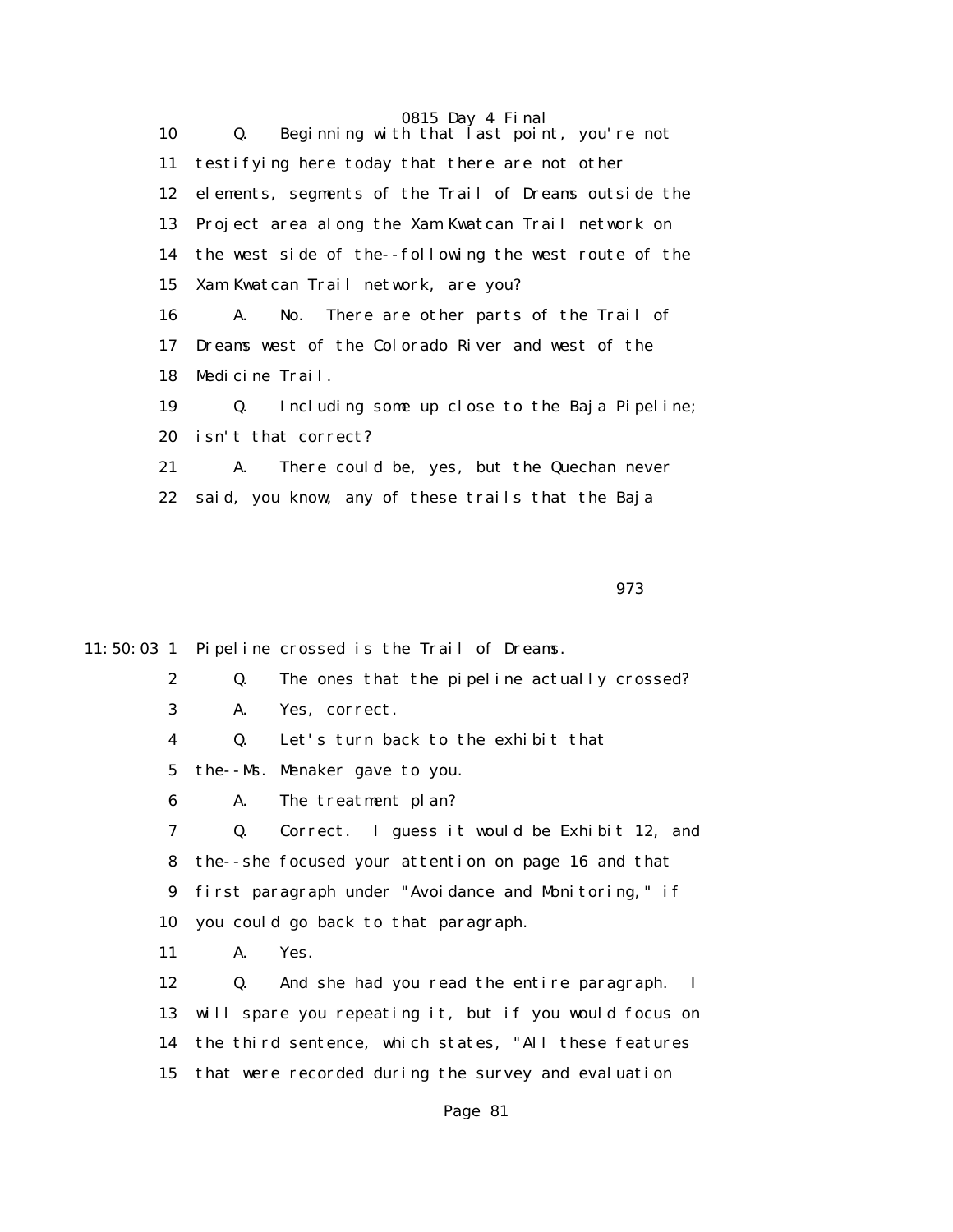0815 Day 4 Final 16 programs have been avoided." 17 Do you see that? 18 A. Yes. 19 Q. And when you used the word "avoided" there, 20 you meant that the swathe of the pipeline disturbance 21 did not intersect those features; is that correct? 22 A. Yes.

974

11:51:11 1 Q. Okay. Now, you then state in the next 2 sentence, "NBP," North Baja Pipeline, "has also 3 rerouted to reduce impacts to significant Native 4 American trails in several instances." 5 Do you see that? 6 A. Yes. 7 Q. And when you say reduce impacts, you mean 8 that there is still an impact by having a pipeline in 9 the swathe cut nearby or breaking segments outside of 10 the areas of cultural-- 11 A. Yes, the pipeline did impact some trails. 12 MR. GOURLEY: One moment, Mr. President. 13 (Pause.) 14 BY MR. GOURLEY: 15 Q. And focusing on that same document, if you 16 turn back to page six, Mr. Cleland--Dr. Cleland. I 17 apologize. 18 A. We are both from UVA, and everybody is a 19 Mister there. 20 Q. With a lot of sirs. Yes, sir. 21 A. Well, Mr. Jefferson was not a doctor, so...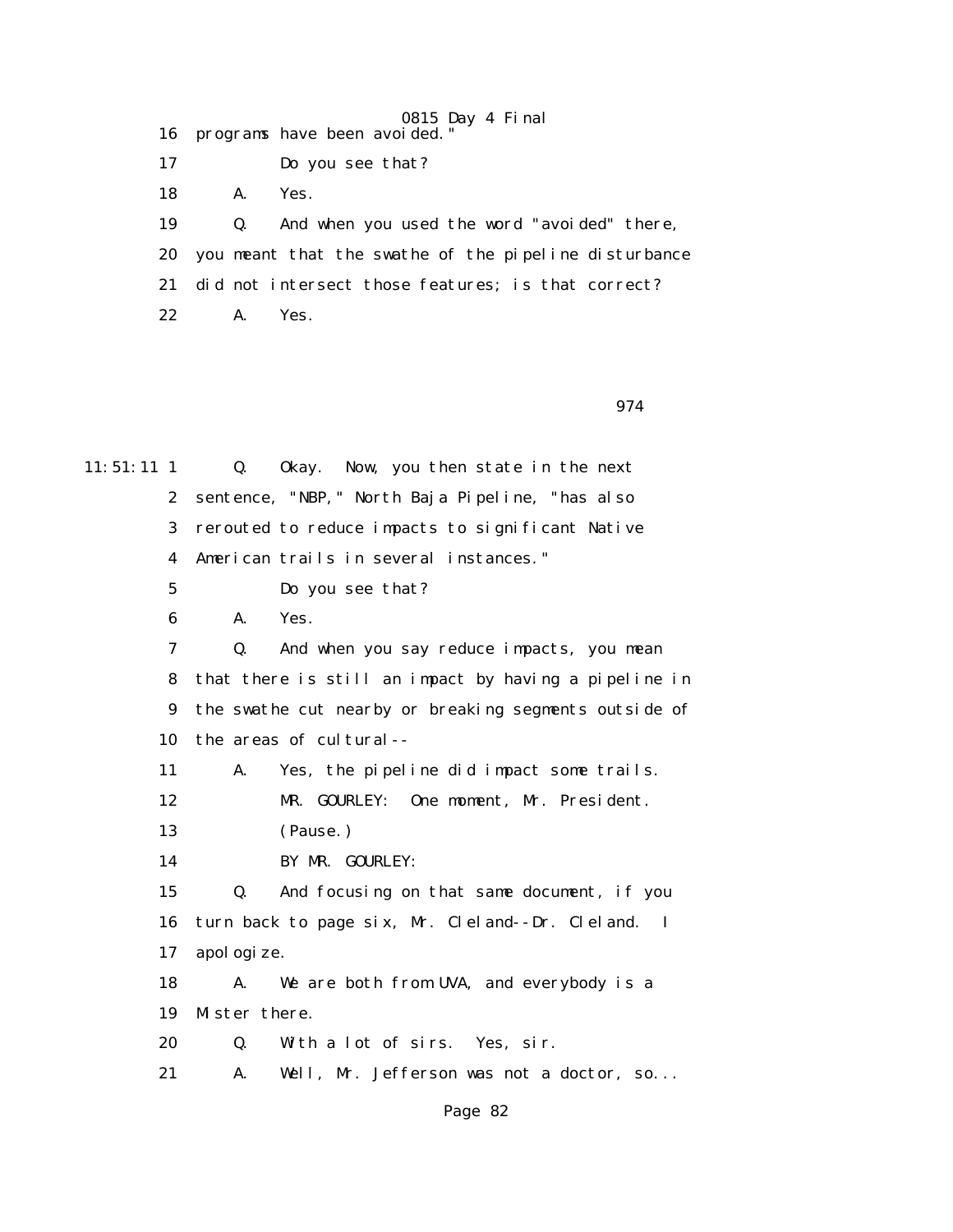11:53:32 1 Native American Perspective?

experience of the contract of the contract of the contract of the contract of the contract of the contract of the contract of the contract of the contract of the contract of the contract of the contract of the contract of

 2 A. Yes. 3 Q. And in the middle of that paragraph, 4 referring to the Quechan Tribe's perspective on the 5 Project, it states, "All sites are interrelated and 6 cannot necessarily be evaluated individually. The 7 whole is very much greater than the sum of its parts. 8 To destroy any part is to weaken the whole." 9 Do you see that? 10 A. Is that in the first paragraph? Oh, yes, I 11 see it, yes. And, I mean, that's accurate. That is 12 their point of view. 13 Q. That is their point of view. 14 A. Yes. 15 Q. And, in fact, you did destroy--the North Baja 16 Pipeline did destroy trail segments as it cut across 17 the southern California Desert; isn't that correct? 18 A. That is correct, yes. 19 Q. Now, you mentioned a particular special name 20 that the Quechan indicated was in or around the 21 Imperial Project Site; is that right? 22 A. Yes.

experience of the contract of the contract of the contract of the contract of the contract of the contract of the contract of the contract of the contract of the contract of the contract of the contract of the contract of

11:54:39 1 Q. Now, if you would turn to, I think you have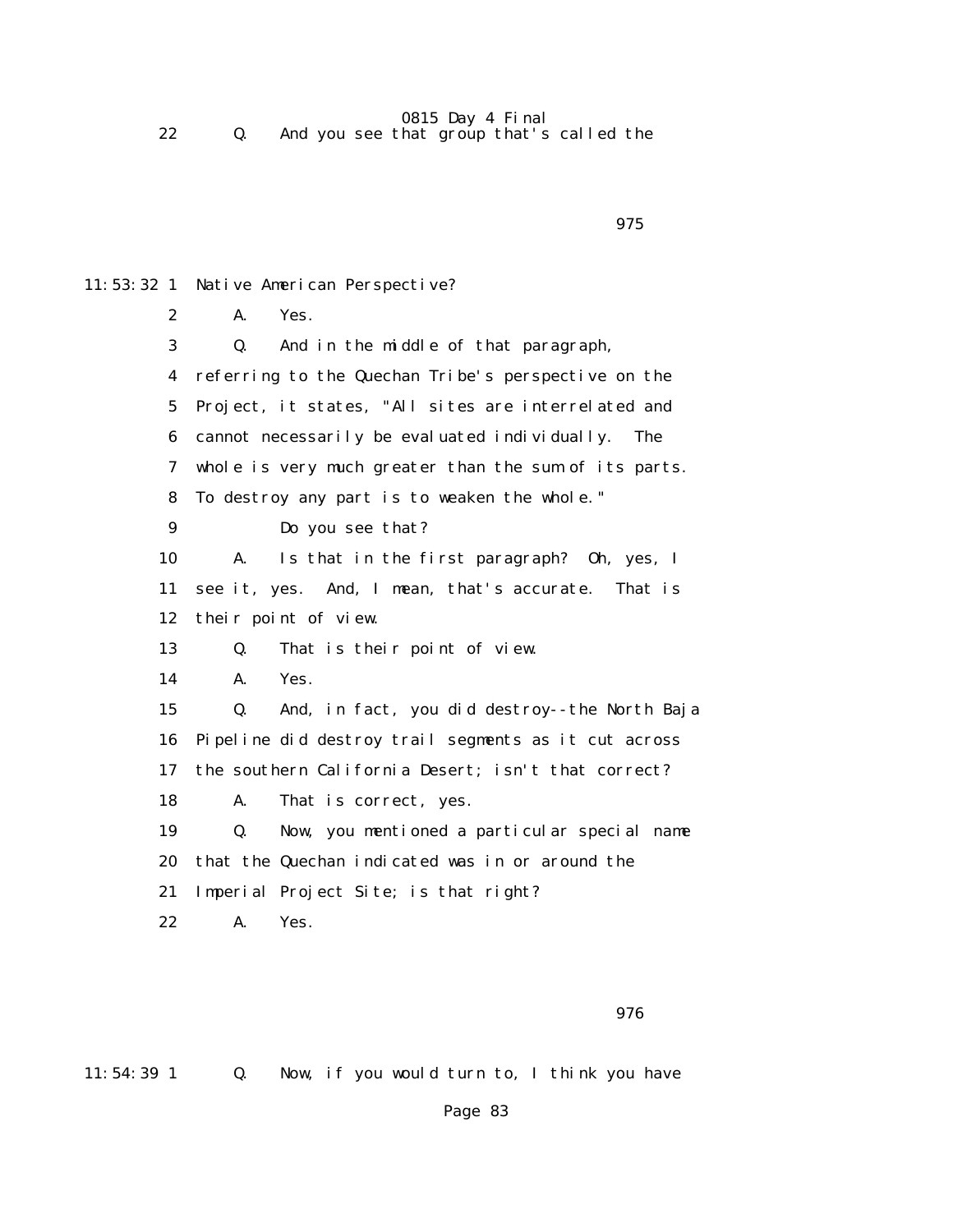2 it open still, the Exhibit B to your first

 3 declaration, and if you start at page 27 of the Baksh 4 piece, and it's really at AG 003163 over to 64--oh, 5 it's AG 003163 to 64.

 6 Now, the paragraph that starts at the bottom 7 of page 27 of this document, the 3163, and continues 8 over, indicates that this special name is tied to the 9 petroglyph at Picacho Peak; isn't that correct?

 10 A. That's not my understanding. I'm not sure 11 what you're referring to.

12 Q. All right. Let's back up a moment.

 13 Dr. Baksh, who was he and what was his role 14 on this project?

 15 A. Dr. Baksh is a cultural anthropologist who 16 was retained by EMA and to--I believe his contract was 17 with EMA--it was not with my firm--to conduct Native 18 American consultation and ethnographic interviews. 19 Q. So, he was the source of the information 20 about the ethnography of the area, the cultural 21 concerns of the Quechan Native Americans at this site; 22 right?

<u>977</u>

11:57:01 1 A. Well, he was one primary source, but in the 2 course of our studies we received information directly 3 from the Quechan, as well. 4 Q. Right. 5 And on this page, what it says is at the 6 beginning at the top of page 28, in response to 7 question by Dr. Cleland--that would be you--as to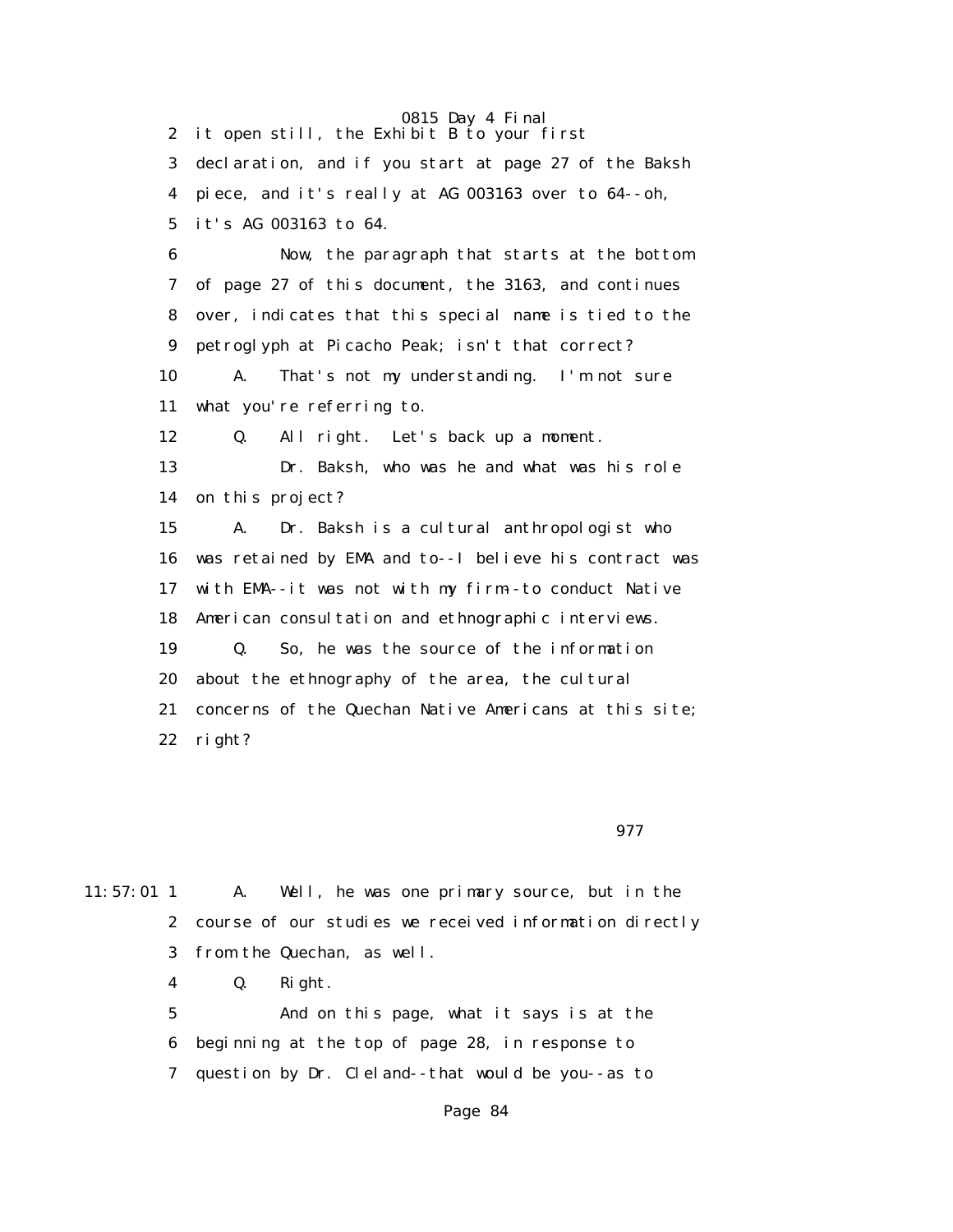0815 Day 4 Final 8 whether the area has a name, Mr. Cachora responded 9 that the old people never mentioned the area, but that 10 it is tied in with the petroglyph area near Picacho. 11 A. Okay. That's not my--that's not my 12 recollection, but that's-- 13 Q. That's what the document states. 14 A. --what Dr. Baksh has reported, yeah. 15 Q. Okay. Thank you. 16 And Dr. Baksh's primary role was to work with 17 the Cultural Committee of the Quechan Tribe; isn't 18 that correct? 19 A. Yeah, that was his role was to conduct 20 ethnographic interviews with the Quechan, including 21 the Cultural Committee and other Tribes. 22 MR. GOURLEY: Thank you, Dr. Cleland.

#### 978

11:58:20 1 PRESIDENT YOUNG: Redirect? Re-redirect? 2 MS. MENAKER: I think I have just one 3 question. 4 PRESIDENT YOUNG: Please. 5 FURTHER REDIRECT EXAMINATION 6 BY MS. MENAKER: 7 Q. Dr. Cleland, you were just asked to look at 8 Dr. Baksh's report on this topic of whether the 9 Quechan had indicated that it had a name for this 10 particular area, and I would just ask you to turn to 11 your report, which is Exhibit B on page 285. 12 And here on the third paragraph, you state, 13 "It is important to note that the Quechan have stated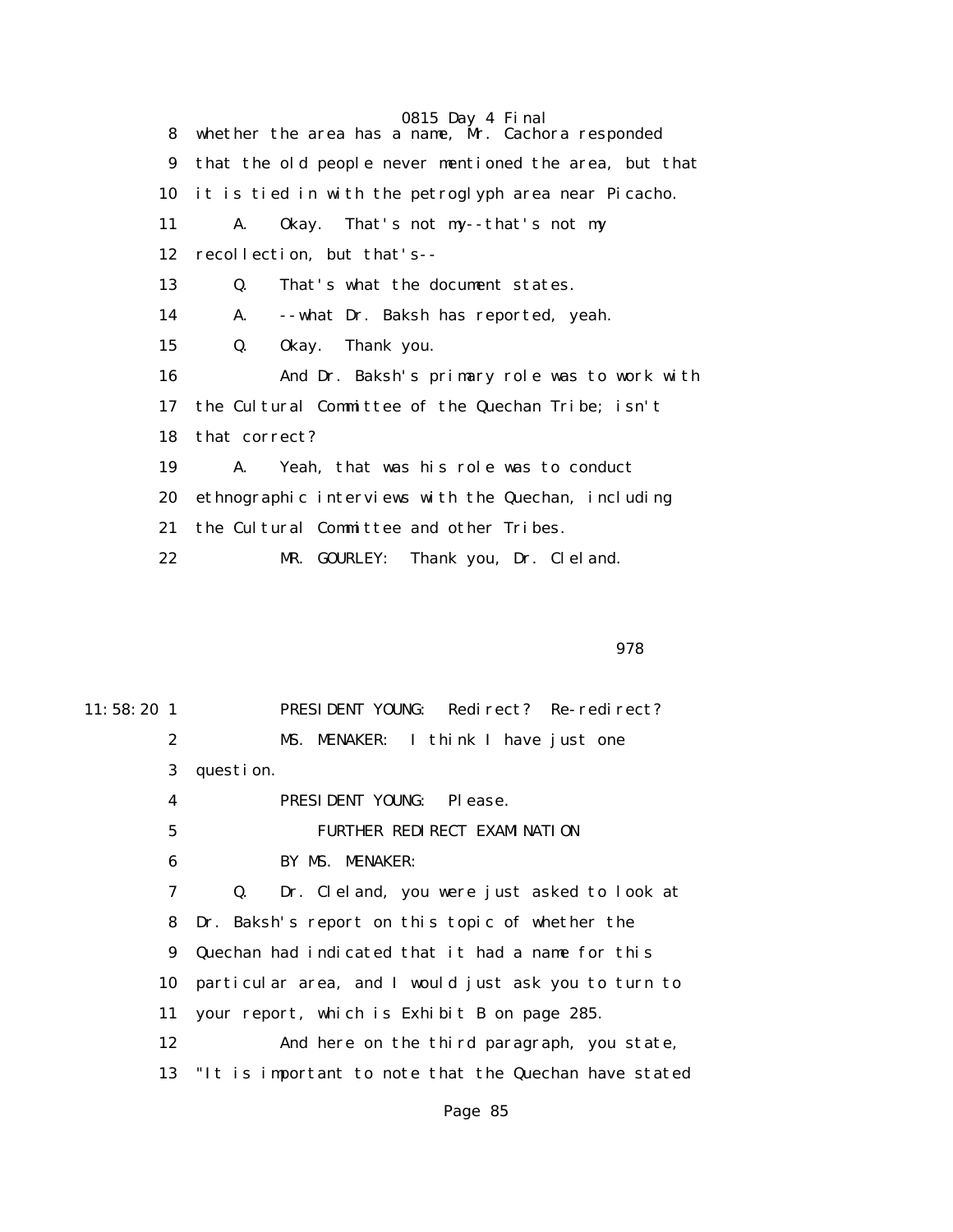0815 Day 4 Final 14 that there is a name for the ATCC in their language. 15 While they have held this name confidential, the 16 existence of a place name implies that the area is 17 conceived of as a special place with physical 18 manifestations." 19 To the best of your recollection, is this 20 information correct? 21 A. Yes, it is. 22 Q. Okay, thank you.

979

11:59:46 1 A. It's based on conversations that I had with 2 the Quechan. 3 Q. Thank you. 4 MR. GOURLEY: One question further, 5 Mr. President. 6 FURTHER CROSS-EXAMINATION 7 BY MR. GOURLEY: 8 Q. You don't mean to tell us, do you, 9 Dr. Cleland, that the straight-line drawing of the 10 ATCC around the Imperial Project corresponded directly 11 to the special name that the Quechan nation withheld 12 from you; is that correct? 13 A. No, thank you for that clarification. They 14 indicated the area between in the vicinity of Running 15 Man and Indian Pass is the name that--the place they 16 had a name for. They don't bound it. They don't have 17 boundaries like that. 18 Q. And, Dr. Baksh, the information he got 19 extended that, in fact, to Picacho; isn't that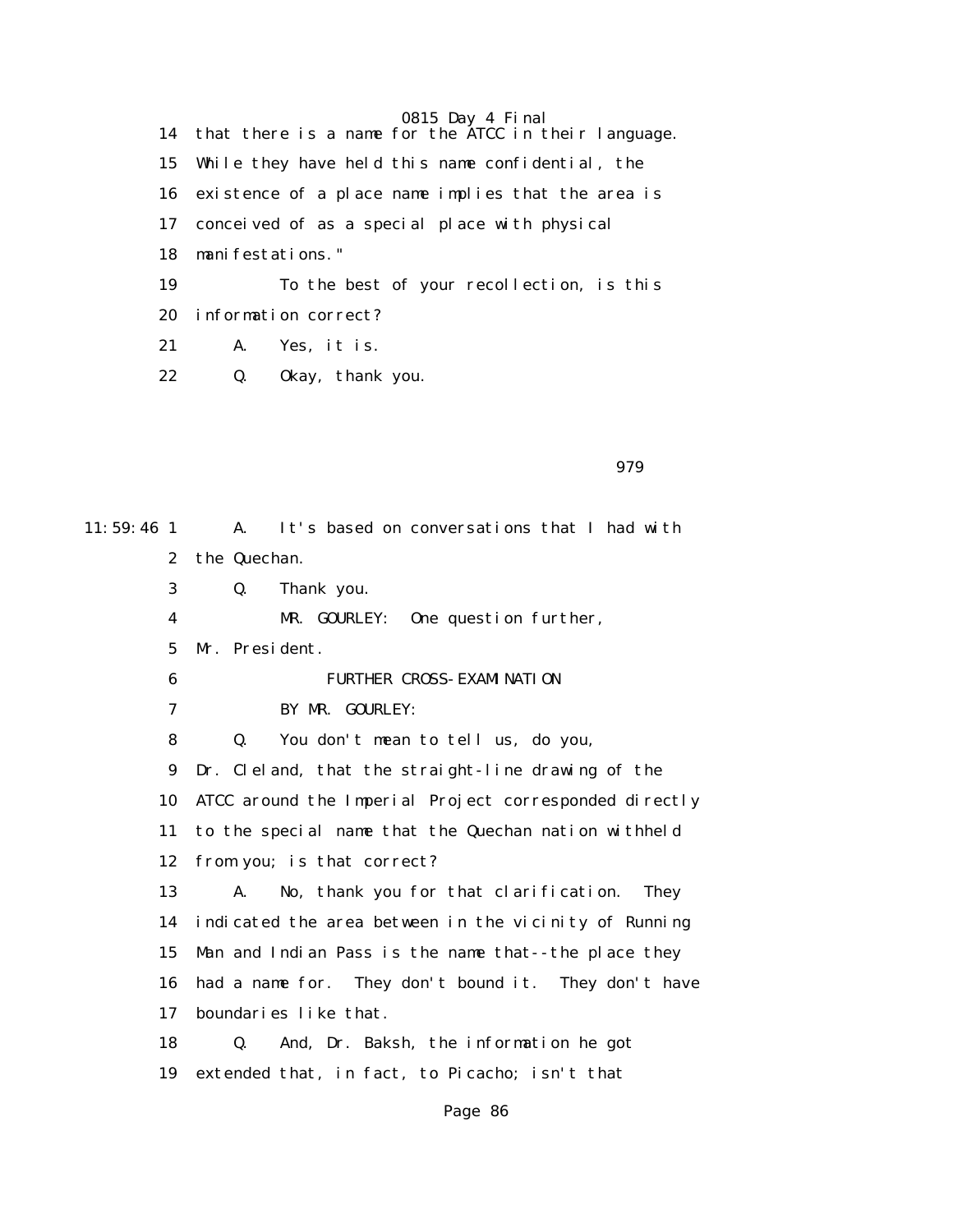20 correct?

#### 0815 Day 4 Final

|                                                       | That the area might extend all the way to |  |  |  |
|-------------------------------------------------------|-------------------------------------------|--|--|--|
| 22 Picacho, with the same name. That seems to be what |                                           |  |  |  |

en de la construcción de la construcción de la construcción de la construcción de la construcción de la constr

12:00:48 1 his understanding was, yes.

 2 MR. GOURLEY: Thank you. 3 PRESIDENT YOUNG: Ms. Menaker? 4 MS. MENAKER: No further questions. 5 PRESIDENT YOUNG: Bless you. 6 Professor Caron? 7 QUESTIONS BY THE TRIBUNAL 8 ARBITRATOR CARON: Thank you, Dr. Cleland. 9 You mentioned that it was important for the 10 Tribunal to understand that there is a regional sense 11 in which this whole area was special, and then within 12 it, there are specific local sites of particular 13 importance. 14 THE WITNESS: Yes. 15 ARBITRATOR CARON: Within the sense of local 16 sites, I guess I'm wondering, are there different 17 categories of importance. So, on the one hand, we 18 hear of the mountains at either end and Palo Verde 19 Point. Would this area that was just being mentioned 20 for which the name was not provided, is that an 21 intermediate area of concern or would they have that 22 as a concept?

 $\sim$  981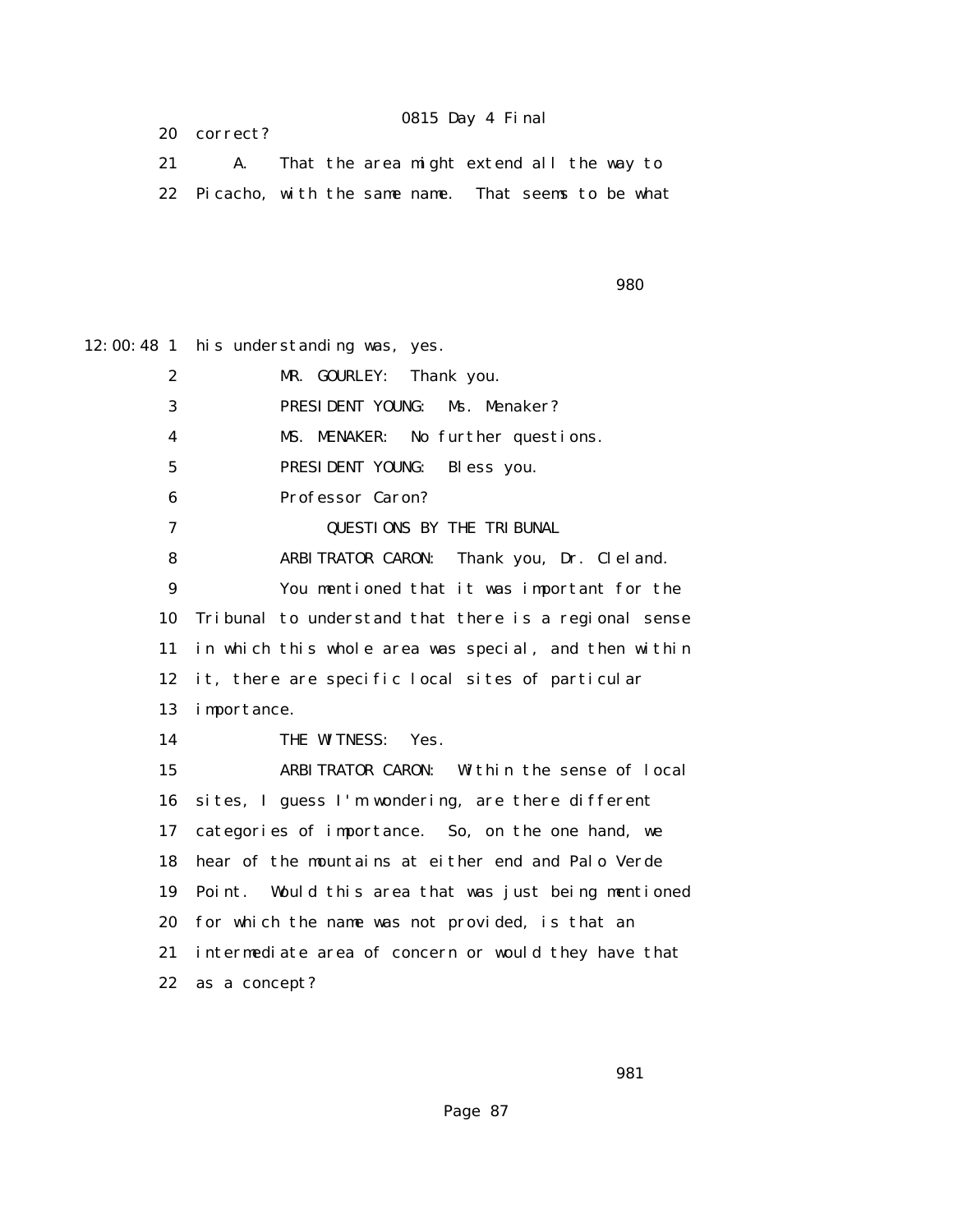12:01:56 1 THE WITNESS: I guess I would hesitate to go 2 to comparative, you know, ranking of sites along a 3 continuum. I think this probably--some sort of 4 continuum does exist, but exactly where on the 5 continuum this particular location, I don't know that 6 we have that kind of quantitative.

> 7 But I would say this, that the concerns 8 expressed for this place were the strongest I'd ever 9 heard in my 30-year career in terms of an impact, a 10 project impact, so--and I have heard a lot of Native 11 American concerns for sites, and--but these were 12 the--I know there's other projects were concerns of 13 this more magnitude have been expressed, but in my 14 career, projects that I have worked on, this was the 15 highest level of concern ever expressed by Native 16 Americans for a location and for the impacts of a 17 project.

18 ARBITRATOR CARON: Thank you.

 19 I guess I have just one other question, and 20 this is actually to both counsel. Either of you can 21 point me, and so excuse me for not--this may be very 22 clearly in the record, but a question was raised about

 $\sim$  982

12:03:23 1 the scale of the map to be able to perceive its 2 relationship between the pipeline and the trail 3 segments, and the question is, since we have some 4 parts of the EIR preparatory studies concerning the 5 Baja Pipeline, do we have--do there exist large-scale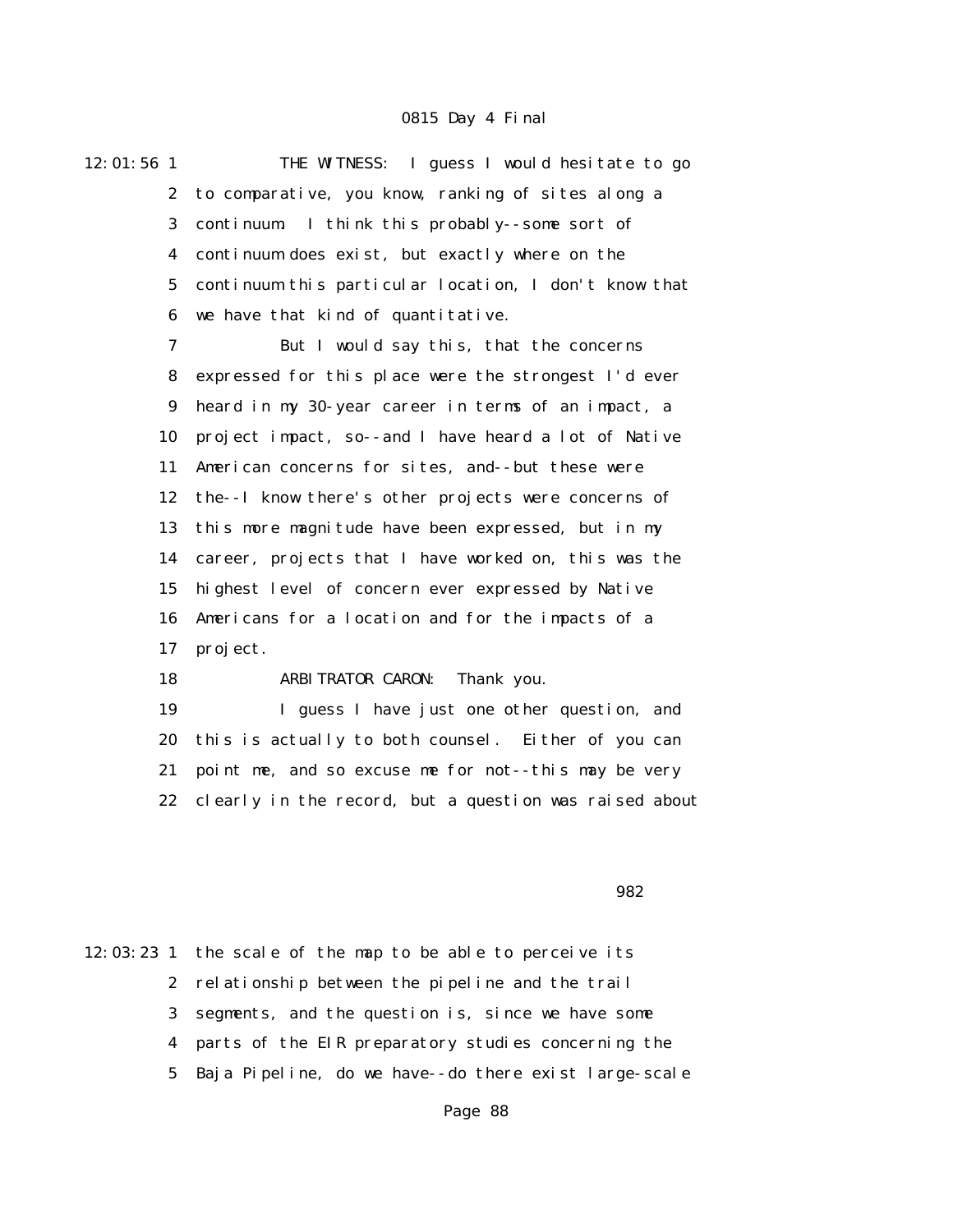6 small-area maps that would track the pipeline and the 7 trail segments? So, two questions, do we have, and do 8 that exist?

 9 MR. GOURLEY: The answer is I do not know 10 that we do. There would be elements. Certainly the 11 background information of the Baja Pipeline would show 12 you where the pipeline goes. It won't--it will show 13 you where trail segments are, but it won't relate it 14 to Boma Johnson's map directly.

 15 What I heard Dr. Cleland say was that Boma 16 Johnson had higher scale maps. Boma Johnson had been 17 a BLM employee. No such maps were ever produced to 18 us, so I don't know if they exist in the BLM files or 19 not.

 20 MS. MENAKER: We are not aware of any such 21 maps. We have, like as Dr. Cleland testified, the 22 Quechan have shown him very rough maps, my

en de la construcción de la construcción de la construcción de la construcción de la construcción de la constr

12:04:49 1 understanding it was on plywood with paint saying here 2 are the trails, but just to let them know in what 3 general location they are. When a particular project 4 is surveyed, they will get very precise locations like 5 in the Imperial Project with F-4.

> 6 But as far as--this is the only map of which 7 we are aware that maps--where someone has attempted to 8 go out and map, you know, many, many parts of the 9 trail network, but we don't have any anything that is 10 more precise than this on this large of a scale. 11 ARBITRATOR CARON: Thank you.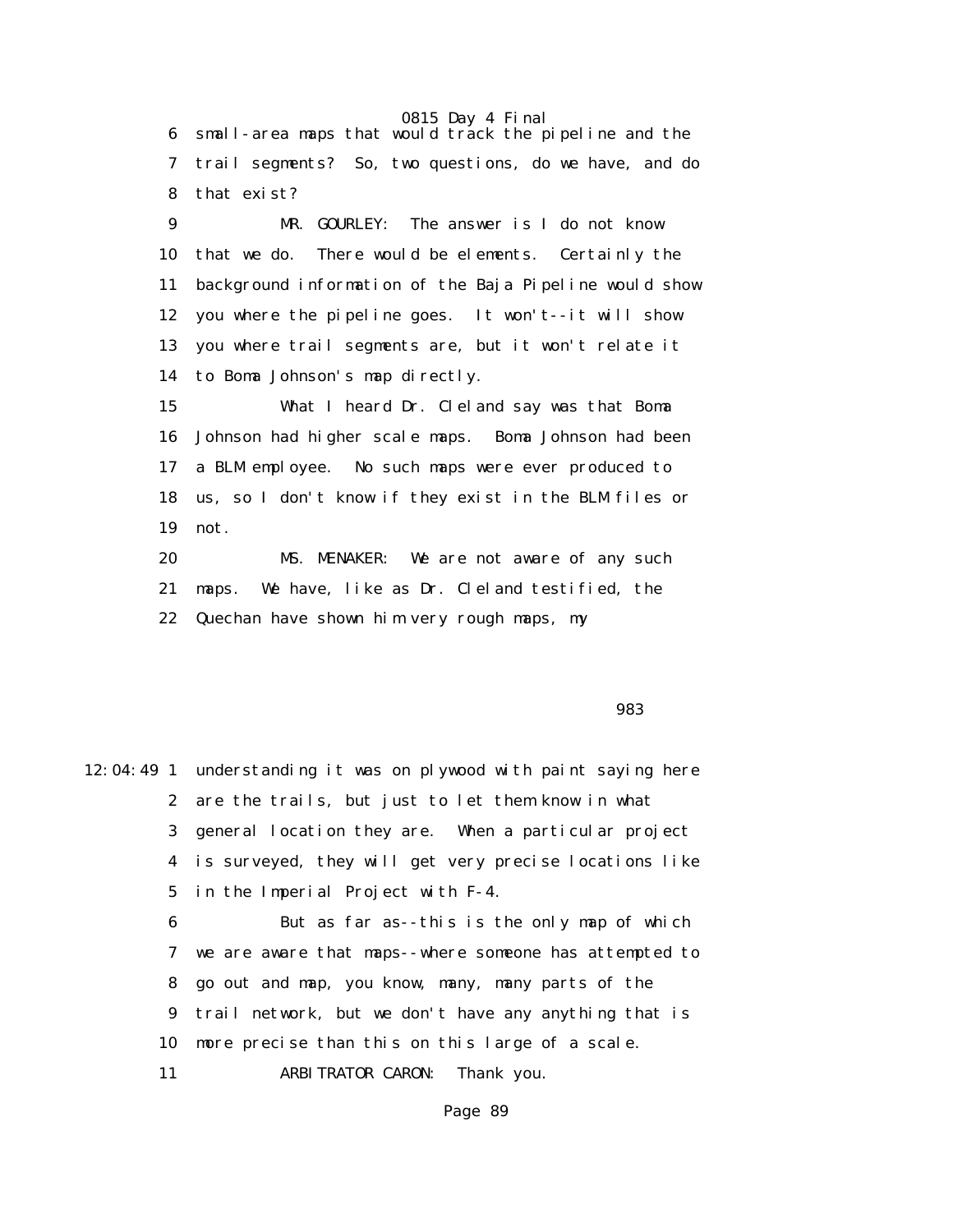0815 Day 4 Final 12 ARBITRATOR HUBBARD: Dr. Cleland, just one 13 question: When you were referring to the Project that 14 you said caused greater concern for the Tribe than any 15 that you had been involved in, you were referring to 16 the Imperial Project? 17 THE WITNESS: Yes, the Imperial Project. 18 ARBITRATOR HUBBARD: Were there--would you 19 say that the Baja Pipeline project raised similar 20 concerns or as many concerns? 21 THE WITNESS: No, it did not. It raised some 22 similar concerns. The part about the interconnected

 $\sim$  984

12:06:00 1 nature of the sites, that's the same. So, they have a 2 very close identification with the land and with their 3 traditional territory and the resources in there, and 4 that's always the starting point.

> 5 And then there were some other areas that 6 they mentioned that we went close to, like the Palo 7 Verde area and certainly Pilot Knob, but they never 8 raised any concerns about a specific location along 9 the Project in the same kind of degree that they did 10 for the location at the mine site.

 11 PRESIDENT YOUNG: Dr. Cleland, thank you for 12 your presence today and your testimony. I wanted to 13 follow up, I think, a little bit on Professor Caron's 14 questions here and see if I can get something a little 15 clearer in my mind.

 16 With respect to the pipeline, your--does the 17 pipeline cross trail segments or not?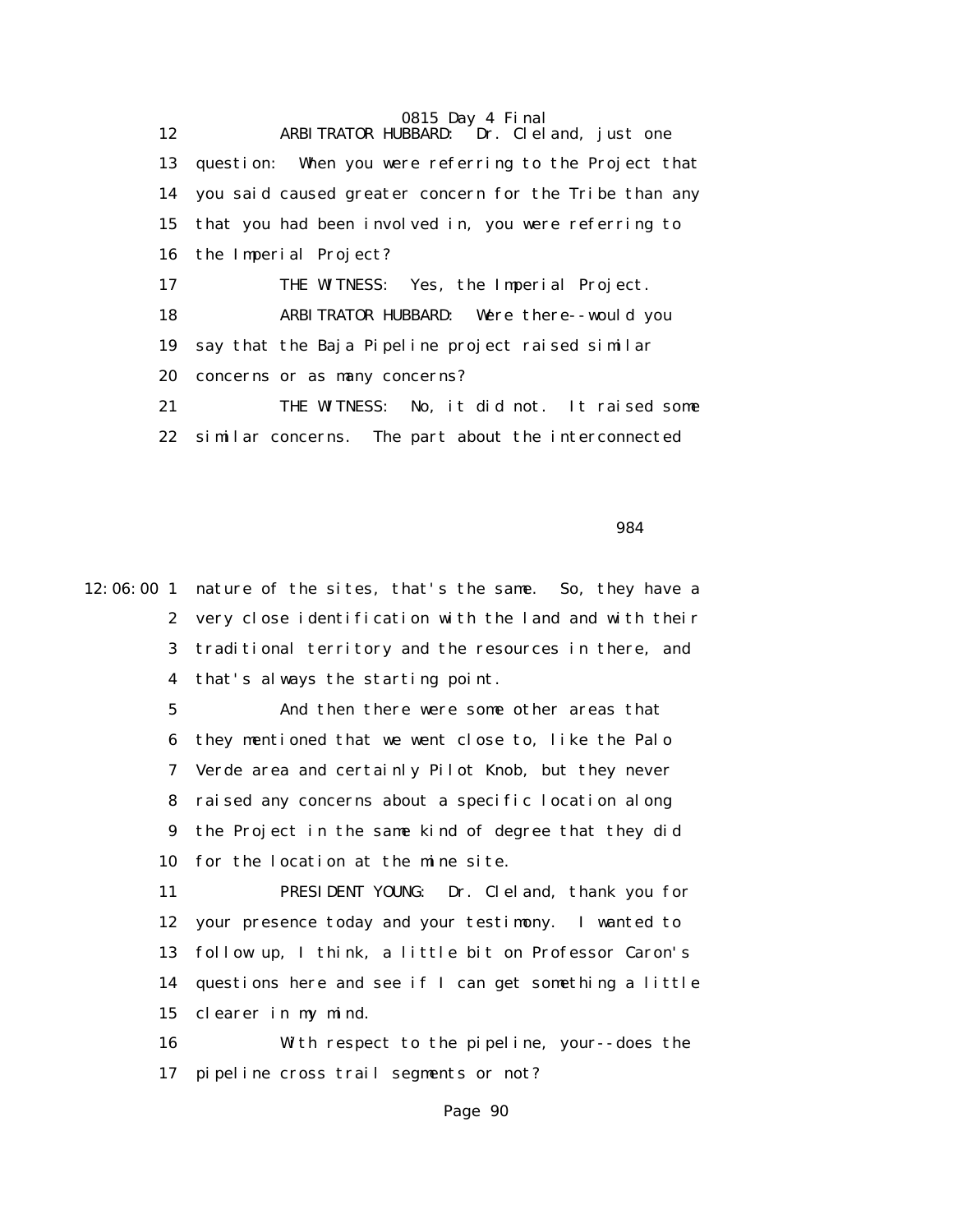18 THE WITNESS: Yes. The pipeline does impact

19 in a few locations trail segments.

20 PRESIDENT YOUNG: Thank you.

 21 But I think I understood your testimony to be 22 that they are not Trail of Dreams or Medicine Trail;

<u>985 - Johann Stein, amerikan besteht in den staatsmannen in de stein in de staatsmannen in de stein in de ste</u>

# 12:07:21 1 is that fair?

 2 THE WITNESS: Yes, we had no indication that 3 they are either Trail of Dreams or Medicine Trail. 4 PRESIDENT YOUNG: Does it come relatively 5 near Trail of Dreams or Medicine Trail such as you 6 have sort of--you can kind of visually observe 7 disturbances from the pipeline itself or not? 8 THE WITNESS: Well, I think it's fair to say 9 that the Trail of Dreams, in order to get from the 10 Indian Pass vicinity to Palo Verde Point, would 11 probably--the pipeline would probably have crossed it 12 at some point, but it has been pointed out that there 13 are breaks and disturbances. And since we tried hard 14 to stay in areas like that, my working assumption is 15 that we went across the Trail of Dreams at a point 16 where it had already been previously disturbed, so 17 there wasn't an impact to it. 18 And I must also say that the nature of the

 19 impacts of a pipeline are considerably different from 20 the nature of impacts of a mine site. A mine site is 21 operated 24 hours a day. Lots of noise, lots of, you 22 know, waste stockpiles piling up and left there, a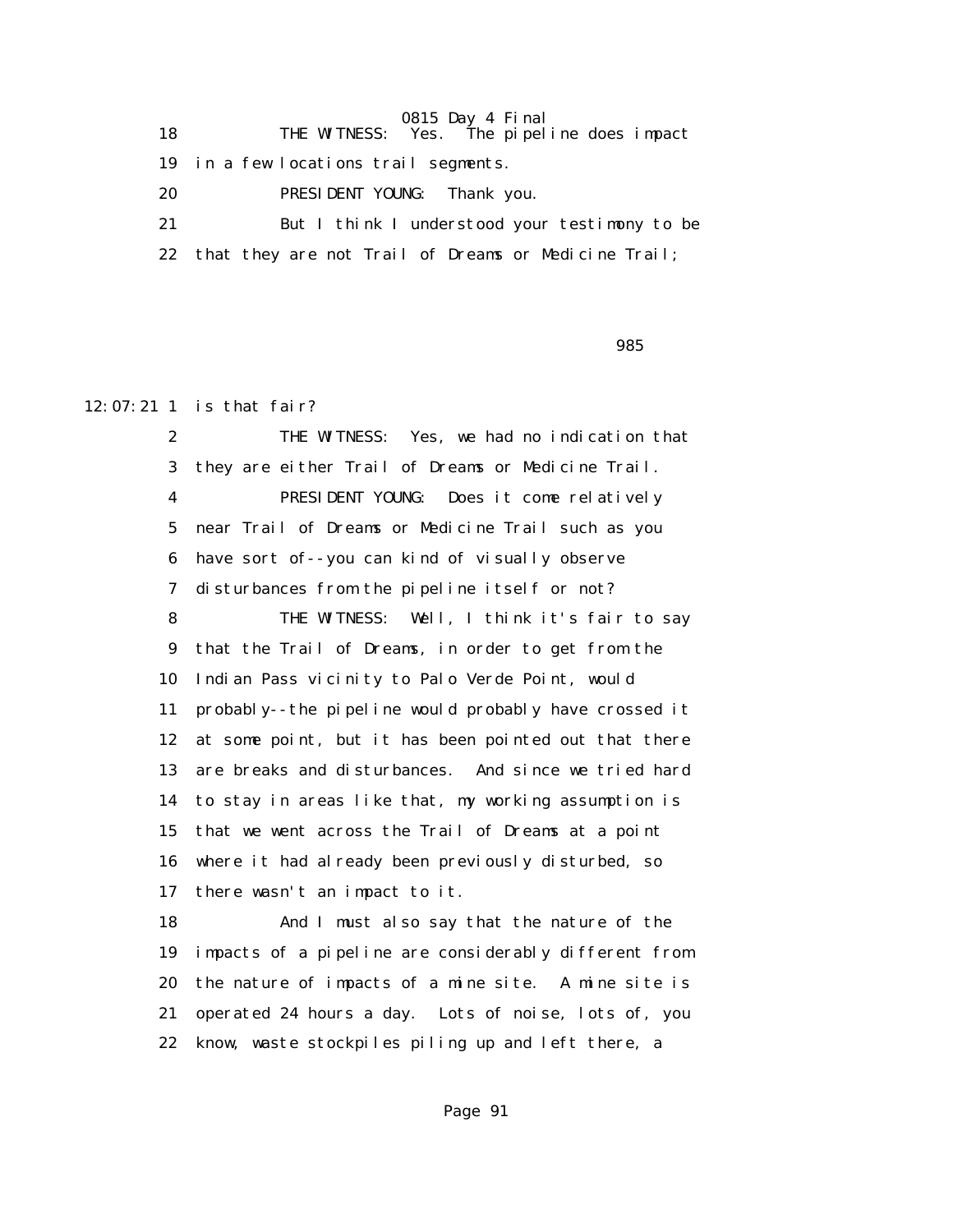<u>986 - Johann Stein, amerikan besteht in de staat 1986 - Stein Besteht in de staat 1986 - Stein Besteht in de s</u>

12:08:37 1 deep hole in the ground left, you know, unreclaimed.

 2 So, the pipeline it's required because of 3 FERC and other to do the best job they can to reclaim 4 the land and so on, so the nature of the impacts are 5 quite different, as well as the nature of the 6 resources that were impacted.

 7 PRESIDENT YOUNG: Let me pick up on one part 8 of your answer to that that I'm also slightly curious 9 about.

 10 Earlier in your testimony you talk about some 11 of these sites being no more significant--you don't 12 say no less significant, you used the term no more 13 significant than other sites. But what I'm trying to 14 get a sense of is, are the sites around the pipeline 15 of no more significance or less significance because 16 they are unimportant, or because they are already 17 disturbed? Could you get a sense of that from--I 18 mean, we recalled both in the testimony.

 19 THE WITNESS: I think we have--right, I think 20 both factors play into that kind of assessment because 21 certainly, you know, we come close to Pilot Knob, I 22 mean, within a mile or so of Pilot Knob, and you know

987

12:09:57 1 that's very significant, but we come very close to 2 Palo Verde Point, too, and that's very significant. 3 So, I think it was the nature there, the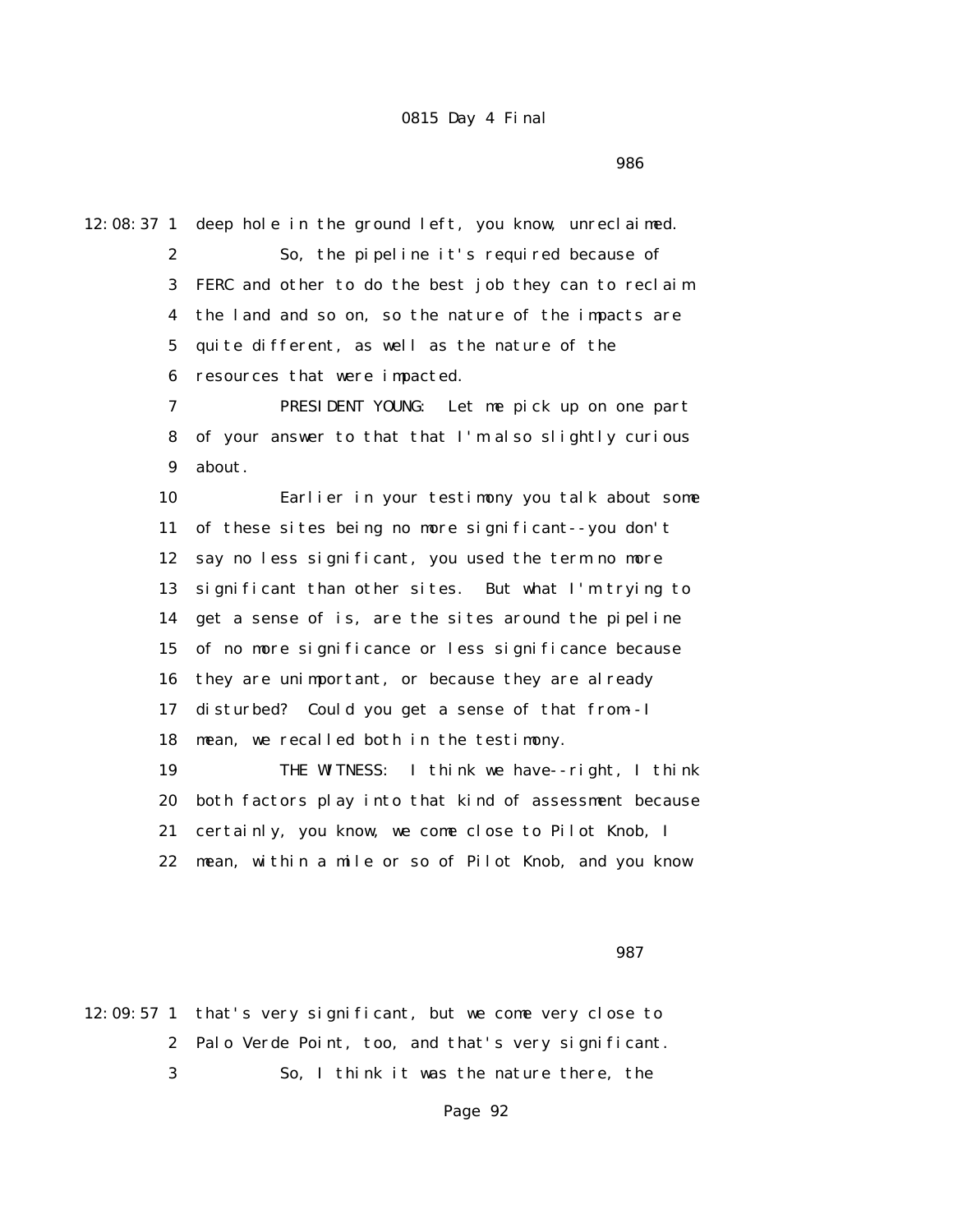4 nature of the impacts of the Project where around Palo 5 Verde Point we were going to be burying the line in 6 alluvium, so it was going to be--that's one of the 7 best places where you can reclaim the land, so, you 8 know, very quickly that scar in that area is going to 9 be gone. The scar across the desert is more long 10 lasting, but it's still very different from the nature 11 of the impact of a mine.

 12 PRESIDENT YOUNG: Let me also follow up on a 13 bit of testimonial evidence that counsel gave which I 14 had not really heard before, but intrigued me.

 15 Running through your reports, your successive 16 reports, there is some discussion about trying to 17 reconcile the historical record with Boma Johnson's 18 work and other archeological studies, as I understood 19 what you're saying, with what the Quechan nation had 20 been telling you.

 21 I'm a little curious about the process of 22 that, particularly if these were drawn on pieces of

en de la construcción de la construcción de la construcción de la construcción de la construcción de la constr

12:11:16 1 plywood and so forth. I mean, if you think a Magic 2 Marker is inaccurate, I suspect painting on plywood is 3 not overwhelmingly accurate.

4 How did you go through the process

5 reconciling these historical records with what the

6 Quechan nation had told you?

7 THE WITNESS: Right.

 8 PRESIDENT YOUNG: And I don't mean it. Maybe 9 they told you something quite different, and maybe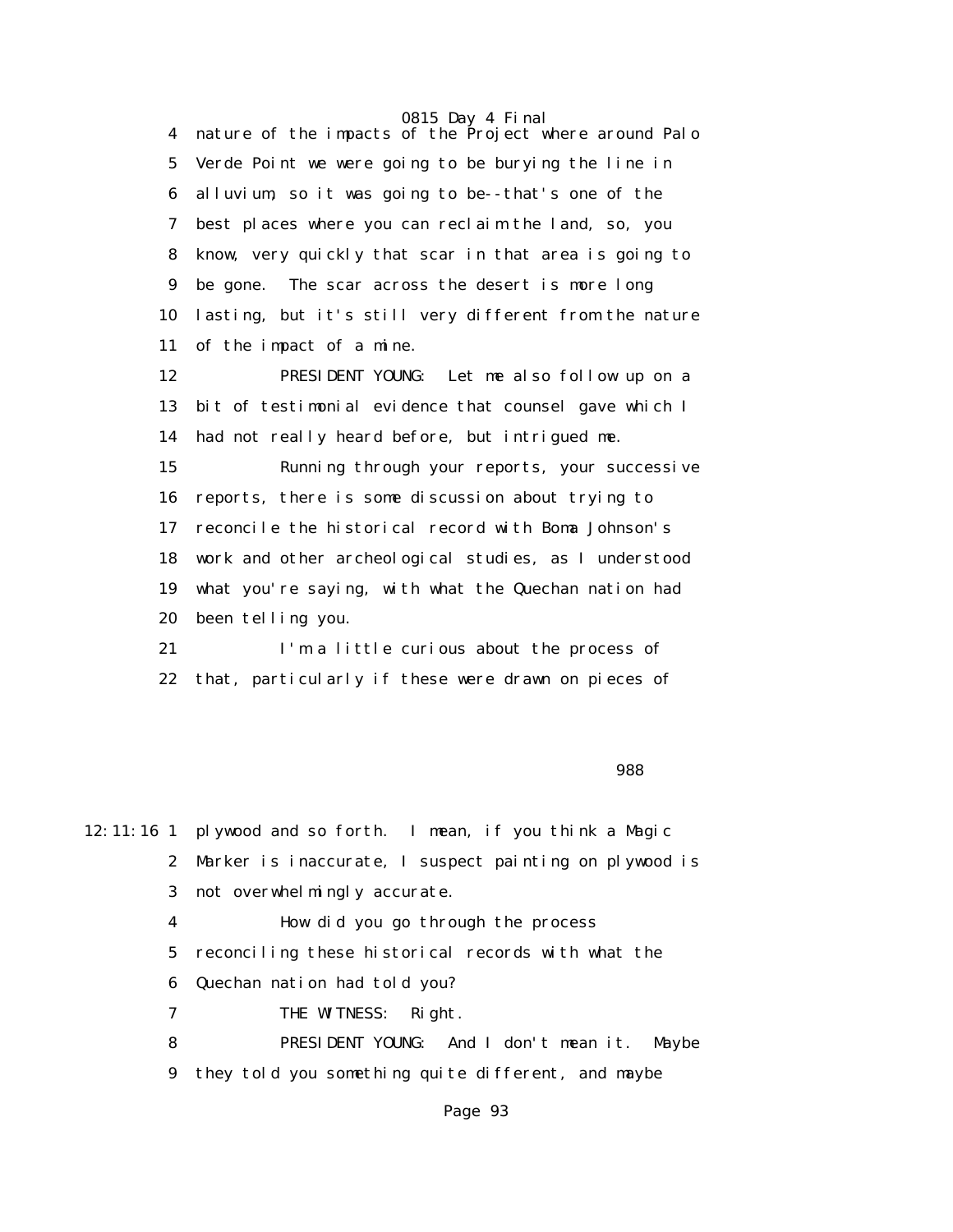0815 Day 4 Final 10 counsel is just deluding me here, but whatever, how 11 did you communicate with them and how did that 12 reconciliation process work? 13 THE WITNESS: Well, first of all, I want to 14 start by saying that it's our--it's required under 15 Federal regulations to report the information that's 16 provided by the Native Americans. As you're well 17 aware, I'm sure, there has been such a long history of 18 relations between the U.S. Government and the dominant

 19 culture of Native Americans, that in the past very 20 often Native American testimony has been ignored, and 21 the Federal Government has made a concerted effort

22 over the past two decades to try to rectify that

en de la construction de la construction de la construction de la construction de la construction de la constr

12:12:30 1 situation, so the laws are, you know, very clear that 2 the Native American point of view has to be taken into 3 account. So, that's just a preface of the remarks.

> 4 But in terms of your actual question, we met 5 many times with the Quechan. They, on many occasions, 6 said that the Trail of Dreams goes through the mining 7 process area. On at least one occasion, they were in 8 the field, and they pointed to a place on the ground 9 and said this is the Trail of Dreams.

> 10 So, that's mappable archaeologically, so we 11 can identify specifically where that location is, and 12 so that was the process we went through to get from 13 the Board of the general routes to a specific location 14 useful for an impact assessment.

15 PRESIDENT YOUNG: So, they actually went out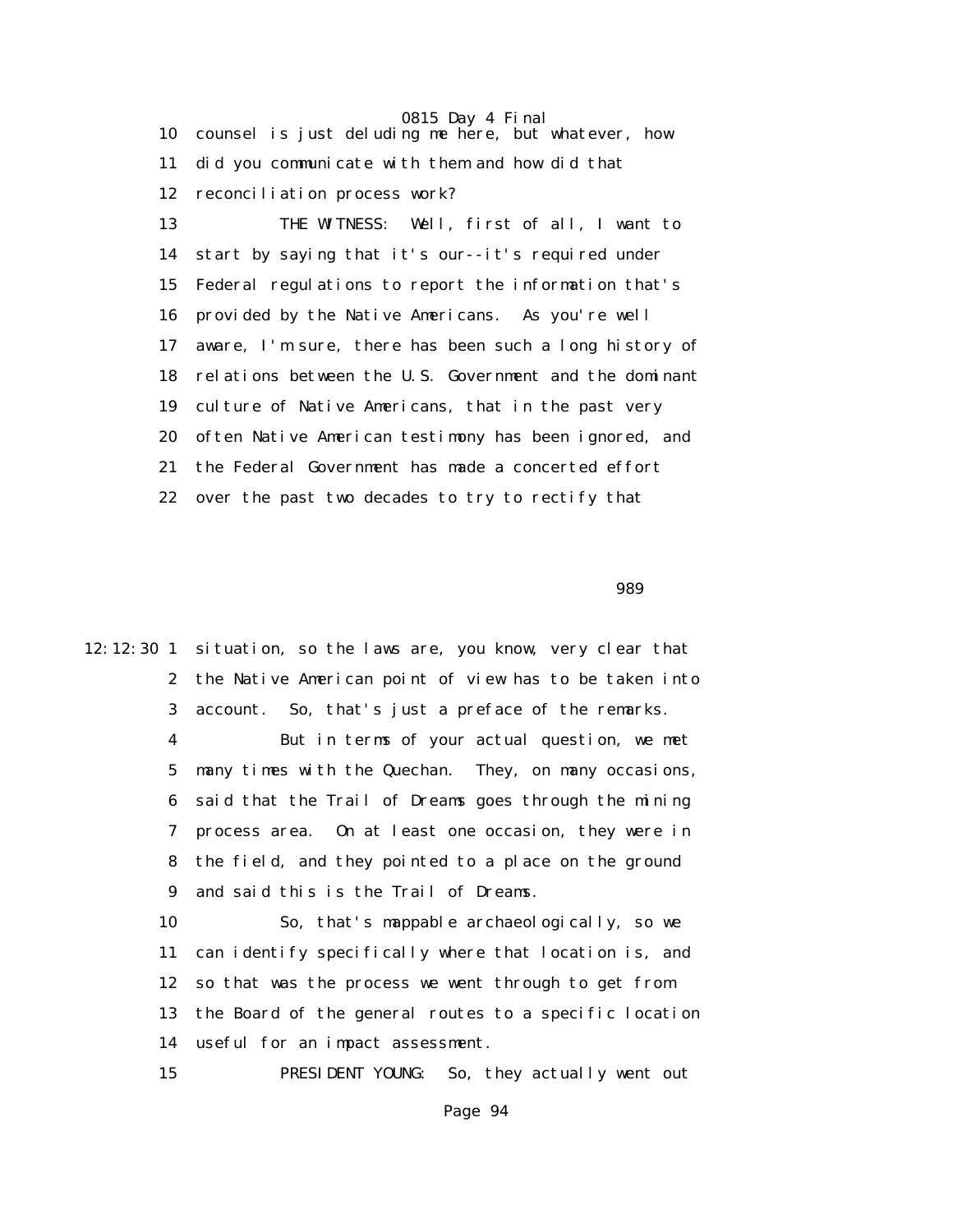0815 Day 4 Final 16 in the field with you just on one occasion, or were 17 they with you more? 18 THE WITNESS: Well, we had Native American 19 monitors out for the entire two months we were there. 20 PRESIDENT YOUNG: From the Quechan? 21 THE WITNESS: Yes, from the Quechan. 22 But in terms of times that they pointed to a

en de la construction de la construction de la construction de la construction de la construction de la constr

12:13:45 1 place on the ground and said this is the Trail of 2 Dreams, that would have been a more limited number. 3 Maybe one or two. I don't have specific recollection. 4 PRESIDENT YOUNG: Okay. Thank you. 5 THE WITNESS: They were very clear as to it 6 going through the mining process area on several 7 occasions and not in the field as well. 8 PRESIDENT YOUNG: Thank you very much. We 9 appreciate your presence here. You are excused, thank 10 you. 11 THE WITNESS: Thank you. 12 (Witness steps down.) 13 PRESIDENT YOUNG: Counsel, I take it you have 14 no more witnesses you want to call at this point, but 15 rather want to start your summation, but would like to 16 do that this afternoon; is that correct? 17 MR. GOURLEY: That's correct. 18 PRESIDENT YOUNG: Okay. So, we will adjourn, 19 then, until 2:15. Thank you. 20 MR. GOURLEY: Thank you. 21 (Whereupon, at 12:15 p.m., the hearing was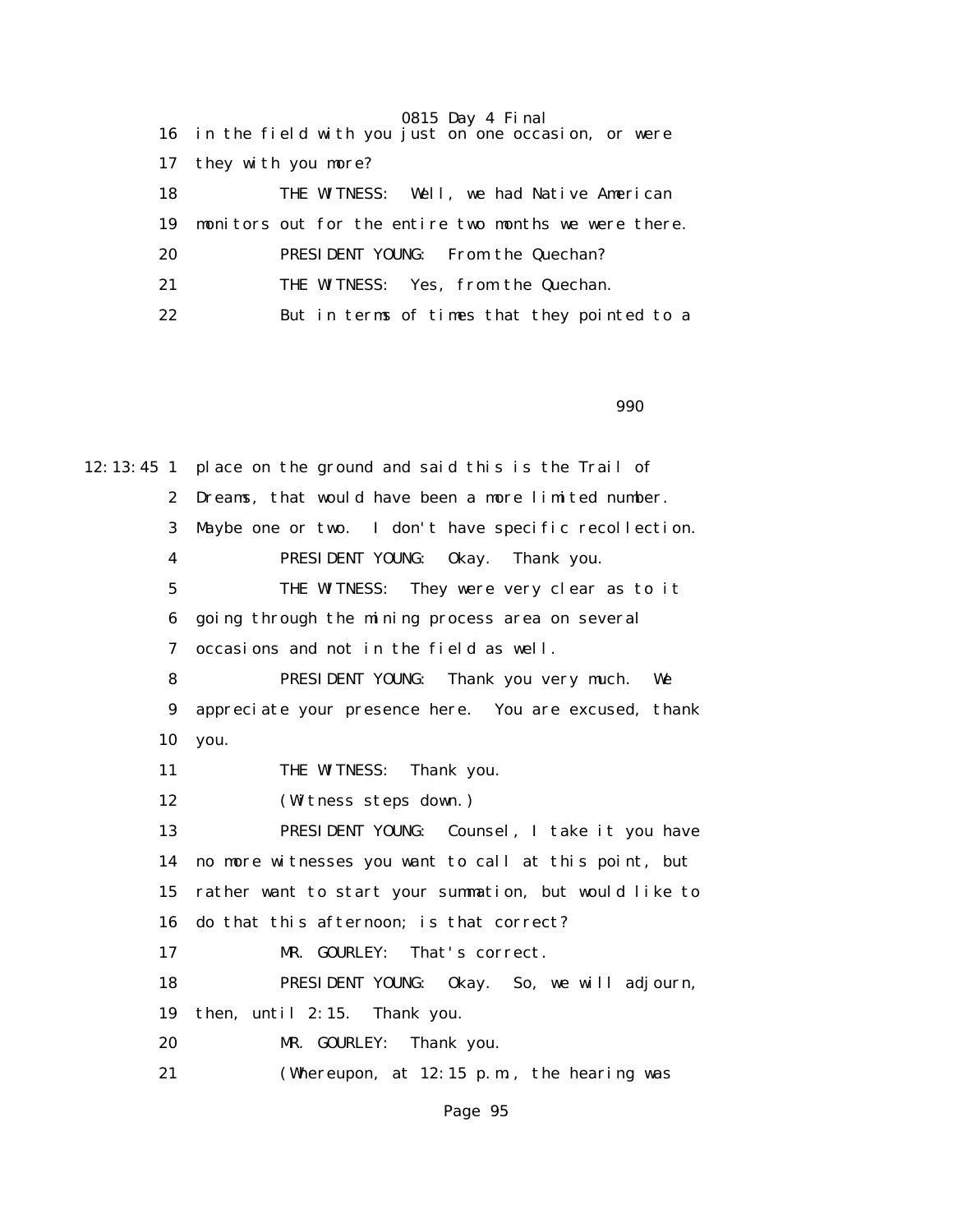0815 Day 4 Final 22 adjourned until 2:15 p.m., the same day.)

1 **AFTERNOON SESSION**  2 MR. McCRUM: Mr. President and Members of the 3 Tribunal, we would be ready to start. 4 PRESIDENT YOUNG: Okay, thank you. 5 We will reconvene the hearing and turn the 6 time over to Claimant. Claimant has two hours and 36 7 minutes. 8 MR. McCRUM: Thank you. 9 FACTUAL PRESENTATION BY CLAIMANT 10 MR. McCRUM: Mr. President, Members of the 11 Tribunal, on behalf of Claimant, Glamis Gold, we would 12 like to begin this presentation by expressing our 13 appreciation for the opportunity we have had this week 14 to appear before you for the time that you have put 15 into addressing these issues in the evidentiary 16 portion of our case. 17 That evidentiary phase has now concluded, as 18 there will be no further live witnesses testifying for 19 either the United States or Glamis regarding the 20 contested factual issues in the case. 21 And there are a lot of contested factual 22 issues in this case, but there is one thing that we

 $992$ 

14:22:32 1 agree on with the United States, and that is that this

#### $\sim$  991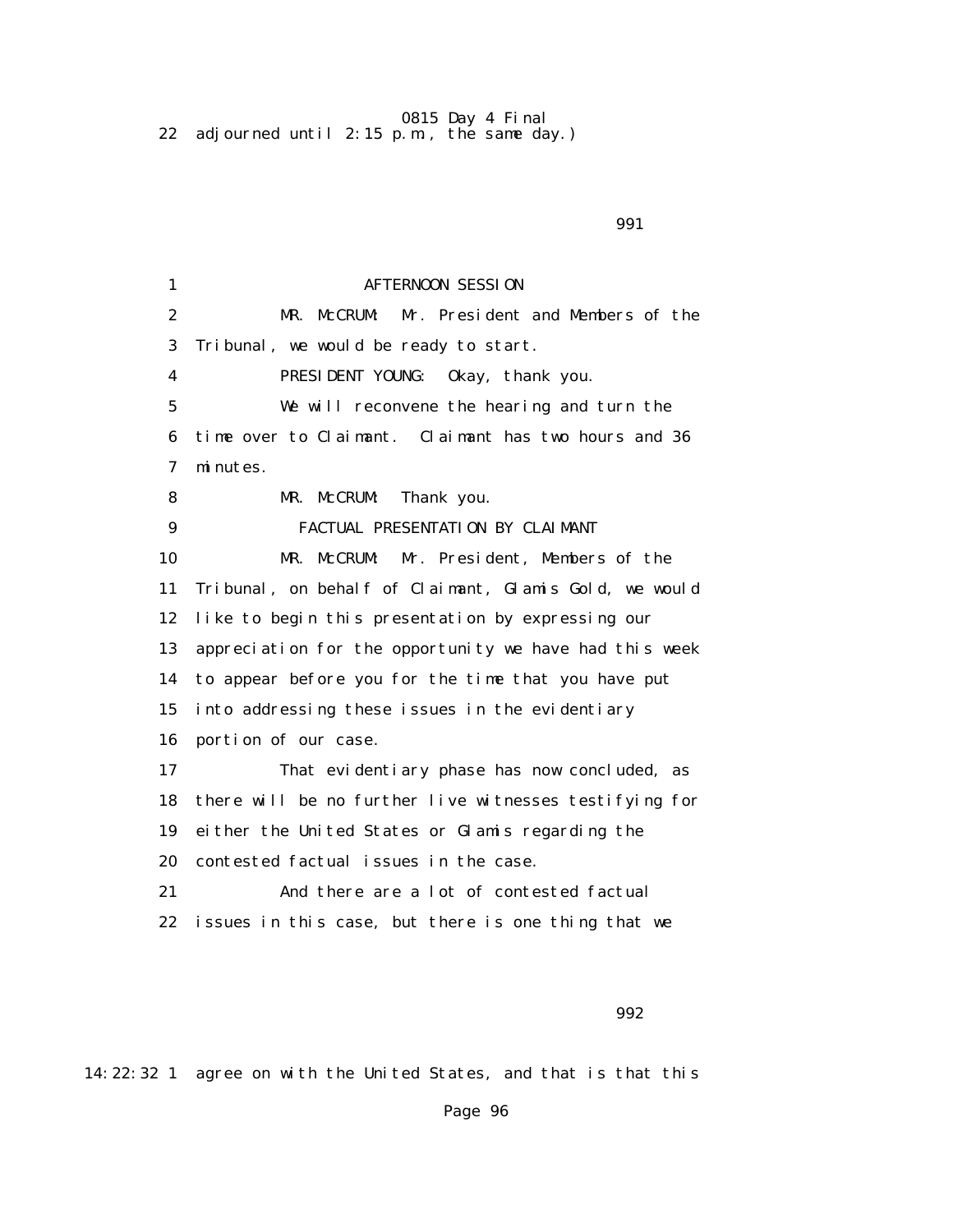0815 Day 4 Final 2 is a very important case. We share that view with the 3 United States.

 4 As was the case with the Memorials, the 5 witness testimony has underscored that the parties 6 strongly disagree about the nature of the fundamental 7 factual issues in this case, and part of the 8 Tribunal's task will be to sort out these factual 9 disagreements so that it can then, in turn, evaluate 10 how the legal standards of Articles 1105 and 1110 11 apply.

 12 We will, of course, be discussing those 13 parameters and their application to these facts as 14 part of our closing remarks in September, as planned, 15 and I suspect that you will be hearing a lot about 16 those issues from the Respondent tomorrow. 17 But, before we begin that next phase in 18 September, we would like to review some of the 19 problems in the way the Respondent has characterized 20 and presented facts in the past in this case which, in 21 turn, drive the way it characterizes and presents the 22 law.

en 1993 - Santa Carolina de Santa Carolina (n. 1993).<br>1993 - Johann Stein, polític estadounidense (n. 1993).

| $14:23:48$ 1 | In short, the testimony that we have heard              |
|--------------|---------------------------------------------------------|
|              | 2 this week has cast into sharp relief a number of      |
|              | 3 factual inaccuracies or, at a minimum, exaggerations  |
|              | 4 that the United States has relied upon in the past to |
|              | 5 support its position.                                 |
|              |                                                         |

6 In Respondent's opening statement,

7 Mr. Clodfelter argued that Glamis's only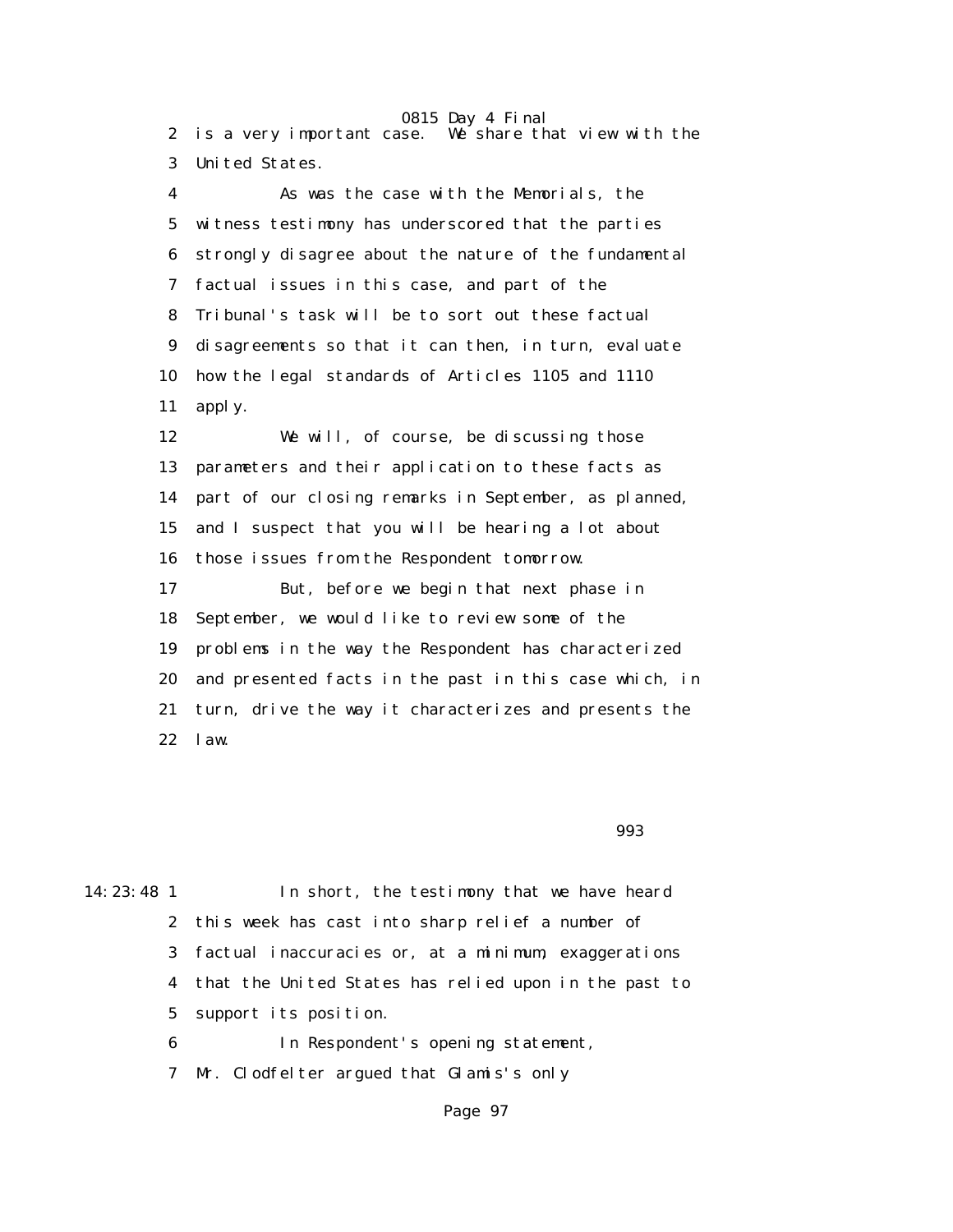8 motivation--indeed, the only possible motivation--for 9 raising cultural resource issues in the context of 10 other land development projects in the California 11 Desert is to discredit the Quechan Tribe. This 12 assertion is offensive to us; and, more importantly, 13 it is wrong.

 14 The Government's statements and misstatements 15 regarding cultural resources were the lynchpin for the 16 Interior Department's unlawful denial of Glamis's Plan 17 of Operations on January 17, 2001, and they were the 18 basis for California's discriminatory regulations and 19 the statute aimed at targeting the Imperial Project, 20 and they remained a substantial part of the 21 Government's argument that Glamis lacked reasonable 22 investment-backed expectations because of the cultural

 $\sim$  994

14:25:06 1 resources in the California Desert.

 2 Yet, despite numerous other major land 3 development projects on or in immediate proximity to 4 the map route of the Xam Kwatcan Trail and the 5 arbitrariness that the Government approvals have 6 demonstrated, and despite the repeated instances of 7 discrimination against the Imperial Project on the 8 basis of cultural resource considerations, the 9 Government would seek to foreclose this Tribunal from 10 considering the cultural resource issues. 11 The fact is that the United States should 12 have solved this controversy by affording Glamis Gold,

13 Limited, reasonable compensation for its vested and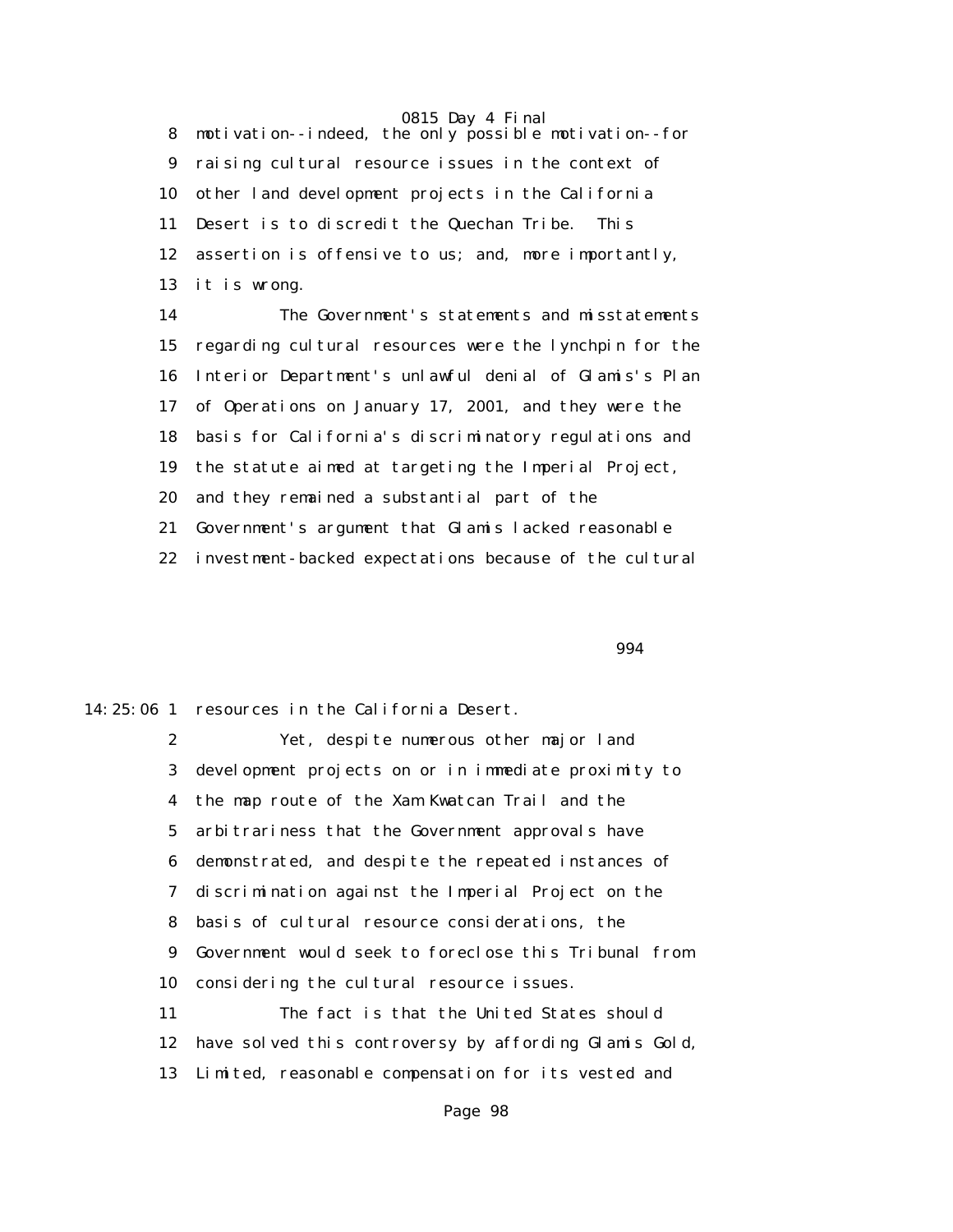14 valuable property interests back in 2002 or 2003. The 15 Government's refusal to do so then, and its continued 16 refusal to do so today, notwithstanding the 17 compensation requirements of NAFTA, is the reason the 18 Quechan Tribe representatives regrettably have been 19 subjected to expending their resources to monitor, 20 submit briefs in this NAFTA proceeding. It is the 21 Government's actions and inactions which are at the 22 heart of this controversy.

995

14:26:25 1 The Government's factual exaggerations, 2 however, are not limited to the cultural resource 3 issues. They have pervaded the Counter-Memorial and 4 the Rejoinder, and we expect they will be present in 5 the presentation by the Government tomorrow, which 6 will occur without the benefit of sworn, qualified 7 expert witnesses. They affect the Government's 8 discussion of the measures, the existing regulatory 9 environment, the nature of Glamis's vested property 10 rights, and the extent of the deprivation that Glamis 11 has suffered. Our goal in this presentation this 12 afternoon is just to highlight several examples of 13 these exaggerations that we take issue with. 14 We greatly appreciate the interest and 15 patience of the Tribunal during this long week. It is 16 only Wednesday, but it seems much longer. We will be 17 brief in this final presentation this afternoon and 18 provide a more detailed presentation at the planned 19 closing argument in mid September.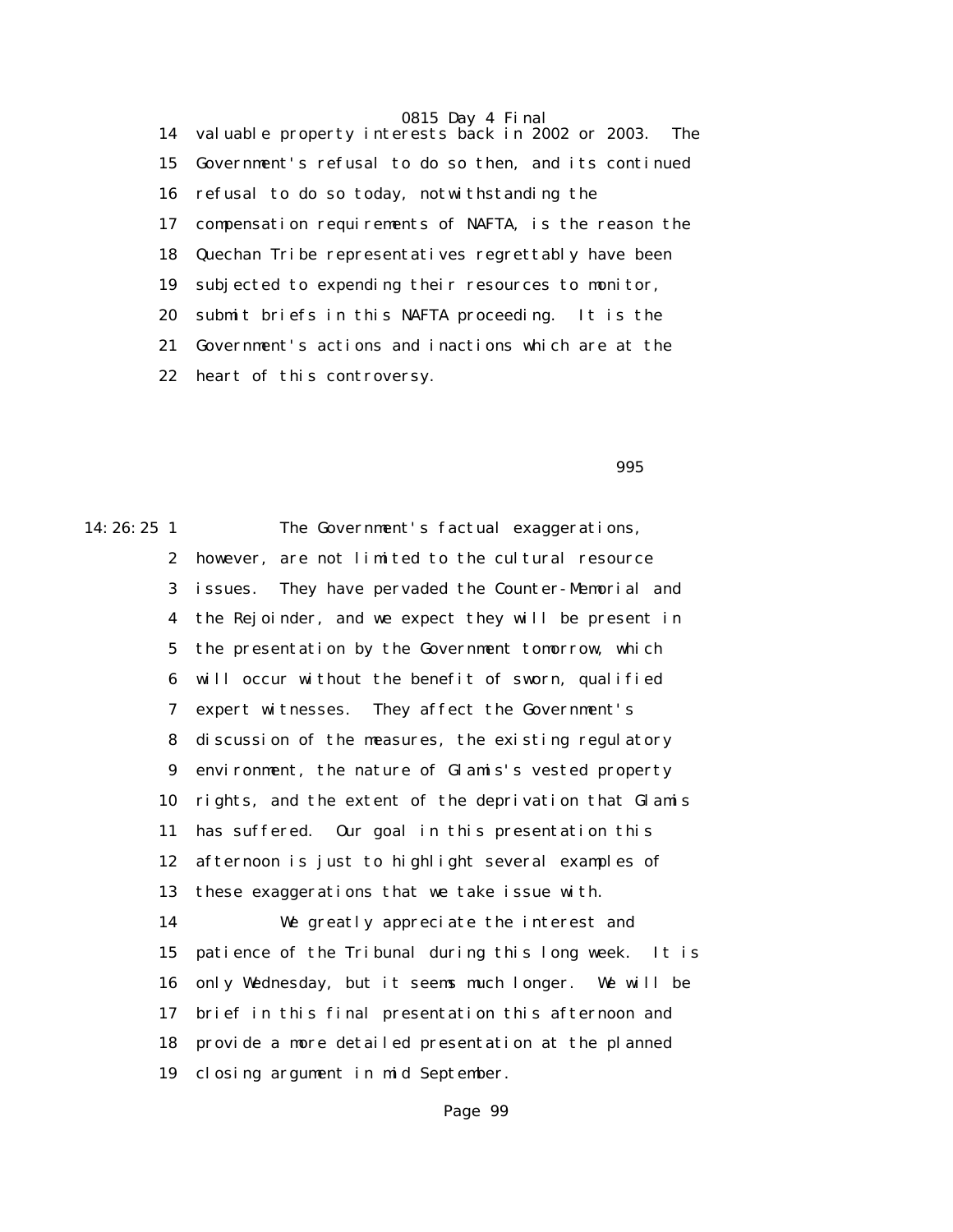20 I would like to stand up at this point and go

21 through our PowerPoint slides.

22 One of the fundamental issues in the

en de la construction de la construction de la construction de la construction de la construction de la constr

14:28:06 1 background of this case, which Ms. Menaker 2 acknowledged as a relevant issue from her perspective 3 in the opening, concerns the reasonable expectations 4 that Glamis may have had regarding mining in the 5 California Desert Conservation Area. The expert 6 reports and uncontested testimony of Mr. Tom 7 Leshendok, a former BLM senior official, described the 8 common practice of open-pit mining for gold and other 9 minerals without complete backfilling in the 10 California Desert Conservation Area and throughout 11 California and throughout the basin and range, 12 geologic province of the Western United States. The 13 United States has failed to present a single Interior 14 Department official to rebut any of these points. 15 The uncontested testimony of Kevin McArthur, 16 Chief Executive Officer of Goldcorp/Glamis Gold, 17 Limited, an individual responsible for over 9,000 18 employees, described his successful experiences 19 operating the Picacho Mine at the base of the Picacho 20 Peak, and the Rand Mine, both in the California Desert 21 Conservation Area.

22 Those issues are largely uncontested

 $\sim$  997  $\sim$  997  $\sim$  997  $\sim$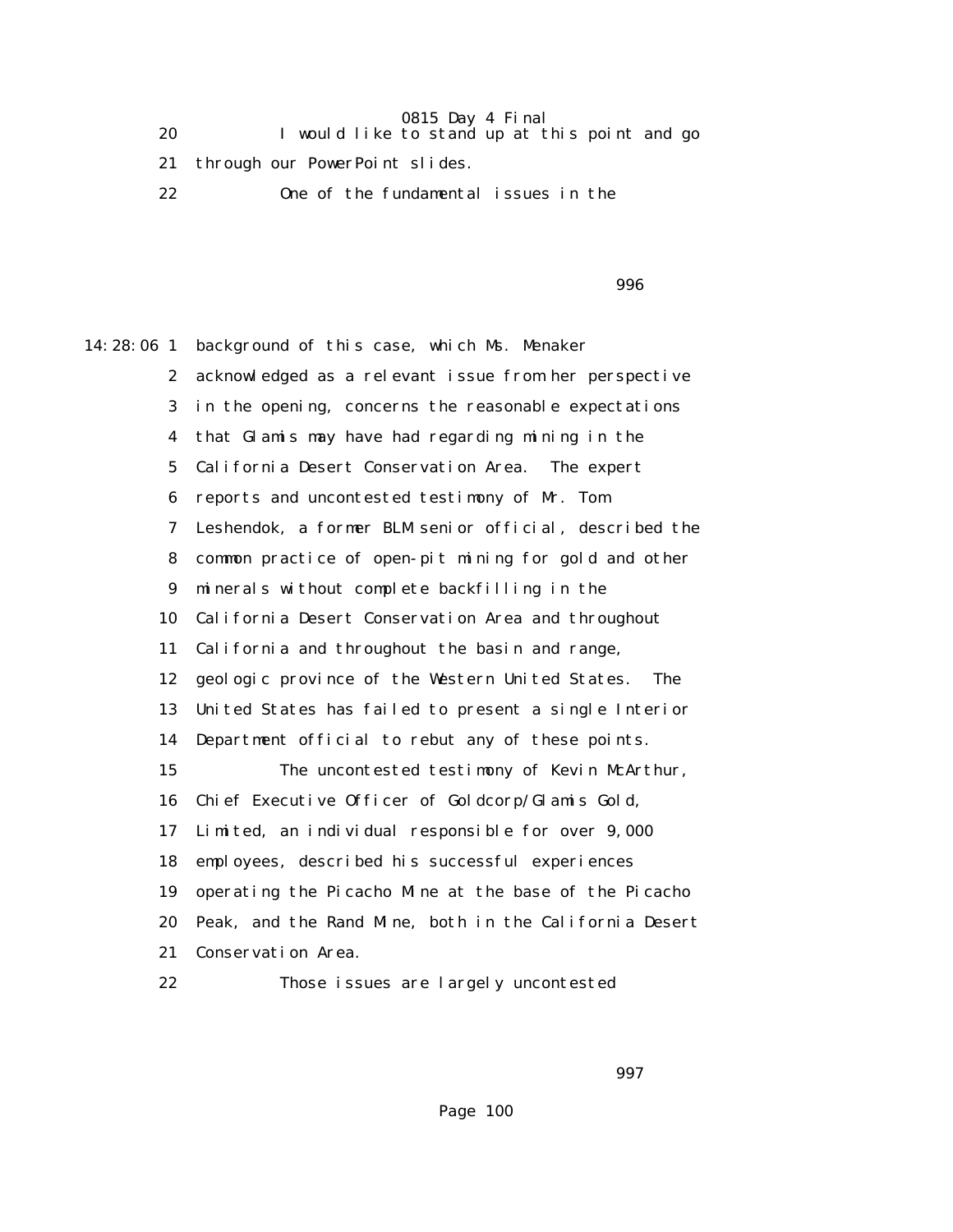| 14:29:34 1              | regarding the nature of open-pit mining throughout the   |
|-------------------------|----------------------------------------------------------|
| $\boldsymbol{2}$        | relevant region. That leads us into the reasonable       |
| 3                       | expectations in the context of cultural resources.<br>We |
| $\overline{\mathbf{4}}$ | turn to an example from the United States                |
| $\mathbf{5}$            | Counter-Memorial filed in September 2006 where the       |
| 6                       | assertion was made at page 61 that sacred sites in the   |
| 7                       | Imperial Project claims were "well documented long       |
| 8                       | before Glamis located its mining claims." We believe     |
| 9                       | that the sworn witness this week and the record of       |
| 10                      | this case fails to support this assertion.               |
| 11                      | Dr. Cleland acknowledged just this morning that the      |
| 12                      | 1986 Woods Report identified 16 Quechan Creation         |
| 13                      | Myth-related sites, including Picacho Peak and Pilot     |
| 14                      | Knob, but nothing within several miles of the Imperial   |
| 15                      | Project Site.                                            |
| 16                      | The map that bears on this is the map three              |
| 17                      | of the myth-related locales from the 1986 Woods          |
| 18                      | Report, which was prepared under contract with the       |
| 19                      | Bureau of Land Management in 1986 and was based on       |
| 20                      | extensive Native American consultations which were       |
| 21                      | referenced.<br>The author of that report, Mr. Woods, has |
| 22                      | continued to be a consultant with the United States      |

en 1998 en 1998 en 1998 en 1998 en 1998 en 1998 en 1998 en 1998 en 1998 en 1998 en 1998 en 1998 en 1998 en 19

14:31:08 1 through 2002, as reflected in his role in the Baja 2 Pipeline review. He characterized the Native American 3 consultations that preceded this map as having been 4 based on massive studies, consideration of all 5 available ethnographic literature available at that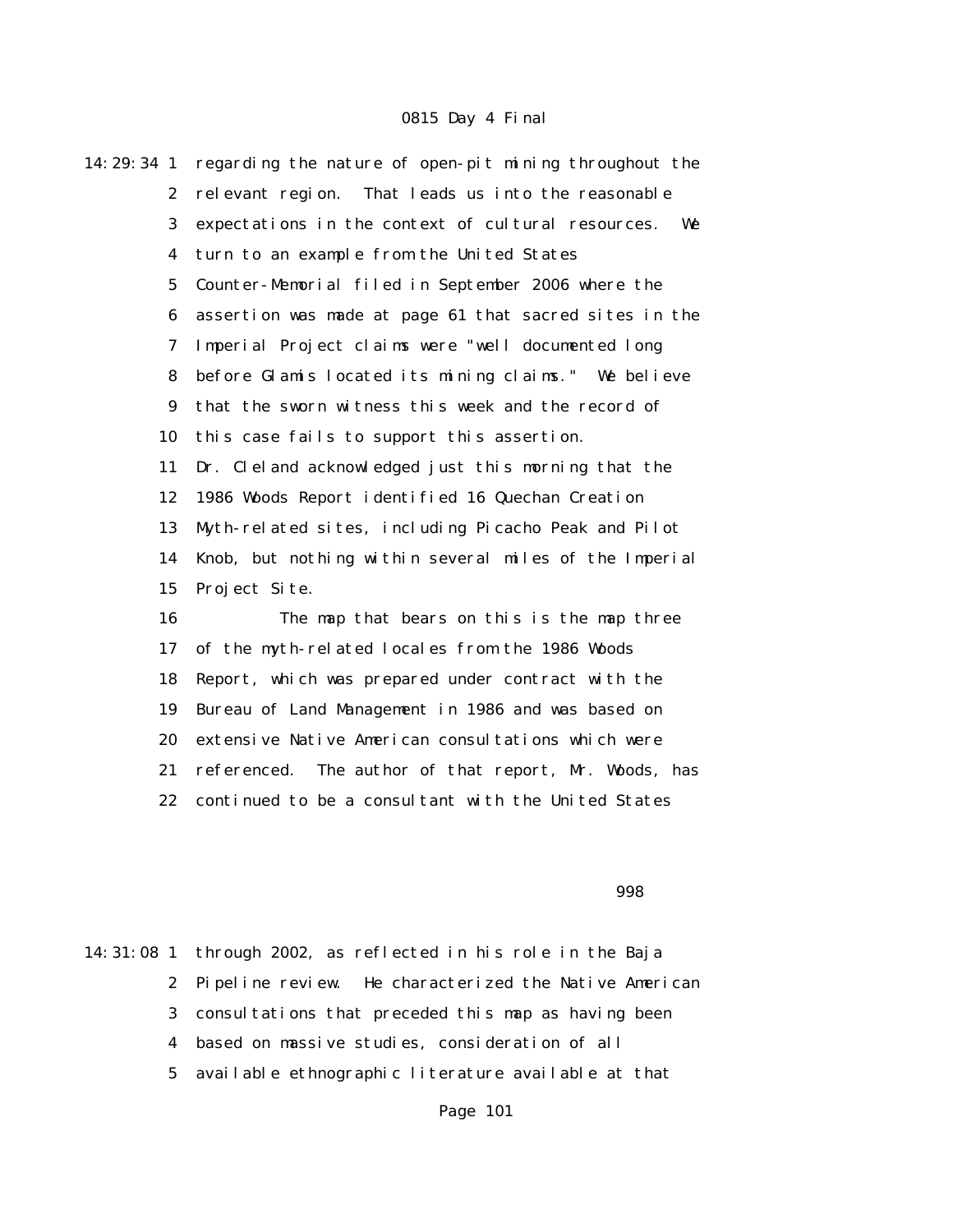6 time.

 7 This particular map, to our knowledge and 8 through the evidentiary phase of this proceeding, is 9 the only known mapped route of the Xam Kwatcan Trail 10 as of 1986, immediately, shortly before the time when 11 Glamis proceeded with its investments in the 12 California Desert for the Imperial Project. 13 This particular map shows that the Imperial 14 Project lies a number of miles east of the known route 15 of the Xam Kwatcan Trail. It is also the closest 16 myth-related locale identified on this map in the 17 context of the Imperial Project is Picacho Mine, 18 several miles to the east. And at that particular 19 site is where the Picacho Mine operated at the base of 20 Picacho Peak without controversy, as Mr. McArthur has 21 testified, because he was the mine manager of the 22 Picacho Mine, which was the first mine, the first

999

14:32:37 1 producing mine, that Glamis Gold, Limited, carried 2 out. There are no other--there are 16 other Quechan 3 myth-related locales identified through this region. 4 No other are closer to the Imperial Project than this. 5 Investments are made based on known available 6 information. This is information that was associated 7 or carried out pursuant to a BLM contract at a time 8 right after the California Desert land-planning 9 process had been carried out pursuant to direction of 10 the U.S. Congress in the Federal Land Policy and 11 Management Act of 1976.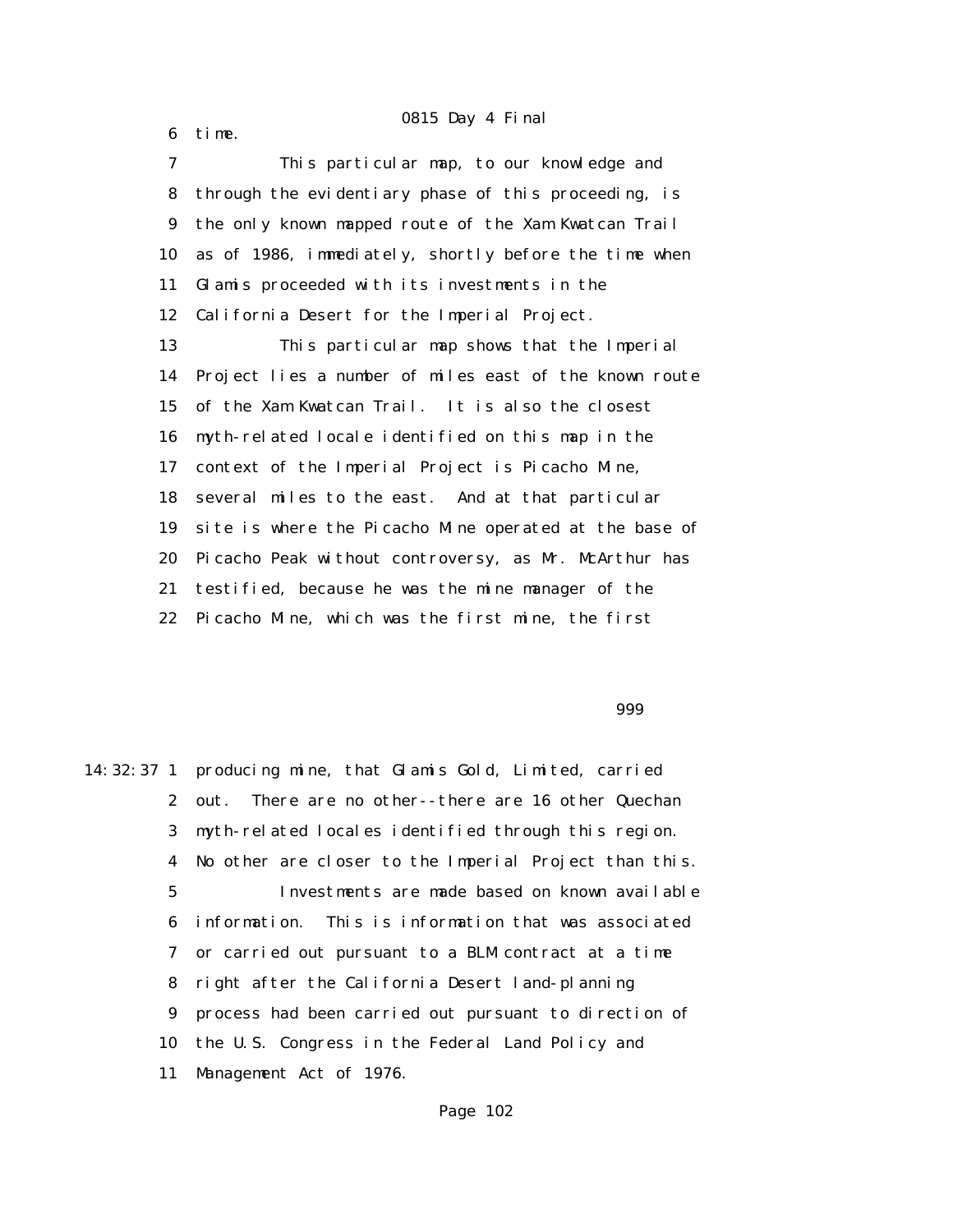0815 Day 4 Final 12 Another map that bears on this, which has 13 been discussed and presented with sworn testimony of 14 witnesses this week is the map entitled "Native 15 American Areas of Concern," which is based on a map 16 prepared by BLM officials in the late 1970s pursuant 17 to a congressional directive in the Federal Land 18 Policy and Management Act of 1976. It was based upon 19 consultation with Native American representatives. It 20 identifies in dark gray areas of very high Native 21 American concern and in light gray as areas of high 22 concern. The Imperial Project, it is undisputed after

1000 minutes and the state of the state of the state of the state of the state of the state of the state of the state of the state of the state of the state of the state of the state of the state of the state of the state

14:34:13 1 the witness phase of this case, is outside either of 2 those previously designated areas as designated by the 3 Bureau of Land Management.

> 4 That particular map played a role in BLM's 5 land-use planning, which was carried out pursuant to 6 congressional directive of the Federal Land Policy and 7 Management Act and resulted in the 1980 California 8 Desert Conservation Plan. That plan was implemented 9 pursuant to a notice and comment process, and that 10 plan became the basis for BLM's recommendations to the 11 U.S. Congress of what lands in this vast region of 12 25 million acres would be designated by statute or 13 permanent preservation and protection for 14 environmental and Native American cultural values. 15 Those Native American cultural values were not ignored 16 at that time. They were fully considered in the BLM 17 plan as well as the recommendations to Congress, and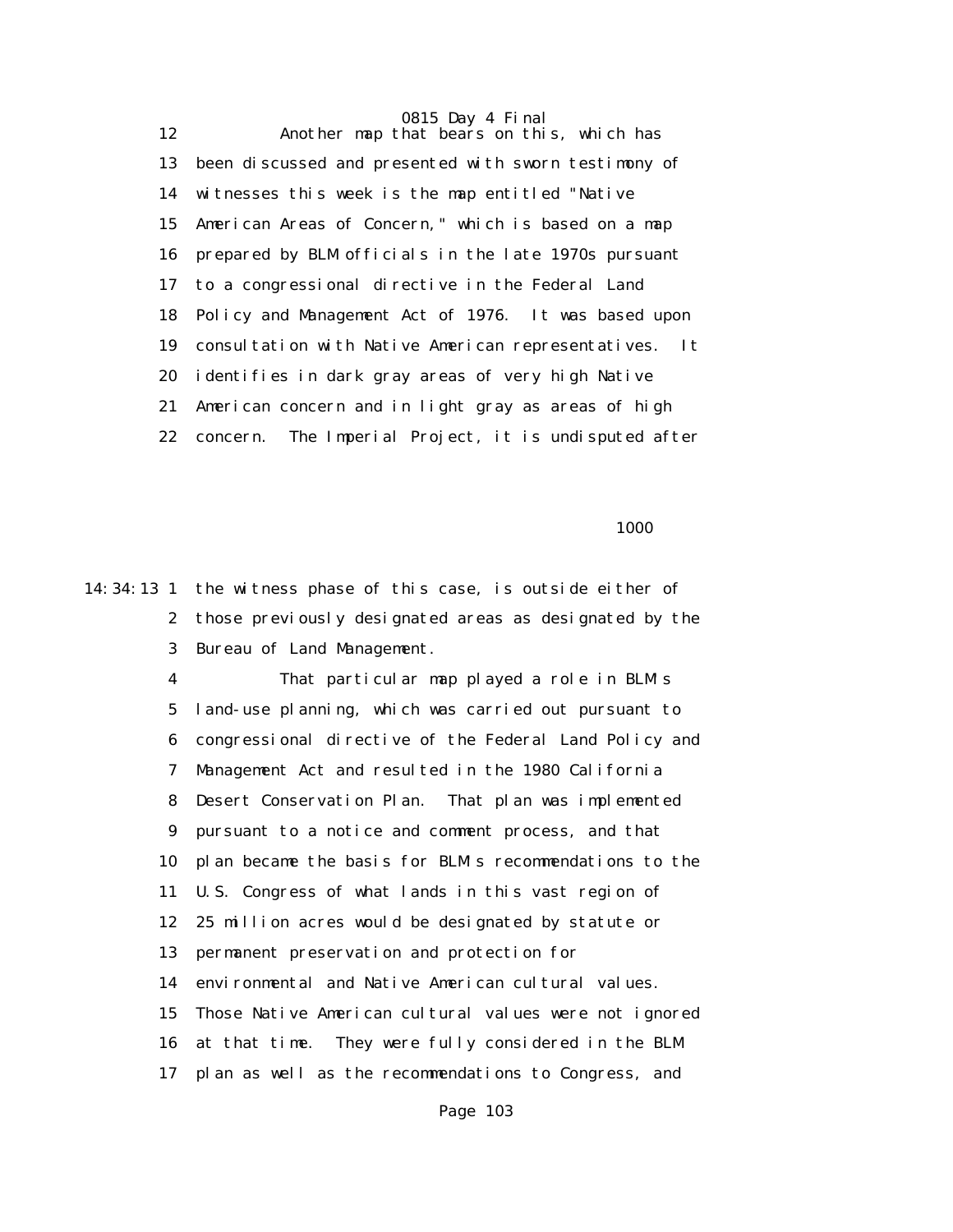18 they were considered in the legislation that Congress 19 enacted in 1974, which became the California Desert 20 Protection Act. 21 We turn again to an assertion by the United

22 States in this case on page 72 of the Counter-Memorial

#### 1001

14:35:44 1 from September 2006. We have the assertion that no 2 other CDCA, California Desert Conservation Area, mine 3 had a significant impact upon Native American cultural 4 and spiritual resources as did the proposed Imperial 5 Project. The Imperial Project is the only mine in the 6 CDCA that would have caused a significant adverse 7 impact--even after mitigation measures were 8 implemented--on historic cultural resources and native 9 cultural resources. 10 This particular assertion, we believe, has 11 been refuted by the testimony of Dr. Lynne Sebastian 12 and, in particular, as an example by this map 13 attachment 5-A of one of Dr. Sebastian's report 14 submissions, which reflect the documentation by 15 Government-sponsored cultural resource surveys of 16 extensive Native American trails and archeological 17 sites in the heart of the Mesquite Mine area, which is 18 approximately 10 miles away from the Imperial Project 19 in Imperial County in the California Desert 20 Conservation Area. 21 Some of these trails, as Dr. Sebastian

22 testified, such as 1881, which you saw photographs of,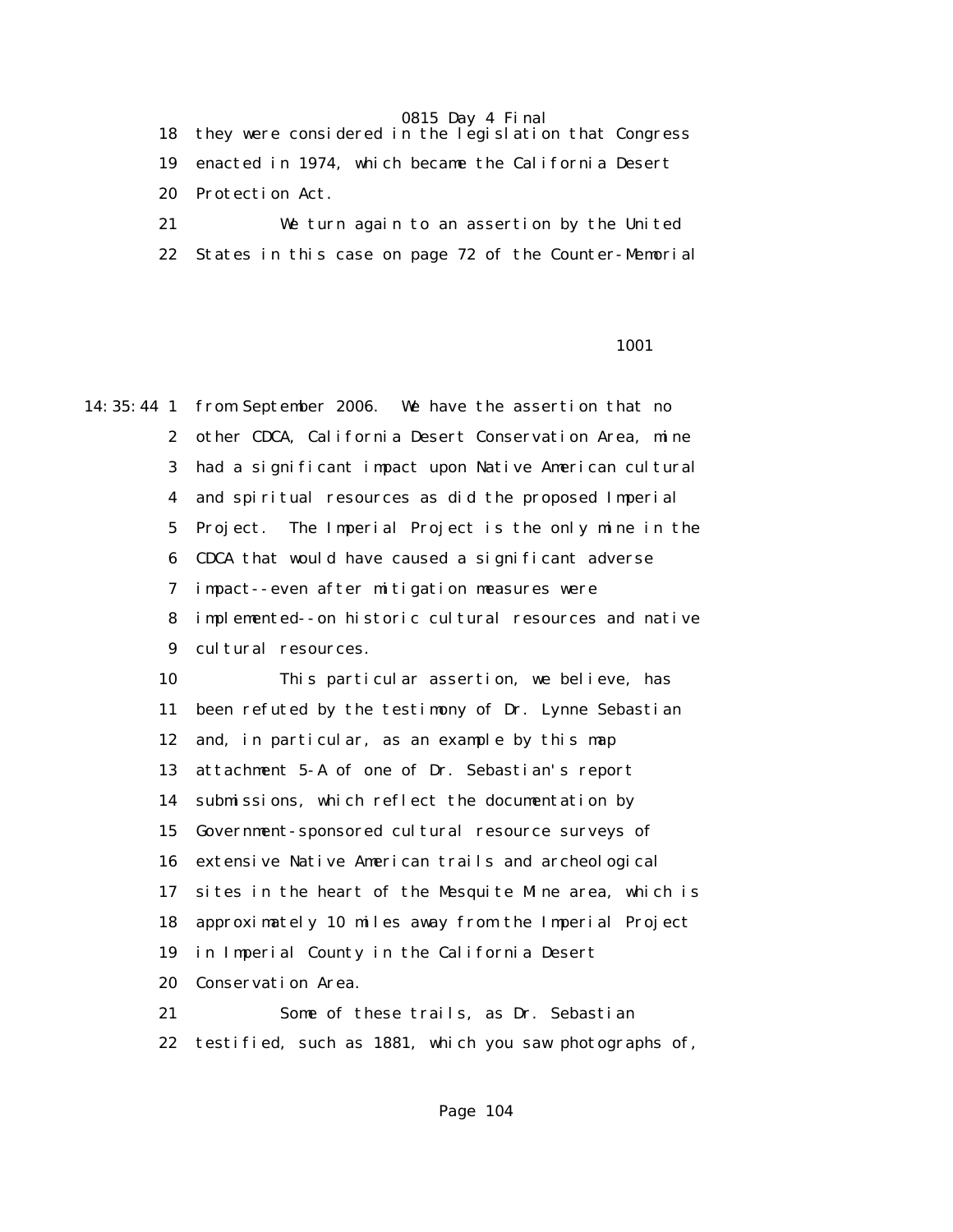1002 and 1002

14:37:18 1 are quite lengthy, extending through this region quite 2 lengthy identified on the ground, and were determined 3 to be eligible for the National Register of Historic 4 Places.

> 5 The particular trail feature in blue has been 6 mentioned at length in these proceedings, runs through 7 the mine area in question as well as through the new 8 Mesquite Landfill that was approved by the BLM in 9 1996, was reaffirmed by BLM in 2002, and upon which 10 ground breaking construction activities for one of the 11 largest landfills in the United States has commenced 12 this year in 2007.

> 13 As you have heard testimony from Kevin 14 McArthur and Mr. Leshendok, this landfill will have of 15 capacity of 100 years, will reach a height after this 16 solid waste is placed on the desert landscape of up to 17 400 feet tall, covering four square miles, two to 18 three miles in length, far larger than the proposed 19 Imperial Project. And the Mesquite Mine itself is 20 larger than the proposed Imperial Project. 21 As you also heard from Dr. Sebastian, all of

> 22 this activity is occurring right on the immediate edge

#### 1003 and 1003

|  | 14:38:50 1 of the previously established Singer Geoglyphs Area of |
|--|-------------------------------------------------------------------|
|  | 2 Critical Environmental Concern. In fact, the                    |
|  | 3 boundaries of the ACEC were adjusted to accommodate             |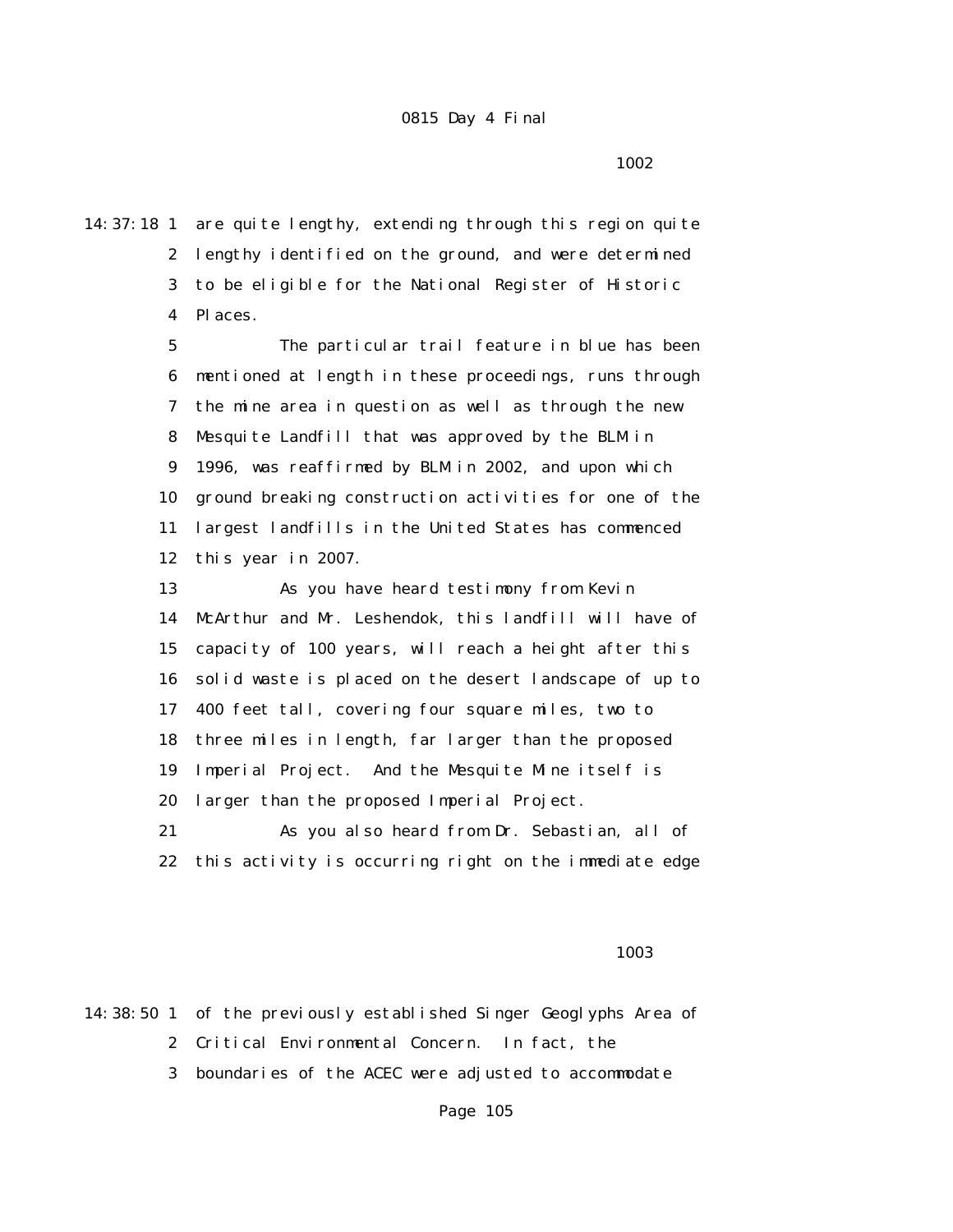4 this development activity.

# 0815 Day 4 Final

 5 Let's turn to another assertion made by the 6 Respondent, page 72 of the Counter-Memorial from 7 September 2006: "The Federal Government was able to 8 minimize the impact of the Baja Pipeline by 'requiring 9 changes to the proposed pipeline route to avoid all 10 archeological features associated with the trails' and 11 by ensuring that the route intersected trail segments 12 'at or very near to places on the trail that have 13 already been disturbed.'" Also, because the pipeline 14 would be located primarily underground, BLM determined 15 it would not leave no significant permanent visual 16 impact or alterations to the landscape." 17 You have seen this week, sponsored by the 18 sworn testimony of Dr. Lynne Sebastian, photographs of 19 features that were left on the landscape of this 20 pipeline that runs approximately 80 miles in length 21 with a disturbance swathe ranging from 40 to 80 feet 22 wide.

#### 1004

14:40:21 1 You have heard the testimony of

 2 Mr. Leshendok, who has reviewed the EIS records 3 concerning these various projects and has stated that 4 the total area of disturbance is on the order of a 5 thousand acres. The Imperial Project disturbance was 6 on the order of 1,360 acres.

 7 And you have also heard the testimony 8 acknowledged this morning by Dr. Cleland that a second 9 proposed pipeline route is planned to go through this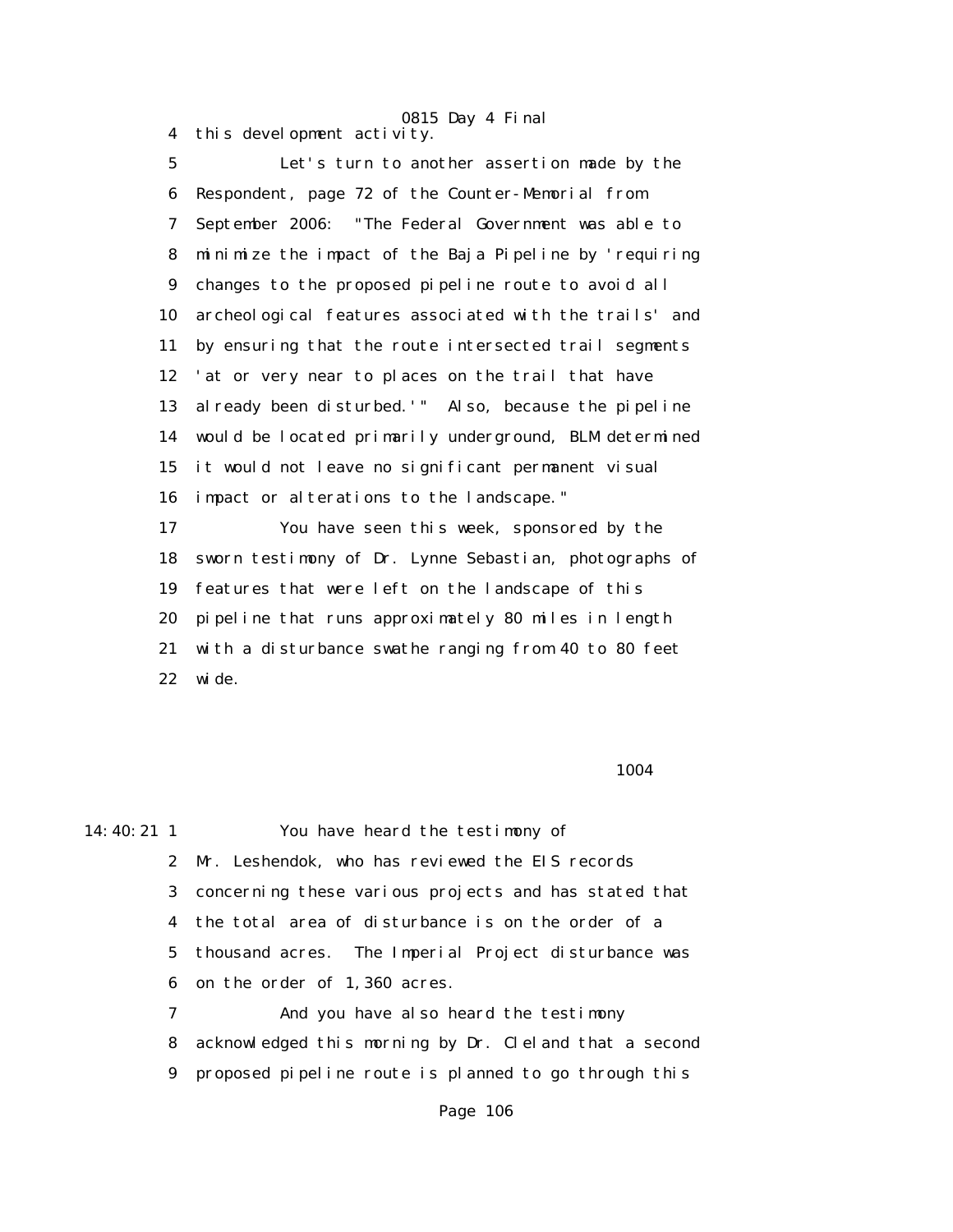0815 Day 4 Final 10 region, based on a Final Environmental Impact 11 Statement in 2007, with this new pipeline running 12 generally along the same corridor. 13 We also think it is significant that the Baja 14 Pipeline route was known to run through the region of 15 the previously identified Xam Kwatcan network through 16 the region, unlike the situation when the Imperial 17 Project proceeded in an area that was not previously 18 known to contain the Xam Kwatcan Trail. 19 We believe the sworn testimony that you have 20 heard from Dr. Sebastian, based on her review of all 21 available information, based on her site visits to the 22 area, demonstrates that archeological features of

<u>1005</u>

14:41:47 1 Native American trails were not avoided. The pipeline 2 runs through the Xam Kwatcan Trail network and 3 truncates numerous trail features in areas where 4 previous disturbance is not visible. The visible and 5 direct impacts of this swathe of pipeline is 6 permanent, and you have heard testimony to that 7 effect. 8 Let's turn to another assertion that we heard 9 about on the first day of this hearing, Sunday 10 afternoon. In the Counter-Memorial, page 238, where 11 we were discussing--where the issue was being 12 addressed of the Quechan gold mineral exploration 13 activity, the Respondent asserted in the 14 Counter-Memorial: "While it is true that the Quechan 15 commissioned a limited survey of the potential for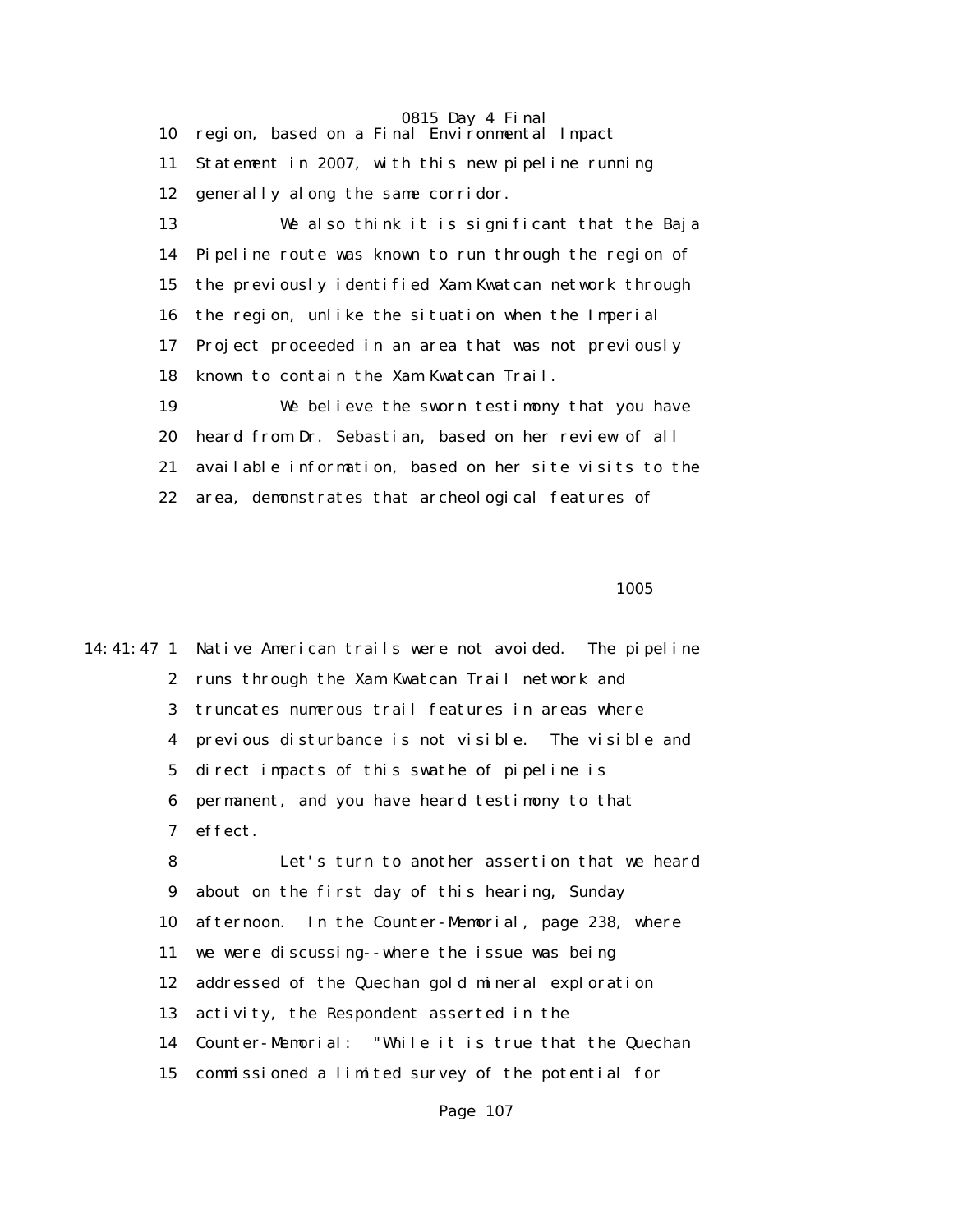16 bulk gold mineralization on their reservation in the 17 late 1980s, the only exploratory drilling involved in 18 this survey was on the Stone Face prospect, an area in 19 the northwest corner of the reservation, that had 20 already been mined extensively."

21 Another assertion repeated in the

22 Respondent's Rejoinder relating to this stated: "As

1006 minutes and the state of the state of the state of the state of the state of the state of the state of th

14:43:16 1 an initial factual matter, the only place where the 2 Quechan conducted exploratory drill testing was on the 3 Stone Face prospect at the base of the Cargo Muchachos 4 Mountains, an area that had been mined in the past. 5 There is no inconsistency between the Tribe's decision 6 to conduct limited drill testing in an area that had 7 already been disturbed and its desire to protect 8 cultural resources in the Imperial Project area. 9 You had heard the live testimony of Dan 10 Purvance, Project Geologist, stating with respect to 11 the Stone Face site, "I have taken photographs, I have 12 visited the site several times, and I can swear there 13 is no mining operation at that site." 14 We bring this up as an example because, as we 15 saw Sunday afternoon, it illustrates the problem of 16 reliance on technical information without a qualified

17 witness sponsoring that information.

 18 And now we will turn to the subject of the 19 Glamis Imperial Project valuation and deprivation. We 20 have statements in the Counter-Memorial, repeatedly in 21 the Rejoinder, that Glamis's unpatented mining claims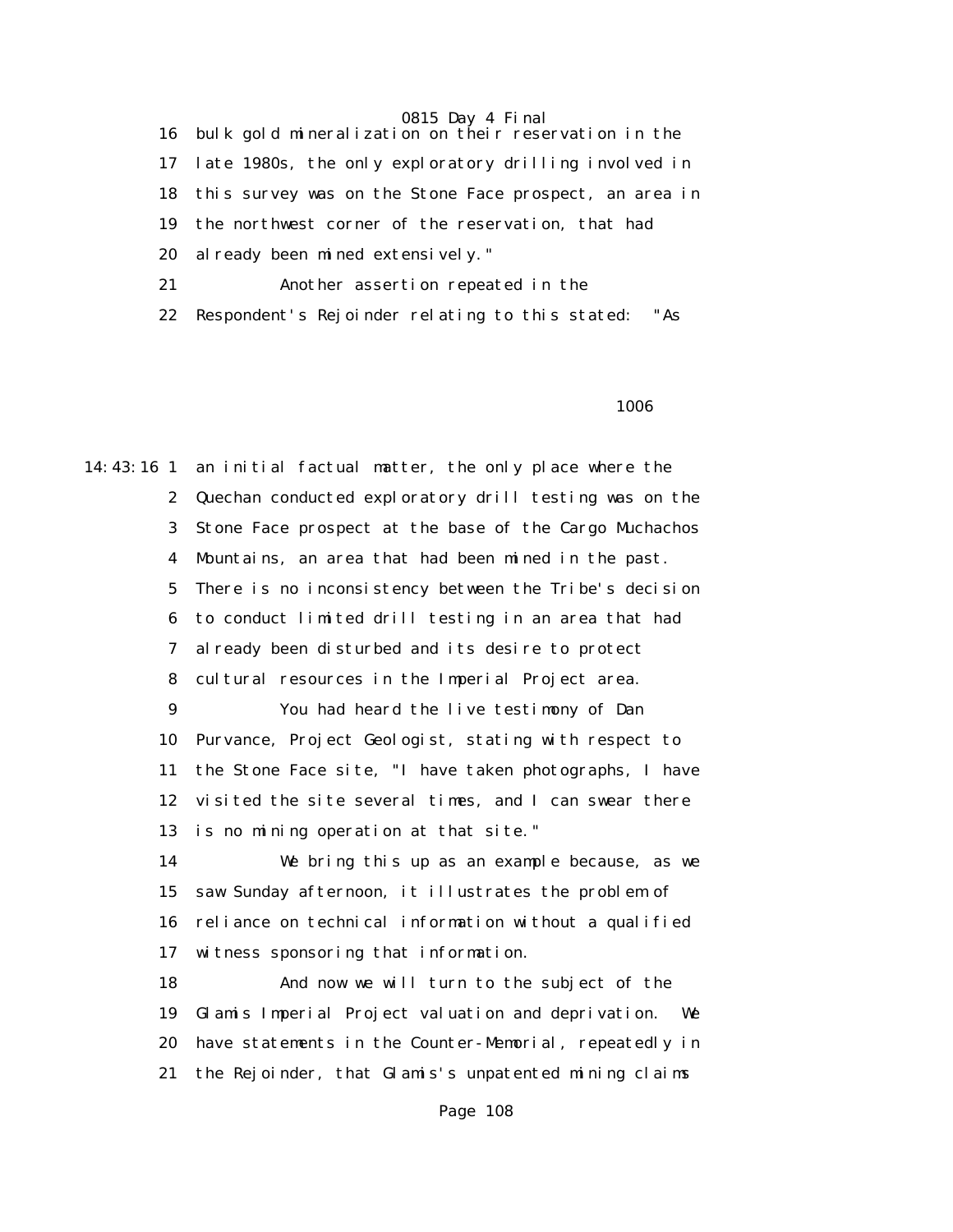0815 Day 4 Final 22 are worth more than \$150 million today.

1007 **1007** 

14:44:40 1 Another statement: "In fact, given the price 2 of gold, today Glamis's mining claims would be worth 3 over \$159 million."

> 4 Similar statement in the Rejoinder at page 5 five.

 6 These statements are based on the Navigant 7 submission by Mr. Kaczmarek, which, in turn, relies 8 upon the engineering report of Norwest. Each of these 9 reports suffers from a critical flaw, as this week's 10 testimony has identified. Norwest Report assumes an 11 incorrect swell factor based on an assumption that 12 79 percent of the overburden at the site is alluvial 13 gravel. The testimony of Mr. Purvance, the testimony 14 of Mr. Guarnera, and the physical core samples belie 15 this assumption.

 16 The Norwest lead author, who was here before 17 the Tribunal yesterday afternoon, admitted that such 18 unconsolidated gravel would allow the 700-foot pit 19 wall to slide, but not collapse.

 20 Let's stay back on that one where we were. 21 Mr. Houser places reliance on some technical 22 records that support a 15 percent swell factor in his

1008 and 1008

14:46:12 1 view, but he recognizes that, if the material is, in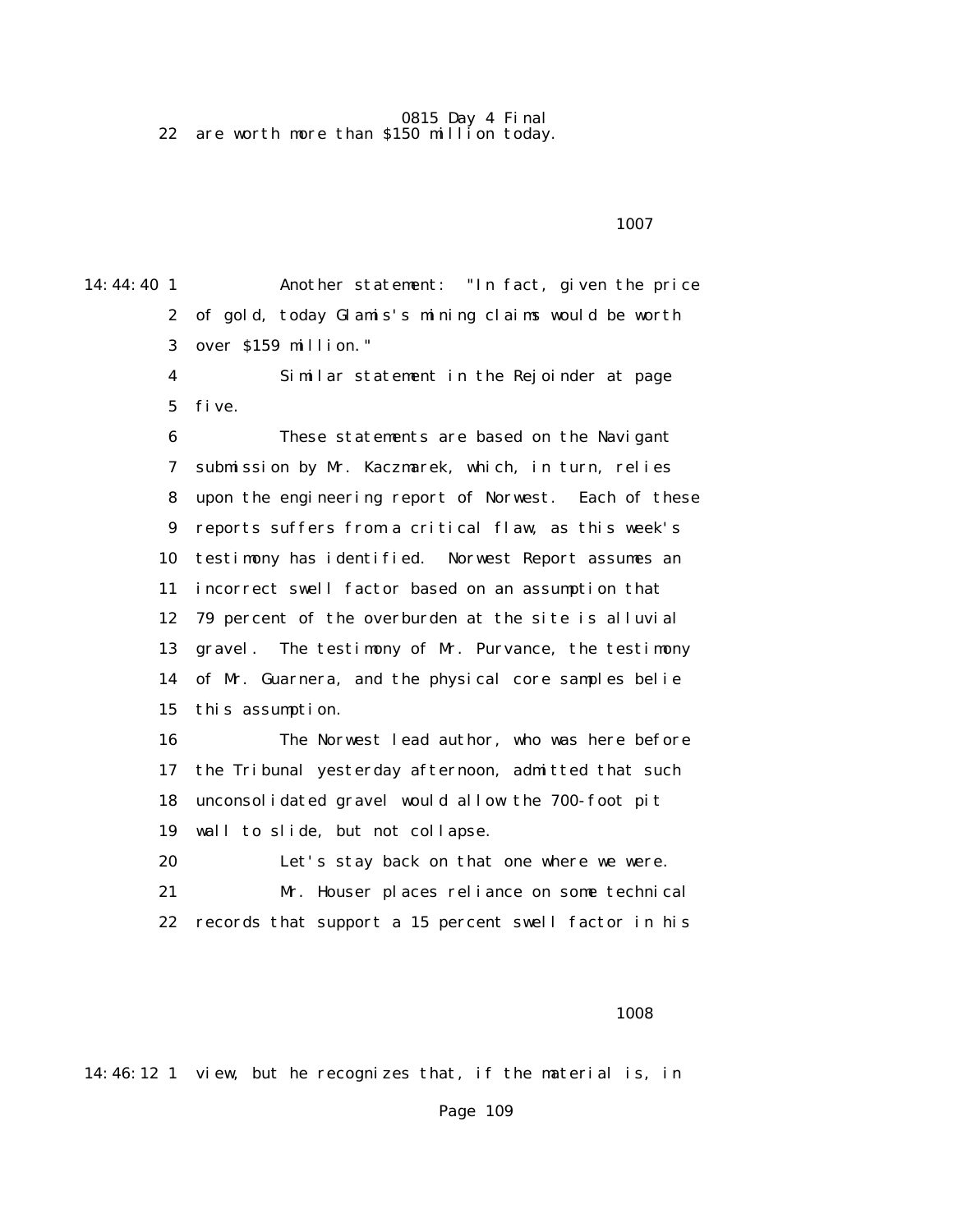0815 Day 4 Final 2 fact, conglomerate, the appropriate swell factor is 3 33 percent. And we have seen extensive evidence that 4 a swell factor in the range of 30 to 40 percent has 5 been recognized as typical at metallic mines by the 6 National Research Council, among many others, 7 including even the State Mining and Geology Board in 8 the measures at issue in this case. 9 So, it would appear that Mr. Houser is 10 unwilling to acknowledge what this material clearly 11 was in the face of a WESTEC pit stability slope report 12 as part of the Feasibility Study in 1996, which

 13 acknowledged that the pit wall would expose a 700-foot 14 expanse of conglomerate material.

 15 When we presented Mr. Houser with the 16 conglomerate yesterday, the sample of the drill core, 17 this is what Mr. Houser had to say: "All I can say is 18 it's a heavy, tubular, cylindrical object right now. 19 I can't say much more about it right now." 20 When asked, "Did you make any request through 21 your counsel to examine core samples that might be 22 available to resolve this issue?" Mr. Houser

1009 and 1009

14:47:38 1 acknowledged that he had made no such request.

 2 It would appear that Mr. Houser wanted to be 3 blind to the actual facts that were available to 4 anyone that would be qualified and review the facts 5 regarding the Glamis Imperial Project.

 6 The Navigant litigation experts admitted 7 candidly yesterday that they had never valued a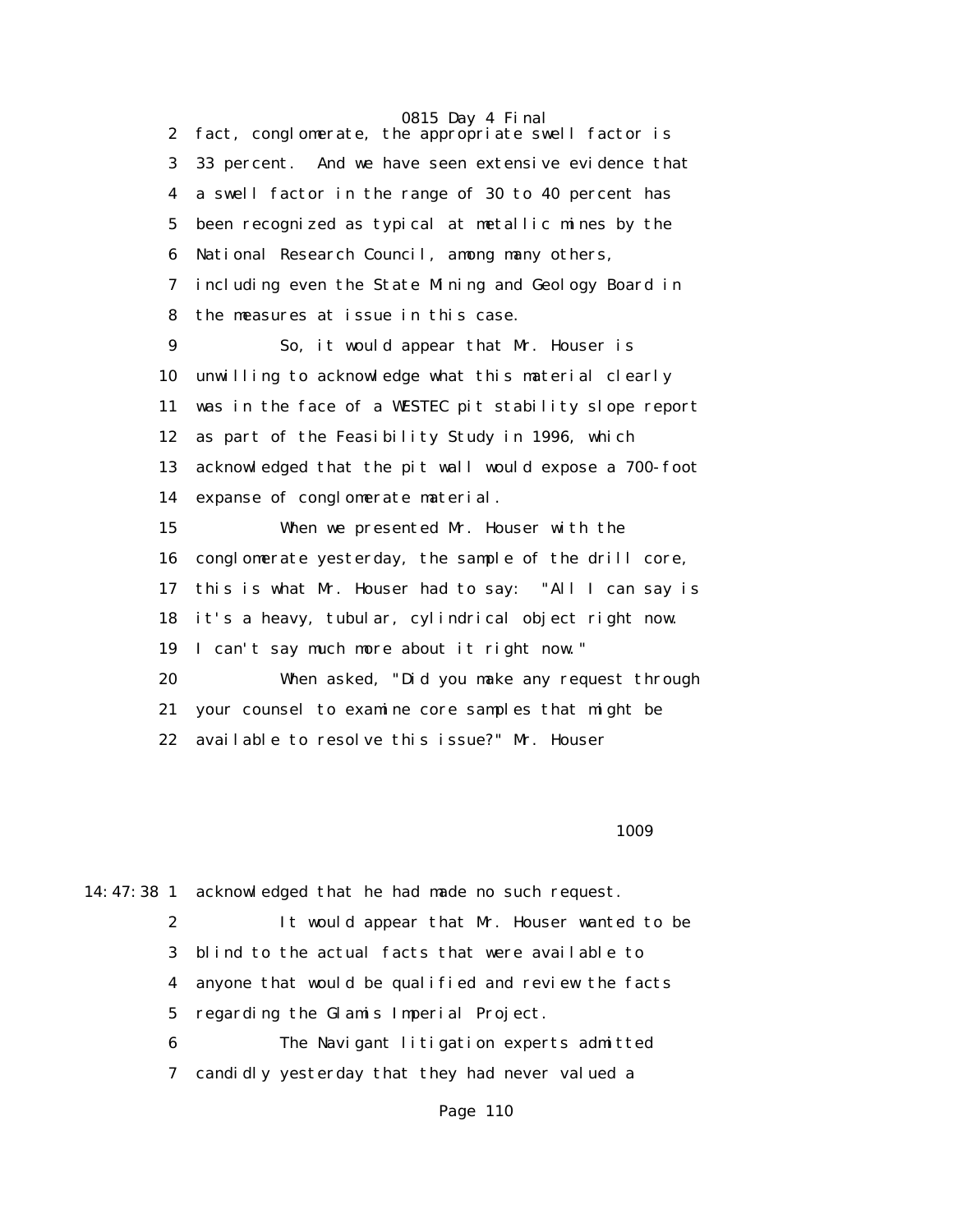8 metallic mine deposit prior to their retention in this 9 case. The Navigant Report presupposes, and 10 Mr. Kaczmarek has testified, that mining properties 11 can be valued like any other asset, in his view. 12 This is not the case. Mr. Kaczmarek 13 testified that his report was 100 percent in 14 compliance with the CIMVal valuation standards. Those 15 CIMVal valuation standards are even referenced and 16 attached to one of the Navigant submissions in this 17 record. However, those valuation standards require 18 that a valuation of a mineral deposit be performed by 19 a qualified valuator who must perform a site visit or 20 engage a qualified expert to do so. 21 Mr. Kaczmarek conceded that he is not a

22 qualified valuator. And despite his opportunity to

**1010** 

14:49:08 1 visit the site, he declined to do so. 2 And then, remarkably, when Mr. Houser 3 testified yesterday afternoon, he acknowledged that he 4 had failed to make a site visit, as well as his 5 colleagues at Norwest. No one visited the site. 6 Mr. Guarnera, by contrast, performed a site 7 visit, not only to consider the materials at the site, 8 but also as a double-check of the layout and an 9 overall verification of the factual issues on which 10 his report is based. 11 Mr. Guarnera, who is indisputably one of the 12 world's foremost metallic mine valuators has explained 13 the importance of the site visit to the Tribunal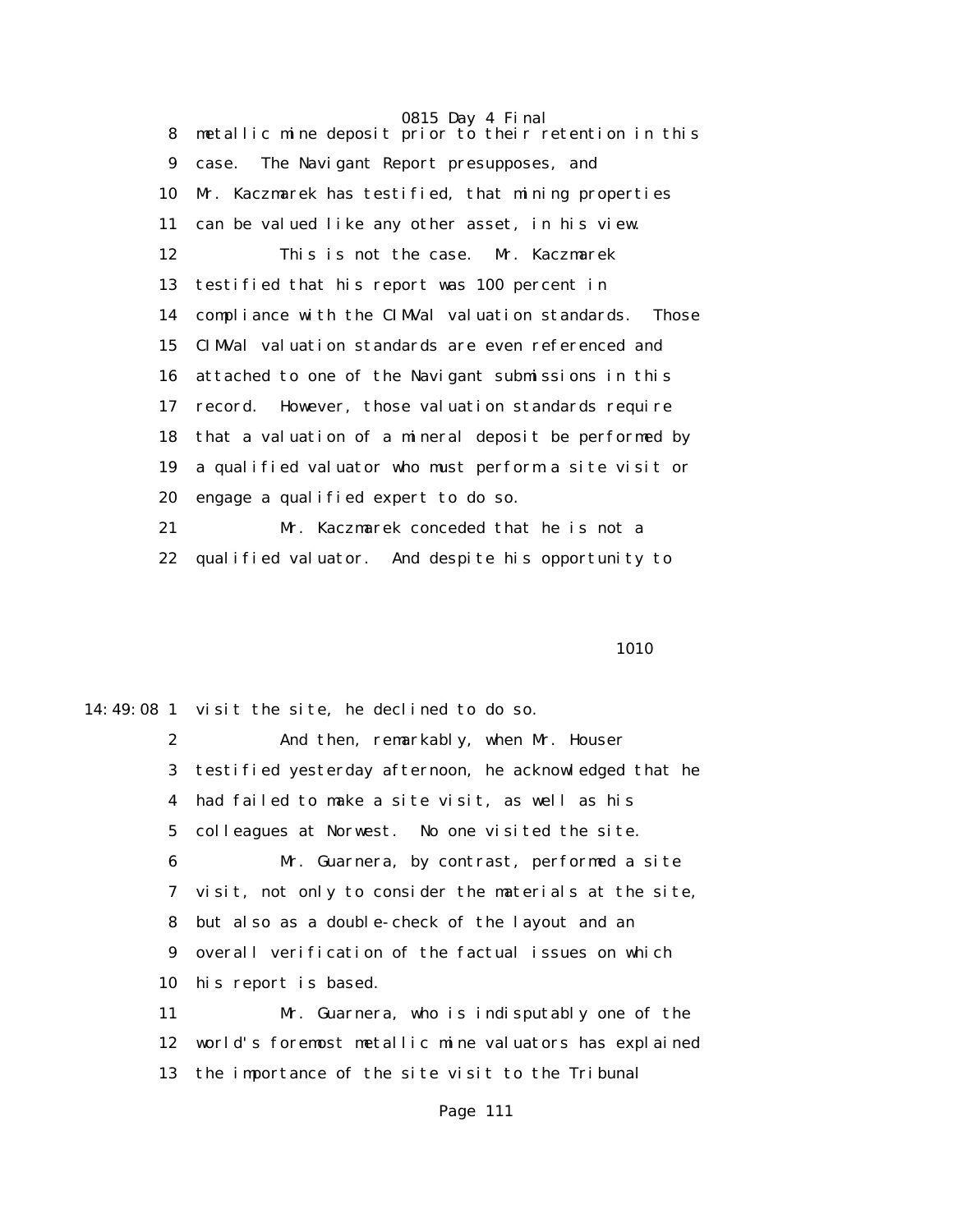14 yesterday. The question was asked of Mr. Guarnera: 15 "Did you and other members of the Behre Dolbear 16 project team visit the Imperial Project Site to make a 17 characterization of the rock material?" 18 He responded: "It was not only just to make 19 the characterization of the rock material, but to see 20 what the rock material looked like and certainly 21 identified it right away as conglomerate. I walked 22 down into the arroyos and saw the highly indurated

1011

14:50:19 1 conglomerate that was present. But, while we were 2 there, we also looked at the entire site area to make 3 sure that the site layout was quite appropriate, that 4 everything was accounted for. That's part of the work 5 we try to do, to try to check every aspect of the 6 project to make sure that it is, in our opinion, 7 correct."

> 8 I think this rather frivolous issue over 9 whether a particular rock sample is conglomerate or 10 gravel or consolidated gravel would have been avoided 11 had a proper site visit been made by the Government 12 experts in this case, as the valuation standards 13 indicate must be done.

> 14 I think it is also worth noting that the 15 CIMVal standards are not the only valuation standards 16 for the Tribunal to look at. We have just today 17 provided the Tribunal with a statement that is in a 18 document on appraisal of property that is available 19 from the U.S. Justice Department Web site, which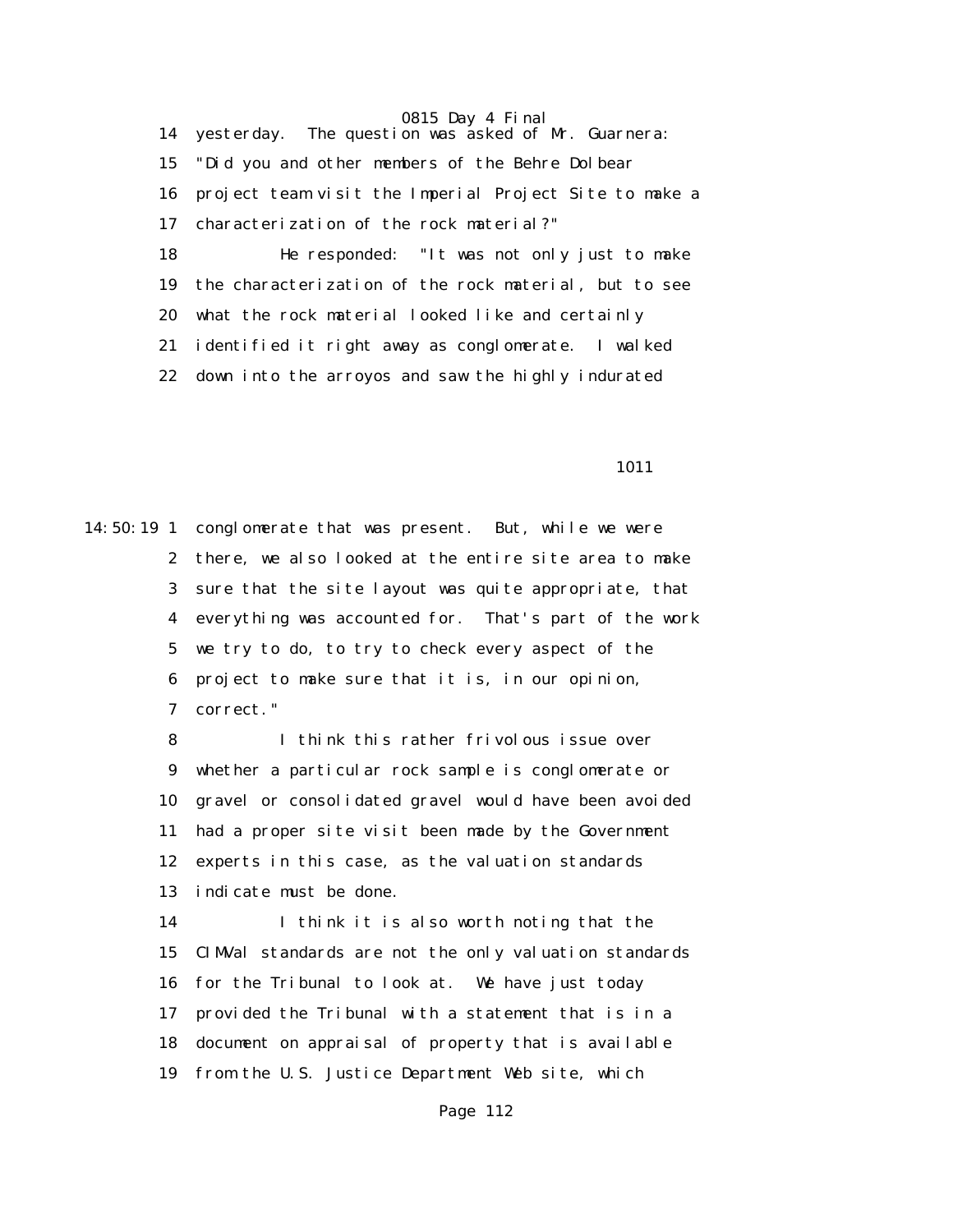20 recognizes that mineral appraisal is a specialized 21 complex subject that should be conducted by someone 22 with specialized knowledge and training concerning a

**1012** 

14:51:33 1 mineral property.

 2 And we see, with the example of the swell 3 factor issue, the wisdom of those requirements. This 4 is not just a technicality to visit the site. This 5 bears directly on the ability to perceive issues such 6 as the swell factor issue, and not make misjudgments 7 in valuation of a mineral property based on an issue 8 such as that.

 9 Another example of the need for the valuator 10 to have knowledge of the mineralization and basic 11 background in mining and geology is reflected by 12 Navigant's reliance on the Cerro Blanco project which 13 was referenced in the last rebuttal filing of Navigant 14 just a little more than a week ago, where 15 Mr. Kaczmarek considered that very analogous situation 16 to the Imperial Project in his latest expert rebuttal 17 report without referencing any reliance on Norwest for 18 having provided any type of characterization of that 19 situation.

 20 And yet, yesterday, Mr. Kaczmarek 21 acknowledged that there were fundamental geologic 22 distinctions between the Cerro Blanco project, which

**1013**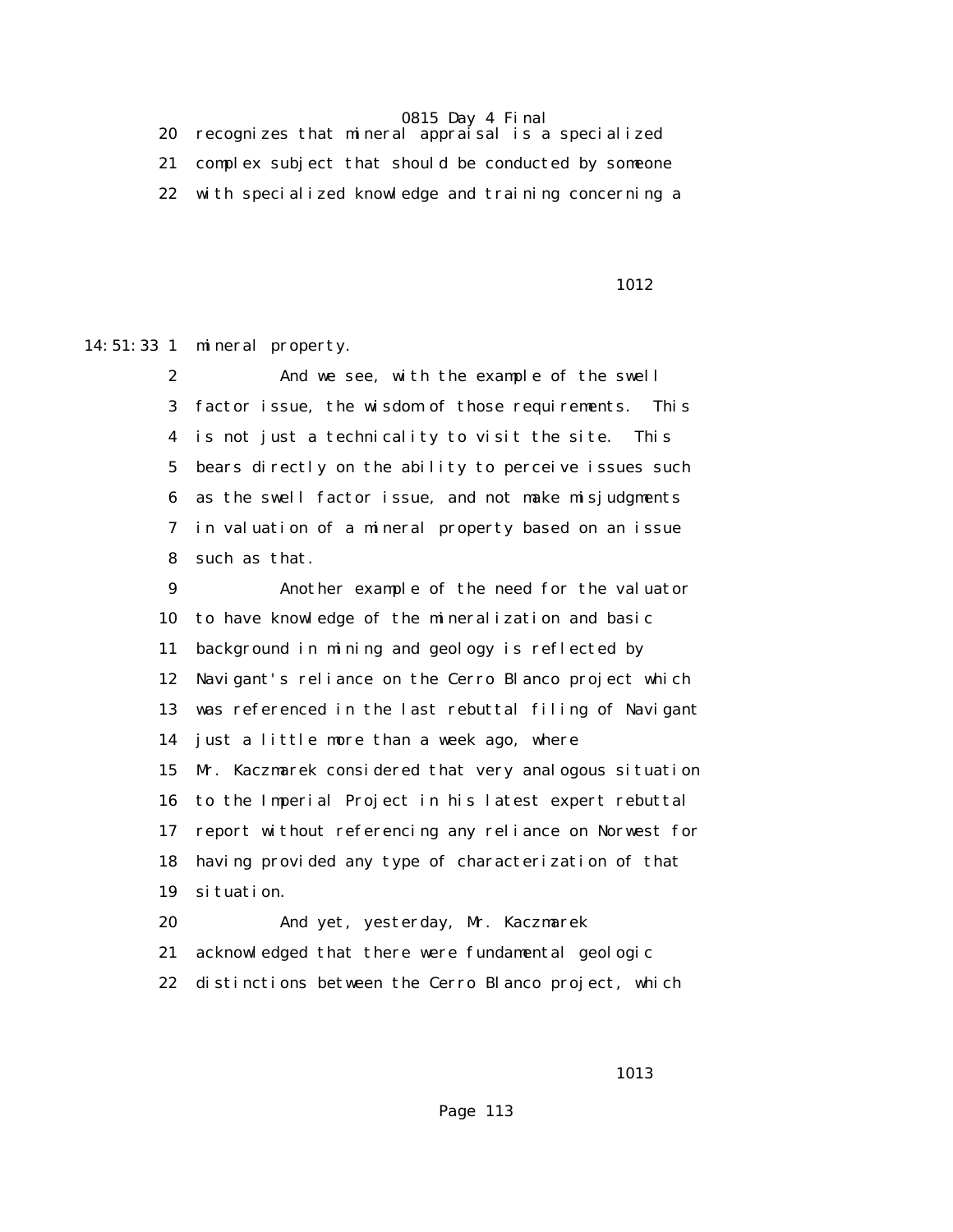| $14:52:59$ 1    | was a deep vein ore deposit structure as compared to  |
|-----------------|-------------------------------------------------------|
| $\mathbf{2}$    | the Imperial Project which had been drilled by 400    |
| 3               | drill holes, as you heard in testimony this week, and |
| 4               | contained no such deep vein structure.                |
| $5\phantom{.0}$ | Mr. Kevin McArthur, the Chief Executive               |
| 6               | Officer of Goldcorp/Glamis Gold, Limited, an          |
| 7               | individual who testified as to his great experience   |
| 8               | operating metallic mines at various stages in his     |
| 9               | career as mining engineer, as mine manager, testified |
| 10              | that the adoption of the California complete          |
| 11              | backfilling requirements in 2002 and 2003 destroyed   |
| 12              | the value of the Imperial Project. The United States  |
| 13              | asked not a single cross-examination question of      |
| 14              | Mr. McArthur.                                         |
| 15              | Let's turn to the topic of the character of           |
| 16              | the California measures. In the Counter-Memorial at   |
| 17              | page 203, we have an assertion that Glamis's proposed |
| 18              | Imperial Project was merely the most prominent and    |
| 19              | immediate example of the harm that open-pit metallic  |
| 20              | mining would cause to cultural resources and sites of |
| 21              | significant religious, cultural, and historic         |

22 importance. And yet, we have seen somewhat

1014

14:54:28 1 reluctantly Mr. Parrish acknowledge two days ago that, 2 yes, indeed, the Glamis Imperial Project was the only 3 project ever identified as the "emergency basis" for 4 the SMGB regulations.

5 Let's look at the assertion of the Respondent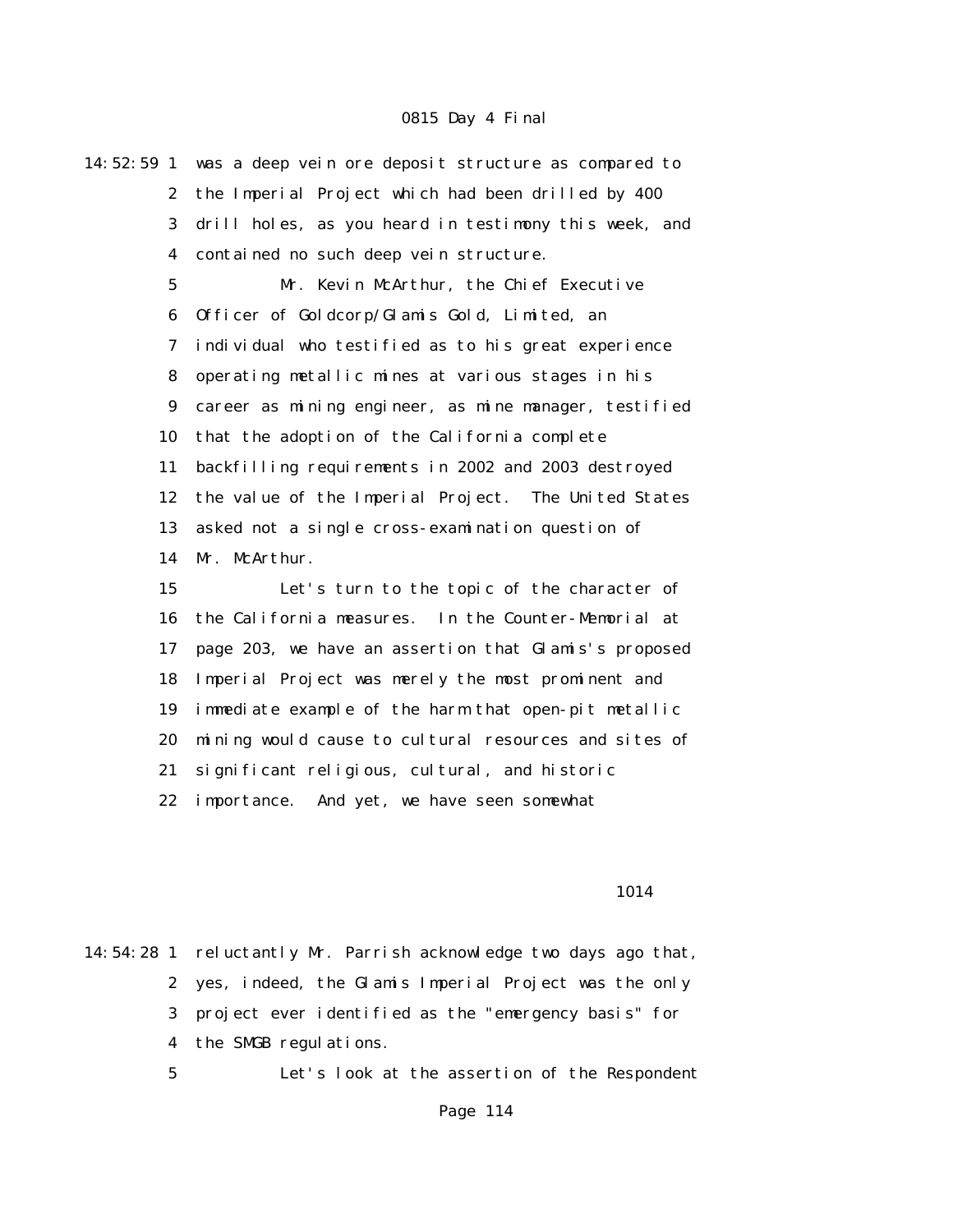6 in the Counter-Memorial at page 206. We have 7 assertions that the SMGB enacted the regulations 8 because of the damage projects such as the proposed 9 Imperial Project would cause to the environment, 10 absent the regulations, and not for any reason 11 particular to Glamis. 12 We see a further statement in the 13 Counter-Memorial that the SMGB regulations do not 14 arbitrarily single out a particular parcel of land for 15 less favorable treatment than other parcels of land. 16 Yet, the motive to stop Glamis was expressly 17 stated by the SMGB's emergency rulemaking and in the 18 Governor's September 30, 2006, directive to stop the 19 Glamis Imperial Project. As Mr. Parrish testified and 20 reluctantly acknowledged, no other project was ever 21 identified as the basis for the emergency. 22 Mr. Parrish noted in his testimony late

1015

14:55:57 1 yesterday that the SMGB includes a statute-mandated 2 position which would be the position of a mining 3 engineer. Mr. Parrish was complete in one respect, 4 and that is that the California Public Resources Code 5 mandates that the expertise to be represented on the 6 Board in particular requires that one member shall be 7 a mining engineer with background and experience in 8 minerals in California. 9 At the very time that the Board was being 10 directed by the Governor through the Secretary of 11 Resources to promulgate new reclamation requirements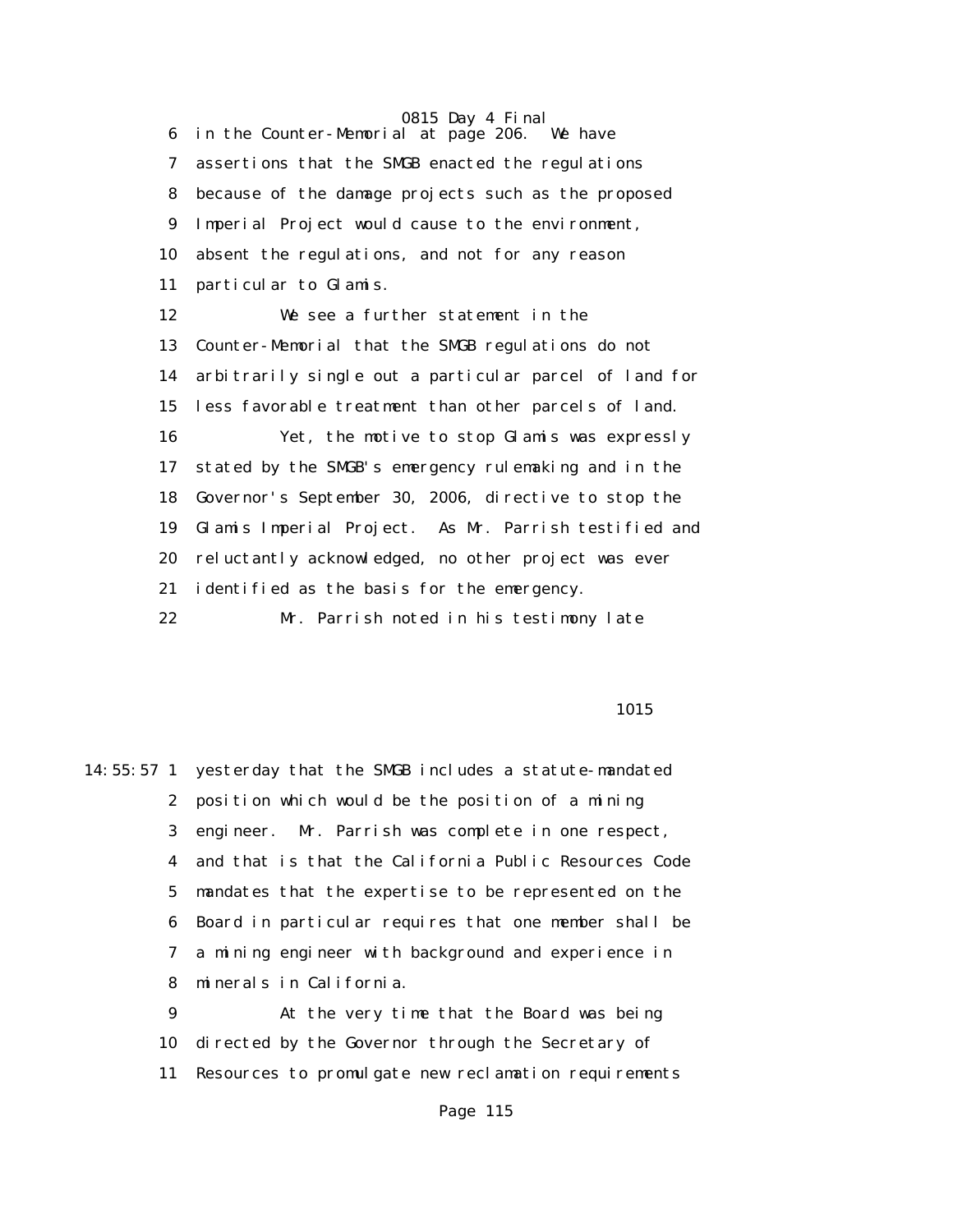0815 Day 4 Final 12 for metallic mines, the most pertinent position on the 13 Board, that of mining engineer, was vacant, because, 14 from 2001 to 2005, the mining engineer position of the 15 Board was unoccupied. 16 MS. MENAKER: This is not this evidence is 17 not in the record at all. This wasn't presented 18 during testimony. 19 MR. McCRUM: This particular reference-- 20 MS. MENAKER: If you would wait for the 21 Tribunal to rule on the objection, please. 22 PRESIDENT YOUNG: Do you have any response to

1016

14:57:01 1 that, Mr. McCrum?

 2 MR. McCRUM: Yes. This particular record is 3 contained on Web site of the State of California 4 concerning the State Mining and Geology Board, and we 5 are presenting it as a publicly noticed official fact. 6 (Tribunal conferring.) 7 PRESIDENT YOUNG: Mr. McCrum, we are going to 8 allow you to mention that and give Respondent an 9 opportunity to respond to that tomorrow or Friday in 10 your presentation. 11 MR. McCRUM: Thank you, Mr. President and 12 Members of the Tribunal. 13 We were presented with this particular 14 statement by Mr. Parrish yesterday afternoon, and we 15 think it's important that the Tribunal consider these 16 issues in light of the public reality that bears on 17 them.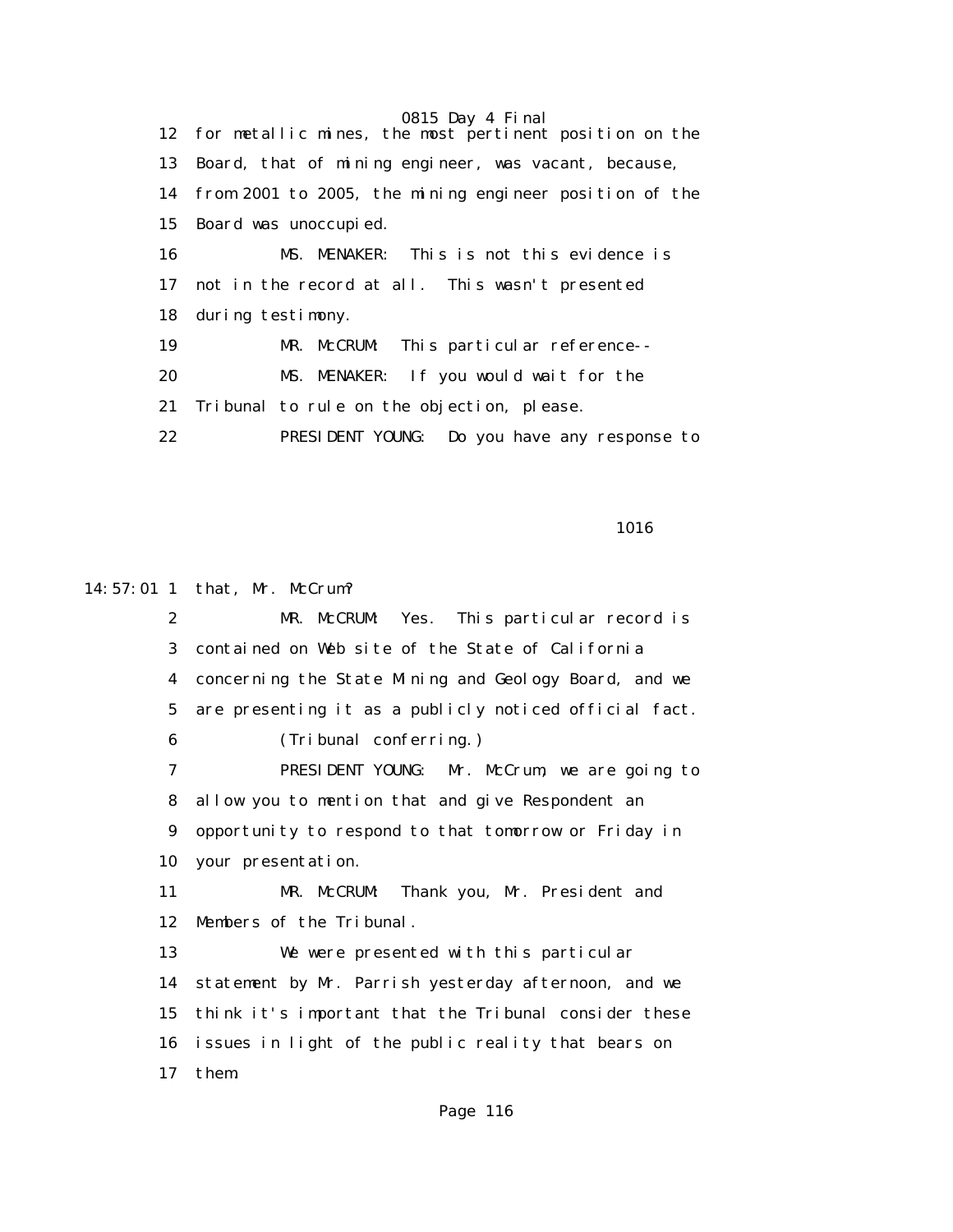18 The additional statement was made that the 19 Board is nonpartisan in nature. We note that the six 20 out of the remaining eight Board Members at that time 21 had been appointed by Governor Gray Davis, according 22 to that public information.

1017

14:58:48 1 Certainly, governmental action can be carried 2 out in response to environmental concerns, concerns 3 concerning the cultural resources protection, but 4 governmental action needs to be carried out in the 5 context of recognition of vested property rights, such 6 as the property rights that were held by Glamis Gold, 7 Limited, which have been recognized as valid existing 8 property rights by a formal finding of the U.S. 9 Department of the Interior Bureau of Land Management, 10 dated September 27, 2002. That particular finding, 11 that particular report, has never been rescinded by 12 the Interior Department. There has been no one from 13 the Interior Department to call into question any 14 aspect of that Mineral Report which found the Glamis 15 Mining claims to be valid and established in 16 accordance with Federal law. 17 We have only outside consultants that have 18 been hired in this litigation, with little or no 19 background in mining, raising any question about the 20 BLM Mineral Report that has verified the vested 21 property rights associated with the Glamis mining

22 claims immediately before the action taken by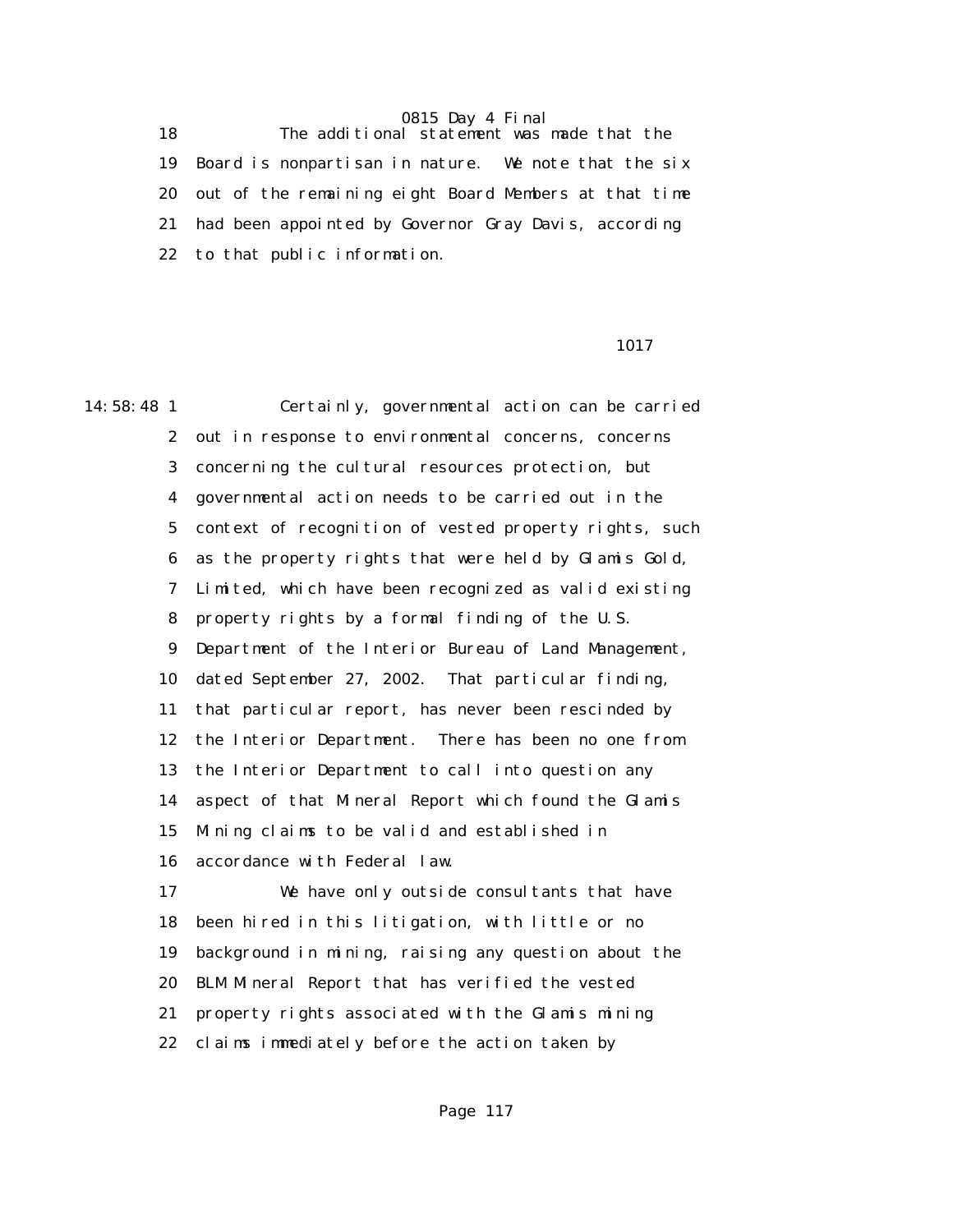1018

15:00:24 1 California in the emergency rulemaking which was 2 unquestionably targeted at Glamis to stop and 3 permanently prevent the Glamis operations from 4 proceeding; to impose cost-prohibitive unprecedented 5 backfilling requirements on this operation, 6 backfilling requirements which the Interior Department 7 itself in the BLM Mineral Report acknowledged were not 8 economically feasible; backfilling requirements which 9 the Governor himself acknowledged were intended to 10 impose cost-prohibitive requirements; backfilling 11 requirements which other State documents the State of 12 California acknowledged were intended to impose a 13 permanent prohibition on the Glamis Imperial Project 14 from proceeding; and backfilling results 15 which--backfilling requirements which the Glamis Gold 16 company headed by responsible, proficient experienced 17 mining engineers, concluded could not be carried out 18 in an economically feasible manager and concluded that 19 the Project was sterilized and could not go forward; 20 and a conclusion that has been verified by the 21 marketplace in a period of booming gold investment, 22 and yet you have heard the sworn testimony of the

1019

15:01:57 1 Glamis CEO, Kevin McArthur and Charles Jeannes, that, 2 during this time, not a single offer has been made 3 from a mining company or any mining investment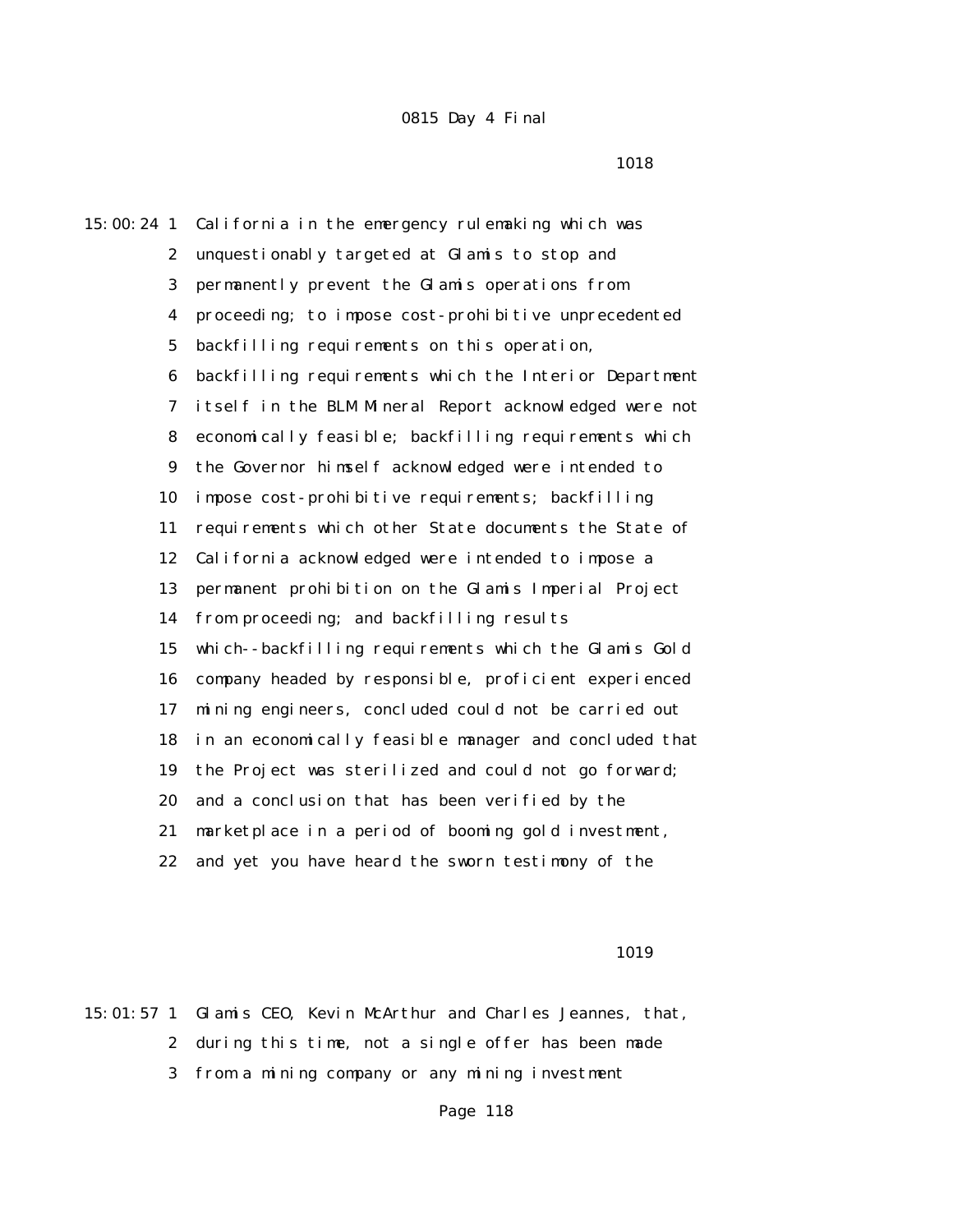0815 Day 4 Final 4 interest to purchase the reported mineral resources at 5 the Glamis Imperial Project, and that is why Claimant, 6 Glamis Gold, comes before this Tribunal for fair 7 compensation for the destruction of its vested 8 property interests by the Government measures that had 9 been carried out with the intent to do just that. 10 And that concludes our presentation for this 11 afternoon. 12 PRESIDENT YOUNG: Thank you very much. 13 Do either of my colleagues have a question 14 you want to pose? 15 QUESTIONS FROM THE TRIBUNAL 16 ARBITRATOR CARON: Mr. McCrum, I have--I'm 17 feeling out of balance here. I have a few questions, 18 if you could just try to help me a little bit. 19 MR. McCRUM: Sure. 20 ARBITRATOR CARON: In the second section, 21 reasonable expectations regarding cultural resources, 22 and you point to the 1986 map prepared by Woods, and

#### 1020

15:03:35 1 the point to be made you are asserting is that one 2 could look at that map and have an expectation, not an 3 expectation, but to alert Glamis to the sensitivity of 4 the region. Am I accurate in that, roughly? 5 MR. McCRUM: That's correct, Professor Caron. 6 It also is an indication of what BLM--the 7 type of information that was available to BLM when it 8 was carrying out its land-use planning activities. 9 ARBITRATOR CARON: The subsequent map. You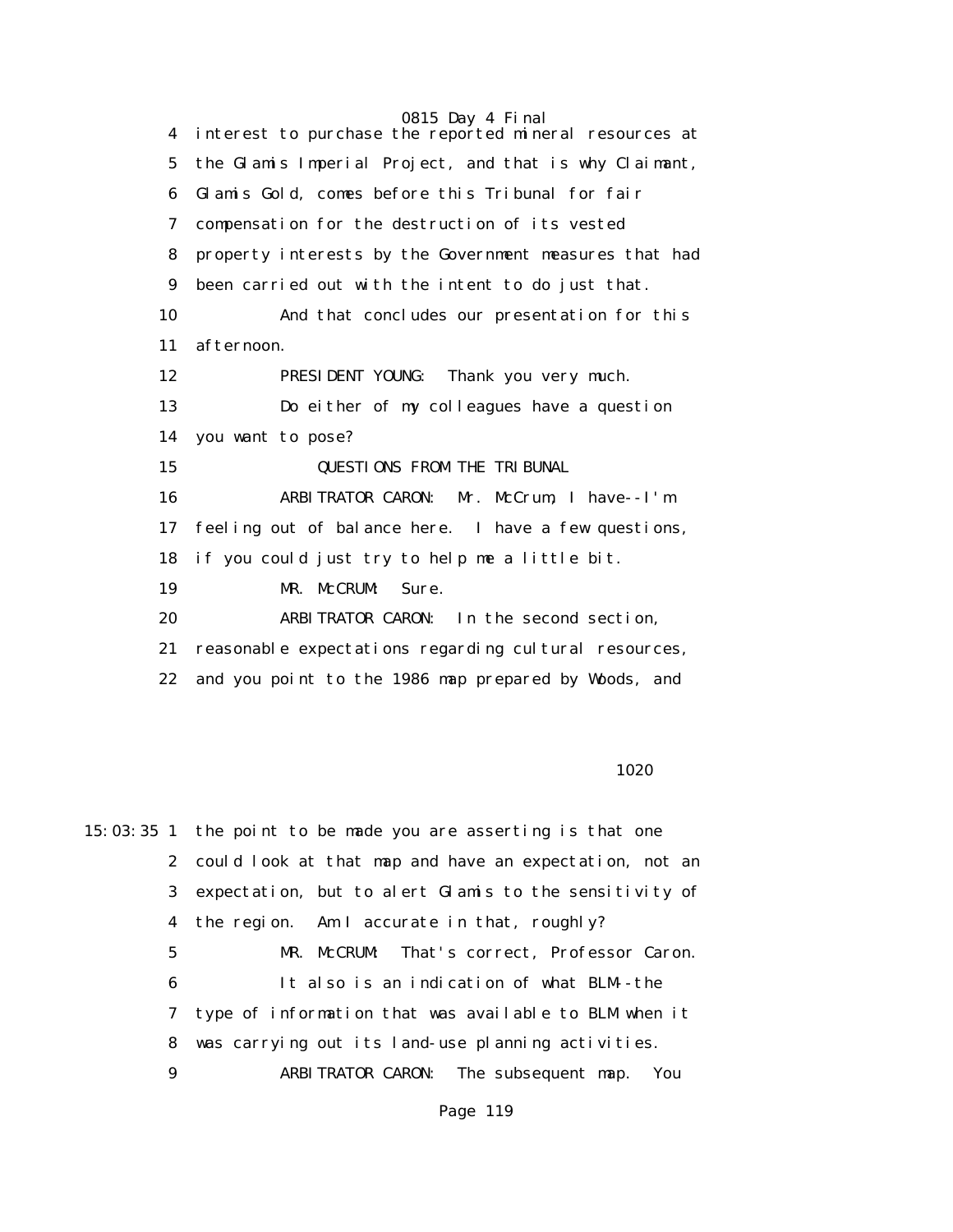0815 Day 4 Final 10 pointed to from BLM. 11 MR. McCRUM: Actually, the BLM map would have 12 been from the late 1970s, and the Woods map would have 13 been subsequent to it in 1986. 14 ARBITRATOR CARON: Excuse me. 15 MR. McCRUM: And all of that information was 16 taken into account by BLM through its California 17 land-use planning activities in the California Desert, 18 leading to the congressional action in 1994. 19 ARBITRATOR CARON: When I look at the Woods 20 map, there is a couple of things that strike me 21 that--I don't think it's quite hand-drawn, but it's a 22 rather simpler map, and the trail is rather even and

1021

15:04:54 1 symmetric, so I might have some doubts about what do I 2 take away from the accuracy of that. And I just am 3 not sure. 4 Am I correct that Indian Pass is not on this 5 map? 6 MR. McCRUM: That's correct, Professor Caron. 7 Perhaps it will help our discussion to look 8 at the Woods map from 1986. Here is the Imperial 9 Project, and here is the Xam Kwatcan Trail, which is 10 several miles to the West of the Imperial Project. 11 ARBITRATOR CARON: Right. I'm just saying 12 someone knowledgeable in the region trying to assess 13 information from that, it's curious to me looking at 14 that earlier BLM map you described that Indian Pass, 15 which is an area of high concern, is not listed on the Page 120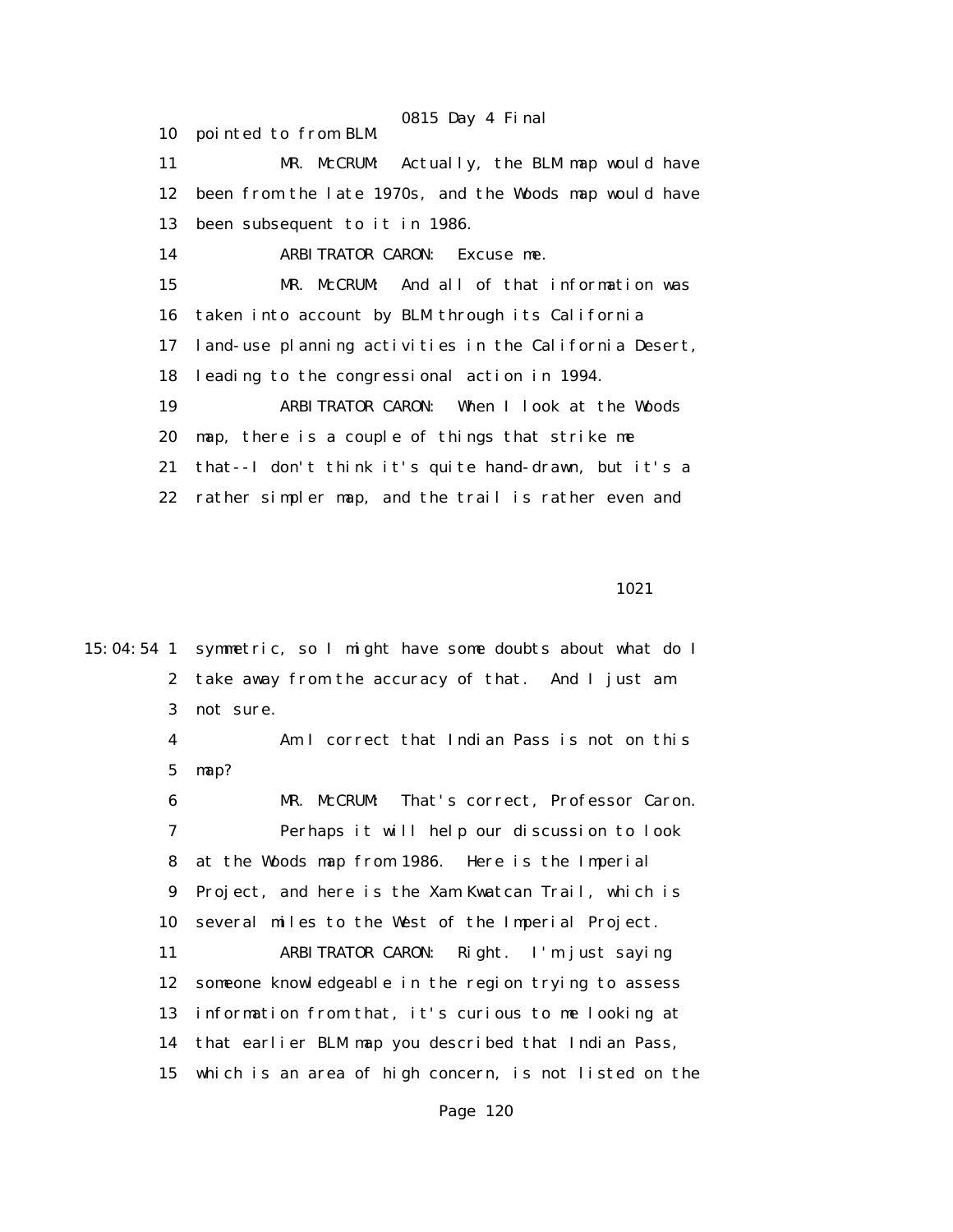0815 Day 4 Final 16 Woods map. The square above the Glamis Imperial 17 Project, Indian Pass ACEC. 18 MR. GOURLEY: The ACEC didn't exist at the 19 time of this. 20 ARBITRATOR CARON: The ACEC reflects an area 21 of myth-related locale? 22 MR. GOURLEY: I don't think there is any

1022

15:06:26 1 evidence of that.

 2 ARBITRATOR CARON: Okay. 3 MR. McCRUM: Professor Caron, what this 4 indicates is that this map is not necessarily 5 conclusive as to the entire desert region, but this is 6 the available information that Woods was able to 7 obtain, based upon consideration of all ethnographic 8 information--that's the way the report reads--and that 9 this was the best available information at the time, 10 and this is what BLM relied on, and this is what 11 companies relied on. Companies relied on primarily 12 the BLM action, the land management actions that were 13 taken, and the congressional actions taken as well in 14 response to the known information such as this. 15 BLM can only act based on known information, 16 and investors carrying out development projects in the 17 California Desert can only act on what's known, as 18 well. 19 ARBITRATOR CARON: I totally understand that. 20 I guess my question was, the way the trail is 21 depicted, it seems to--since we know there is not a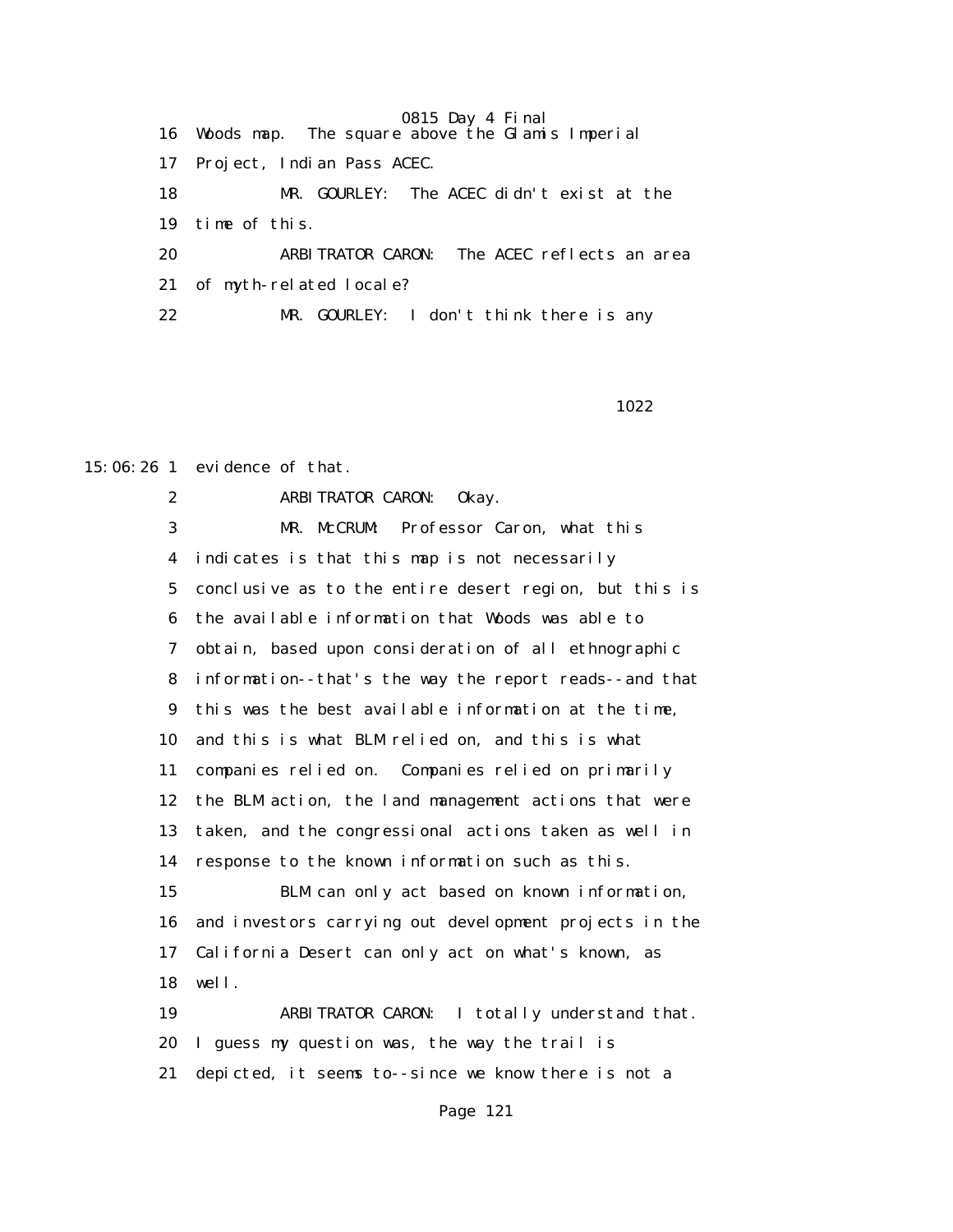22 continuous trail on the ground following that route,

15:07:33 1 that it is some sort of approximate depiction of the 2 trail; is that correct? 3 MR. GOURLEY: Yes. It's a schematic. It is 4 to scale, as you saw--it's 20 kilometers to roughly an 5 inch, but it is a schematic--so, all it can tell you 6 is a general approximation of where the trail is, and 7 that's all it has been represented to do. And the 8 Boma Johnson map is the same. 9 ARBITRATOR CARON: Okay. 10 Just a quick question on the Mesquite Mine, 11 just to refresh my memory, so, on the 400-foot high 12 eventual landfill, there was a statement at one point 13 that the waste rock would be used to resurface the 14 landfill area, something along that line. Perhaps you 15 can refresh my memory there, but the related question 16 is the last pit of the Mesquite Mine to be left 17 unfilled. 18 MR. McCRUM: Professor Caron, my 19 understanding is the Mesquite Mine remains a very 20 large open pit today. It is not subject to complete 21 backfilling, it never has been, and it is not planned 22 to be filled. It is not subject to the California

1023

1024

15:08:58 1 backfilling requirements.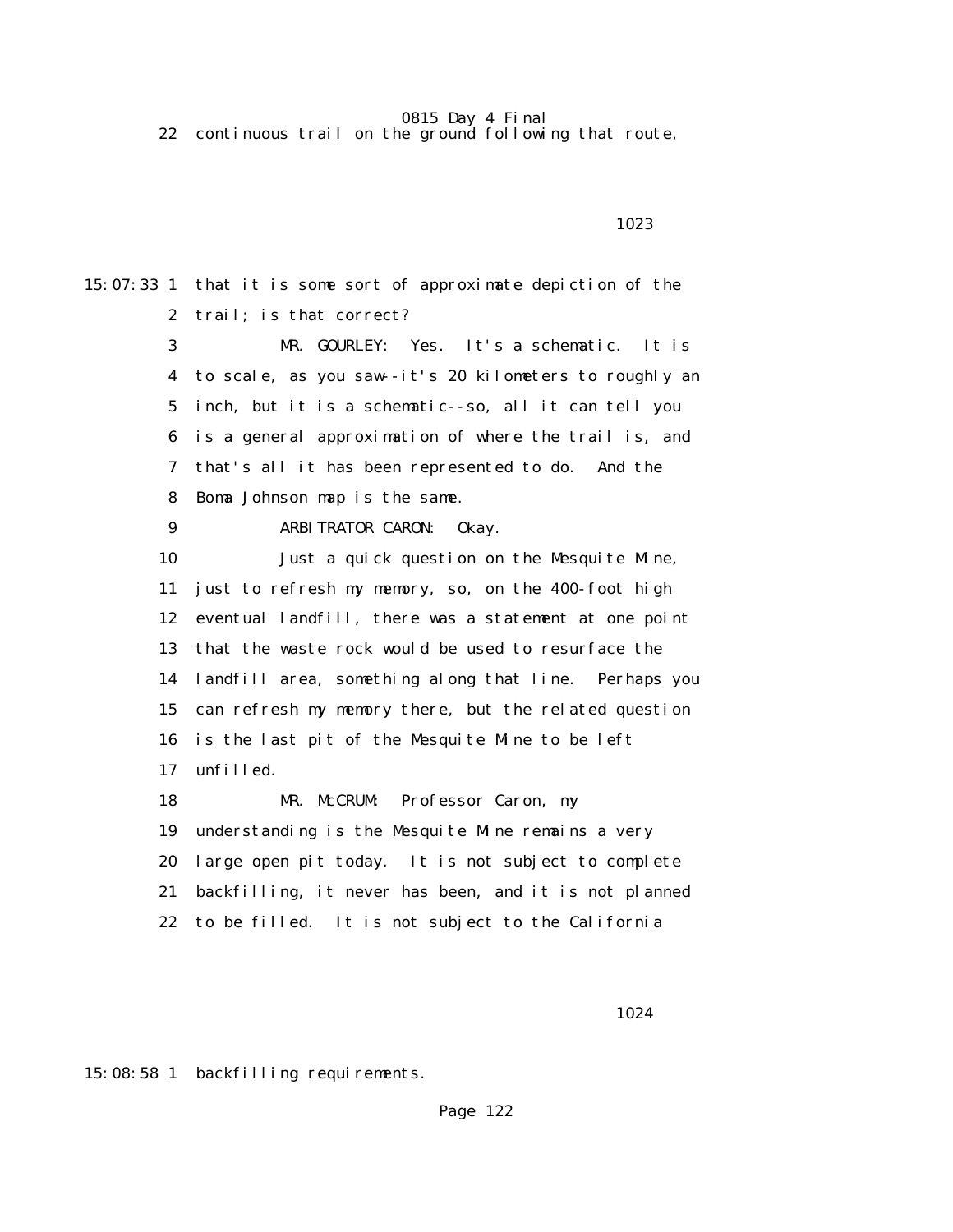0815 Day 4 Final 2 And I believe that there is a Mesquite 3 expansion that has been approved prior to 2002 which 4 has yet to be carried out but can be carried out 5 without compliance with the complete backfilling 6 requirements because it would be a grandfathered 7 property.

 8 And we also have evidence in the record that 9 there was a State lease issued on October 1, 2002, to 10 authorize expanded open-pit mining in connection with 11 the Mesquite Mine on State lands adjacent to that 12 mine, and this is contained in the rebuttal report of 13 Lynne Sebastian from July of 2007.

14 ARBITRATOR CARON: Thank you.

 15 The next topic you move to is the pipeline, 16 and you point to the statement from Dr. Sebastian's 17 report that there are visual and direct impacts, and 18 Dr. Cleland's response was, in part, that where there 19 were direct impacts, that was in a different part of 20 the trail network, so leave that to the side for a 21 second.

22 But, he was saying that--one comment he made

#### <u>1025</u>

15:10:12 1 at the very end was a mine would have different visual 2 impacts--in fact, also other impacts such as noise of 3 operation--and that the waste pile is a visual impact 4 that is different than a scar across the surface.

> 5 Do you have any--from the record, is there 6 any comment responding to that?

7 MR. McCRUM: Yes, Professor Caron. I think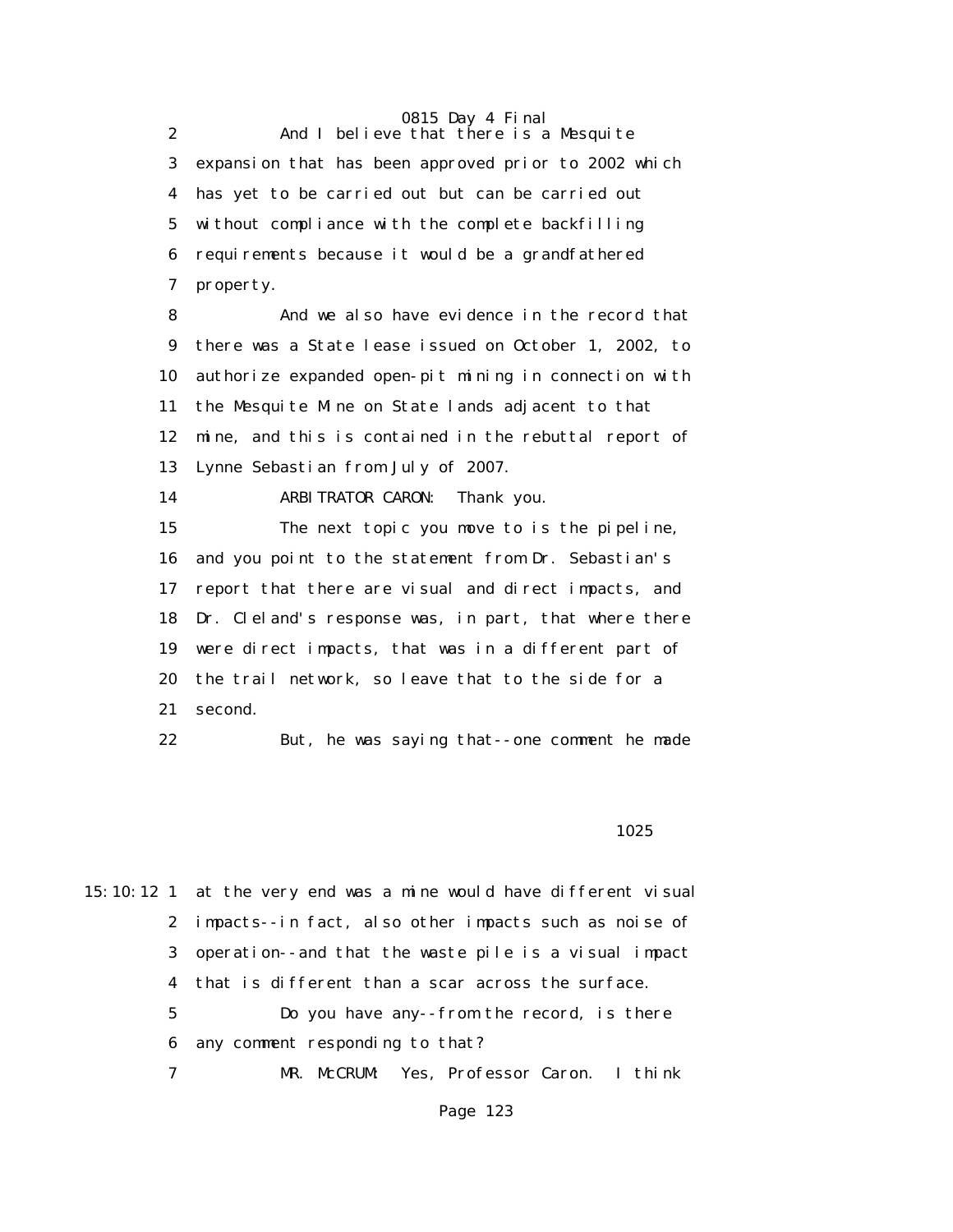8 you for these questions and the opportunity to address 9 them. This is very, very helpful.

 10 If you look at one of the photographs that 11 was associated with Lynne Sebastian's presentation 12 here as well and is contained in her rebuttal report 13 from July 2007, one of her photographs shows a 14 previously identified Native American trail, 1881, 15 which was identified as eligible for the National 16 Register by the Government. This was a trail segment 17 that heads directly to the new Mesquite Landfill area 18 which is reflected by that low black silk fence, and 19 off in the background you see the Mesquite Mine waste 20 rock piles somewhat low on the horizon in the picture, 21 and the landfill will rise roughly double the height 22 of that rock material, and that rock material is,

1026

15:11:32 1 after all, natural to the desert.

 2 ARBITRATOR CARON: I agree. That's not my 3 question, though. I agree there is a question you can 4 make by comparing the Mesquite Mine and Landfill 5 again, but the question is comparing your statement of 6 comparing the pipeline to the mine.

 7 MR. McCRUM: Professor Caron, we would never 8 insert that the visual impacts of the mine were 9 exactly the same as the landfill. To us, the 10 relevance of the--I'm sorry. Never assert that the 11 visual impacts of the mine are exactly the same as the 12 pipeline, but we think the pipeline is quite relevant 13 because it is a major discretionary Government land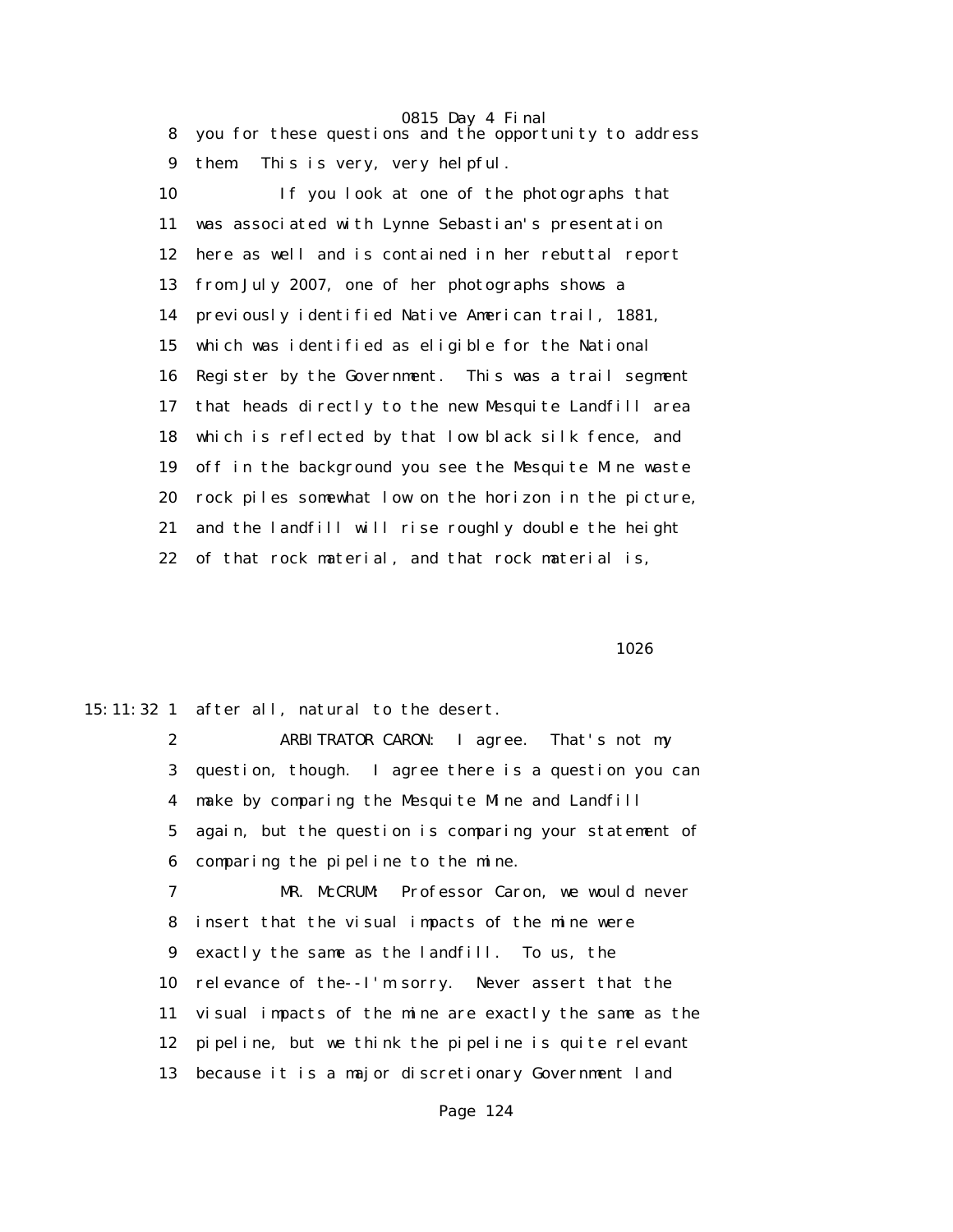0815 Day 4 Final 14 project that ran through the previously identified 15 known route of the Xam Kwatcan Trail. 16 And we think it's quite--we fully agree with 17 you and Dr. Sebastian, of course, that these trail 18 segments are not an isolated line. It's a braided 19 trail network. It doesn't--you can't map it according 20 to a precise line. But it would appear from the 21 Projected Xam Kwatcan route, according to Woods in 22 '86, that the pipeline generally followed that route,

1027

15:12:56 1 that it appears consistent with the more recently 2 disclosed, more extensive map by Boma Johnson in 3 2000--well, we think roughly 2001 because Dr. Cleland 4 states that he had this map given to him--not this 5 map, but you understand what I mean--the 6 black-and-white map that this is based on in this 7 color depiction which shows the other development 8 sites. Dr. Cleland has stated in his declaration, 9 filed with the Rejoinder in March of 2006, that the 10 map that he was referring to in his declaration he had 11 in his possession as part of the Baja Pipeline review 12 in 2001, the Baja Pipeline route had not gone through 13 at that point.

 14 So, they understood that this trail network 15 would be bisected by the route, by the proposed route, 16 of the pipeline in general, and that was known prior 17 to the BLM taking out--taking that action, and the 18 Federal Energy Regulatory Commission in the State of 19 California.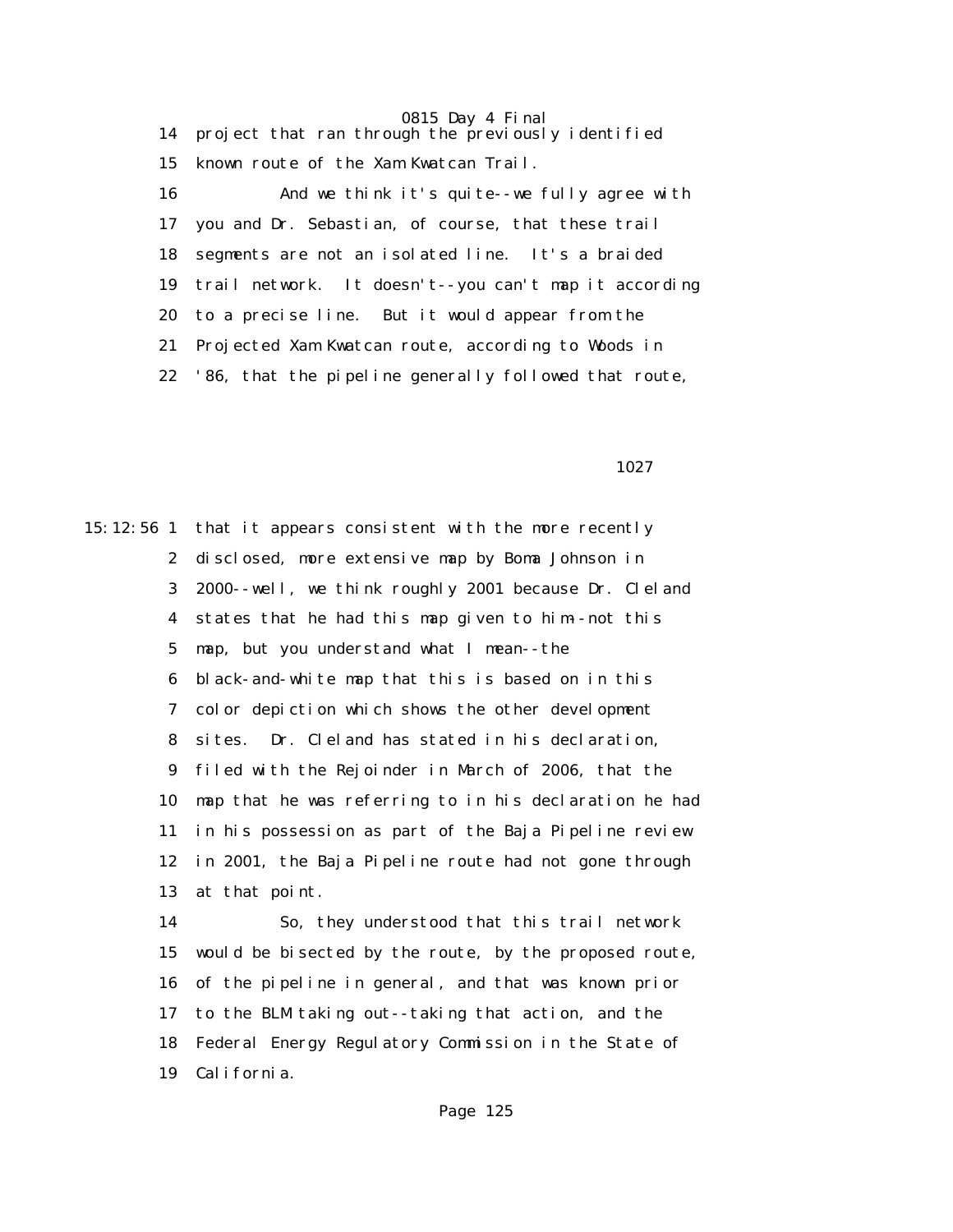20 Unlike a mine which has to be only where the 21 ore deposit is, where the rare old gold deposit is 22 identified, there is discretion where you could put

#### 1028

15:14:08 1 the pipeline. The pipeline could have been into the 2 west moved in the sand dune hills area. It could have 3 been moved, perhaps, into Arizona, as the Quechan 4 proposed to be done. But this was a discretionary 5 action to place the pipeline.

> 6 Therefore, we do think it's relevant that 7 when you look at some of the photographs that Lynne 8 Sebastian has presented and you see that 80-mile 9 swathe running off into the distance and the SUV 10 looking very small, that that is a permanent visual 11 impact on the desert. It is not exactly like the 12 mine, but it covers a thousand acres in total over 13 that linear distance.

 14 The second pipeline now projected to come 15 through in 2007 is going to expand that further. I 16 don't think we had a quantification on how much that 17 would--much further that would be, but I would suggest 18 that a fair inference would be that the total 19 disturbance would exceed the 1,367 acres associated 20 with the Imperial Project, and that's why we think the 21 pipeline is relevant, because it could have been 22 located in other places.

1029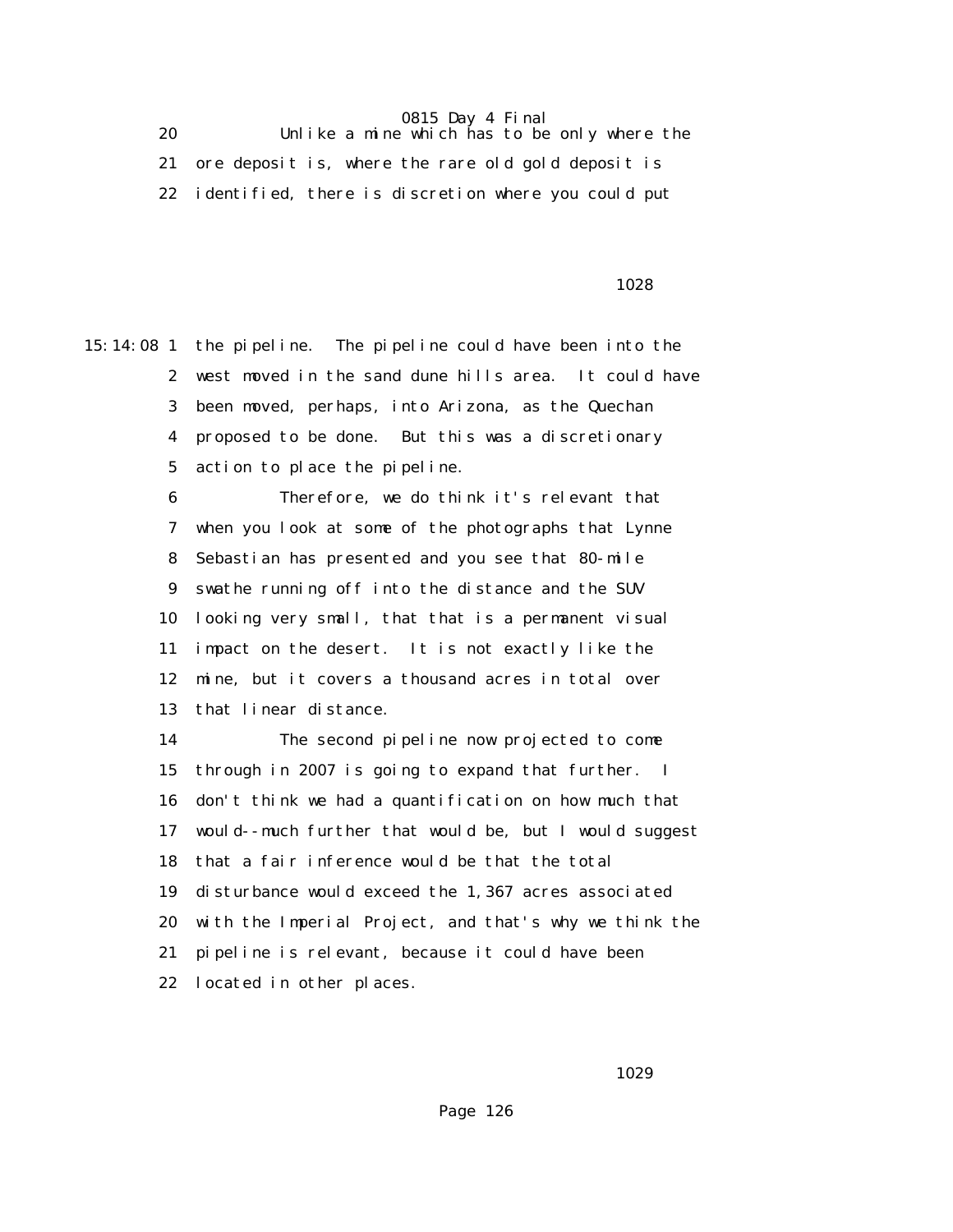15:15:12 1 ARBITRATOR CARON: Could I ask a question on 2 that, then. I do have the problem of scale on the 3 Boma map, but--so we have heard that there was an 4 alternative route to Arizona.

5 MR. McCRUM: Yes.

 6 ARBITRATOR CARON: Maybe you could push my 7 common sense for a moment, but it would make sense on 8 this side that the trail is in a certain place for a 9 reason, probably follows the most accessible part of 10 the area on either side of Palo Verde Point, and that 11 it was probably logical for the pipeline to 12 follow--again, the scale problem is present to follow 13 approximately, and could go in an entirely different 14 direction. If you talk about tunneling, boring--maybe 15 you could explain that.

 16 MR. McCRUM: Professor Caron, I think that 17 you and I must think a lot in some ways because I had 18 the same logical thought myself. The trail route is 19 where it is because it would run through the desert. 20 It was a natural footpath. The pipeline has roughly 21 followed the trail in the north-south dimension along 22 the same general lines because it was the easiest,

1030 **1030** 

15:16:20 1 most cost-effective way to run the pipeline along that 2 area. 3 Putting it in other areas probably would have 4 been more expensive, and the Government chose not to

5 reroute the pipeline to vastly different areas, and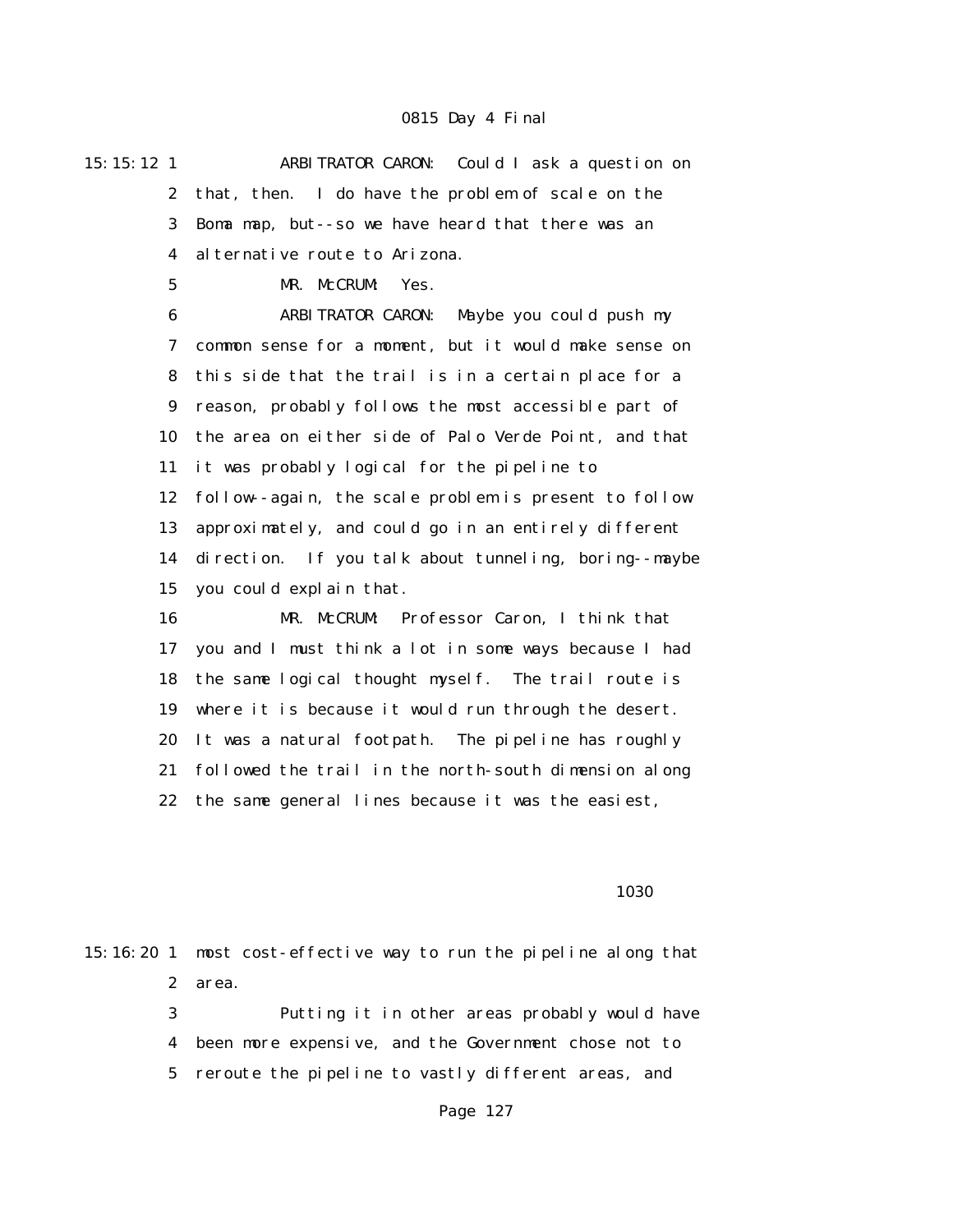6 let it go through what was generally identified to be 7 the known route to the Xam Kwatcan Trail.

 8 I have been working on this case--I'm sorry. 9 ARBITRATOR CARON: But we would have to see 10 that at a different scale to know exactly what that 11 means. We have seen some photographs, but I am just-- 12 MR. McCRUM: Yes. We recognize that this map 13 is not--this map is not precise. These trail segments 14 are braided, as Dr. Sebastian has testified, but this 15 kind of a map of gives us the best indication of where 16 the apparent route goes.

 17 We were quite amazed when this map was 18 produced upon our request on June 6th of 2007. We had 19 never seen it before in years of working on this 20 matter, and it was quite remarkable to us to find out 21 that the Government cultural resource experts 22 apparently had this back to 2001, prior to the 2002

1031

15:17:33 1 Mesquite Mine expansion, prior to the Xam--pipeline 2 approval, and prior to other land development 3 activities in the area. 4 ARBITRATOR CARON: If I could go to the 5 valuation and deprivation, and I guess my question 6 here is a little--you have done a lot of education 7 about the swell factor, used a lot of your time to 8 talk about that issue, so let me just try to raise a 9 couple of questions.

 10 So, a very simple question. First, do you 11 know the dollar difference between 23 percent and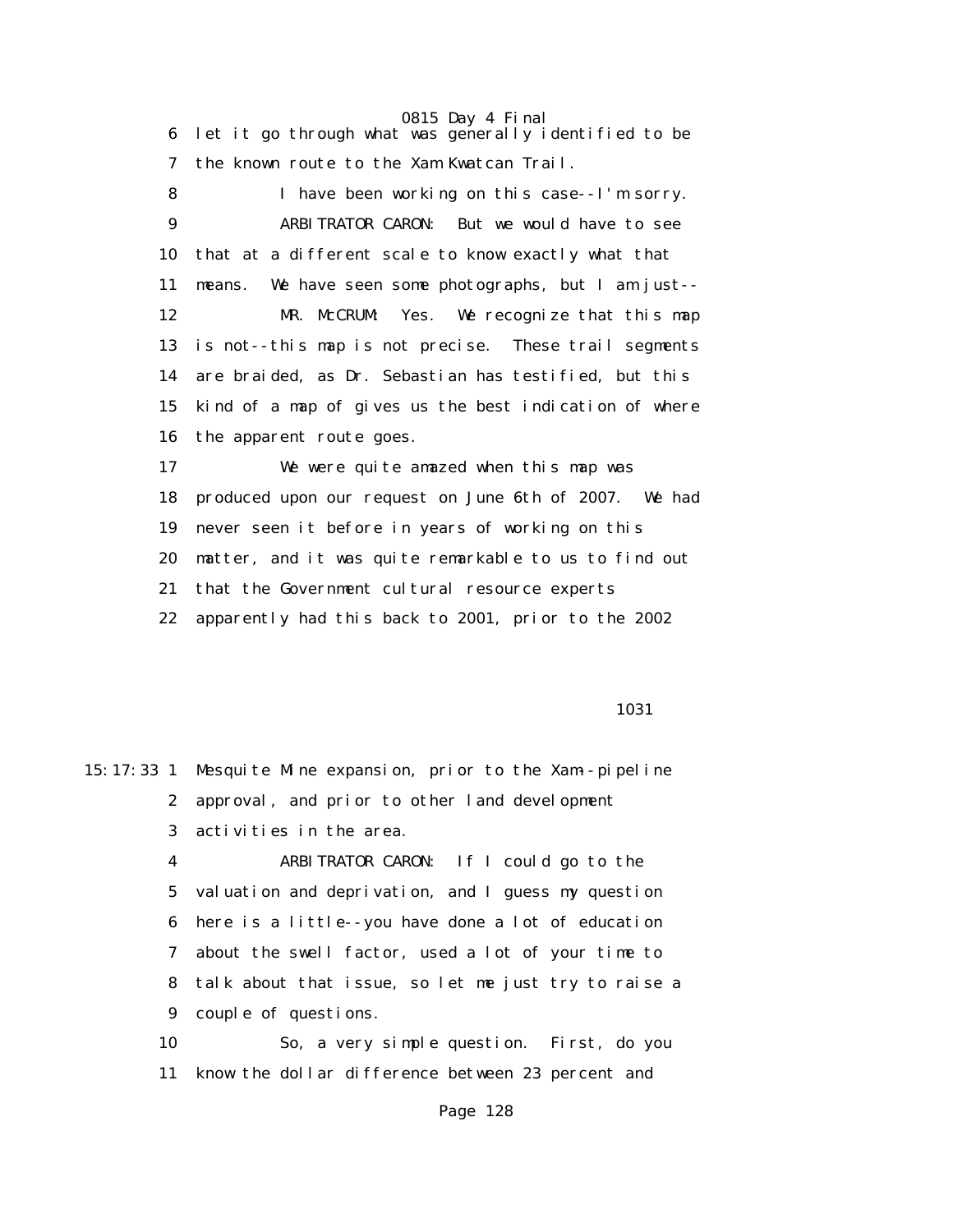0815 Day 4 Final 12 35 percent in the valuation? 13 MR. McCRUM: I don't know offhand, Professor 14 Caron. If Dr.--if Mr. Guarnera was here, he certainly 15 would have known. 16 ARBITRATOR CARON: That's fine. 17 MR. McCRUM: It's a substantial figure. It 18 substantially affects the valuation. 19 ARBITRATOR CARON: You stated that as far as 20 the CIMVal standards, you point out that it doesn't 21 meet a particular standard about qualified valuator, 22 and related to that that the evaluator pay a site

<u>1032</u>

15:18:57 1 visit. By that do you mean or do you concede that it 2 meets the other standards? 3 MR. McCRUM: No, we certainly don't concede 4 that, and we do rely on the very detailed reports of 5 Behre Dolbear, which have-- 6 ARBITRATOR CARON: Which list other problems? 7 MR. McCRUM: Which have listed other 8 disagreements that they have with the Navigant 9 Reports, and one of the most striking disagreements, 10 of course, is Navigant reliance on a single spot price 11 to project a 159 million-dollar valuation which-- 12 ARBITRATOR CARON: That does not go so 13 much--it goes to a mining practice, perhaps, but not 14 to the--let me back off. I will strike that question. 15 Let me ask a different question. Mr. Houser, 16 in looking at the conglomerate at several points, 17 stated that he would need to know more about the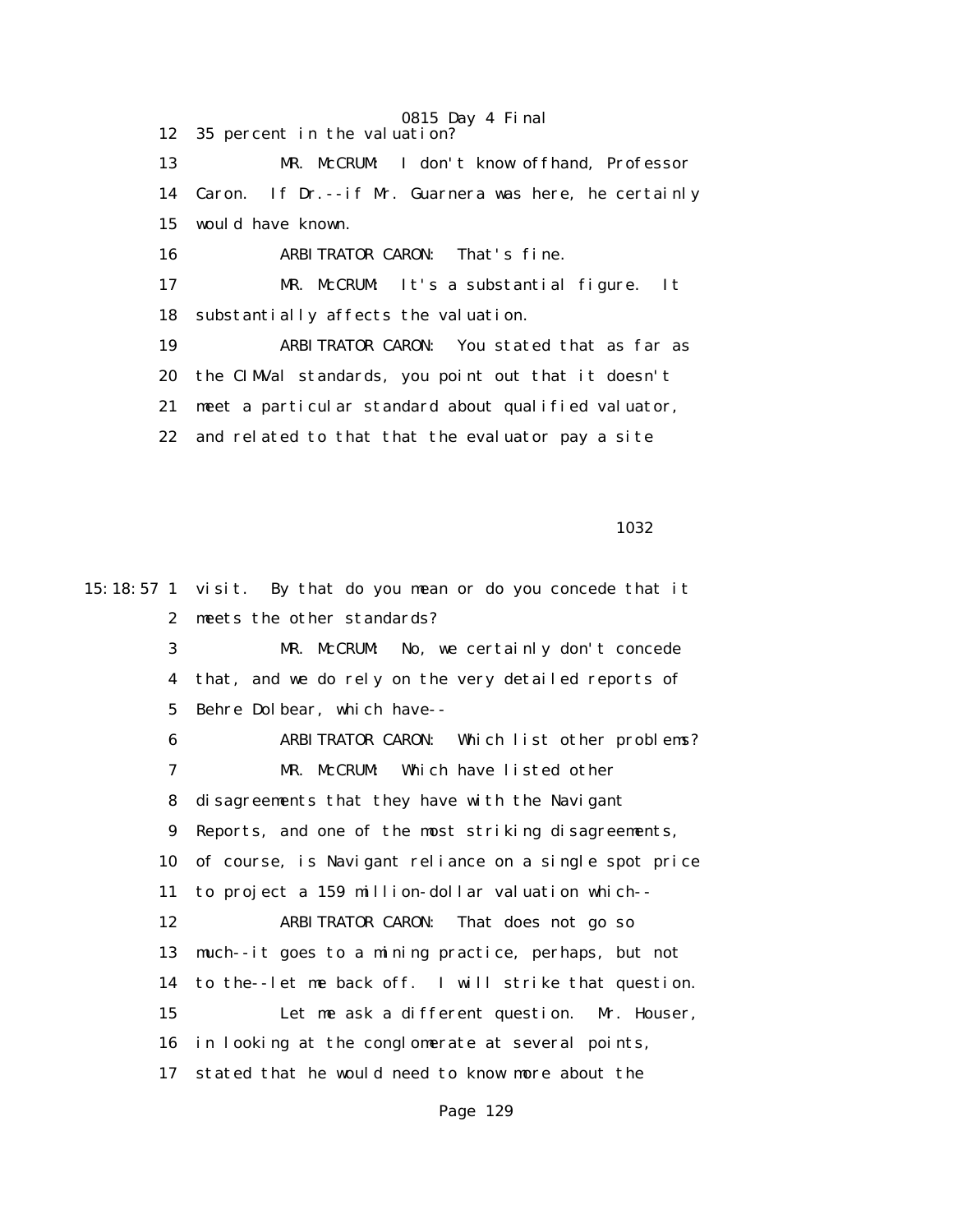18 particular conglomerate because when it blasts, it

19 breaks apart. And, to me, the implication was that it

20 can break apart in different ways, that there is

21 rocks, that there is smaller finer grained material

22 that comes out of that blast, and the implication for

1033

15:20:13 1 me listening to that was that there might be some 2 range of swell factor for the range of conglomerate. 3 Is that--I know you're not an expert in this field, so 4 I'm just asking for you, but-- 5 MR. McCRUM: Well, Professor Caron, I have a 6 geology degree at undergraduate school, and I did 7 learn the difference between conglomerate and 8 consolidated sand and gravel probably in the 9 introduction to geology. 10 I think that the best indication of this, the 11 best response I can give you is to look at the Church 12 Engineering Handbook that projects swell factors, and 13 it does not support the interpretation offered by 14 Mr. Houser yesterday. You look at that chart, and it 15 provides different swell factors for many different 16 rock types. There is only one for conglomerate. 17 There is no suggestion that you apply different swell 18 factor based on different conglomerate. 19 And if you saw those rock samples, as you did 20 in the last few days, they are quite hard. They're 21 like any other hardrock. In fact, the National 22 Academy of Sciences report was entitled "Hardrock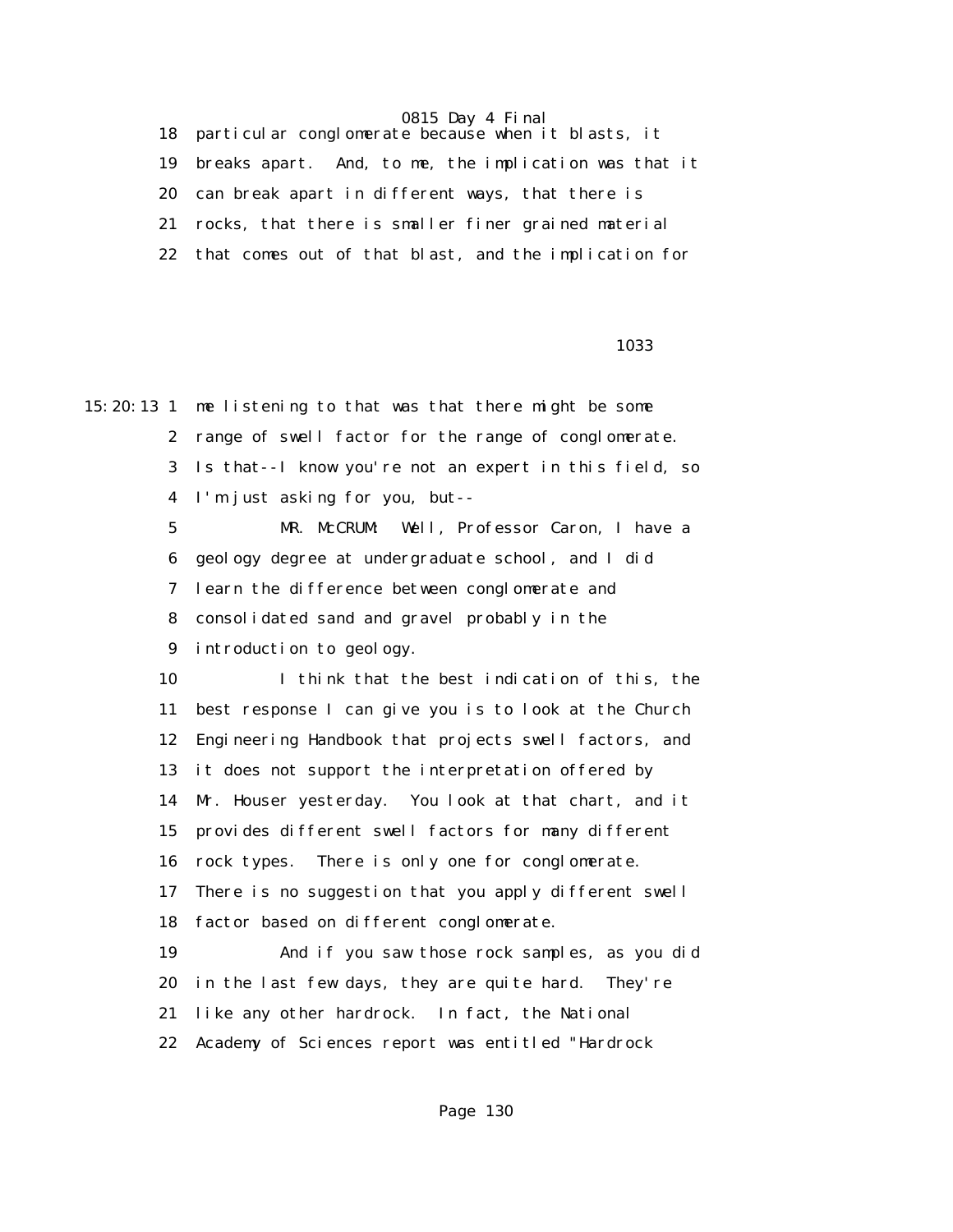15:21:37 1 Mining on Federal Lands," for a reason because gold 2 mining is typically carried out in a hardrock 3 environment, and the swell factor is typically in a 4 range of 30 to 40 percent, as you've heard at length, 5 and I think there is really no basis to place weight 6 on this conglomerate versus sand and gravel issue. I 7 think it was a clear error by Norwest, and which has 8 been accepted by Navigant as well. 9 ARBITRATOR CARON: I'm not a geology major, 10 but I took several geology courses. There are rocks 11 and there are rocks. I'm not sure what that means. 12 The--on the character of the California 13 measures, when I--at several points you have 14 emphasized that the Glamis Mine is the only mine 15 mentioned specifically in the emergency regulations. 16 The response of Mr. Parrish is that the mine is the 17 trigger, and that's a different thing than saying it's 18 the only thing that the regulations did or could apply 19 to. 20 And the part of the regulations as pointed to

 21 says basis for the emergency. If there is no basis 22 for the emergency, there should be no emergency

<u>1035</u>

15:23:09 1 regulations. There should be a project that somehow 2 justifies the issuance of emergency regulation. So, I 3 understand you want to tie it back to the statement of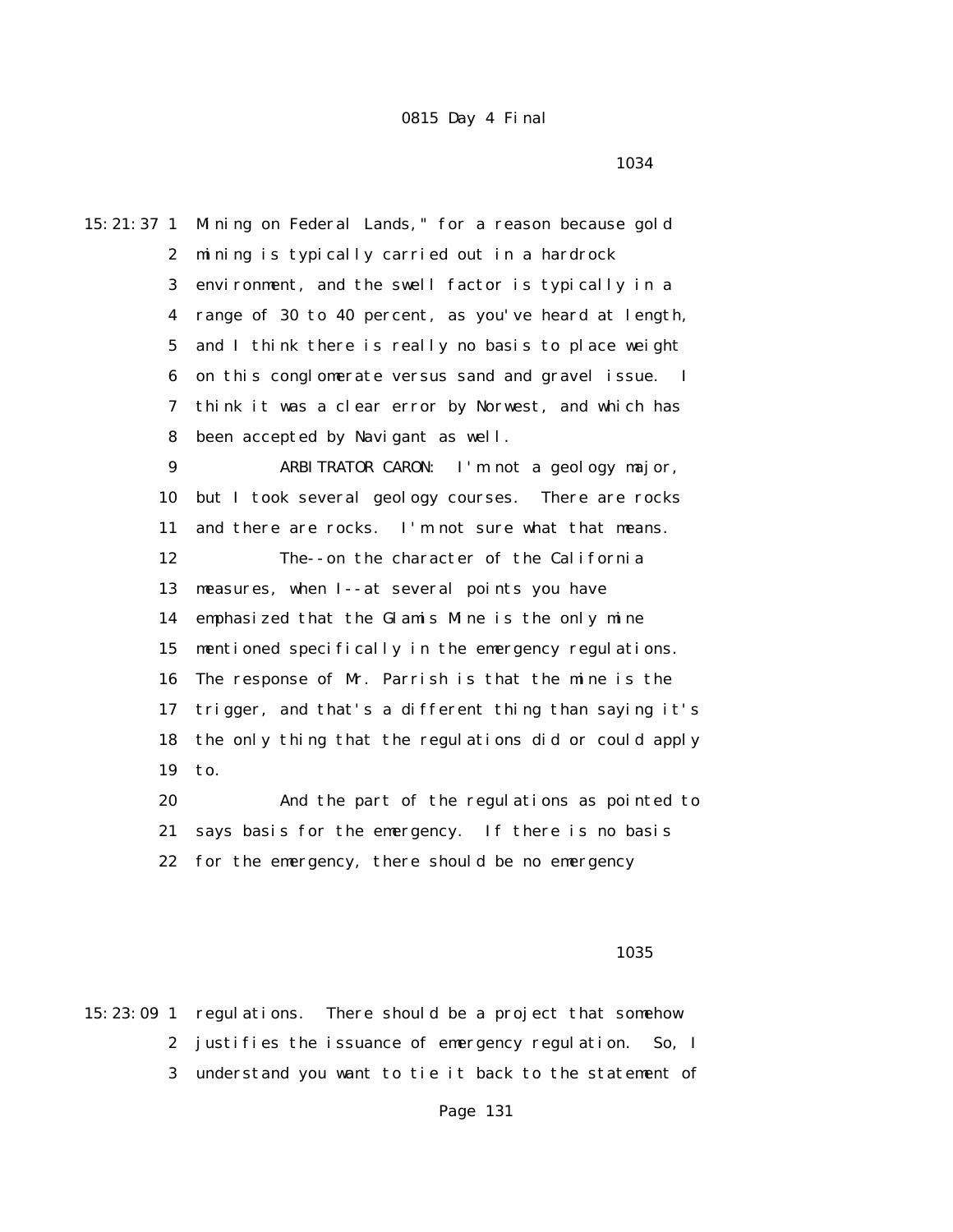0815 Day 4 Final 4 the Governor earlier in the message to the Senate, but 5 independently looking at that one document. Perhaps 6 you could comment. 7 MR. GOURLEY: I think it's very important to 8 take a look at the way the process worked. 9 Yes, it's the-- 10 ARBITRATOR CARON: I'm sorry, can you answer 11 my question first about just the document itself and 12 then you can broaden it out, if you would like. 13 MR. GOURLEY: The emergency that is listed is 14 the Glamis Gold, and yet there is not a shred of 15 evidence before the Board in this record that would 16 show that Glamis Gold presented any of the safety or 17 environmental issues at the Imperial Project that 18 became the justification for the regulation. 19 So, it's one thing to say, ah, we see a 20 problem presented by this mine that is about to be 21 permitted, and so we have to act quickly. It's quite 22 another when you say I see this mine, I have been told

#### $1036$

15:24:29 1 to kill it, and now I have these health and safety 2 issues reflected by other preexisting mines. I'm not 3 going to regulate the preexisting mines, but I'm going 4 to kill the one project that is pending approval. 5 ARBITRATOR CARON: I'm not sure that answers 6 my question. I understand your point that it 7 doesn't--we can go on. Okay, thank you. 8 I think that concludes my questions. Thank 9 you very much.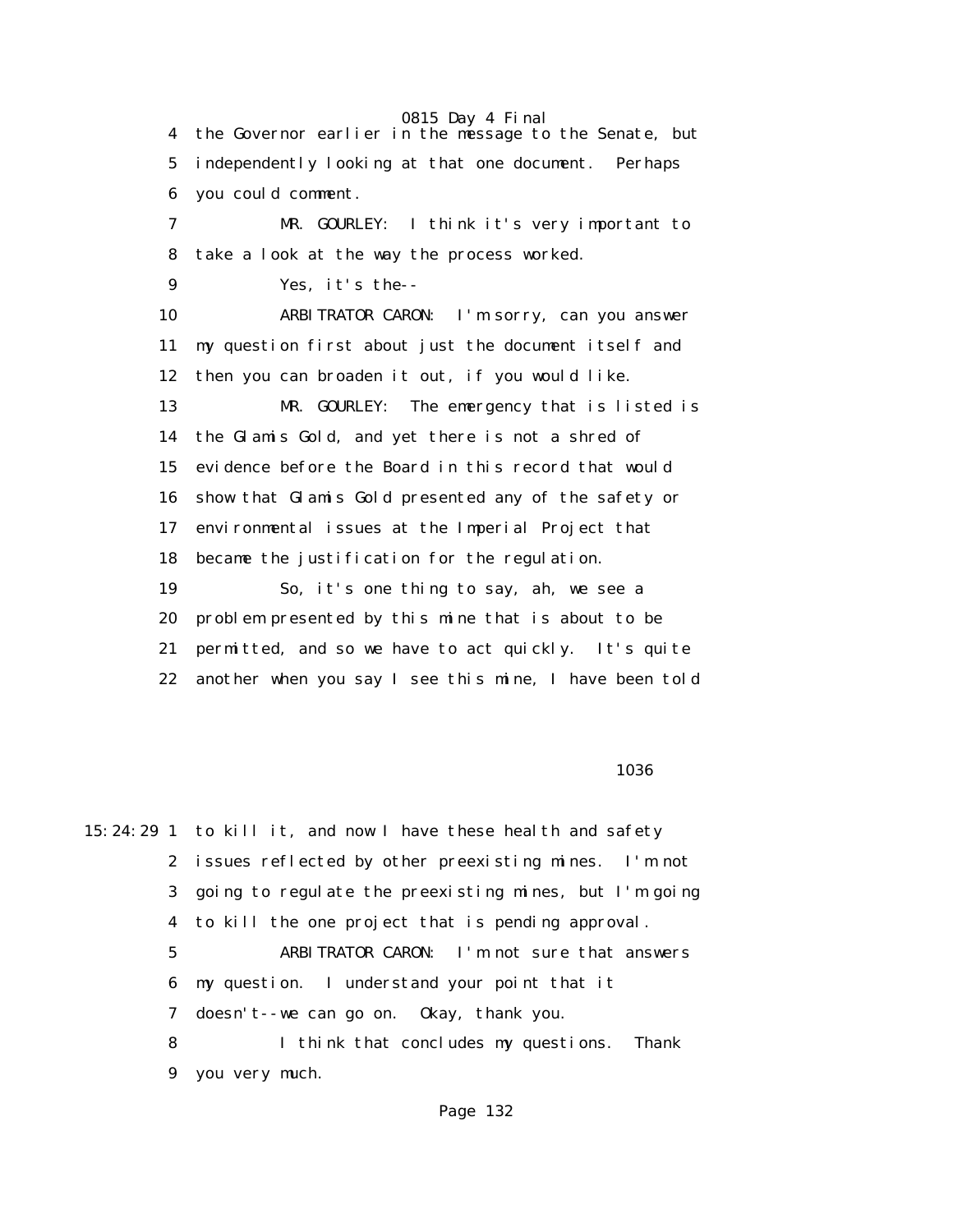|    | 0815 Day 4 Final                                        |
|----|---------------------------------------------------------|
| 10 | MR. McCRUM: Thanks for your questions.                  |
| 11 | PRESIDENT YOUNG: Thank you very much,                   |
|    | 12 Counsel. We will be adjourned until tomorrow morning |
| 13 | at 9:00, at which point we will turn the time to        |
| 14 | Respondent. Thank you.                                  |
| 15 | (Whereupon, at $3:25$ p.m., the hearing was             |
| 16 | adjourned until 9:00 p.m. the following day.)           |
| 17 |                                                         |
| 18 |                                                         |
| 19 |                                                         |
| 20 |                                                         |
| 21 |                                                         |
| 22 |                                                         |

1037 **1037** 

# CERTIFICATE OF REPORTER

 I, David A. Kasdan, RDR-CRR, Court Reporter, do hereby certify that the foregoing proceedings were stenographically recorded by me and thereafter reduced to typewritten form by computer-assisted transcription under my direction and supervision; and that the foregoing transcript is a true and accurate record of the proceedings.

 I further certify that I am neither counsel for, related to, nor employed by any of the parties to this action in this proceeding, nor financially or otherwise interested in the outcome of this litigation.

 $\frac{1}{2}$  , and the set of the set of the set of the set of the set of the set of the set of the set of the set of the set of the set of the set of the set of the set of the set of the set of the set of the set of the set